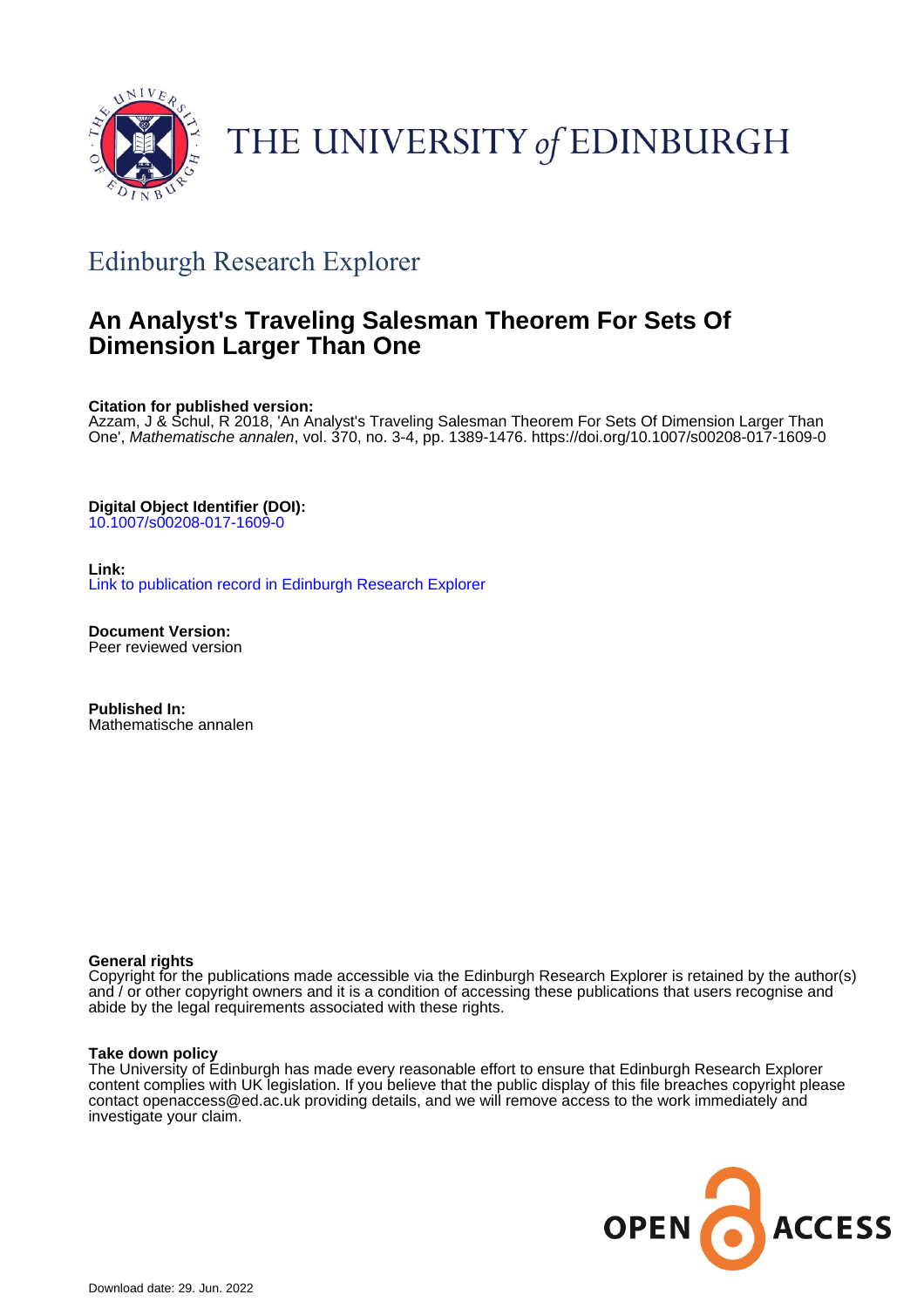# AN ANALYST'S TRAVELING SALESMAN THEOREM FOR SETS OF DIMENSION LARGER THAN ONE

#### JONAS AZZAM AND RAANAN SCHUL

ABSTRACT. In his 1990 Inventiones paper, P. Jones characterized subsets of rectifiable curves in the plane via a multiscale sum of  $\beta$ -numbers. These  $\beta$ numbers are geometric quantities measuring how far a given set deviates from a best fitting line at each scale and location. Jones' result is a quantitative way of saying that a curve is rectifiable if and only if it has a tangent at almost every point. Moreover, computing this square sum for a curve returns the length of the curve up to multiplicative constant. K. Okikiolu extended his result from subsets of the plane to subsets of Euclidean space. G. David and S. Semmes extended the discussion to include sets of (integer) dimension larger than one, under the assumption of Ahlfors regularity and using a variant of Jones'  $\beta$ -numbers. This variant has since been used by others to give structure theorems for rectifiable sets and to give upper bounds for the measure of a set.

In this paper we give a version of P. Jones' theorem for sets of arbitrary (integer) dimension lying in Euclidean space. Our main result is a lower bound for the d-dimensional Hausdorff measure of a set in terms of an analogous sum of  $\beta$ -type numbers. We also show an upper bound of this type. The combination of these results gives a Jones theorem for higher dimensional sets. While there is no assumption of Ahlfors regularity, or of a measure on the underlying set, there is an assumption of a lower bound on the Hausdorff content. We adapt David and Semmes' version of Jones'  $\beta$ -numbers by redefining them using a Choquet integral, allowing them to be defined for arbitrary sets (and not just sets of locally finite measure). A key tool in the proof is G. David and T. Toro's parametrization of Reifenberg flat sets (with holes).

#### **CONTENTS**

| 1.1. Background $\ldots$ $\ldots$ $\ldots$ $\ldots$ $2$ |  |
|---------------------------------------------------------|--|
|                                                         |  |
|                                                         |  |
|                                                         |  |
|                                                         |  |
|                                                         |  |
|                                                         |  |
|                                                         |  |

2010 *Mathematics Subject Classification.* 28A75, 28A78, 28A12.

*Key words and phrases.* Rectifiability, Traveling Salesman, beta numbers.

J. Azzam was supported by the ERC grant 320501 of the European Research Council (FP7/2007- 2013). R. Schul was partially supported by NSF DMS 1361473.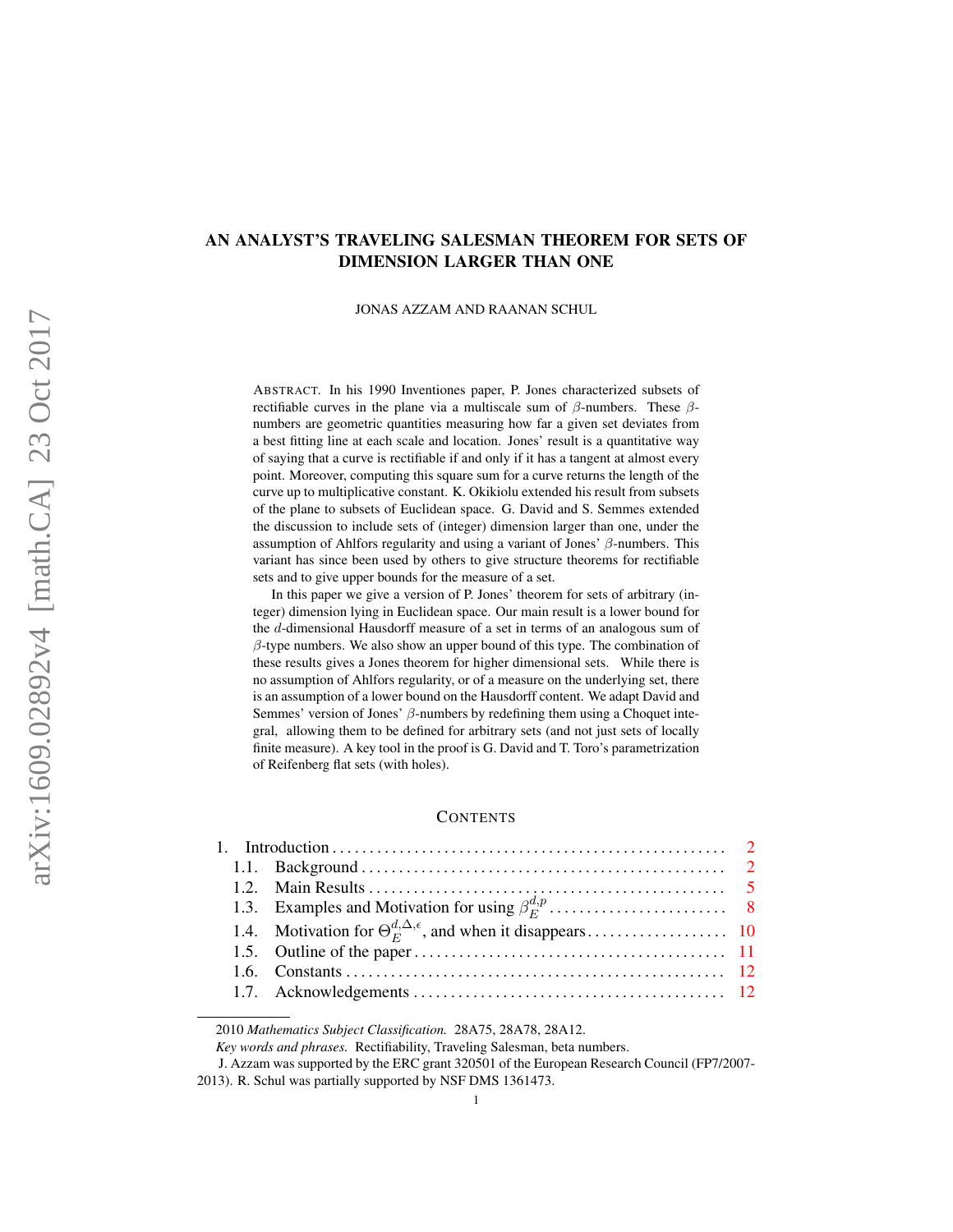#### 2 JONAS AZZAM AND RAANAN SCHUL

| $\mathcal{D}_{\mathcal{L}}$                                                                                    | 13 |
|----------------------------------------------------------------------------------------------------------------|----|
| 2.1.                                                                                                           | 13 |
| Reifenberg Flat sets and the theorem of David and Toro<br>2.2.                                                 | 14 |
| 2.3.                                                                                                           | 18 |
|                                                                                                                | 19 |
| 3.                                                                                                             | 28 |
| Sketch of the proof of Theorems $3.6$ and Theorem $3.2$<br>4.                                                  | 30 |
| 5.                                                                                                             | 32 |
| 6.                                                                                                             |    |
| 7.                                                                                                             | 46 |
| 8.                                                                                                             | 49 |
| Reducing $\beta$ 's to $\Omega$ 's and the completion of the proof of Theorem 3.6.<br>9.                       | 55 |
| 10.                                                                                                            | 58 |
| 11.                                                                                                            | 67 |
| Proof of Theorem $3.3$ - part $2 \ldots \ldots \ldots \ldots \ldots \ldots \ldots \ldots \ldots \ldots$<br>12. | 70 |
| 13.                                                                                                            | 73 |
|                                                                                                                |    |

#### 1. INTRODUCTION

<span id="page-2-1"></span><span id="page-2-0"></span>1.1. Background. We will begin by recalling the *Analyst's Traveling Salesman Theorem*. It will serve as a model for the two main results in this paper. For sets  $E, B \subseteq \mathbb{R}^n$ , define

$$
\beta_{E,\infty}^d(B) = \frac{2}{\text{diam}(B)} \inf_L \sup \{ \text{dist}(y,L) : y \in E \cap B \}
$$
 (1.1)

where L ranges over d-planes in  $\mathbb{R}^n$ . Thus,  $\beta_{E,\infty}^d(B)$  diam $(B)$  is the width of the smallest tube containing  $E \cap B$ . We will typically have B be a ball or cube. We will denote by  $\Delta$  the collection of dyadic cubes in  $\mathbb{R}^n$  (see the beginning of Section [2\)](#page-13-0).

**Theorem 1.1.** *(Jones:*  $\mathbb{R}^2$  [\[Jon90\]](#page-78-0)*; Okikiolu:*  $\mathbb{R}^n$  [\[Oki92\]](#page-78-1)*)* Let  $n \geq 2$ *. There is a*  $C = C(n)$  such that the following holds. Let  $E \subset \mathbb{R}^n$ . Then there is a connected *set* Γ ⊇ E *such that*

<span id="page-2-3"></span>
$$
\mathcal{H}^{1}(\Gamma) \lesssim_{n} \text{diam}\, E + \sum_{\substack{Q \in \Delta \\ Q \cap E \neq \emptyset}} \beta_{E,\infty}^{1}(3Q)^{2} \text{diam}(Q). \tag{1.2}
$$

*Conversely, if*  $\Gamma$  *is connected and*  $\mathscr{H}^1(\Gamma) < \infty$ *, then* 

<span id="page-2-2"></span>
$$
\operatorname{diam}\Gamma + \sum_{\substack{Q \in \Delta \\ Q \cap \Gamma \neq \emptyset}} \beta_{\Gamma,\infty}^1(3Q)^2 \operatorname{diam}(Q) \lesssim_n \mathcal{H}^1(\Gamma). \tag{1.3}
$$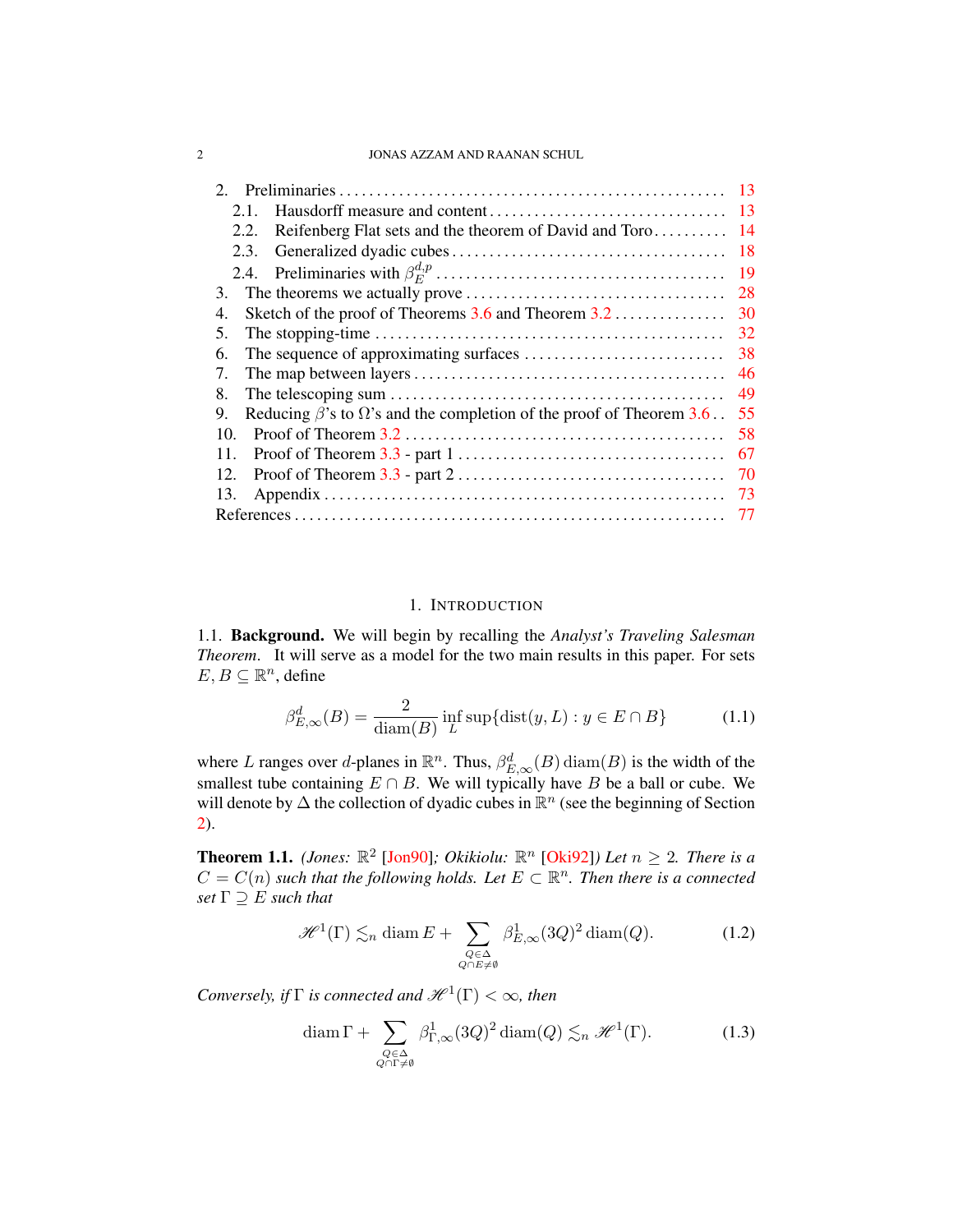Here,  $\mathcal{H}^k$  is the  $k-$ dimensional Hausdorff measure. Given two functions  $a$  and b into R we say  $a \leq b$  with constant C, when there exists a constant  $C = C_{a,b}$  such that  $a \leq Cb$ . We say that  $a \sim b$  if  $a \leq b$  and  $b \leq a$ .

We remark that a version of Theorem  $1.1$  holds for  $E$  in an infinite dimensional Hilbert spaces [\[Sch07\]](#page-79-0), but that requires switching from  $\Delta$  to a multi-resolution of balls centered on E. We will revisit this point in Section [3.](#page-28-0)

Remark 1.2. We remark for the expert that the main result of this paper is Theorem [I,](#page-7-0) and is a version of  $(1.3)$ . We also prove Theorem [II,](#page-7-1) a version of  $(1.2)$ , though the proof of Theorem [I](#page-7-0) is about six times longer than that of Theorem [II.](#page-7-1)

Intrinsically, both implications of the Theorem [1.1](#page-2-2) are interesting: a sufficient condition for the existence of a short curve is very useful, as well as the ability to quantify how non-flat a curve can be at various scales and locations. The result has applications to harmonic measure [\[BJ90\]](#page-77-1), Kleinian groups [\[BJ97\]](#page-77-2), analytic capacity [\[Tol05\]](#page-79-1), and brownian motion [\[BJPY97\]](#page-77-3).

A d-dimensional analogue of the second half of Theorem [1.1](#page-2-2) has been known to be false since the 90's: in Fang's thesis [\[Fan90\]](#page-78-2) he gives an example of a Lipschitz graph where this sum is infinite. David and Semmes, however, realized that one could still develop a theory of  $\beta$ -numbers if instead one adjusted the definition of a  $\beta$ -number. We will state a theorem by them below (Theorem [1.4\)](#page-4-0). Their inspiration seems like it could come from the following theorem of Dorronsoro.

**Theorem 1.3** (Dorronsoro, [\[Dor85\]](#page-78-3), Theorem 6). Let  $1 \leq p \leq p(d)$  where

<span id="page-3-0"></span>
$$
p(d) := \begin{cases} \frac{2d}{d-2} & \text{if } d > 2 \\ \infty & \text{if } d \le 2 \end{cases} . \tag{1.4}
$$

*For*  $x \in \mathbb{R}^d$ ,  $r > 0$ *, and*  $f \in W^{1,2}(\mathbb{R}^d)$ *, define* 

$$
\Omega_{f,p}(x,r) = \inf_A \left( \int_{B(x,r)} \left( \frac{|f-A|}{r} \right)^p \right)^{\frac{1}{p}}
$$

where the infimum is over all affine maps  $A:\mathbb{R}^d \rightarrow \mathbb{R}$ . Set

$$
\Omega_p(f) := \int_{\mathbb{R}^d} \int_0^\infty \Omega_{f,p}(x,r)^2 \frac{dr}{r} dx.
$$

*Then*

$$
\Omega_p(f) \lesssim_{d,p} ||\nabla f||_2^2.
$$

The result is actually much stronger than stated here.We refer the reader to [\[Dor85\]](#page-78-3) for more details.

Define now the following  $\beta$ -number analogue: Given a closed ball  $B \subset \mathbb{R}^d$  with radius  $r_B$ , a measure  $\mu$ , an integer  $0 < d < D$ , and  $1 \le p < \infty$ , let

$$
\beta_{\mu,p}^d(B,L) = \left(\frac{1}{r_B^d} \int_B \left(\frac{\text{dist}(y,L)}{r_B}\right)^p d\mu(y)\right)^{1/p}
$$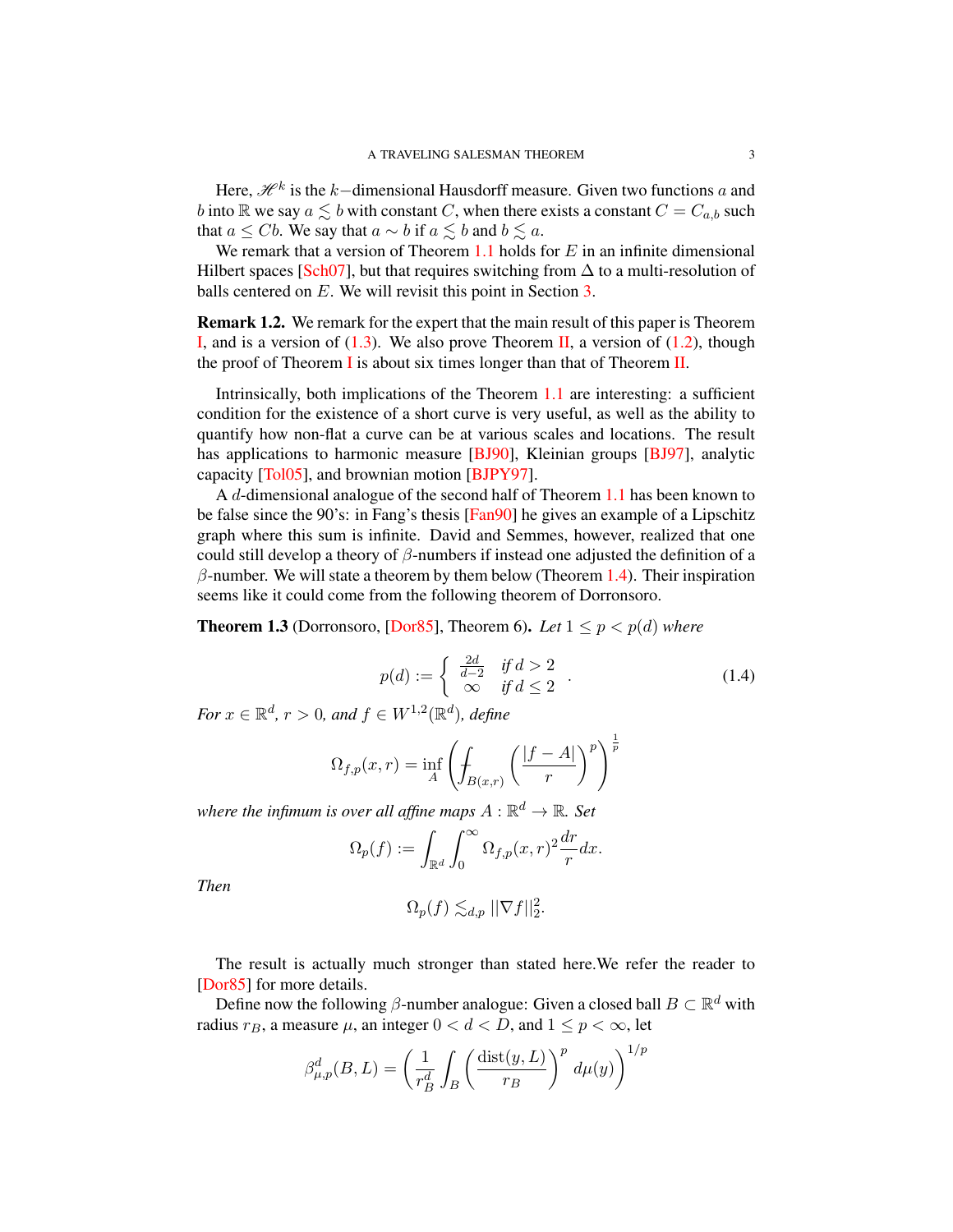and

$$
\beta_{\mu,p}^d(B)=\inf\{\beta_{\mu,p}^d(B,L): L\text{ is a d-plane in }\mathbb{R}^n\}.
$$

When  $\mu = \mathcal{H}_E^d$  for some set E, we will write  $\beta_{E,p}^d$  instead of  $\beta_{\mathcal{H}^d|_E,p}^d$ . Recall σ is a Carleson measure on  $E \times (0, \infty)$  if  $\sigma(B(x, r) \times (0, r)) \leq Cr^d$ .

**Theorem 1.4** (David, Semmes [\[DS91\]](#page-78-4)). Let  $E \subseteq \mathbb{R}^n$  be an Ahlfors d-regular set E, meaning there is  $A > 0$  so that

$$
r^d/A \le \mathcal{H}^d(B(\xi, r) \cap E) \le Ar^d \text{ for } \xi \in E, r \in (0, \text{diam } E). \tag{1.5}
$$

*Then the following are equivalent:*

- *(1) The set* E *has big pieces of Lipschitz images, i.e. there are constants* L, c > 0 *so for all*  $\xi \in E$  *and*  $r \in (0, \text{diam } E)$ *, there is an L-Lipschitz map*  $f: \mathbb{R}^d \to \mathbb{R}^n$  such that  $\mathscr{H}^d(f(\mathbb{R}^d) \cap B(\xi, r)) \geq c r^d$ .
- <span id="page-4-0"></span>(2) For  $1 \leq p \lt p(d)$ ,  $\beta_{E,1}^d (B(x,r))^2 \frac{dx dr}{r}$  is a Carleson measure on  $E \times$  $(0, \infty)$ .

A closed set  $E \subseteq \mathbb{R}^n$  is said to be *d-uniformly rectifiable* if it is *d*-Ahlfors regular and has big pieces of Lipschitz images. We remark that constants coming out of this theorem (and similar theorems) depend on the constant of Ahlfors-regularity (denoted above by  $A$ ).

The motivation behind this result (and in fact also Jones' original motivation of Theorem [1.1\)](#page-2-2) was the study of singular integrals. In [\[DS91\]](#page-78-4), David and Semmes show that the two conditions in Theorem [1.4](#page-4-0) are in fact equivalent to five other characterizations, one of them being that all odd singular integrals whose kernels are reasonably behaved are bounded operators. In fact,  $\beta_{\mu,p}^d$  has been more amenable in applications to singular integrals even in the plane, see for example [\[MMM96,](#page-78-5) [Dav98,](#page-78-6) [Leg99,](#page-78-7) [AT15,](#page-77-4) [GT16\]](#page-78-8) and the references therein.

We remark that using the work of David and Toro [\[DT12\]](#page-78-9), for certain kinds of sets E, one can obtain a higher dimensional analogue of the first half of Theorem [1.1—](#page-2-2)that is, sufficient conditions in terms of  $\beta_{E,\infty}^d (3Q)^2 \text{ diam}(Q)^d$  for when a set can be contained in a d-dimensional surface of finite area (see Theorem [2.5](#page-16-0) and [11.2](#page-67-1) below).

The quantity  $\beta_2$  is closely related to the Singular Value Decomposition of a matrix. See [\[LW12,](#page-78-10) [ACM12,](#page-77-5) [LMR16\]](#page-78-11) and references therein for applications to data analysis.

Recently, the first author and Tolsa have given a characterization of rectifiability for sets of finite measure beyond the Ahlfors regular category.

**Theorem 1.5** (Azzam, Tolsa [\[AT15\]](#page-77-4); Tolsa [\[Tol15\]](#page-79-2))). *Let*  $E \subseteq \mathbb{R}^n$  *be a Borel set* with  $0 < \mathcal{H}^{d}(E) < \infty$  and  $\mu \ll \mathcal{H}^{d}|_{E}$ .

*(1) If*

<span id="page-4-1"></span>
$$
\int_0^1 \beta_{\mu,2}^d (B(x,r))^2 \frac{dr}{r} < \infty \quad \text{for } \mathcal{H}^d \text{-a.e. } x \in E,\tag{1.6}
$$

*then* E *is* d*-rectifiable.*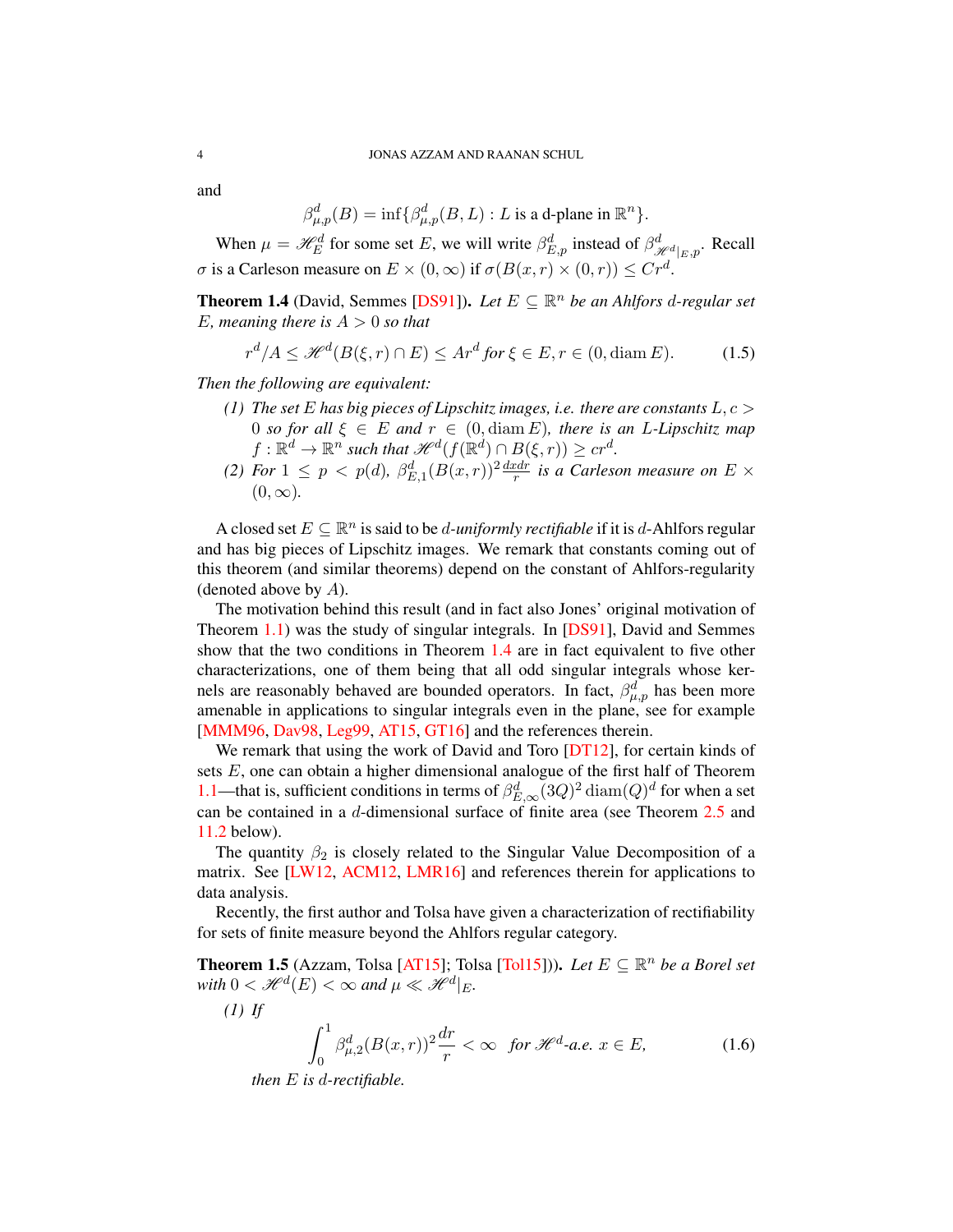<span id="page-5-1"></span>(2) If E is d-rectifiable and 
$$
p \in [1,2]
$$
, then  $\int_0^1 \beta_{\mu,p}^d (B(x,r))^2 \frac{dr}{r} < \infty$  for  $\mathcal{H}^d$ -a.e.  $x \in E$ .

The first part of this result was first shown by Pajot under some stronger assumptions (see also [\[BS16a\]](#page-77-6)). In [\[BS16b\]](#page-77-7), Badger and the second author gave a similar characterization for general measures on Euclidean space (see also [\[BS15\]](#page-77-8)), but with  $d = 1$ .

Addendum: (added 2017/02/15) Part (1) of the above result was very recently improved by Edelen, Naber, and Valtorta in [\[ENV16\]](#page-78-12). In their paper, they give perhaps the most general results to date about how well the size of  $\mu$  is bounded *from above* by the  $\beta_{\mu,p}^d$ -numbers and describes the support. As a corollary of their work, they show that if  $\mu$  is any Radon measure such that [\(1.6\)](#page-4-1) holds and

$$
\limsup_{r \to 0} \mu(B(x,r))/r^d > 0
$$
 for  $\mu$ -a.e. x,

then  $\mu$  can be covered by Lipschitz images of  $\mathbb{R}^d$ . This implies the first part of Theorem [1.5.](#page-5-1) See also [\[NV17,](#page-78-13) Sections 3-6] for similar results and their connection to singular sets of non-linear PDEs. Their results form an analogue of the [\(1.2\)](#page-2-3) half of Theorem [1.1](#page-2-2) in higher dimension.

By comparison, our main result, Theorem [I](#page-7-0) below, says that for a class of sets  $E$ , we can obtain *lower bounds* for the Hausdorff measure of E in terms of content $β$ -numbers (see Definition [1.6\)](#page-5-2), that is, a version of the [\(1.3\)](#page-2-2) half of Theorem [1.1.](#page-2-2) This is, to our knowledge, the first time this has been achieved for sets of dimension larger than one (even for Hausdorff measure, let alone general measures). Additionally, in Theorem [II](#page-7-1) below we can also obtain *upper bounds* on the Hausdorff measure of a set E in terms of its  $\beta$ -numbers (that is, a version of the [\(1.2\)](#page-2-3) half of Theorem [1.1\)](#page-2-2). The proof of Theorem  $\overline{II}$  $\overline{II}$  $\overline{II}$  is much less substantial than Theorem [I,](#page-7-0) but the result is interesting for a few reasons: firstly, while the works of [\[ENV16\]](#page-78-12) and [\[NV17\]](#page-78-13) obtain upper bounds on more general measures  $\mu$  than just the Hausdorff measure, we do not assume the existence of a locally finite measure on our set, and in particular, we don't assume our set  $E$  has finite Hausdorff measure a priori. Moreover, the  $\beta$ -numbers we use don't require a finite measure in order to be defined like  $\beta_{\mu,p}^d$  does, and thus we have a measure-independent and purely geometric method for testing whether a set has finite Hausdorff measure. Finally, the combination of Theorems [I](#page-7-0) and [II](#page-7-1) gives an analogue to the full Theorem [1.1](#page-2-2) for higher dimensional objects.

<span id="page-5-0"></span>1.2. Main Results. Before stating our main results, we first define our  $\beta$ -number that, firstly, is in some sense an  $L^p$ -average of distances to a plane (rather than an  $L^{\infty}$ -norm), and secondly, doesn't rely on the underlying measure on the set in question. This seems somewhat self-contradictory, but we are able to achieve this by manipulating the definition of  $\beta^d_{\mathscr{H}^d|_{E,p}}$  and "integrate" with respect to  $\mathscr{H}^d_{\infty}$ (rather than  $\mathcal{H}^{d}$ ) using a Choquet integral.

<span id="page-5-2"></span>**Definition 1.6.** For arbitrary sets  $E$ , and  $B$ , a d-dimensional plane  $L$ , define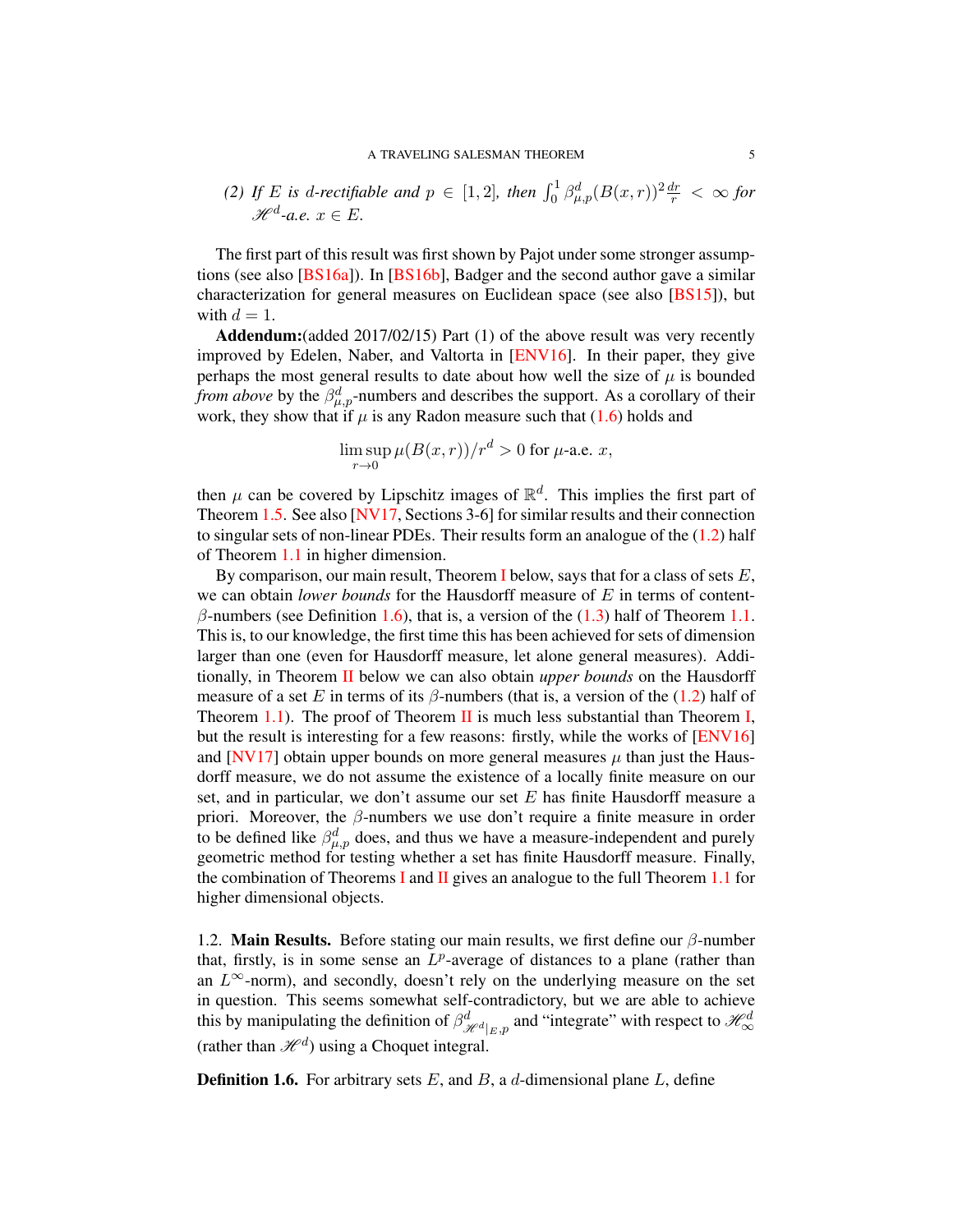$$
\beta_E^{d,p}(B,L) = \left(\frac{1}{r_B^d} \int_0^1 \mathcal{H}_\infty^d(\{x \in B \cap E : \text{dist}(x,L) > tr_B\}) t^{p-1} dt\right)^{\frac{1}{p}}
$$

where  $2r_B = \text{diam}(B)$ , and set

$$
\beta_E^{d,p}(B) = \inf \{ \beta_E^{d,p}(B,L) : L \text{ is a } d\text{-dimensional plane in } \mathbb{R}^n \}.
$$

We will typically take  $B$  to be a ball or cube.

If we assume E is Ahlfors d-regular, then this quantity is comparable to  $\beta^d_{\mathscr{H}^d|_{E, \mathcal{P}}}$ . Indeed, for a ball  $B$  centered on  $E$ ,

$$
\beta_{\mathcal{H}^d|_E, p}^d(B, L)^p \sim \frac{1}{r_B^d} \int_B \left( \frac{\text{dist}(y, L)}{r_B} \right)^p d\mathcal{H}^d(y)
$$

$$
= \frac{1}{r_B^d} \int_0^\infty \mathcal{H}^d(\{x \in B : \text{dist}(x, L) > tr_B\}) t^{p-1} dt
$$

and it is not hard to check that this is comparable to  $\beta_E^{d,p}$  $E^{a,p}(B,L)$  using the Ahlfors regularity of E.

<span id="page-6-0"></span>**Definition 1.7.** Given two closed sets  $E$  and  $F$ , and  $B$  a set we denote

$$
d_B(E, F) = \frac{2}{\text{diam } B} \max \left\{ \sup_{y \in E \cap B} \text{dist}(y, F), \sup_{y \in F \cap B} \text{dist}(y, E) \right\}
$$

and

 $\vartheta_{E}^{d}(B) = \inf \{ d_{B}(E, L) : L \text{ is a } d\text{-dimensional plane in } \mathbb{R}^{n} \}.$ 

We will typically have B be a ball or cube. If  $B = B(x, r)$ , we will write  $d_B = d_{x,r}$ . We say E is  $(\epsilon, d)$ -Reifenberg flat (or just  $\epsilon$ -Reifenberg flat when the dimension is given) if

$$
\vartheta_E^d(B(x,r)) < \epsilon \text{ for all } x \in E \text{ and } r > 0.
$$

<span id="page-6-1"></span>**Definition 1.8.** Let  $E, B \subseteq \mathbb{R}^n$  and  $\epsilon, r > 0$ . We define

$$
\Theta_E^{d,\Delta,\epsilon}(B) := \sum \{ \operatorname{diam}(Q)^d : Q \in \Delta, \ Q \cap E \cap B \neq \emptyset \text{ and } \vartheta_E(3Q) \geq \epsilon \}.
$$

The  $\Delta$  in the superscript denotes that this is a quantity involving dyadic cubes.

**Remark 1.9.** If E is an  $\epsilon$ -Reifenberg flat then  $\Theta_E^{d,\Delta,\epsilon} = 0$ .

**Definition 1.10.** A set  $E \subseteq \mathbb{R}^n$  is said to be  $(c, d)$ *-lower content regular* in a ball  $B$  if

$$
\mathcal{H}^d_{\infty}(E \cap B(x,r)) \ge cr^d \text{ for all } x \in E \cap B \text{ and } r \in (0,r_B).
$$

**Remark 1.11.** Some examples of sets  $E \subseteq \mathbb{R}^n$  which are  $(c, d)$ *-lower content regular* for some  $c > 0$  and integer d are: Reifenberg flat sets (see [1.7\)](#page-6-0) and sets satisfying Condition B (see definition [1.18\)](#page-11-1). One may also remove subsets from such E in a controlled way to keep lower content regularity, with a smaller  $c > 0$ .

Our first main result is the following.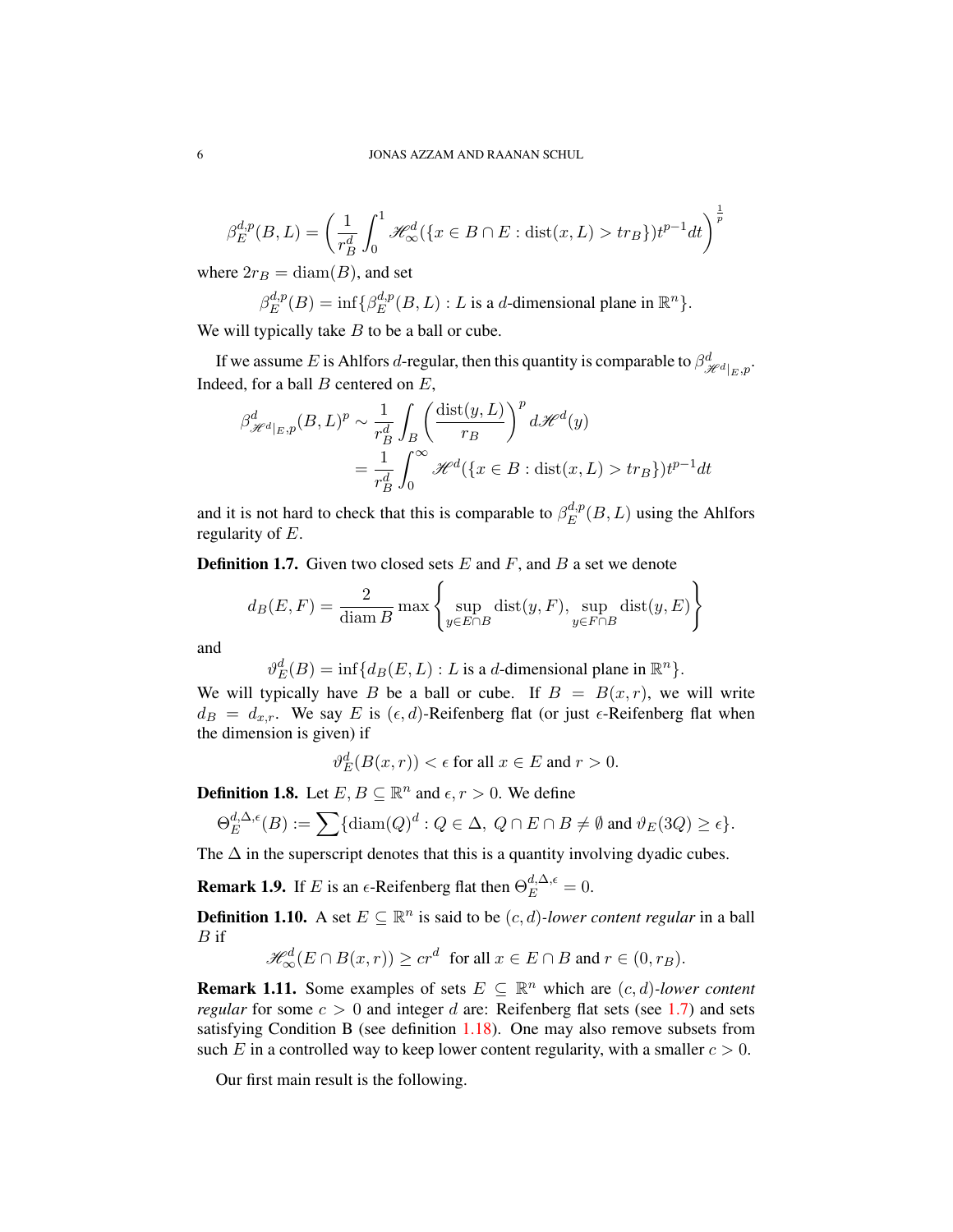**Theorem I.** Let  $1 \leq d < n$ ,  $C_0 > 1$ . Let  $1 \leq p < p(d)$  where  $p(d)$  was defined *in* [\(1.4\)](#page-3-0). Let  $E \subseteq \mathbb{R}^n$  be a closed set containing 0. Suppose that E is  $(c, d)$ -lower *content regular in*  $B(0, 1)$ *. There is*  $\epsilon_0 = \epsilon_0(n, p, c) > 0$  *such that for*  $0 < \epsilon < \epsilon_0$ *. Then*

<span id="page-7-0"></span>
$$
1 + \sum_{\substack{Q \in \Delta \\ Q \cap E \cap B(0,1) \neq \emptyset}} \beta_E^{d,p} (C_0 Q)^2 \operatorname{diam}(Q)^d
$$
  

$$
\lesssim_{C_0, n, \epsilon, p, c} \mathcal{H}^d(E \cap B(0,1)) + \Theta_E^{d, \Delta, \epsilon}(B(0,1)). \quad (1.7)
$$

In the case that  $E$  is Reifenberg flat, it will automatically be lower content regu-lar by [\(2.20\)](#page-16-0) below. In this case,  $\Theta_E^{d,\Delta,\epsilon}$  will be zero by definition, and so Theorem [I](#page-7-0) gives a much cleaner result for this class of sets. See also Section [1.4](#page-10-0) for more scenarios where  $\Theta_E^{d,\Delta,\epsilon}$  $E^{a,\Delta,\epsilon}$  disappears.

Remark 1.12. We use the lower content regularity crucially in two places. One is the proof of Lemma [2.21,](#page-25-0) and the other is the proof of Lemma [10.5.](#page-63-0)

There will be a longer discussion about  $\Theta_E^{d,\Delta,\epsilon}$  $E^{a,\Delta,\epsilon}$  later after Example [1.17.](#page-10-1) A converse to Theorem [I](#page-7-0) is also possible.

**Theorem II.** Let  $1 \le d < n$ ,  $C_0 > 1$ , and  $1 \le p \le \infty$  and  $E \subseteq \mathbb{R}^n$  be  $(c, d)$ *-lower content regular in*  $B(0,1)$  *such that*  $0 \in E$ *. Let*  $\epsilon > 0$  *be given. Then* 

<span id="page-7-1"></span>
$$
\mathcal{H}^{d}(E \cap B(0,1)) + \Theta_{E}^{d,\Delta,\epsilon}(0,1)
$$
  

$$
\lesssim_{n,c,C_0,\epsilon} 1 + \sum_{\substack{Q \in \Delta \\ Q \cap E \cap B(0,1) \neq \emptyset}} \beta_{E}^{d,p}(C_0 Q)^2 \operatorname{diam}(Q)^d. \quad (1.8)
$$

*Furthermore, if the right hand side of* [\(1.8\)](#page-7-1) *is finite, then* E *is* d*-rectifiable*

As a corollary of the above two theorems, we have that for any  $(c, d)$ -lower content regular set and  $1 \le p \le p(d)$  that for  $\epsilon > 0$  small enough

$$
\mathcal{H}^{d}(E \cap B(0,1)) + \Theta_{E}^{d,\Delta,\epsilon}(0,1) \sim_{n,c,C_0,p,\epsilon} 1 + \sum_{\substack{Q \in \Delta \\ Q \cap E \cap B(0,1) \neq \emptyset}} \beta_{E}^{d,p}(C_0Q)^2 \operatorname{diam}(Q)^d.
$$

Remark 1.13. The proof of Theorem [II](#page-7-1) contains more information than presented in its statement. The rectifiability of  $E$  comes about from the construction of a sequence of surfaces, which are bi-Lipschitz images of d-dimensional cubes. The bi-Lipschitz constant and sizes of cubes are controlled. For example, one may slightly modify the construction to yield a connected, rectifiable set  $\Gamma$  such that  $\mathscr{H}^d(E \setminus \Gamma) = 0$  and for all  $x \in \Gamma$  ,  $r \le 1$  we have  $\mathscr{H}^d_\infty(\Gamma \cap B(x,r)) \ge c'r^d$  for some (explicit)  $c' > 0$ . This  $\Gamma$  will have

$$
\mathscr{H}^{d}(\Gamma) \leq C(n,c) \left( 1 + \sum_{Q \in \Delta \atop Q \cap E \cap B(0,1) \neq \emptyset} \beta_E^{d,p}(C_0Q)^2 \operatorname{diam}(Q)^d \right).
$$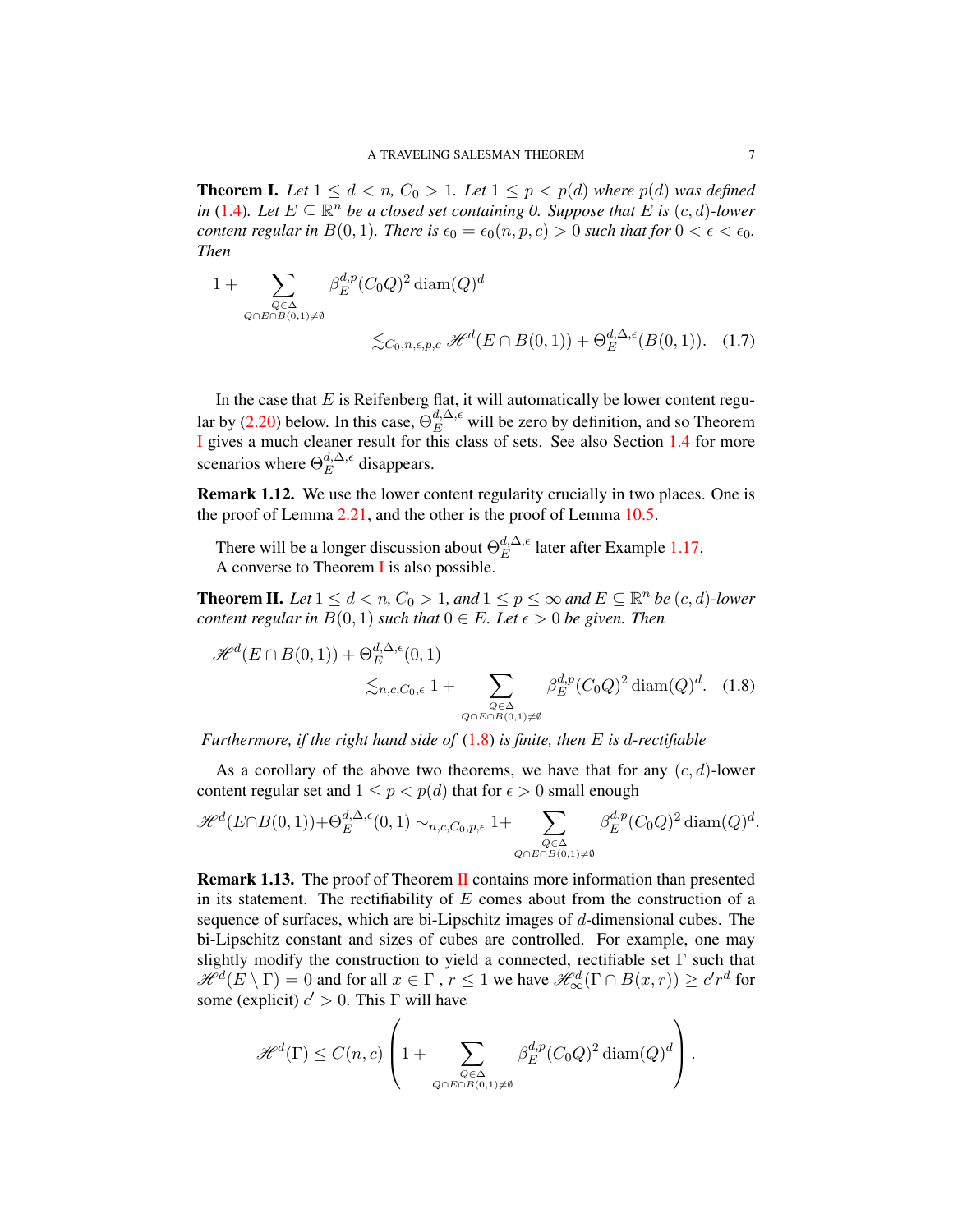In fact, one obtains a coronization similar to that in [\[DS91\]](#page-78-4), but with bi-Lipschitz surfaces in place of Lipschitz graphs. We refer the reader to [\[DS91\]](#page-78-4) for the definition of a coronization.

<span id="page-8-0"></span>1.3. Examples and Motivation for using  $\beta_E^{d,p}$  $E^{\mu,p}_{E}$ . Having stated these results, we can further motivate our choice of  $\beta_E^{d,p}$  $E^{a,p}_{E}$ . There are a few other natural choices that one could try to make: using averages (w.r.t.  $\mathcal{H}^{d}$ ) to define  $\beta$ , or using a supremum. These are addressed in Examples [1.14,](#page-8-1) [1.15](#page-9-0) and [1.16\)](#page-9-1)

and discuss the difference between studying the geometry of the set  $E$  and the geometry of the surface measure  $\mathcal{H}^d|_E$ . Note that there are other  $\beta$ -type numbers we could have considered. One option is

$$
\beta_E^{d,p,*}(B)=\inf_L\left(\int_{E\cap B}\left(\frac{\mathop\mathrm{dist}(y,L)}{r_B}\right)^pd\mathscr{H}^d(y)\right)^{\frac{1}{p}}.
$$

This quantity in some sense measures how flat the measure  $\mathscr{H}^d|_E$  is by measuring how close it is to lying on a d-dimensional plane. However, it does require the a priori assumption that E has locally finite  $\mathcal{H}^d$ -measure, and even so, it does not necessarily give useful *geometric* information if the surface measure is unstable, as the following example will show.

<span id="page-8-1"></span>**Example 1.14.** Consider the following set in the complex plane, let  $I_j = [0, 1] +$  $2^{-j^2}$  $i \subseteq \mathbb{C}$  and set

$$
E = \partial [0,1]^2 \cup \bigcup_{j=10}^N I_j.
$$

If Q is a dyadic cube contained in  $[0, 1]^2$ , and  $Q \cap E \neq \emptyset$  but 3Q does not contain any of the endpoints of the  $I_j$  or points in  $i + \mathbb{R}$  (call this set of cubes  $\mathscr{G}$ ), then  $Q \cap I_j \neq \emptyset$  for some j. If additionally  $3Q \cap I_k \neq \emptyset$  for some  $k > j$ , then in fact  $3Q \cap \mathbb{R} \neq \emptyset$  so in fact  $3Q \cap I_{\ell}$  for all  $\ell \geq j$ . Thus, either  $\beta_E^{1,2,*}$  $E^{1,2,*}(3Q) = 0$  or  $\beta_E^{1,2,*}$  $E^{1,2,*}(3Q) > 0$  and  $3Q \cap \mathbb{R} \neq \emptyset$ , in which case, if  $j(Q)$  be the smallest integer so that  $2^{-j(Q)} < \ell(Q)$ , then

$$
\beta_E^{d,2,*}(3Q)^2 \sim \frac{1}{\ell(Q)(N-j(Q))} \int_{3Q \cap E} \left(\frac{\text{dist}(x,\mathbb{R})}{\ell(Q)}\right)^2 d\mathcal{H}^1(x)
$$

$$
\frac{1}{\ell(Q)(N-j(Q))} \sum_{j=j(Q)-1}^N 2^{-j^2+2j(Q)} \ell(Q)
$$

$$
\lesssim \frac{1}{N-j(Q)}.
$$

It is not hard to show that if  $\mathcal B$  are those cubes  $Q$  for which  $3Q$  contains an endpoint of some  $I_j$  then  $\sum_{Q \in \mathcal{B}} \ell(Q) \lesssim 1$ . If cubes only intersect  $i + \mathbb{R}$  then  $\beta_E^{d,2,*} = 0$ .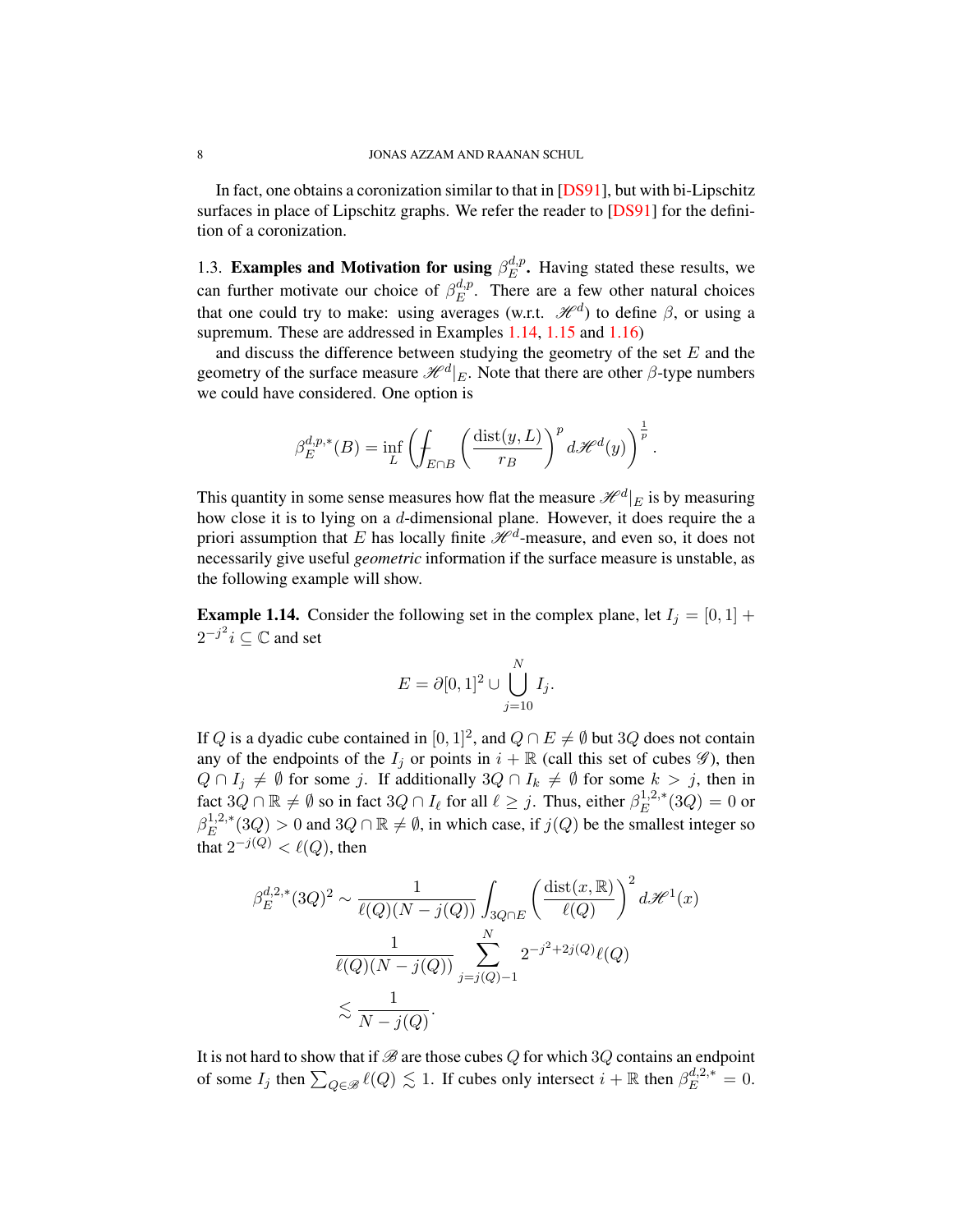$$
\sum_{\substack{Q \subseteq Q_0 \\ Q \cap E \neq \emptyset}} \beta_E^{d,2,*}(3Q)^2\ell(Q) \lesssim 1 + \sum_{Q \in \mathscr{G}} \frac{1}{N-j(Q)}\ell(Q) \lesssim 1 + \sum_{j=1}^{N-1} \frac{1}{N-j} \lesssim \log N.
$$

However,  $\mathscr{H}^1(E) \sim N$ , and so it is not possible to obtain a theorem like Theorem  $II$ , even if we assumed  $E$  had finite measure. Additionally, even if a theorem like Theorem [I](#page-7-0) held with  $\beta_E^{1,p,*}$  $E^{1,p,*}$ , this estimate above shows that the square sum of  $\beta_E^{1,p,*}$ E in place of  $\beta_E^{1,p}$  $E^{1,p}_E$  gives a weaker lower bound for  $\mathcal{H}^1(E) + \Theta^{1,\Delta,\epsilon}_E(0,$ √ 2).

<span id="page-9-0"></span>**Example 1.15.** Using  $\beta_{\mathcal{H}^d|_{E,p}}^d$  won't work either: if we take E to be the union of boundaries of squares in  $[0,1]^2$  of side length  $2^{-N}$ , then, for each dyadic cube Q that intersects E with  $\ell(Q) = 2^{-j} \geq 2^{-N}$ ,

$$
\beta_{\mathscr{H}^1|_E,2}^d(3Q)^2 \gtrsim \frac{2^{2(N-j)}2^{-N}}{\ell(Q)} = 2^{N-j} = 2^N \ell(Q)
$$

and so

$$
\sum_{\substack{Q \subseteq [0,1]^2 \\ Q \cap E \neq \emptyset}} \beta^2_{\mathscr{H}^1|_E,2} (3Q)^2 \ell(Q) \gtrsim \sum_{\substack{Q \subseteq [0,1]^2 \\ Q \cap E \neq \emptyset, \ell(Q) \geq 2^{-N}}} 2^N \ell(Q)^2 \gtrsim 2^N N.
$$

However,  $\mathscr{H}^1(E) \sim 2^{2N} \cdot 2^{-N} = 2^N \sim \Theta_E^{1,\Delta,\epsilon}$  $E^{1,\Delta,\epsilon}(0,$ √ 2), so again, a version of Theorem [I](#page-7-0) cannot hold with these  $\beta$ -numbers.

<span id="page-9-1"></span>**Example 1.16.** Using  $\beta_{\infty}$  dos not work. The following example was constructed by X. Fang in his Ph.D. dissertation under the supervision of P. Jones [\[Fan90\]](#page-78-2). It was communicated to the authors by Guy David and Sean Li.

Let  $Q_0 \subset \mathbb{R}^3$  be the unit cube. We will construct a sequence of functions  $f_0, f_1, f_2, \ldots : Q_0 \to \mathbb{R}$  which uniformly converge to a function f. All of these functions will be 1-Lipschitz. To this end, let  $\epsilon_1, \epsilon_2, ... < 1$  be a sequence of powers of 2, such that  $\sum \epsilon_k^2$  diverges, and  $\sum \epsilon_k^3 < \frac{1}{2}$  $\frac{1}{2}$ . Write  $\epsilon_k = 2^{-j_k}$ . We will set  $\mathscr{D}_k$  to be dyadic subcubes of  $Q_0$  of side  $2^{-j_1-\ldots-j_k}$ . Let  $f_0: Q_0 \to \mathbb{R}$  be the constant function. Subdivide  $Q_0$  into cubes of side  $\epsilon_1$ , i.e. into the cubes of  $\mathscr{D}_1$ . Choose one of these  $\mathscr{D}_1$  cubes, and modify  $f_0$  on it to obtain  $f_1$  by adding a piecewise linear spike of hight  $\epsilon_1/2$ . Take now all other  $\mathcal{D}_1$  cubes, and in each one choose a  $\mathcal{D}_2$ cube. Get  $f_2$  from  $f_1$  by adding a piecewise linear spike of hight  $\epsilon_2/2$  at each of these special  $\mathcal{D}_2$  cubes. Continue this way. To get  $f_{i+1}$  from  $f_i$  choose in each  $\mathscr{D}_i$  cube on which  $f_i$  is constant, a single subcube from  $\mathscr{D}_{i+1}$ , and add a piecewise linear spike there of hight  $\epsilon_{i+1}/2$ . We now make a few observations.

- If on  $f_i$  was modified on a cube  $Q \in \mathcal{D}_{i+1}$ , then for all  $k > i$ ,  $f_k$  will never be modified inside Q.
- $||f_{i+1} f_i||_{\infty} < \epsilon_i$

Thus,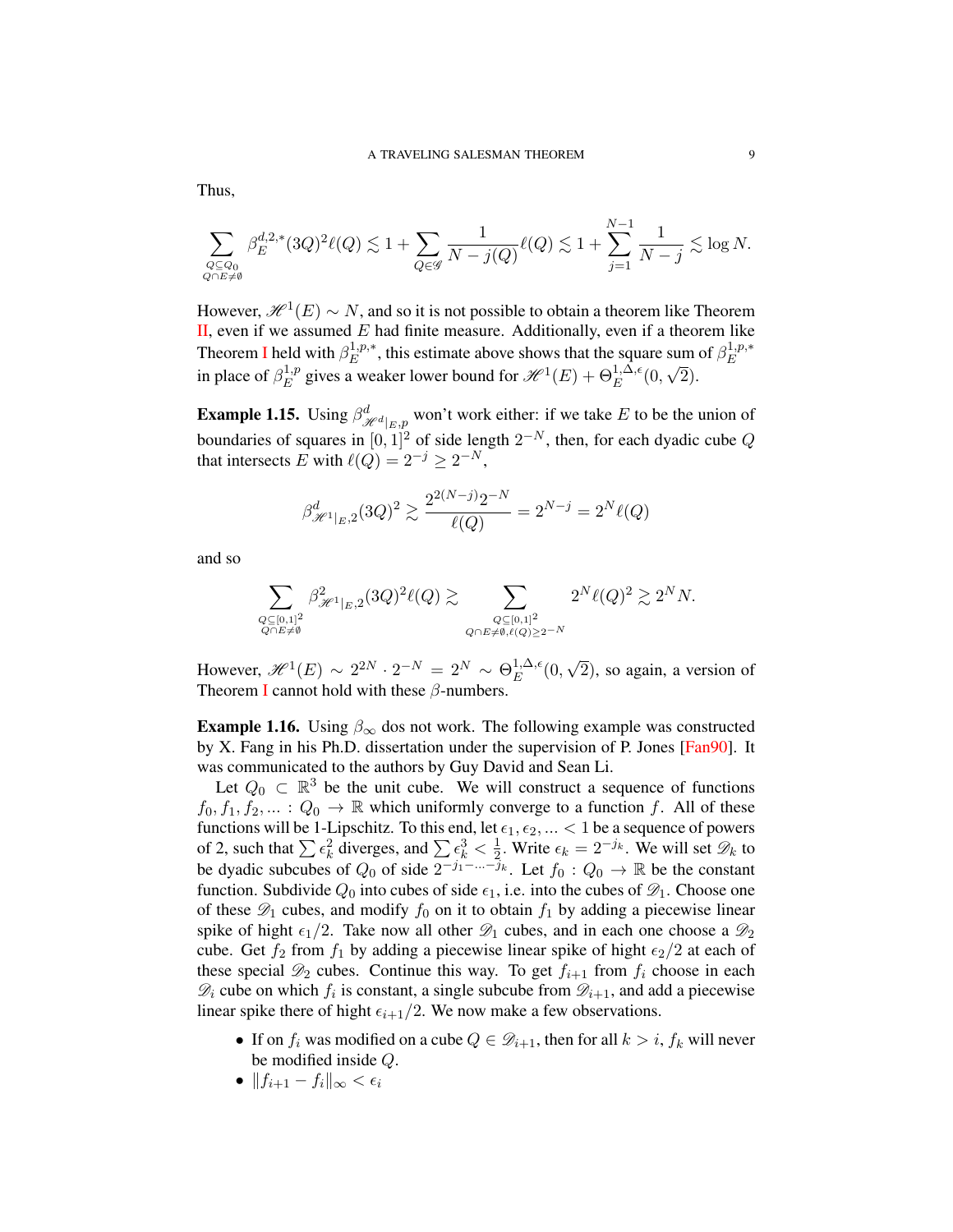• The total volume of cubes from  $\mathscr{D}_{k+1}$  which was modified in going from  $f_k$  to  $f_{k+1}$  was

$$
1 - \sum_{1}^{k} \epsilon_i^3 \ge \frac{1}{2}.
$$

• At each of the cubes modified in going from  $f_k$  to  $f_{k+1}$ , the,  $\beta_{\infty}$  of the corresponding dyadic cube in  $\mathbb{R}^4$  (for the graph of the function  $f_l$  for any  $l > k$ ) is  $\sim \epsilon_{k+1}$ .

Thus we have that if we compute

$$
\sum \beta_{\infty}^2(Q)\operatorname{diam}(Q)^3
$$

for the graph of the limiting function, the sum is proportional to  $\sum \epsilon_k^2$  which diverges. The main point above is that the exponent of the  $\beta$  and that of the  $\epsilon$  sum differ because of the dimension. By scaling this example we may get that it is Reifenberg flat.

Thus, the  $\beta_E^{d,p}$  $E_E^{a,p}$  that we have are ideal in that none of the previously studied  $\beta$ numbers can achieve the same results.

<span id="page-10-0"></span>1.4. Motivation for  $\Theta_E^{d,\Delta,\epsilon}$  $_{E}^{d,\Delta,\epsilon}$ , and when it disappears. The presence of  $\Theta_{E}^{d,\Delta,\epsilon}$  $E^{a,\Delta,\epsilon}$  in our results may seem odd, but our next example shows that it cannot be ignored.

<span id="page-10-1"></span>**Example 1.17.** Let  $f_j(z) = z/4 + z_j$  where  $z_0 = 0$ ,  $z_1 = 3/4$ ,  $z_2 = 3i/4$ , and  $z_3 = 3(1 + i)/4$ . These are the usual contractions used in defining the 4corner Cantor set in the plane. Let  $f(K) := \bigcup_{j=0}^{3} f_j(K)$ ,  $K_0 := \partial [0,1]^2$ , and  $K_n = f(K_{n-1})$ . Then it is not hard to show that  $\mathcal{H}^1(K_n) \sim 1$  for all n while

$$
\sum_{Q \cap K_n \neq \emptyset} \beta_E^{1,2} (3Q)^2 \ell(Q) \sim n.
$$

Thus, by Theorems [I](#page-7-0) and [II,](#page-7-1) for large  $n, \Theta_{K_n}^{1,\Delta,\epsilon}$  ${}_{K_n}^{1,\Delta,\epsilon}(B(0,2)) \sim n \gg \mathscr{H}^1(K_n).$ 

This example should be viewed in the following way. One may estimate the length of the shortest curve containing a set  $E$  by Theorem [1.1.](#page-2-2) This length, however, could be much bigger than the length of  $E$ . The set  $E$  can be seen as the curve  $\Gamma$  punctured by holes, which  $\Theta_E^{d,\Delta,\epsilon}$  $E^{d,\Delta,\epsilon}$  accounts for. This happens since  $\vartheta_E^d$ also measures how far an optimal plane is from E, and hence, if  $\mathcal{V}_E^d$  is large yet  $\beta_E^{d,p}$  $\binom{a,p}{E}$  is small, this means that E is very flat but contains a large d-dimensional hole.

Finally, we note that the  $\Theta_E^{d,\Delta,\epsilon}$  $E^{d,\Delta,\epsilon}$  quantity is subsumed by the  $\mathcal{H}^d$  quantity in some natural situations. Firstly, Theorem [1.1](#page-2-2) implies that

$$
\Theta_{\Gamma}^{1,\Delta,\epsilon}(x,r) \le C\epsilon^{-2} \mathcal{H}^1(B(x,r)\cap \Gamma)
$$

for any curve Γ. There are also some objects of higher topological dimension for which this holds.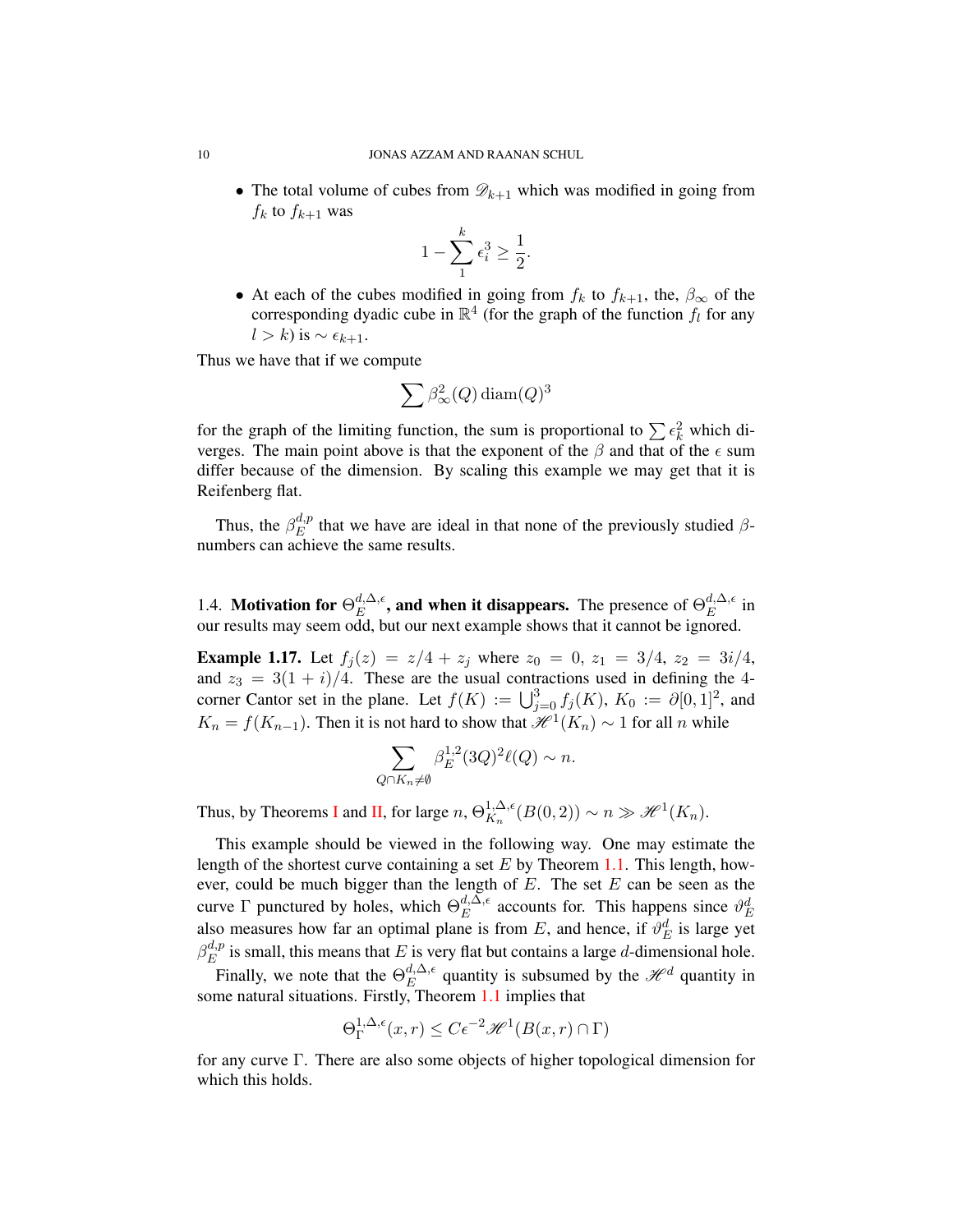<span id="page-11-1"></span>**Definition 1.18** (Condition B). We will say  $E \subseteq \mathbb{R}^n$  satisfies Condition B for some  $c > 0$  if for all  $x \in E$  and  $r > 0$ , one can find two balls of radius rc contained in  $B(x, r)$  in two different components of  $E^c$ .

Usually, this definition also assumes  $E$  is Ahlfors regular (see for example [\[Dav88\]](#page-77-9), [\[DS93b\]](#page-78-14), and [\[DJ90\]](#page-78-15)), and there the authors give different proofs that, in this situation, E is uniformly rectifiable. If E has locally finite  $\mathcal{H}^{n-1}$ -measure, then one can show that, for any ball  $B$  centered on  $E$ , there is a Lipschitz graph Γ so that  $\mathcal{H}^{n-1}$ (Γ ∩  $B \cap E$ ) ≥  $r_B^{n-1}$  with Lipschitz constant depending on  $\mathscr{H}^{n-1}(B \cap E)$  (see [\[JKV97\]](#page-78-16) and [\[Bad12\]](#page-77-10)).

**Theorem 1.19** (David, Semmes [\[DS93b\]](#page-78-14)). Let  $E \subseteq \mathbb{R}^n$  satisfy Condition B for *some*  $c > 0$ *. Then for all*  $x \in E$ *, and*  $\epsilon, r > 0$ *,* 

$$
\Theta_E^{n-1,\Delta,\epsilon}(x,r) \le C(\epsilon,n)\mathcal{H}^{n-1}(E \cap B(x,r)).\tag{1.9}
$$

This is not stated in [\[DS93b\]](#page-78-14), but it is implied by the proof of [\[DS93b,](#page-78-14) Theorem 1.20], since it only really depends on the lower regularity of  $E$ , that is,

$$
\mathcal{H}^d(B(x,r)\cap E)\ge cr^d \text{ for all } x\in E \text{ and } 0
$$

and such sets are always lower regular with constant depending on the Condition B constant.

Thus, by Theorems [I](#page-7-0) and  $II$ , we have the following.

**Corollary III.** *If* E *satisfies Condition B for some constant*  $c > 0$ *, then for*  $C_0 > 1$ *and*  $1 \leq p \leq p(d)$ *,* 

$$
\mathcal{H}^{n-1}(E \cap B(0,1)) \sim_{C_0,n,c,p} 1 + \sum_{\substack{Q \in \Delta \\ Q \cap E \cap B(0,1) \neq \emptyset}} \beta_E^{n-1,p}(C_0 Q)^2 \operatorname{diam}(Q)^{n-1}
$$
\n(1.10)

An interesting problem would be to determine what simple geometric criteria a set  $E$  has to have in order to satisfy

$$
\Theta_E^{d,\Delta,\epsilon}(B(x,r)) \le C(\epsilon,n)\mathcal{H}^d(E \cap B(x,r)).\tag{1.11}
$$

much like the program that already exists for finding criteria for when Ahlfors regular sets are uniformly rectifiable (see [\[DS91,](#page-78-4) [DS93a\]](#page-78-17)).

<span id="page-11-0"></span>1.5. Outline of the paper. Section [2](#page-13-0) contains preliminaries, a discussion of a theorem of David and Toro (Theorem [2.5\)](#page-16-0), as well as some basic properties of our Choquet-style definition of  $\beta$ . Other preliminaries regarding  $\mathcal{H}_{\infty}^{d}$  "integration" (in the sense of Choquet) were pushed to the Appendix (Section [13\)](#page-73-0).

In Section [3,](#page-28-0) we restate Theorem [I](#page-7-0) differently as Theorem [3.2,](#page-29-0) using maximal nets and balls instead of cubes, which will be more natural to prove. We also have a version of Theorem [II](#page-7-1) with nets and balls. We then introduce Theorem  $3.6$ , which is a version of Theorem [3.2](#page-29-0) for the Reifenberg flat case. Section [4](#page-30-1) will contain a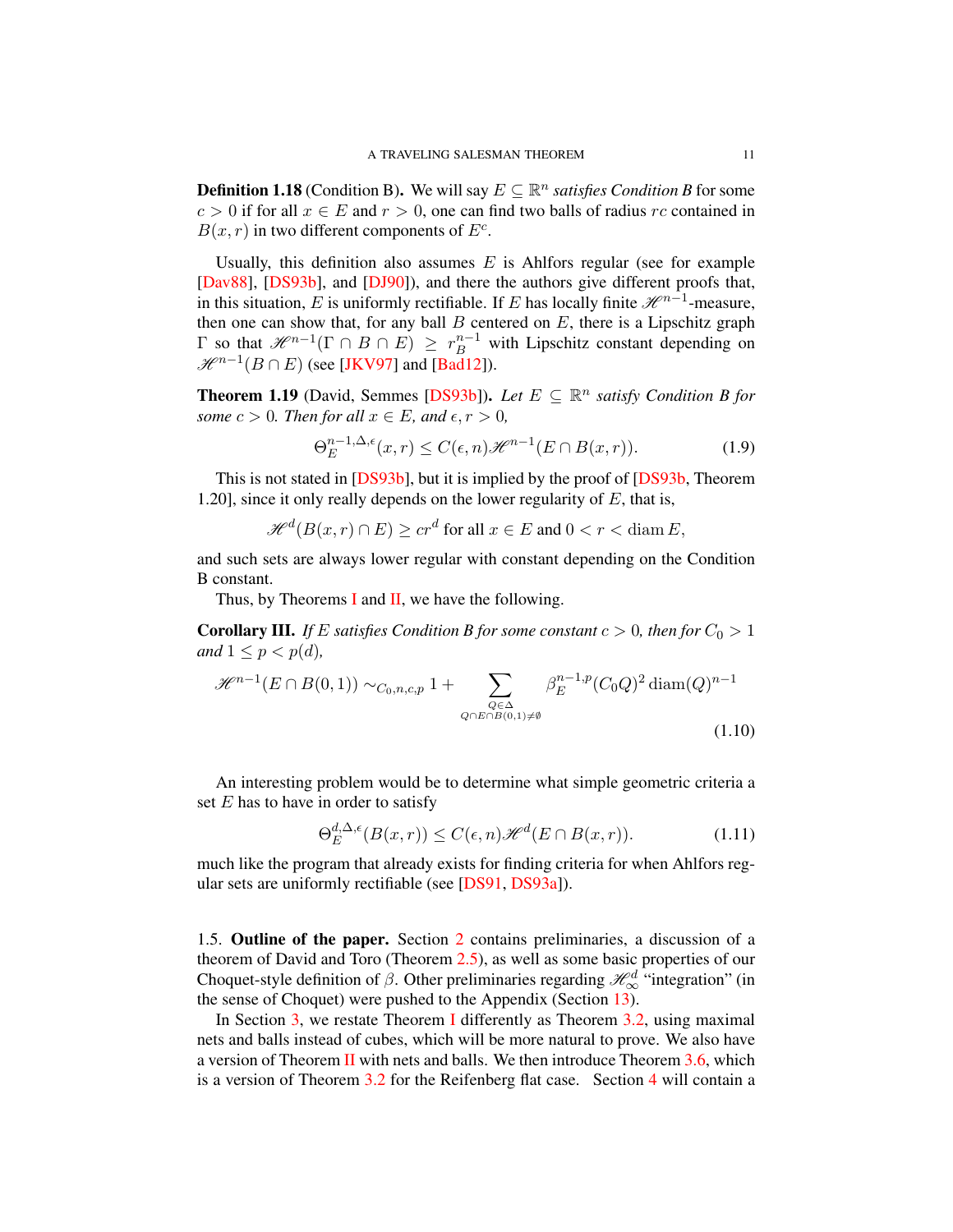loose description of the proofs of Theorems [3.6](#page-30-0) and [3.2,](#page-29-0) the details of which will be carried out in Sections [5–](#page-32-0)[10.](#page-58-0)

Sections [11](#page-67-0) and [12](#page-70-0) contain a proof of Theorem [3.3.](#page-29-1) The proof can be summarized as *a stopping time applied to Theorems [2.5](#page-16-0) and [11.2](#page-67-1)* (both from [\[DT12\]](#page-78-9)).

<span id="page-12-0"></span>1.6. Constants. We list some important constants, where they appear, are fixed, and their dependencies.

- *n*: ambient dimension (as in  $\mathbb{R}^n$ ). Given in main theorems.
- d: intrinsic dimension (as in  $\mathcal{H}^d$ ). Given in main theorems.
- $C_0$ : given in main theorems.
- $c_0$ : fixed in Theorem [2.9](#page-18-1) as  $1/500$ .
- $r_k$ : fixed in Theorem [2.5](#page-16-0) as  $r_k = 10^{-k}$ .
- A: ball dilation factor. Given in the reformulation of the main theorems which happens in Section [3.](#page-28-0)
- $C_1$ : fixed as  $C_1 = 2$  for Lemma [5.11](#page-36-0) and  $C_1 = 2C_2$  for Lemma [6.10.](#page-44-0) In section [10,](#page-58-0) it will be fixed so that  $20C_0 \ll C_1$  where  $C_0$  is the constant appearing in Theorem [3.2.](#page-29-0)
- $C_2$ : a constant introduced in Lemma [6.9](#page-43-0) and fixed in Section [9,](#page-55-0) see Remark [9.1.](#page-56-0)
- $\rho$ : scale factor. See Theorem [2.9.](#page-18-1) The constant  $\rho$  is fixed following the statement of Theorem [2.9.](#page-18-1)
- $\alpha$ : Allowed angle of rotation between planes in stopping time region. See remark [5.2](#page-32-1) and definition of  $S_Q$  which follows it. The constant  $\alpha$  may be fixed in the proof of Lemma  $8.2$  and depends only on n, see Remark  $8.3$ .
- $\epsilon$ : Reifenberg flatness constant. Depends on n, and  $\alpha$ ,  $\tau$ , and should be small enough for Theorem [2.5](#page-16-0) below to hold. See Remark [5.2.](#page-32-1) In relation to  $\alpha$  we will require that  $\epsilon \ll \alpha^4$ .
- $\tau$ ,  $\tau_0$ ,  $\tau_1$ : Constant used for extending Stopping time regions.  $\tau < \tau_0$ ,  $\tau_1$ ,  $\frac{c_0}{4}$ , where  $\tau_0 = \tau_0(\rho)$ , and  $\tau_1 = \min{\tau_1(2C_2), \tau_1(2), \tau_1(4)}$ . See Remark [7.1.](#page-46-1) The constant  $\tau$  is fixed (for the proof of Theorem [3.6\)](#page-30-0) at the start of Section [7.](#page-46-0)
- M: a dilation factor for balls. Used in a similar fashion to  $C_0$  and A.
- $\bullet$   $\theta$ : an angle of rotation between planes. First introduced in Lemma [6.10.](#page-44-0) One can take  $\theta \lesssim \epsilon$ .

<span id="page-12-1"></span>1.7. Acknowledgements. The authors would like to thank Peter Jones, Xavier Tolsa, and Tatiana Toro for their helpful discussions. In fact, some of the core ideas arose from ongoing work between the first author and Xavier Tolsa as well as the second author and Peter Jones. We also thank Silvia Ghinassi and Michele Villa for their careful proofreading of the manuscript. Finally, we would like to thank the anonymous referee who had many useful comments and suggestions that greatly improved the paper.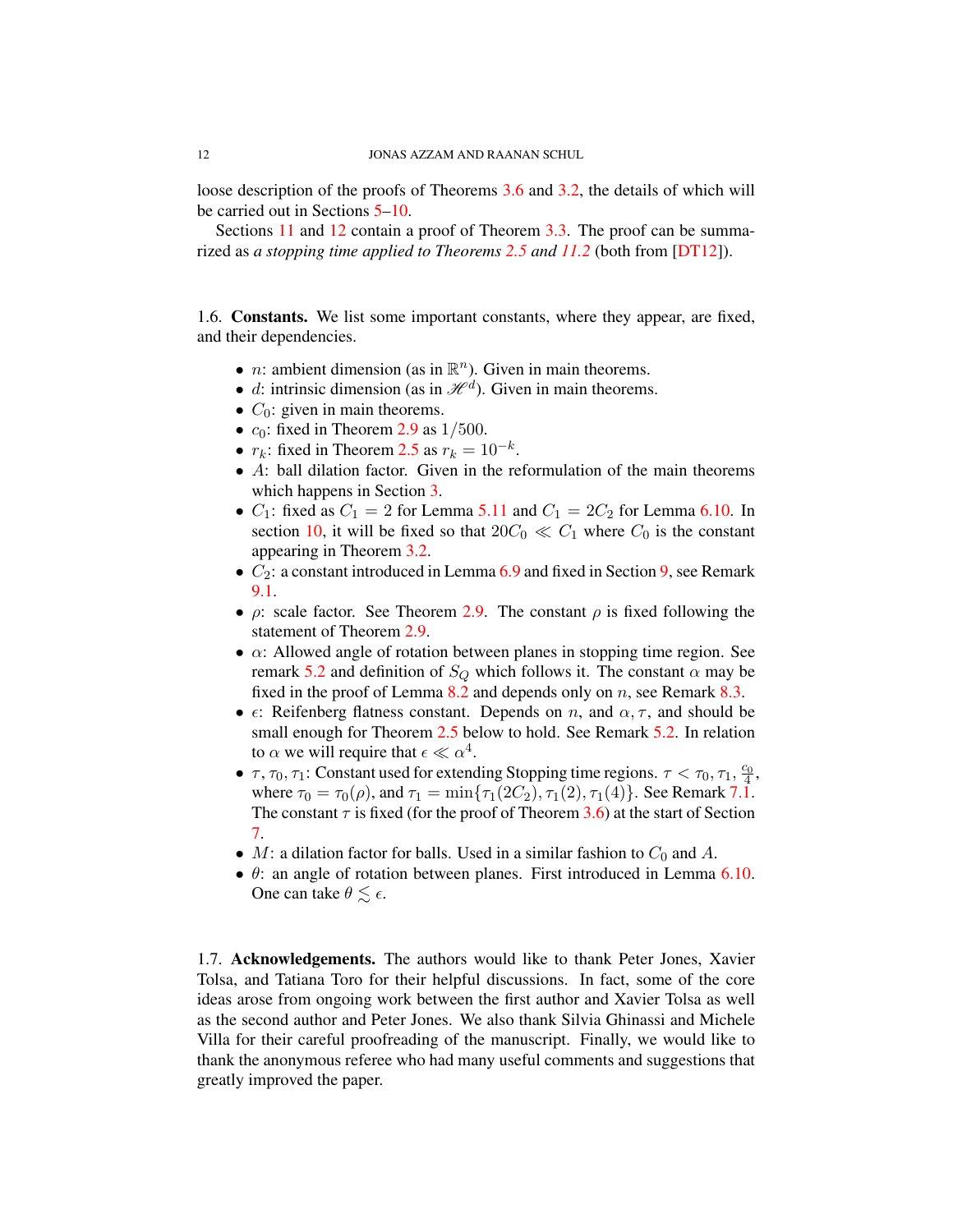#### 2. PRELIMINARIES

<span id="page-13-0"></span>We will write  $a \leq b$  if there is  $C > 0$  such that  $a \leq Cb$  and  $a \leq t$  b if the constant C depends on the parameter t. We also write  $a \sim b$  to mean  $a \leq b \leq a$ and define  $a \sim_t b$  similarly.

For sets  $A, B \subset \mathbb{R}^n$ , let

$$
dist(A, B) = inf{ |x - y| : x \in A, y \in B } , \ \ dist(x, A) = dist({x}, A),
$$

and

$$
\operatorname{diam} A = \sup\{|x - y| : x, y \in A\}.
$$

Recall the definition of  $d_{x,r}(E, F)$  from Definition [1.7.](#page-6-0) It is not hard to show that, for sets  $E, F, G$ , while this does not satisfy the triangle inequality, we do have

$$
d_{x,r}(E,G) \lesssim d_{x,2r}(E,F) + d_{x,2r}(F,G). \tag{2.1}
$$

We will denote by  $\Delta$  the standard dyadic grid on  $\mathbb{R}^n$ , that is

$$
\Delta = \left\{ \left[ \frac{j_1}{2^k}, \frac{j_1+1}{2^k} \right) \times \cdots \times \left[ \frac{j_n}{2^k}, \frac{j_n+1}{2^k} \right], \quad k, j_1, \ldots, j_n \in \mathbb{Z} \right\}.
$$

For any cube Q and  $\lambda > 0$ , we let  $\lambda Q$  the cube which i a dilation by  $\lambda$  of Q, that is,  $\lambda Q$  is concentric with Q, has sides parallel to Q and with  $\text{diam}(\lambda Q)$  =  $\lambda$  diam(Q).

<span id="page-13-1"></span>2.1. **Hausdorff measure and content.** For a subset  $A \subset \mathbb{R}^{n+1}$ , integer  $d > 0$ , and  $0 < \delta \leq \infty$  one sets

$$
\mathcal{H}_{\delta}^{d}(A) = \inf \left\{ \sum (\operatorname{diam} A_i)^d : A \subset \bigcup A_i, \, \operatorname{diam} A_i \le \delta \right\}.
$$

The d*-dimensional Hausdorff measure* of A is defined as

$$
\mathscr{H}^d(A) = \lim_{\delta \downarrow 0} \mathscr{H}^d_{\delta}(A),
$$

and  $\mathcal{H}^d_{\infty}(A)$  is called the *d*-dimensional Hausdorff content of A. See [\[Mat95,](#page-78-18) Chapter 4] for more details. Note that  $\mathcal{H}_{\infty}^{d}$  is not a measure. We do, however, want to use the notation of integration with respect to  $\mathcal{H}_{\infty}^d$ . For  $0 < p < \infty$  and  $E \subseteq \mathbb{R}^n$  Borel, we will define the *p*-Choquet integral

$$
\int_{E} f^{p} d\mathscr{H}_{\infty}^{d} := \int_{0}^{\infty} \mathscr{H}_{\infty}^{d} (\{x \in E : f(x) > t\}) t^{p-1} dt
$$

and

$$
\int f d\mathscr{H}^d_{\infty} = \int_{\mathbb{R}^n} f d\mathscr{H}^d_{\infty}.
$$

The proofs of the following three lemmas may be found in the Appendix (Section [13\)](#page-73-0).

**Lemma 2.1.** *Let*  $0 < p < \infty$ *. Let*  $f_i$  *be a countable collection of Borel functions in*  $\mathbb{R}^n$ *. If the sets* supp  $f_i = \{f_i > 0\}$  *have bounded overlap, meaning there exists*  $a C < \infty$  *such that* 

$$
\sum 1_{\mathrm{supp} f_i} \leq C,
$$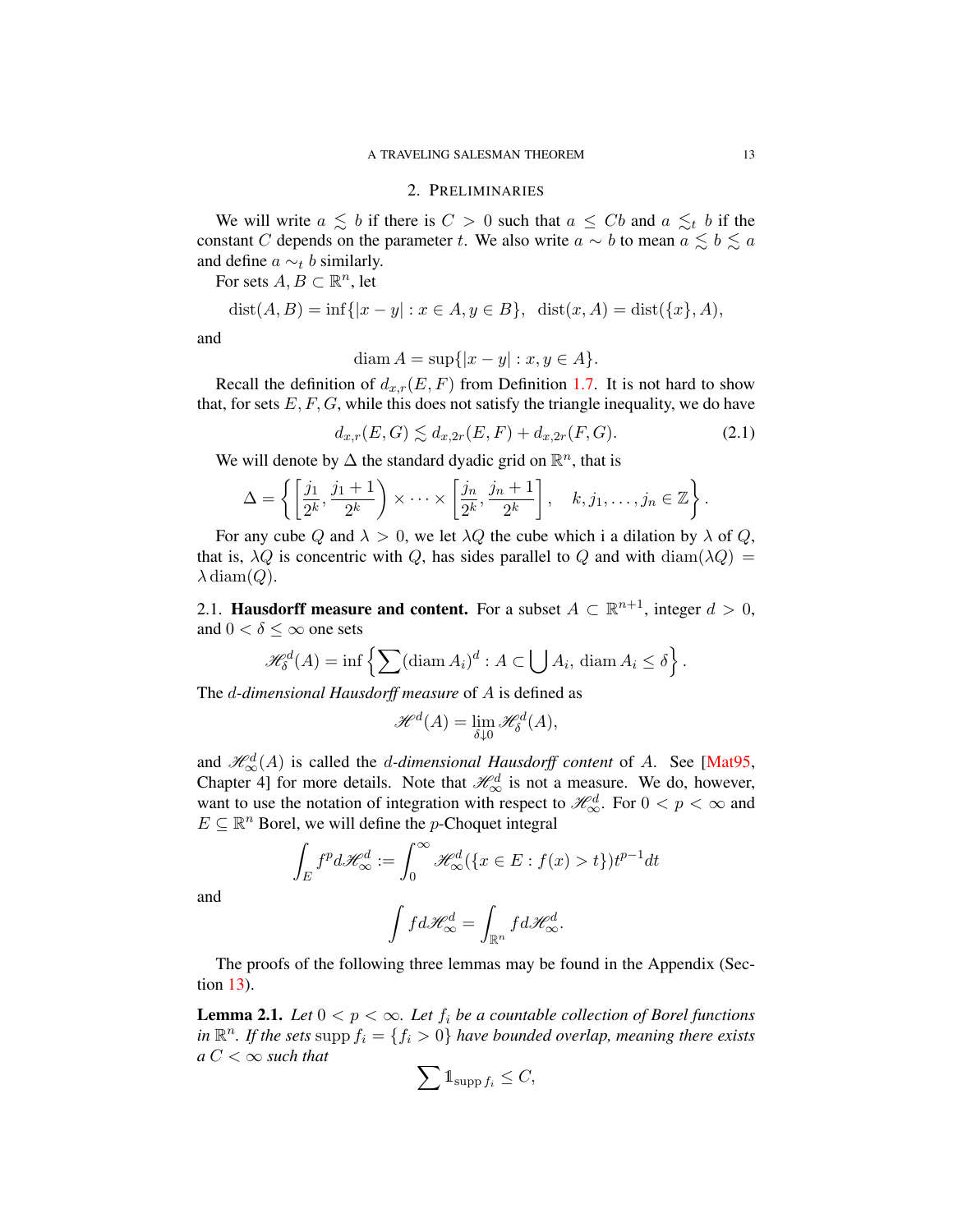*then*

<span id="page-14-3"></span>
$$
\int \left(\sum f_i\right)^p d\mathcal{H}_{\infty}^d \le C^p \sum \int f_i^p d\mathcal{H}_{\infty}^d.
$$
\n(2.2)

**Lemma 2.2.** Let  $E \subseteq \mathbb{R}^n$  be compact and f a continuous function on  $\mathbb{R}^n$ . Let  $E_i$  *be a decreasing sequence of sets containing*  $E$  *and converging to*  $E$  *in the Hausdorff metric. Then*

$$
\lim_{j \to \infty} \int_{E_j} f d\mathcal{H}_{\infty}^d \sim \int_E f d\mathcal{H}_{\infty}^d.
$$
\n(2.3)

<span id="page-14-1"></span>**Lemma 2.3.** Let  $E \subseteq \mathbb{R}^n$  be either compact or bounded and open so that  $\mathscr{H}^d(E)$   $>$ 0*, and let*  $f \ge 0$  *be continuous on* E. Then for  $1 < p \le \infty$ *,* 

<span id="page-14-2"></span>
$$
\frac{1}{\mathcal{H}_{\infty}^{d}(E)} \int_{E} f d\mathcal{H}_{\infty}^{d} \lesssim_{n} \left( \frac{1}{\mathcal{H}_{\infty}^{d}(E)} \int_{E} f^{p} d\mathcal{H}_{\infty}^{d} \right)^{\frac{1}{p}}.
$$
 (2.4)

<span id="page-14-0"></span>2.2. Reifenberg Flat sets and the theorem of David and Toro. Our main tool will be the enhanced Reifenberg parametrization theorem of David and Toro. First, we recall Reifenberg's theorem.

**Theorem 2.4.** For all  $0 < d < n$  and  $0 < s < 1/10$ , we may find  $\epsilon > 0$  such that the following holds. Let  $E \subseteq \mathbb{R}^n$  be a closed set containing the origin that is  $\epsilon$ -Reifenberg flat in  $B(0, 10)$ . Then there is a bijective mapping  $g : \mathbb{R}^n \leq \textit{such}$ *that*

$$
\frac{1}{4}|x-y|^{1+s} \le |g(x)-g(y)| \le 10|x-y|^{1-s}
$$

*and*

$$
E \cap B(0,1) = g(\mathbb{R}^d) \cap B(0,1).
$$

*Moreover,*  $\Sigma := g(\mathbb{R}^n)$  *is C* $\epsilon$ -Reifenberg flat.

This is the main result as stated, but there are special properties that are implicit in David and Toro's version that we shall employ. What we don't cite below is covered in Sections 2,3 and 4 of [\[DT12\]](#page-78-9).

**Theorem 2.5.** [\[DT12\]](#page-78-9) *For*  $k \in \mathbb{N} \cup \{0\}$ *, set*  $r_k = 10^{-k}$  *and let*  $\{x_{jk}\}_{j \in J_k}$  *be a collection of points so that for some d-plane*  $P_0$ *,* 

$$
\{x_{j0}\}_{j\in J_0} \subset P_0,
$$
  
\n
$$
|x_{ik} - x_{jk}| \ge r_k,
$$
  
\nand, denoting  $B_{jk} = B(x_{jk}, r_k),$   
\n
$$
x_{ik} \in V_{k-1}^2
$$
\n(2.5)

*where*

$$
V_k^\lambda:=\bigcup_{j\in J_k}\lambda B_{jk}.
$$

*To each point*  $x_{jk}$ *, associate a d-plane*  $P_{jk} \subset \mathbb{R}^n$  such that  $P_{jk} \ni x_{jk}$  and set

$$
\epsilon_k(x) = \sup \{ d_{x,10^4 r_l}(P_{jk}, P_{il}) : j \in J_k, |l - k| \le 2, i \in J_l, x \in 100B_{jk} \cap 100B_{il} \}.
$$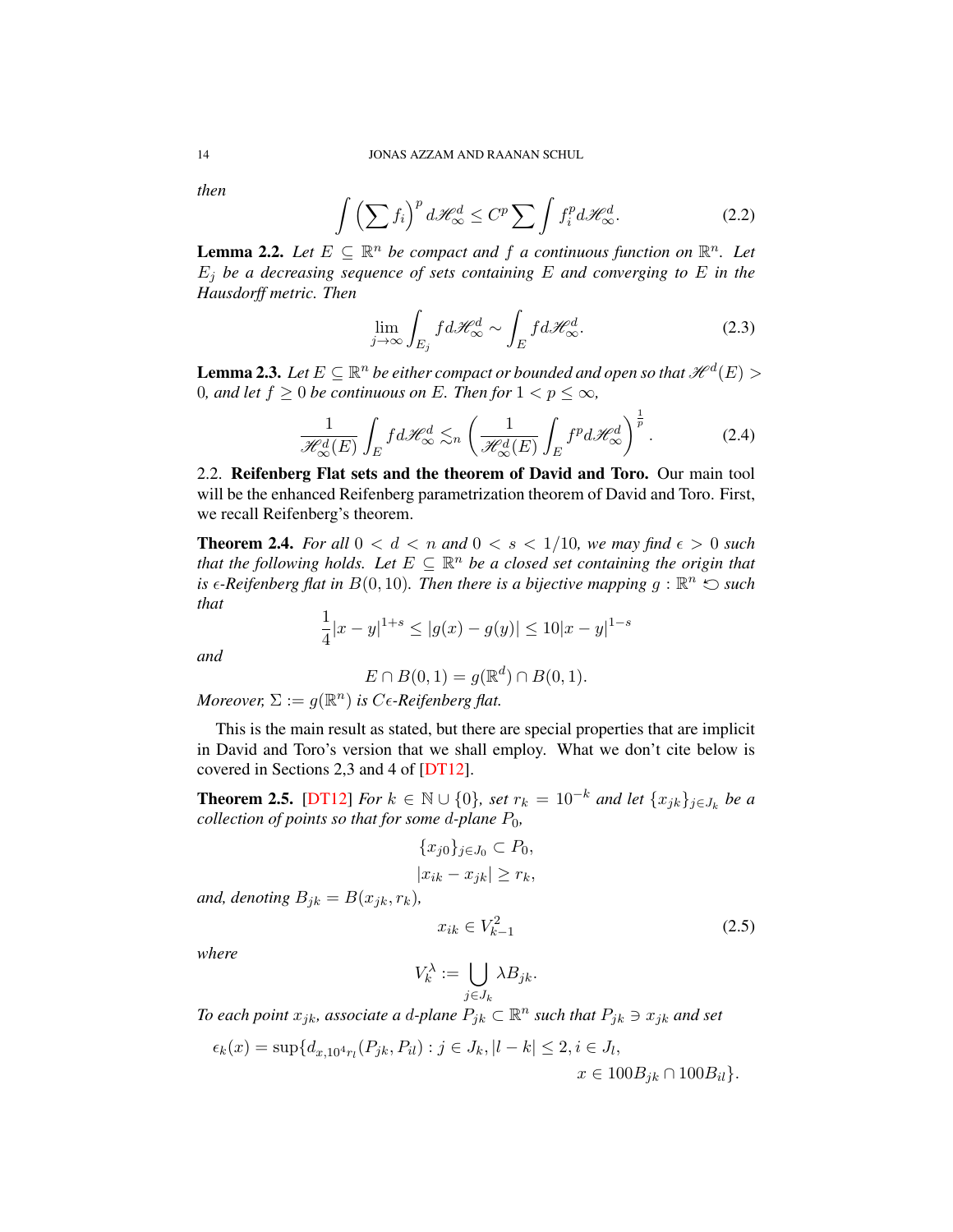*There is*  $\epsilon_0 > 0$  *such that if*  $\epsilon \in (0, \epsilon_0)$  *and* 

$$
\epsilon_k(x_{jk}) < \epsilon \text{ for all } k \ge 0 \text{ and } j \in J_k,\tag{2.6}
$$

then there is a bijection  $g : \mathbb{R}^n \to \mathbb{R}^n$  so that the following hold

*(1) We have*

$$
E_{\infty} := \bigcap_{K=1}^{\infty} \overline{\bigcup_{k=K}^{\infty} \{x_{jk}\}_{j\in J_k}} \subseteq \Sigma := g(\mathbb{R}^d).
$$
 (2.7)

- *(2)*  $g(z) = z$  *when* dist $(z, P_0) > 2$ . (3) For  $x, y \in \mathbb{R}^n$ , 1  $\frac{1}{4}|x-y|^{1+\tau} \le |g(x)-g(y)| \le 10|x-y|^{1-\tau}.$
- *(4)*  $|g(z) z|$   $\leq$  *∈ for*  $z \in \mathbb{R}^n$ *(5) For*  $x \in P_0$ *,*  $g(x) = \lim_k \sigma_k \circ \cdots \sigma_1(x)$  *where*

<span id="page-15-1"></span>
$$
\sigma_k(y) = \psi_k(y)y + \sum_{j \in J_k} \theta_{j,k}(y)\pi_{j,k}(y). \tag{2.8}
$$

Here,  $\{x_{j,k}\}_{j\in L_k}$  is a maximal  $\frac{r_k}{2}$ -separated set in  $\mathbb{R}^n\backslash V_k^9$ ,  $B_{j,k} = B(x_{j,k}, r_k/10)$  *for*  $j \in L_k$ ,

 ${θ_{j,k}}_{j∈L_k∪J_k}$  is a partition of unity such that  $1_{9B_{j,k}} ≤ θ_{j,k} ≤ 1_{10B_{j,k}}$  for *all*  $k$  *and*  $j \in L_k \cup J_k$ *, and*  $\psi_k = \sum_{j \in L_k} \theta_{j,k}$ *. (6)* [\[DT12,](#page-78-9) Equation (4.5)]*For*  $k \ge 0$ *,* 

$$
\sigma_k(y) = y \text{ and } D_k(y) = I \text{ for } y \in \mathbb{R}^n \backslash V_k^{10}.
$$
 (2.9)

*(7)* [\[DT12,](#page-78-9) Proposition 5.1] *Let*  $\Sigma_0 = P_0$  *and* 

 $\Sigma_k = \sigma_k(\Sigma_{k-1}).$ 

*There is a function*  $A_{j,k}$  *:*  $P_{j,k} \cap 49B_{jk} \to P_{j,k}^{\perp}$  *of class*  $C^2$  *such that*  $|A_{jk}(x_{jk})| \lesssim \epsilon r_k$ ,  $|DA_{jk}| \lesssim \epsilon$  on  $P_{jk} \cap 49B_{jk}$ *, and if*  $\Gamma_{jk}$  *is its graph over* Pjk*, then*

$$
\Sigma_k \cap D(x_{jk}, P_{jk}, 49r_k) = \Gamma_{jk} \cap D(x_{jk}, P_{jk}, 49r_k)
$$
\n(2.10)

*where*

$$
D(x, P, r) = \{ z + w : z \in P \cap B(x, r), w \in P^{\perp} \cap B(0, r) \}. \tag{2.11}
$$

(Above  $P^{\perp}$  is the plane perpendicular to  $P$  going through 0.) In particular,

$$
d_{x_{jk}, 49r_{jk}}(\Sigma_k, P_{jk}) \lesssim \epsilon. \tag{2.12}
$$

*(8)* [\[DT12,](#page-78-9) Lemma 6.2] *For*  $k \geq 0$  *and*  $y \in \Sigma_k$ *, there is an affine d-plane P* through  $y$  and a  $C$ e-Lipschitz and  $C^2$  function  $A: P \to P^\perp$  so that if  $\Gamma$  is *the graph of* A *over* P*, then*

<span id="page-15-0"></span>
$$
\Sigma_k \cap B(y, 19r_k) = \Gamma \cap B(y, 19r_k). \tag{2.13}
$$

*(9)* [\[DT12,](#page-78-9) Proposition 6.3]  $\Sigma = g(P_0)$  *is C<sub>6</sub>-Reifenberg flat in the sense that for all*  $z \in \Sigma$ *, and*  $t \in (0,1)$ *, there is*  $P = P(z,t)$  *so that*  $d_{z,t}(\Sigma, P) \lesssim \epsilon$ *.*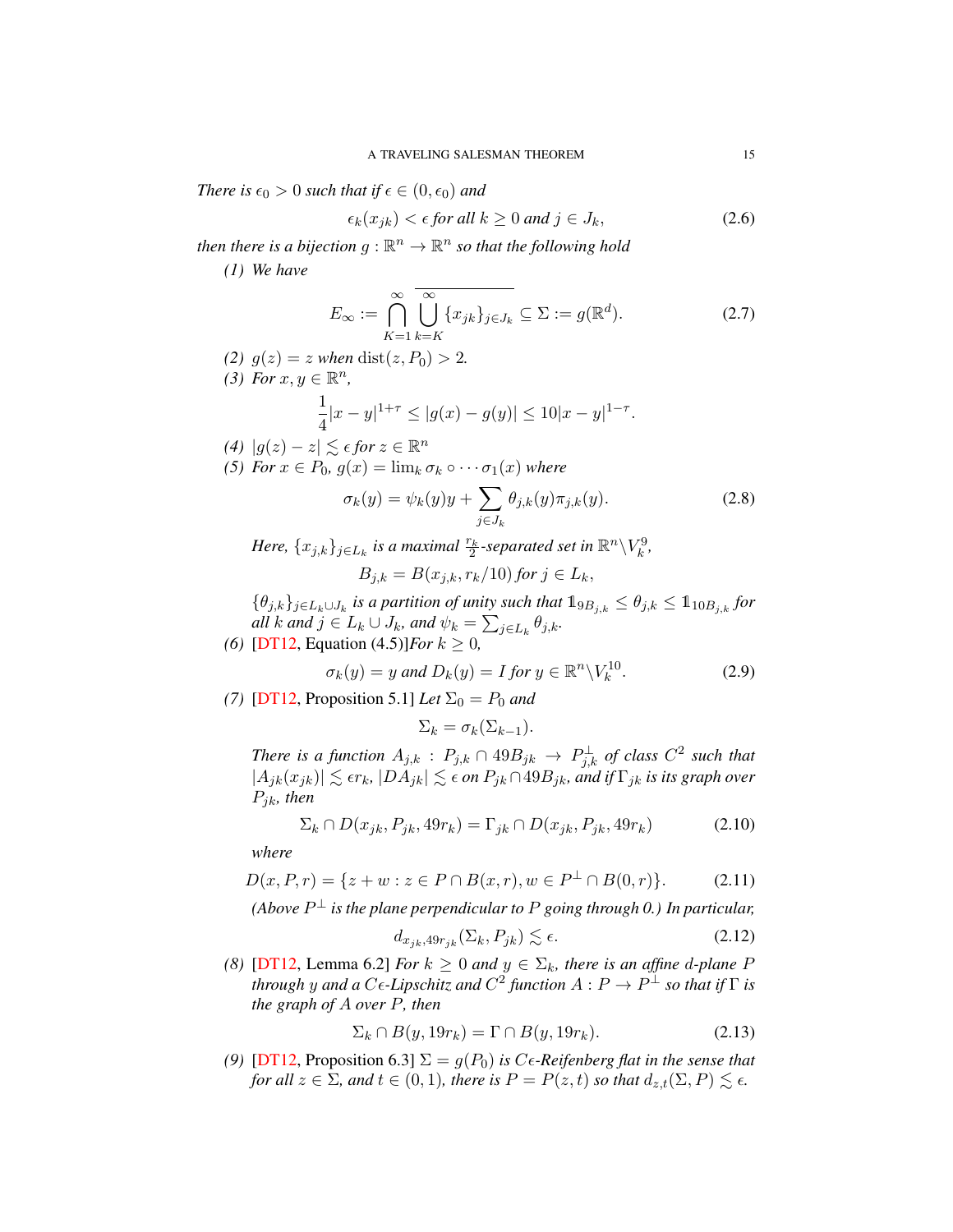*(10) For all*  $y \in \Sigma_k$ *,* 

<span id="page-16-2"></span>
$$
|\sigma_k(y) - y| \lesssim \epsilon_k(y)r_k \tag{2.14}
$$

*This is not stated as such in* [\[DT12\]](#page-78-9)*, but it follows from (7.13) in* [\[DT12\]](#page-78-9) *and the definition of*  $\sigma_k$ *. In particular, it follows that* 

<span id="page-16-1"></span>
$$
dist(y, \Sigma) \lesssim \epsilon r_k \text{ for } y \in \Sigma_k. \tag{2.15}
$$

*(11)* [\[DT12,](#page-78-9) Lemma 7.2] *For*  $k \geq 0$ ,  $y \in \Sigma_j \cap V_k^8$ , *choose*  $i \in J_k$  *such that*  $y \in 10B_{i,k}$ *. Then* 

$$
|\sigma_k(y) - \pi_{i,k}(y)| \lesssim \epsilon_k(y)r_k
$$
\n(2.16)

*and*

$$
|D\sigma_k(y) - D\pi_{i,k}| \lesssim \epsilon_k(y) \tag{2.17}
$$

*If*  $T\Sigma_k(x)$  *denotes the tangent space at*  $x \in \Sigma_k$ *, then* 

$$
\angle(T\Sigma_{k+1}(\sigma_k(x)), P_{i,k}) \lesssim \epsilon_k(y) \text{ for } x \in \Sigma_k \cap B(x_{i,k}, 10r_k). \tag{2.18}
$$

*(12)* [\[DT12,](#page-78-9) Lemma 9.1] *For*  $x, y \in \Sigma_k$ ,

$$
\angle(T\Sigma_k(x), T\Sigma_k(y)) \lesssim \epsilon \frac{|x-y|}{r_k}.\tag{2.19}
$$

*(13)* [\[DT12,](#page-78-9) Lemma 13.2] *For*  $x \in \Sigma$  *and*  $r > 0$ *,* 

<span id="page-16-0"></span>
$$
\mathcal{H}_{\infty}^{d}(B(x,r)\cap\Sigma)\geq(1-C\epsilon)\omega_{d}r^{d}\qquad(2.20)
$$

where  $\omega_d$  is the volume of the unit ball in  $\mathbb{R}^d$ . They prove this statement with  $\mathscr{H}^d$  in place of  $\mathscr{H}^d_{\infty}$ , but the same proof works for  $\mathscr{H}^d_{\infty}$ .

**Lemma 2.6.** With the notation as in Theorem [2.5,](#page-16-0) there is  $C > 0$  depending only *on n so that for all*  $k \geq 0$ ,  $\Sigma_k$  *is* C $\epsilon$ -Reifenberg flat.

*Proof.* Let  $x \in \Sigma_k$  and  $r > 0$ . If  $r \leq r_k$ , then  $\vartheta_{\Sigma_k}(x, r) \lesssim \epsilon$  by [\(2.13\)](#page-15-0), so assume  $r > r_k$ . By [\(2.15\)](#page-16-1), there is  $x' \in \Sigma$  with  $|x - x'| \leq \epsilon r_k$ . By Theorem [2.5,](#page-16-0)  $\Sigma$  is  $C\epsilon$ -Reifenberg flat for some  $C > 0$ , and so there is a d-plane P passing through x' so that  $d_{x',2r}(\Sigma, P') < C\epsilon$ . Let P be the plane parallel to P' but containing x. Then it is not hard to show that, for  $\epsilon > 0$  small,  $d_{\alpha',2r}(\Sigma, P) \lesssim \epsilon$  as well.

Let  $y \in B(x,r) \cap \Sigma_k$ . Again, there is  $y' \in \Sigma$  so that  $|y - y'| \leq \epsilon r_k$ . For  $\epsilon > 0$  small enough,  $y' \in B(x', 2r) \cap \Sigma$ , and so  $dist(y', P') \lesssim \epsilon r_k$ . Since P is P' translated by no more than a constant times  $\epsilon r_k$ , we also have that  $dist(y', P) \lesssim$  $\epsilon r_k$ . Thus,

<span id="page-16-3"></span>
$$
dist(y, P) \le |y - y'| + dist(y', P) \lesssim \epsilon r_k
$$
\n(2.21)

and this holds for all  $y \in B(x, r) \cap \Sigma_k$ .

Now let  $z \in B(x,r) \cap P$  and  $z' = \pi_{P'}(z)$ . Then  $|z - z'| \lesssim \epsilon r_k$ , and so for  $\epsilon > 0$  small enough,  $z' \in B(x', 2r) \cap P'$ . Thus, there is  $z'' \in \Sigma$  with  $|z' - z|$  $|z''| \lesssim \epsilon r_k$ . Recall that g is a homeomorphism, which thus forces every  $\sigma_j$  to be a homeomorphism (since g is the bi-Hölder composition of them all). Hence  $g_k$  has an inverse, and by [\(2.14\)](#page-16-2), there is  $z''' \in \Sigma_k$  with  $|z''' - z''| \lesssim \epsilon r_k$ . Combining these estimates, we have

$$
dist(z, \Sigma_k) \le |z - z'''| \le |z - z'| + |z' - z''| + |z'' - z'''| \lesssim \epsilon r_k
$$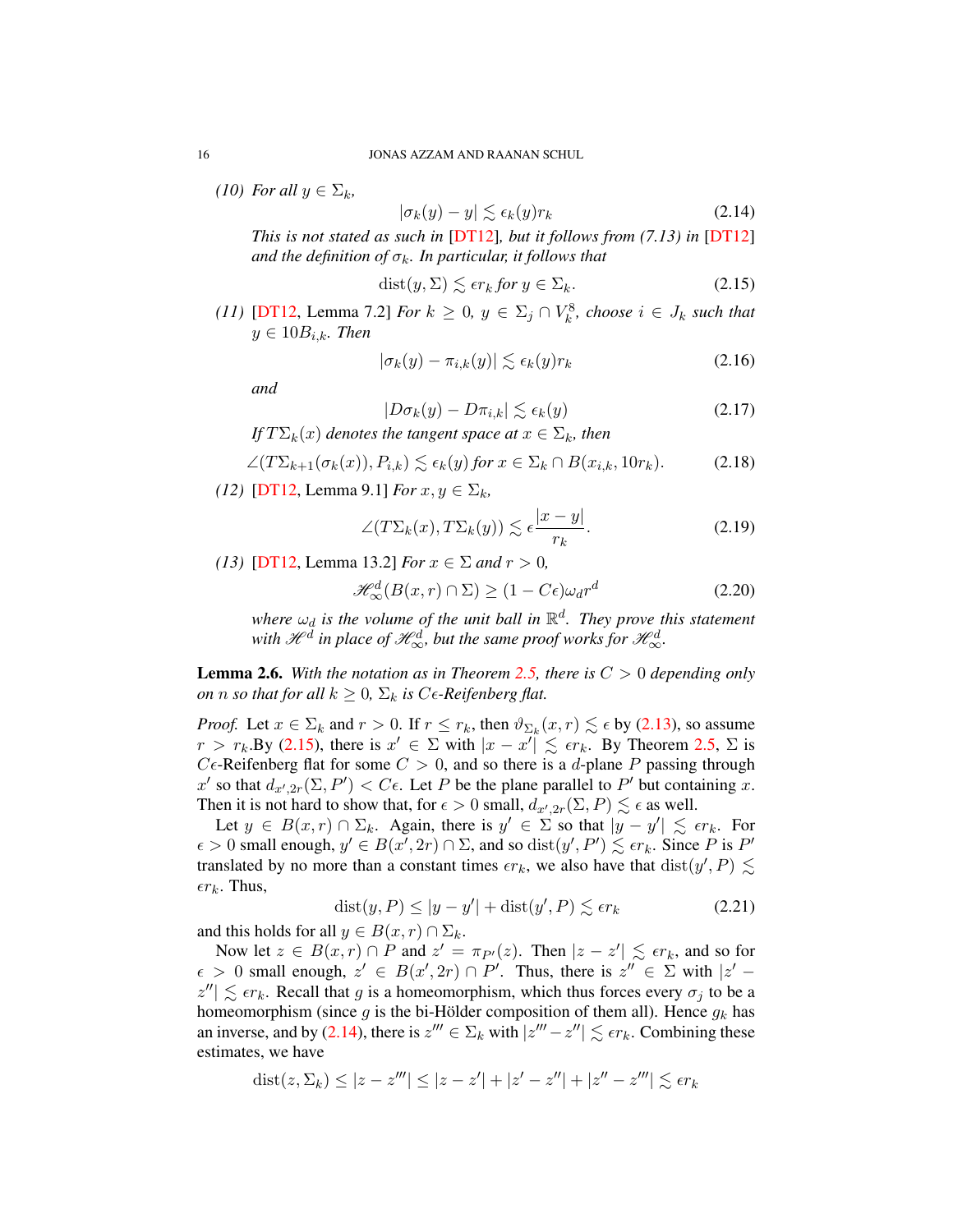and this holds for all  $z \in B(x,r) \cap P$ . Combining this with [\(2.21\)](#page-16-3) gives  $\vartheta_{\Sigma_k}(B(x,r)) \lesssim$  $\epsilon$ , which proves the lemma.

The following lemma will allow us to localize by finding a Reifenberg flat surface  $\Sigma$  that agrees with a Reifenberg flat surface E in a ball B but whose surface measure is controlled by the measure of  $E$  in  $B$ .

**Lemma 2.7.** Let  $E \subseteq \mathbb{R}^n$  be  $\epsilon$ -Reifenberg flat containing 0. Then there is a  $C\epsilon$ -*Reifenberg flat surface* Σ *so that*

*(1)*  $E \cap \overline{B(0,1)} \subseteq \Sigma \cap \overline{B(0,1)}$ , *(2)*  $\Sigma \backslash B(0, 10) = P_0 \backslash B(0, 10)$  *for some d-plane*  $P_0$ *, (3) for all*  $A > 0$ *,* 

$$
\mathcal{H}^d(\Sigma \cap B(0, A)) \lesssim A^d \mathcal{H}^d(E \cap B(0, 1)).\tag{2.22}
$$

*Proof.* Let

$$
E_k = \{x \in E : \text{dist}(x, E \setminus B(0, 1)) \ge r_k\}
$$

and  $\{x_{jk}\}_{J_k}$  be maximally separated  $r_k$ -nets in  $E_k$  so that  $\{x_{j0}\}_{j\in J_0} = \{0\}$ . Then, with the notation of Theorem [2.5,](#page-16-0)

$$
\{x_{j,k+1}\}_{J_{k+1}} \subseteq E \cap \overline{B(0,1)} \subseteq V_k^2 \quad \text{for all } k \ge 0.
$$

In this way,  $E_{\infty} = E \cap \overline{B(0,1)}$ . If we let  $P_{j,k}$  be the plane that infimizes  $\vartheta_E(B(x_{jk}, 10^6 r_k))$  and  $P_0$  the plane that infimizes  $\vartheta_E(B(0, 10^6 r_k))$ , then for  $\epsilon > 0$  small enough, we may apply Theorem [2.5](#page-16-0) to obtain a C $\epsilon$ -Reifenberg flat surface Σ.

Let  $x \in \Sigma \cap B(0, 10) \backslash E_{\infty}$  and let  $k(x)$  be the maximal k for which  $x \in V_{k-1}^{11}$ . Then  $x \notin V_{k(x)}^{11}$ , and so if we set  $r(x) = r_{k(x)}$ , we have  $B(x, r(x)) \subseteq V_{k(x)}^{10}$ . Thus,

$$
\Sigma_k \cap B(x, r(x)) = \Sigma \cap B(x, r(x)).
$$

By [\(2.13\)](#page-15-0),  $\Sigma \cap B(x, r(x))$  is a C $\epsilon$ -Lipschitz graph, so this and the above equation imply

<span id="page-17-0"></span>
$$
\mathcal{H}^d(\Sigma \cap B(x, r(x))) \lesssim r^d. \tag{2.23}
$$

By the Besicovitch covering theorem, we can find  $x_i \in \Sigma \cap B(0, 10) \backslash E_{\infty}$  so that  $B_i := B(x_i, r(x_i))$  cover  $\Sigma \cap B(0, 10) \backslash E_\infty$  with bounded overlap. Since  $x_i \in V_{k(x_i)-1}^{11}$ , we may find  $x'_i \in \{x_{j,k-1}\}_{j \in J_{k-1}}$  so that

$$
x_i \in B(x'_i, 10r_{k(x_i)-1}) = B(x'_i, r_{k(x_i)}).
$$

Since  $x'_i \in \{x_{j,k-1}\}_{j \in J_{k-1}} \subseteq E_{k-1}$ , we know

<span id="page-17-2"></span>
$$
B(x_i', r_{k(x_i)-1}) \cap E \subseteq B(0, 1). \tag{2.24}
$$

By  $(2.20)$ , we have

<span id="page-17-1"></span>
$$
r(x_i)^d \lesssim \mathcal{H}^d(B(x_i', r_{k(x_i)-1}) \cap E_{\infty}).
$$
\n(2.25)

For  $j \in J_k$ , let

$$
A_j = \{B_i : x'_i = x_{jk}\}.
$$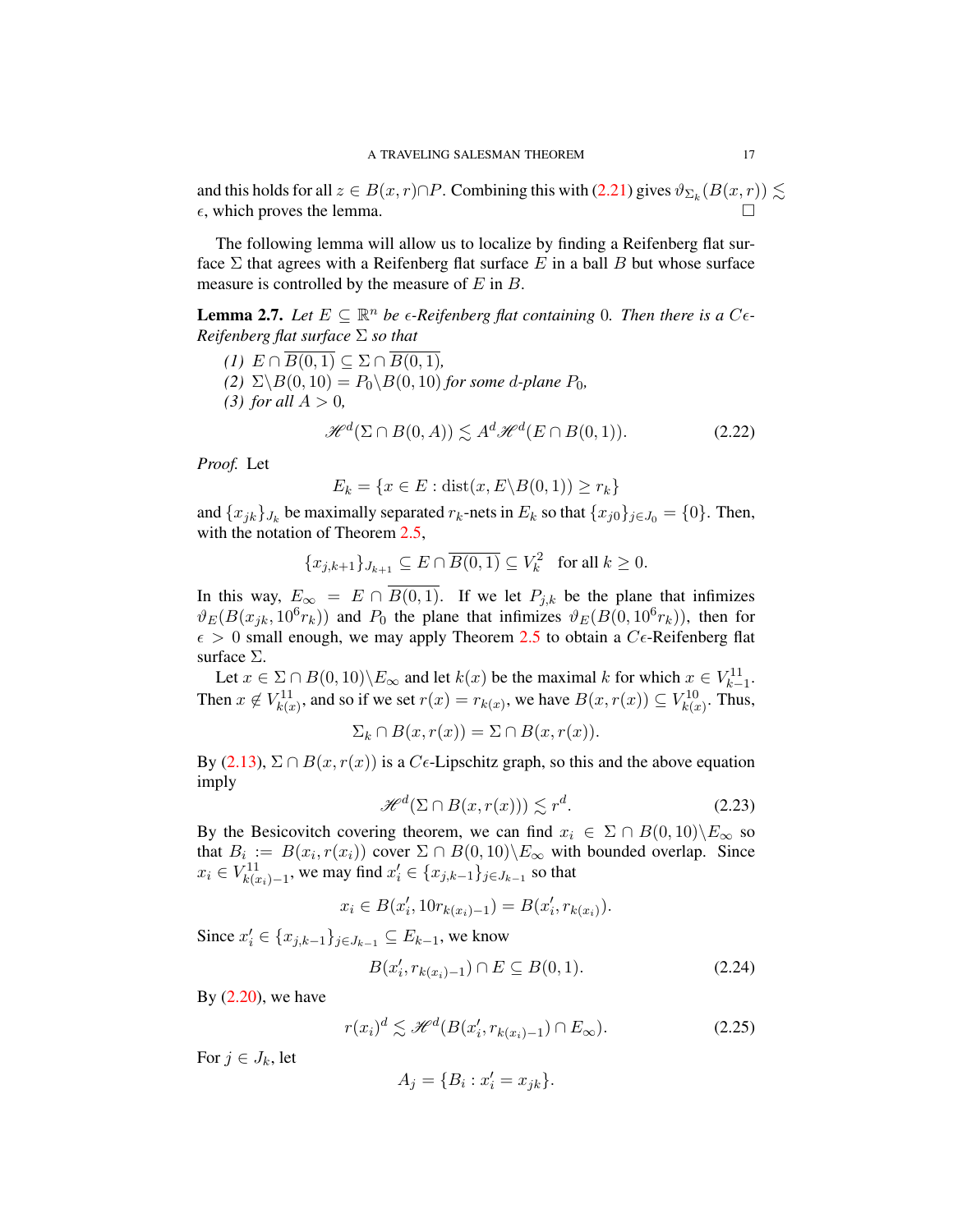Since the balls in  $A_i$  have bounded overlap, the same radius, and distance eat most  $r_k$  from  $x_{jk}$ , we know  $\#A_j \lesssim_n 1$ . Thus,

$$
\mathcal{H}^{d}(\Sigma \cap B(0,10)\setminus E_{\infty}) \leq \sum_{i} \mathcal{H}^{d}(B_{i} \cap \Sigma) \overset{(2.23)}{\lesssim} \sum_{i} r(x_{i})^{d}
$$
\n
$$
\overset{(2.25)}{\lesssim} \sum_{i} \mathcal{H}^{d}(B(x'_{i}, r_{k(x_{i})-1}) \cap E)
$$
\n
$$
\leq \sum_{k \geq 0} \sum_{j \in J_{k}} \#A_{j} \mathcal{H}^{d}(B(x_{jk}, r_{k-1}) \cap E)
$$
\n
$$
\lesssim \sum_{k \geq 0} \sum_{j \in J_{k}} \mathcal{H}^{d}(B(x_{jk}, r_{k-1}) \cap E)
$$
\n
$$
\overset{(2.24)}{\leq} \mathcal{H}^{d}(E \cap B(0, 1))
$$

Recalling that  $E_{\infty} = E \cap \overline{B(0,1)}$ ,

$$
\mathcal{H}^d(\Sigma \cap B(0, 10)) \leq \mathcal{H}^d(\Sigma \cap B(0, 10) \setminus E_\infty) + \mathcal{H}^d(E_\infty)
$$
  

$$
\lesssim \mathcal{H}^d(E \cap \overline{B(0, 1)}).
$$

Now note that  $V_k^{10} \subseteq V_0^{10}$  for all k, and so by [\(2.8\)](#page-15-1),

$$
\mathcal{H}^d(\Sigma \cap B(0, A) \setminus B(0, 10)) = \mathcal{H}^d(P_0 \cap B(0, A) \setminus B(0, 10))
$$
  

$$
\lesssim A^d \lesssim A^d \mathcal{H}^d(E \cap B(0, 1)).
$$

Combining these estimates completes the proof.

 $\Box$ 

<span id="page-18-0"></span>2.3. Generalized dyadic cubes. We recall the construction of cubes on a metric space, originally due to by David and Christ ([\[Dav88\]](#page-77-9), [\[Chr90\]](#page-77-11)), but the current formulation is from Hytönen and Martikainen [[HM12\]](#page-78-19). A metric space X is *doubling* if there is  $N$  so that any ball can be covered by at most  $N$  balls of half the radius. In practice, the metric space  $X$  in the theorem will be a subset of Euclidean space and thus doubling.

**Definition 2.8.** We say that a set X is  $\delta$ -separated or a  $\delta$ -net if for all  $x, y \in X$  we have  $|x - y| \ge \delta$ .

**Theorem 2.9.** Let X be a doubling metric space. Let  $X_k$  be a nested sequence of *maximal*  $\rho^k$ -nets for X where  $\rho < 1/1000$  and let  $c_0 = 1/500$ . For each  $n \in \mathbb{Z}$ *there is a collection*  $\mathscr{D}_k$  *of "cubes," which are Borel subsets of* X *such that the following hold.*

- *(1)* For every integer k,  $X = \bigcup_{Q \in \mathscr{D}_k} Q$ .
- *(2) If*  $Q, Q' \in \mathscr{D} = \bigcup \mathscr{D}_k$  and  $Q \cap Q' \neq \emptyset$ , then  $Q \subseteq Q'$  or  $Q' \subseteq Q$ .
- *(3) For*  $Q \in \mathcal{D}$ *, let*  $k(Q)$  *be the unique integer so that*  $Q \in \mathcal{D}_k$  *and set*  $\ell(Q)$  =  $5\rho^{k(Q)}.$  Then there is  $\zeta_Q\in X_k$  so that

<span id="page-18-1"></span>
$$
B_X(\zeta_Q, c_0 \ell(Q)) \subseteq Q \subseteq B_X(\zeta_Q, \ell(Q)) \tag{2.26}
$$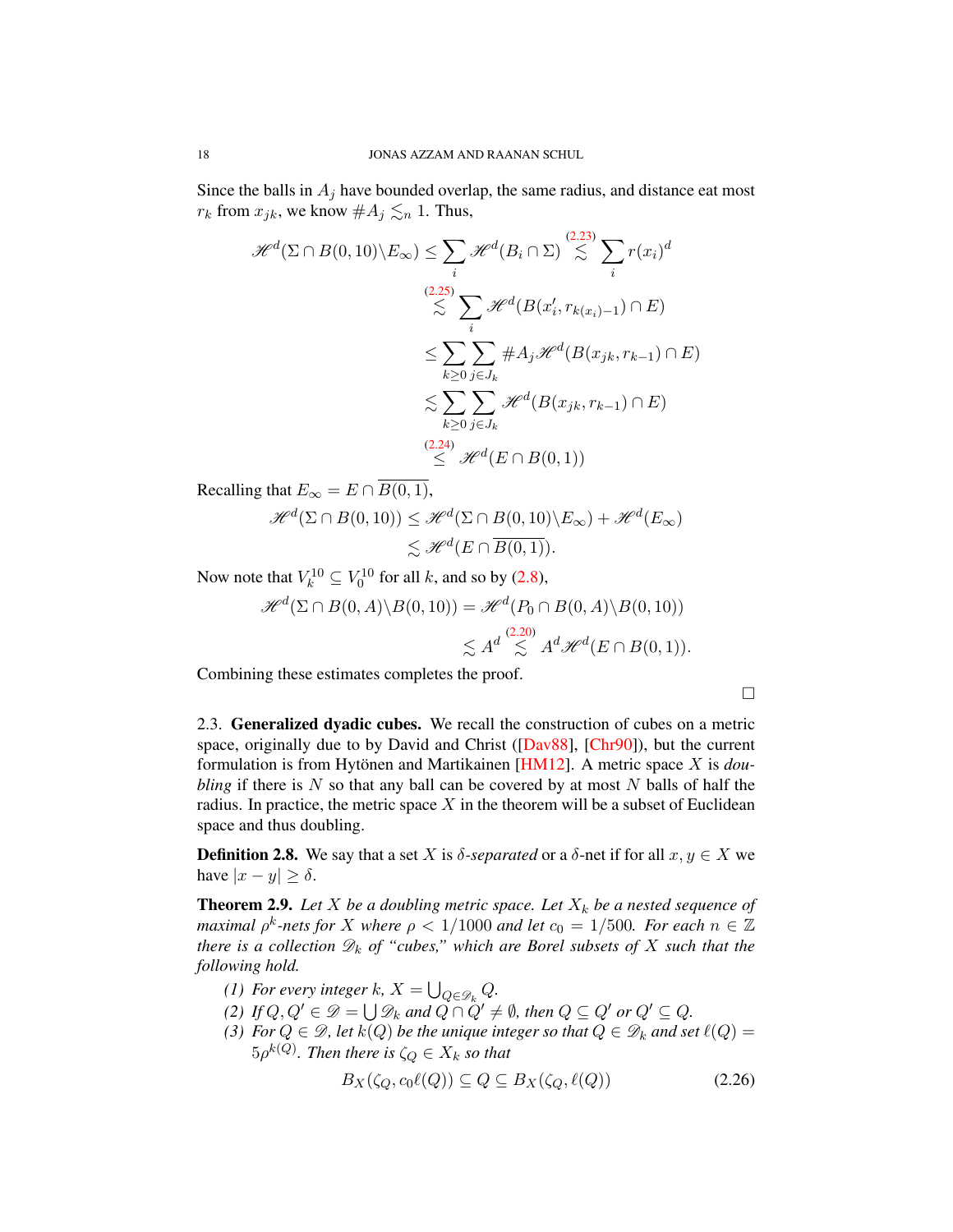*and*

$$
X_k = \{ \zeta_Q : Q \in \mathscr{D}_k \}.
$$

From now on we will let  $\mathscr D$  denote the cubes from Theorem [2.9](#page-18-1) for E and will write

$$
B_Q = B(\zeta_Q, \ell(Q)).
$$

Fix  $\rho = 10^{-4}$ , which we want to be a power of 10 for Section [10.](#page-58-0)

# Lemma 2.10. *Let*  $Q, R \in \mathcal{D}$ .

<span id="page-19-1"></span>If 
$$
Q \subseteq R
$$
, then  $CB_Q \subseteq CB_R$  for all  $C > 1000/999$ . (2.27)

*Proof.* We can assume  $Q \neq R$ , so  $\ell(Q) < \ell(R)$ . In particular,  $\ell(Q) \leq \rho \ell(R)$ . Thus, for  $x \in CB_Q$ , so long as  $C\rho + 1 < C$  (which happens if  $C \ge \frac{1}{1-\rho} >$  $1000/999$  by our choice of  $\rho$  in Theorem [2.9\)](#page-18-1), we have

$$
|x - x_R| \le |x - x_Q| + |x_Q - x_R| < C\ell(Q) + \ell(R) \le (C\rho + 1)\ell(R) \le C\ell(R).
$$

Let  $j \geq 0$ . For  $Q \in \mathscr{D}_{k+j}$ , we will denote by  $Q^{(k)}$  the (unique) cube in  $\mathscr{D}_j$ containing Q. For  $R \in \mathcal{D}_{k+j}$  we denote by Child<sub>k</sub> $(R)$  the collection of cubes  $Q \in$  $\mathscr{D}_j$  such that  $Q \subset R$ . We will call  $Q^{(1)}$  the the *parent* of Q. If  $Q' \in \text{Child}_1(Q^{(1)})$ and  $Q' \neq Q$ , then we will call  $Q'$  a *sibling* of  $Q$ .

<span id="page-19-0"></span>2.4. Preliminaries with  $\beta_E^{d,p}$  $E^{\mu,p}$ . Again, we not that the Appendix (Section [13\)](#page-73-0) contains preliminaries regarding the Choquet integral with respect to Hausdorff content, which is what is used for the definition of  $\beta$ .

For a ball B centered on E, we will denote by  $P_B^p$  $B^p$  the *d*-plane for which

$$
\beta_E^{d,p}(B, P_B^p) = \beta_E^{d,p}(B).
$$

<span id="page-19-2"></span>**Lemma 2.11.** Assume  $0 < p < \infty$ ,  $E \subseteq \mathbb{R}^n$ , and B is centered on E. Then

$$
\beta_E^{d,p}(B) \le \frac{2^{d/p}}{p^{1/p}} \beta_{E,\infty}^d(B). \tag{2.28}
$$

*In particular, for*  $p \geq 1$ *, we have* 

$$
\beta_E^{d,p}(B) \le 2^d \beta_{E,\infty}^d(B). \tag{2.29}
$$

*Proof.* Let P be the minimal d-plane for  $\beta_{E,\infty}^d(B)$ . Since for any set A we have  $\mathcal{H}^d_{\infty}(A) \leq (\text{diam }A)^d$ , we know  $\mathcal{H}^d_{\infty}(E \cap B) \leq (2r_B)^d$ , and so

$$
\beta_E^{d,p}(B)^p \le \frac{1}{r_B^d} \int_0^\infty \mathcal{H}_\infty^d \{x \in B \cap E : \text{dist}(x, P) > tr_B\} t^{p-1} dt
$$
  

$$
\le \frac{1}{r_B^d} \int_0^{\beta_{E,\infty}^d(B)} \mathcal{H}_\infty^d \{x \in B \cap E : \text{dist}(x, P) > tr_B\} t^{p-1} dt
$$
  

$$
\le \frac{\mathcal{H}_\infty^d(B \cap E)}{r_B^d} \int_0^{\beta_{E,\infty}^d(B)} t^{p-1} dt \le \frac{2^d}{p} \beta_{E,\infty}^d(B)^p.
$$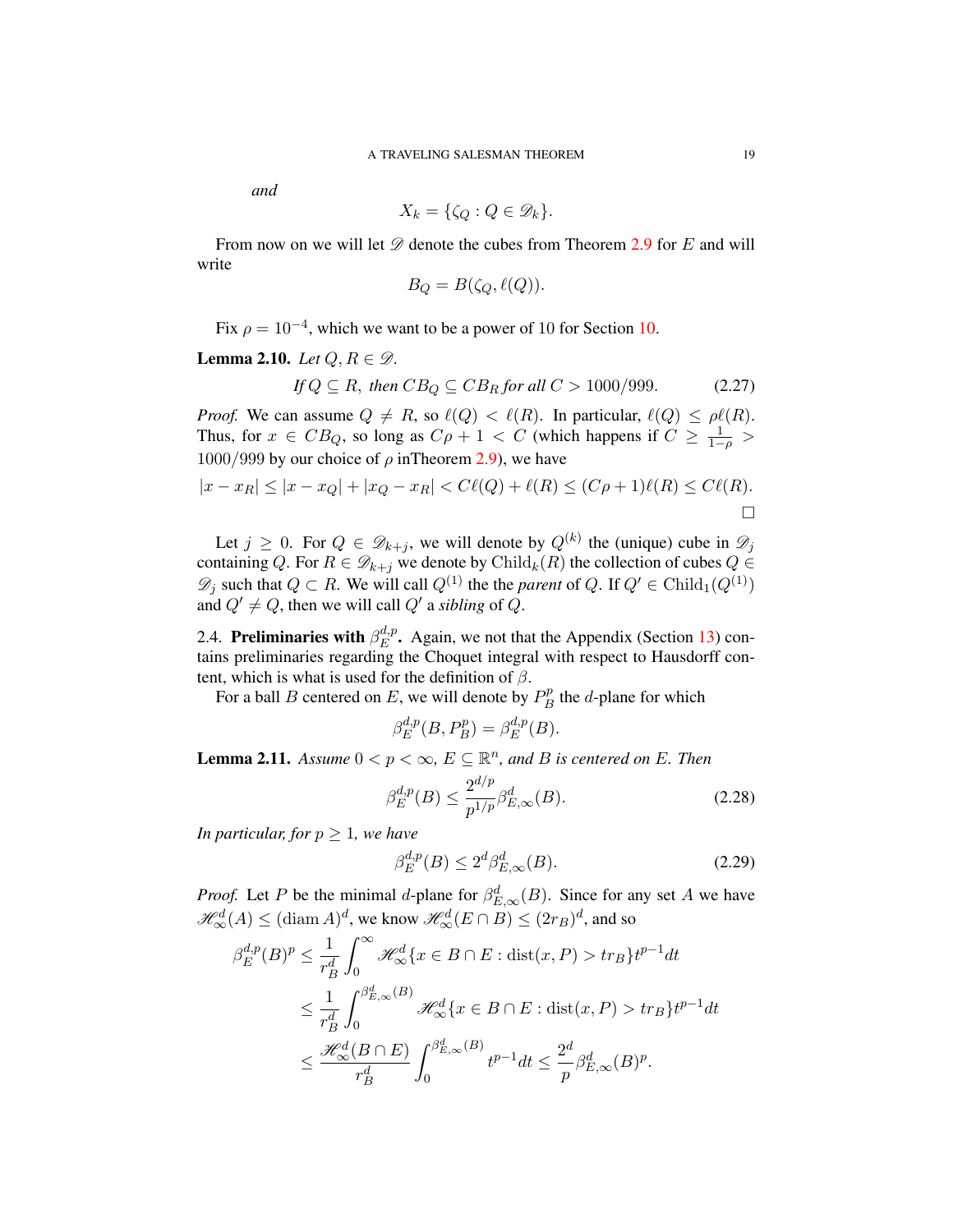**Lemma 2.12.** Assume  $E \subseteq \mathbb{R}^n$  and there is B centered on E so that for all  $B' \subseteq B$  $\emph{centered on $E$ we have $\mathscr{H}^d_\infty(E\cap B')\geq cr^d_{B'}$. Then}$ 

<span id="page-20-1"></span>
$$
\beta_{E,\infty}^d \left(\frac{1}{2}B\right) \le 2c^{-\frac{1}{d+1}} \beta_E^{d,1}(B)^{\frac{1}{d+1}} \tag{2.30}
$$

*Proof.* We can assume E is closed and that  $r_B = 1$ . Let  $P = P_B^1$  and let  $y \in$  $\frac{1}{2}B \cap E$  be farthest from P. Set  $\tau = \text{dist}(y, P)$  and note

$$
B(y, \tau/2) \subseteq \{x \in B \cap E : \text{dist}(x, P) > t\} \text{ for } t \le \tau/2.
$$

Thus,

$$
1 \leq \frac{1}{c(\tau/2)^d} \mathcal{H}_{\infty}^d(B(y, \tau/2))
$$
  

$$
\leq \frac{2^d}{c\tau^d} \int_0^{\tau/2} \mathcal{H}_{\infty}^d(x \in B \cap E : \text{dist}(x, P) > t \} dt \leq \frac{2^{d+1}}{c\tau^{d+1}} \beta_E^{d,1}(B)
$$

Hence,

$$
\beta_{E,\infty}^d \left( \frac{1}{2} B \right) \leq 2\tau \leq 2c^{-\frac{1}{d+1}} \beta_E^{d,1}(B)^{\frac{1}{d+1}}.
$$

**Lemma 2.13.** Let  $1 \leq p < \infty$ ,  $E \subseteq \mathbb{R}^n$  be a closed set and B a ball centered on E so that  $\mathcal{H}^d_{\infty}(E \cap B) > 0$ . Then

<span id="page-20-0"></span>
$$
\beta_E^{d,1}(B) \lesssim_n \beta_E^{d,p}(B) \tag{2.31}
$$

*Proof.* We can assume without loss of generality that  $r_B = 1$ . Let  $P = P_B^p$  $B^p$  and  $f(x) = \text{dist}(x, P)$ . Let

$$
E_j = E \cap \overline{(1-j^{-1})B}.
$$

Then  $E$  is compact, and so we may apply Lemma  $2.3$  to these sets. By Frostmann's Lemma [\[Mat95,](#page-78-18) Theorem 8.8], for each  $t > 0$  there is a measure  $\mu_t$  with

$$
\operatorname{supp}\mu_t \subseteq \{x \in E \cap B : f(x) > t\}
$$

so that

$$
\mu_t(B(x,r)) \le r^d
$$
 for all  $x \in \mathbb{R}^n$  and  $r > 0$ 

and

$$
\mu_t(\{x \in E : f(x) > t\}) \gtrsim_n \mathcal{H}^d_\infty(\{x \in E : f(x) > t\}).
$$

For each  $t > 0$ ,

$$
\lim_{j} \mathcal{H}_{\infty}^{d}(\lbrace x \in E_{j} \cap B : f(x) > t \rbrace) \ge \liminf_{j} \mu_{t}(\lbrace x \in E_{j} : f(x) > t \rbrace)
$$

$$
= \mu_{t}(\lbrace x \in E : f(x) > t \rbrace) \gtrsim_{n} \mathcal{H}_{\infty}^{d}(\lbrace x \in E : f(x) > t \rbrace)
$$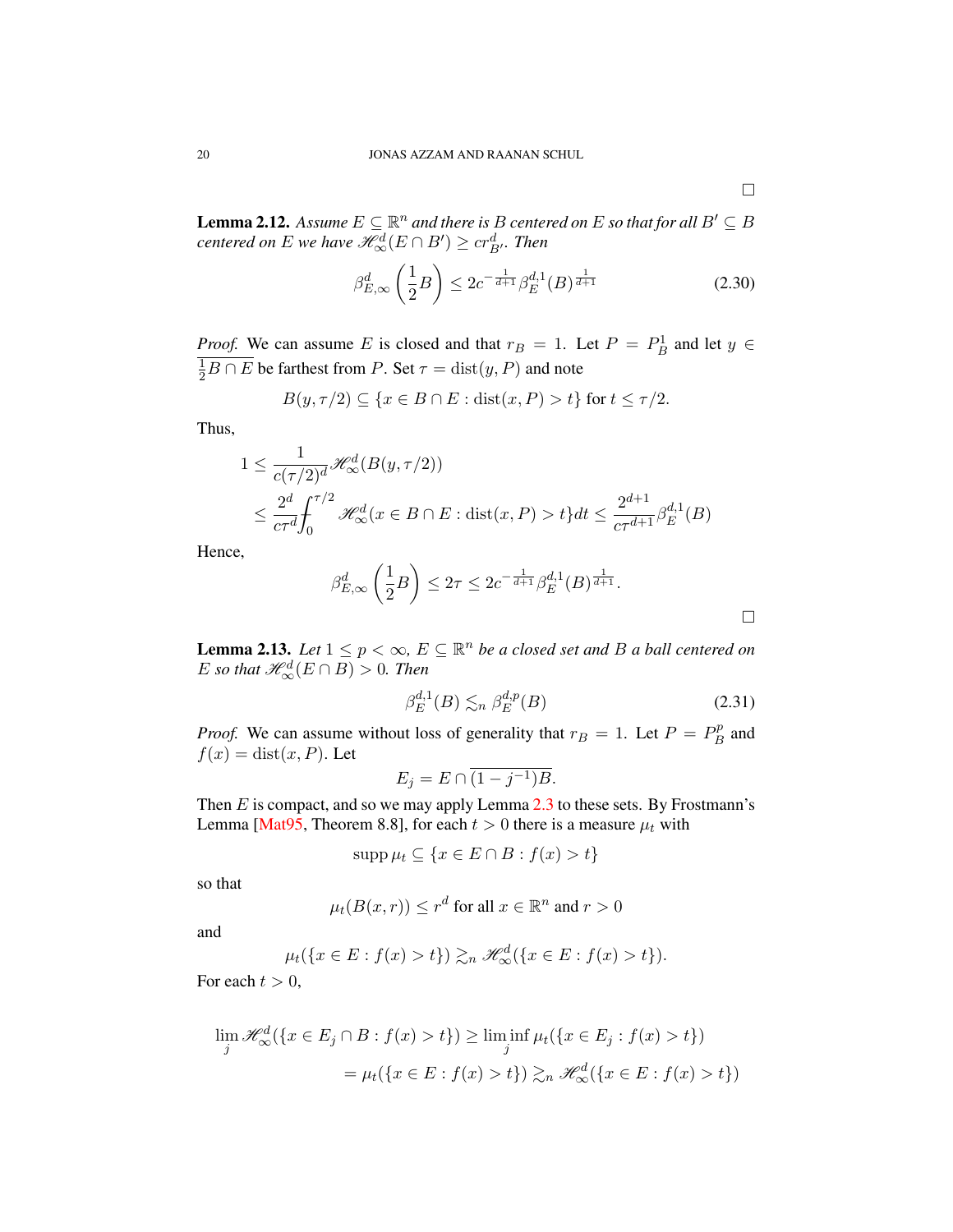where the first limit converges because it is monotone (since the  $E_j$  are nested). Hence, by the Monotone Convergence Theorem,

$$
\beta_E^{d,1}(B) \le \int_{E \cap B} f d\mathcal{H}_{\infty}^d = \int_0^{\infty} \mathcal{H}_{\infty}^d (\{x \in E : f(x) > t\}) dt
$$
  
\n
$$
\le n \lim_{j} \int_0^{\infty} \mathcal{H}_{\infty}^d (\{x \in E_j : f(x) > t\}) dt
$$
  
\n
$$
= \lim_{j} \int_{E_j} f d\mathcal{H}_{\infty}^d
$$
  
\n
$$
\le n \lim_{j} \mathcal{H}_{\infty}^d (E_j)^{1-\frac{1}{p}} \left( \int_{E_j} f^p d\mathcal{H}_{\infty}^d \right)^{\frac{1}{p}}
$$
  
\n
$$
\le \mathcal{H}_{\infty}^d (E \cap B)^{1-\frac{1}{p}} \left( \int_{E \cap B} f^p d\mathcal{H}_{\infty}^d \right)^{\frac{1}{p}}
$$
  
\n
$$
\le d \cdot 1 \cdot \beta_E^{d,p}(B).
$$

and this implies  $(2.31)$ .

**Lemma 2.14.** Let  $1 \leq p < \infty$  and let  $E \subseteq \mathbb{R}^n$ . Then for balls  $B' \subseteq B$  centered *on* E*,*

$$
\beta_E^{d,p}(B') \le \left(\frac{r_B}{r_{B'}}\right)^{d+p} \beta_E^{d,p}(B). \tag{2.32}
$$

*Proof.* Let  $P = P_B^p$  $B^p$ . Using a change of variables, we get

$$
\beta_E^{d,p}(B')^p r_{B'}^d \le \int_0^\infty \mathcal{H}_\infty^d \{x \in B' \cap E : \text{dist}(x, P) > tr_{B'}\} t^{p-1} dt
$$
  
\n
$$
= \left(\frac{r_B}{r_{B'}}\right)^p \int_0^\infty \mathcal{H}_\infty^d \{x \in B' \cap E : \text{dist}(x, P) > tr_B\} t^{p-1} dt
$$
  
\n
$$
\le \left(\frac{r_B}{r_{B'}}\right)^p \int_0^\infty \mathcal{H}_\infty^d \{x \in B \cap E : \text{dist}(x, P) > tr_B\} t^{p-1} dt
$$
  
\n
$$
\le \left(\frac{r_B}{r_{B'}}\right)^p r_B^d \beta_E^{d,p}(B)^p.
$$

For two planes  $P, P'$  containing the origin, we define

$$
\angle(P, P') = d_{B(0,1)}(P, P').
$$

For general affine planes  $P, P'$ , let  $x \in P$  and  $y \in P'$ . We set

$$
\angle(P, P') = \angle(P - x, P' - y).
$$

If  $P_1$  and  $P_2$  are both d-planes containing x, we clearly have

<span id="page-21-1"></span>
$$
d_{x,ar}(P_1, P_2) = d_{x,r}(P_1, P_2) \text{ for all } a, r > 0 \tag{2.33}
$$

and it is also not hard to show that if  $P_1$ ,  $P_2$ , and  $P_3$  are all d-planes containing x,

<span id="page-21-0"></span>
$$
d_{x,r}(P_1, P_3) \le d_{x,r}(P_1, P_2) + d_{x,r}(P_2, P_3). \tag{2.34}
$$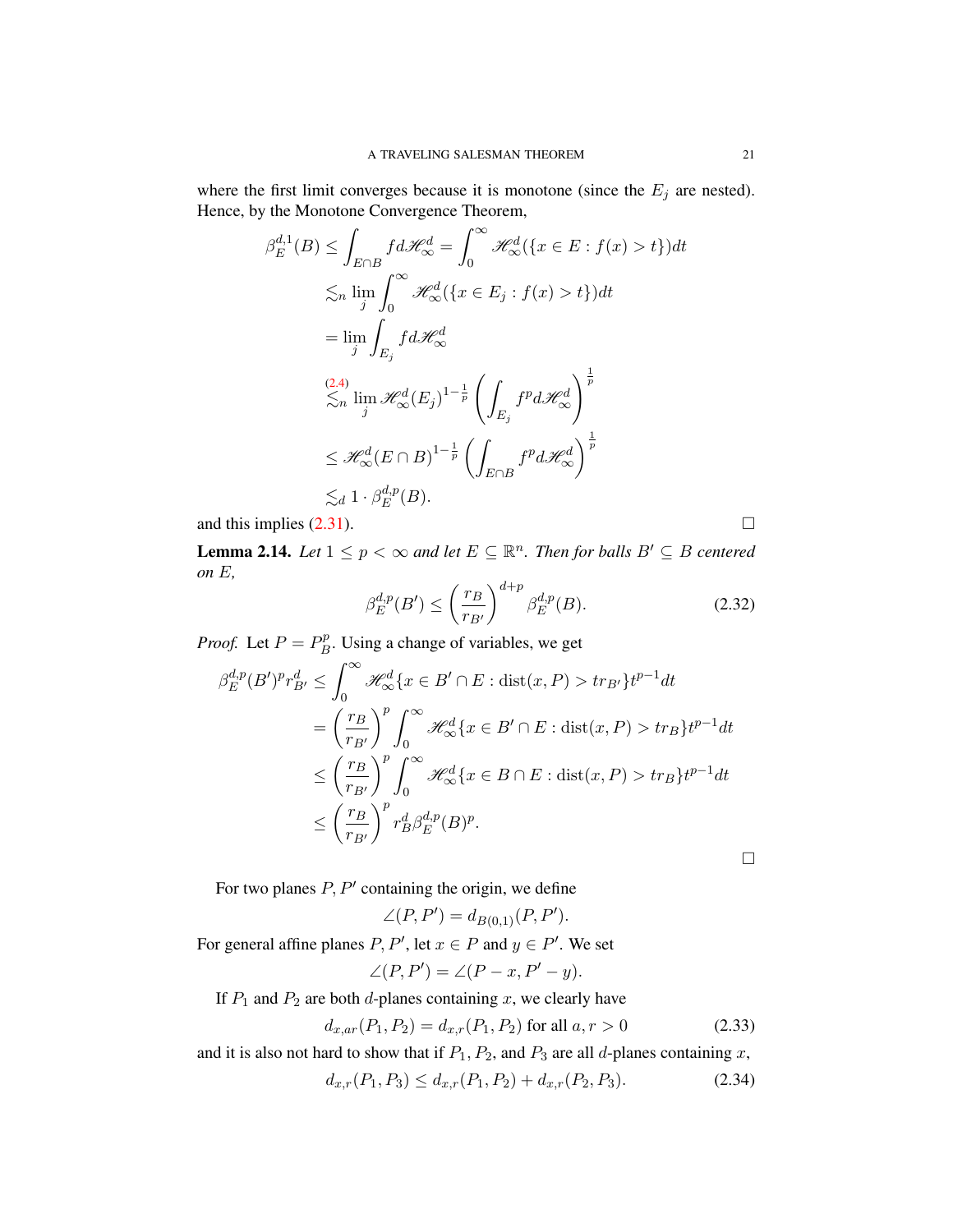Indeed, if  $y \in P_1 \cap B(x,r)$ ,  $y' = \pi_{P_2}(y)$ , and  $y'' = \pi_{P_3}(y')$ , then  $y, y', y'' \in$  $B(x, r)$  and

$$
r \operatorname{dist}(y, P_3) \le |y - y''| \le |y - y'| + |y' - y''| = \operatorname{dist}(y, P_2) + \operatorname{dist}(y', P_3)
$$
  

$$
\le r d_{x,r}(P_1, P_2) + r d_{x,r}(P_2, P_3)
$$

and supremizing over all  $y \in P_1 \cap B(x, r)$  gives [\(2.34\)](#page-21-0).

**Lemma 2.15.** *Suppose*  $d_{z,r}(V_1, V_2) < \epsilon$  are d-planes. Then

$$
|\pi_{V_1^{\perp}}(x-y)| \le \epsilon |x-y| \quad \text{for } x, y \in V_2. \tag{2.35}
$$

*Proof.* Let  $x, y \in V_2$ . By subtracting y from  $V_1$  and  $V_2$ , we may assume without loss of generality that  $y = 0$ , so  $V_2$  contains the origin. Recall that  $V_1^{\perp}$  is the  $(n - d)$ -plane orthogonal to  $V_1$  and containing the origin. Let  $V'_1$  be the translate of  $V_1$  that contains the origin. Then

$$
|\pi_{V_1^{\perp}}(x)| = |x - \pi_{V_1'}(x)| \leq \text{dist}(x, V_1') \leq |x| d_{B(0, |x|)}(V_2, V_1')
$$
  

$$
\stackrel{(2.33)}{=} |x| d_{B(0, 1)}(V_2, V_1') = \angle(V_1, V_2) < \epsilon |x|.
$$

<span id="page-22-0"></span>**Lemma 2.16.** *Suppose*  $E \subseteq \mathbb{R}^n$  *and there is* B *centered on* E *so that for all*  $B' \subseteq B$  centered on E we have  $\mathcal{H}^{d}|_{\infty}(B') \geq cr_{B'}^{d}$ . Let P and P' be two d*planes. Then*

$$
d_{B'}(P, P') \lesssim_{d,c} \left(\frac{r_B}{r_{B'}}\right)^{d+1} \beta_E^{d,1}(B, P) + \beta_E^{d,1}(B', P') \tag{2.36}
$$

*and in particular*

$$
\angle(P, P') \lesssim_{d,c} \left(\frac{r_B}{r_{B'}}\right)^{d+1} \beta_E^{d,1}(B, P) + \beta_E^{d,1}(B', P'). \tag{2.37}
$$

*In particular, it follows that*

$$
d_{B'}(P_{B'}^1, P_B^1) \lesssim_{d,c} \left(\frac{r_B}{r_{B'}}\right)^{d+1} \beta_E^{d,1}(B) \tag{2.38}
$$

*and*

$$
\angle(P_{B'}^1, P_B^1) \lesssim_{d,c} \left(\frac{r_B}{r_{B'}}\right)^{d+1} \beta_E^{d,1}(B). \tag{2.39}
$$

The proof of Lemma [2.16](#page-22-0) will use the following lemma.

**Lemma 2.17.** [\[AT15,](#page-77-4) Lemma 6.4] *Suppose*  $P_1$  *and*  $P_2$  *are d-planes in*  $\mathbb{R}^n$  *and*  $X = \{x_0, ..., x_d\}$  are points so that

(a) 
$$
\eta \in (0, 1)
$$
 where  
\n $\eta = \eta(X) = \min\{\text{dist}(x_i, \text{span } X \setminus \{x_i\}) / \text{diam } X \in (0, 1)$   
\nand

(b) 
$$
dist(x_i, P_j) < \epsilon \, diam X
$$
 for  $i = 0, \ldots, d$  and  $j = 1, 2$ , where  $\epsilon < \eta d^{-1}/2$ .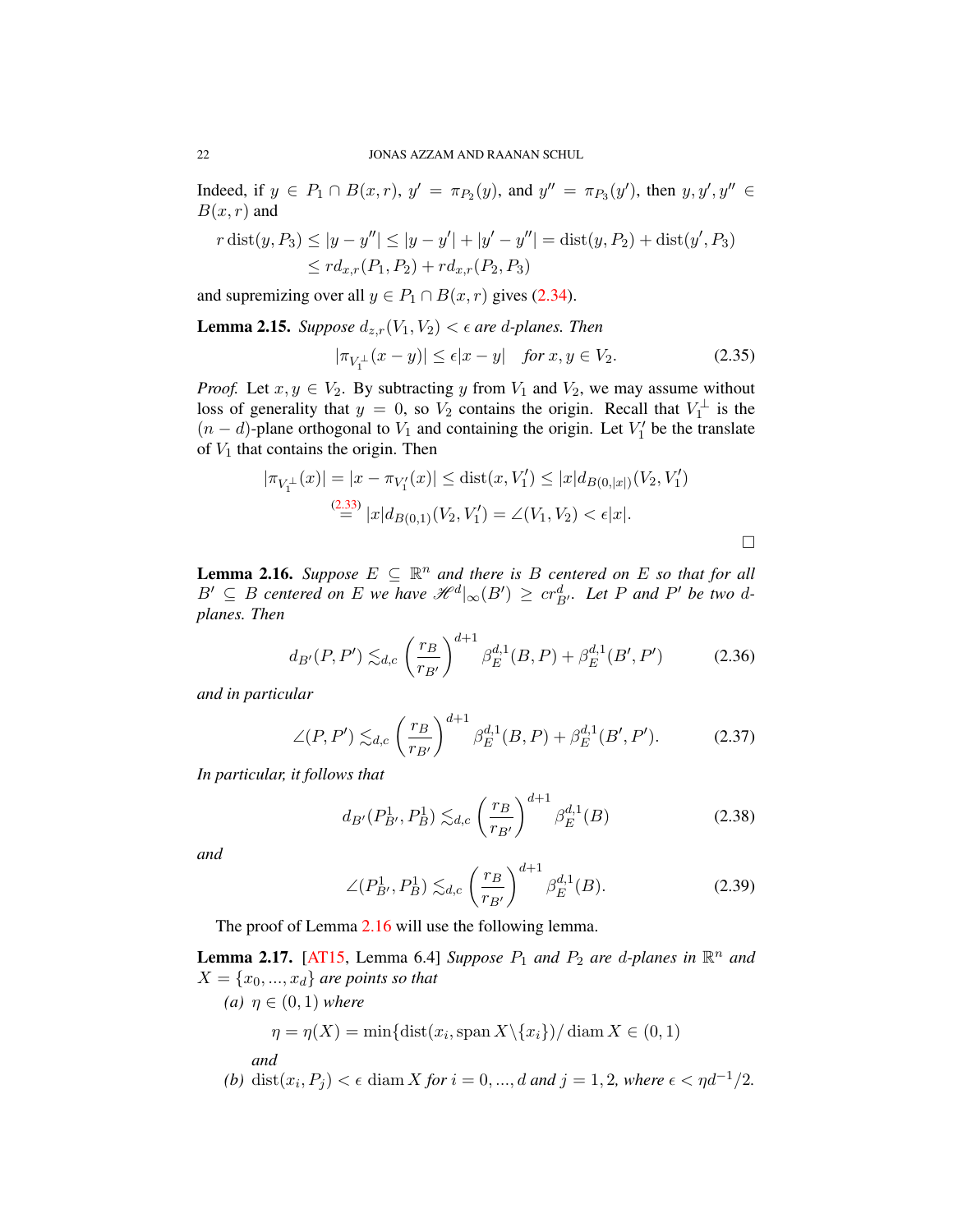*Then*

<span id="page-23-0"></span>
$$
dist(y, P_1) \le \epsilon \left(\frac{2d}{\eta} \operatorname{dist}(y, X) + \operatorname{diam} X\right) \quad \text{for all } y \in P_2. \tag{2.40}
$$

*Proof of Lemma* [2.16.](#page-22-0) Let  $X = \{x_0, ..., x_d\}$  be vectors in  $\frac{1}{2}B' \cap E$  such that

dist $(x_{i+1}, \text{span}\{x_0, ..., x_i\}) \gtrsim r_{B'}$  for  $i = 1, ..., d$ .

These can be found by induction using the fact that  $\mathcal{H}^d_{\infty}(E \cap B') \geq cr^d_{B'}$  (see for example [\[DS91,](#page-78-4) Section 5]). Then  $\eta(X) \sim 1$ . Let  $B_i = B(x_i, r_{B'}/100)$  and for  $t > 0$ , set

$$
E_{t,i} = \{ x \in E \cap B_i : \text{dist}(x, P') > tr_{B'} \text{ or } \text{dist}(x, P) > tr_{B'} \}.
$$

Let  $T > 0$ . Suppose  $E_{t,i} = B_i \cap E$  for all  $t \leq T$ . Observe that

$$
\mathcal{H}^d_{\infty}(B_i \cap E) \ge cr_{B_i}^d = \frac{c}{100^d} r_{B'}^d.
$$

Hence,

$$
T \leq \mathcal{H}_{\infty}^{d}(B_{i} \cap E)^{-1} \int_{0}^{T} \mathcal{H}_{\infty}^{d}(E_{t})dt \lesssim_{c} r_{B_{i}}^{-d} \int_{0}^{T} \mathcal{H}_{\infty}^{d}(E_{t})dt
$$
  
\n
$$
\lesssim r_{B'}^{-d} \int_{0}^{T} \mathcal{H}_{\infty}^{d}\left\{x \in E \cap B_{i} : \text{dist}(x, P') > tr_{B'}/2\right\}dt
$$
  
\n
$$
+ r_{B'}^{-d} \int_{0}^{T} \mathcal{H}_{\infty}^{d}\left\{x \in E \cap B_{i} : \text{dist}(x, P) > tr_{B'}/2\right\}dt
$$
  
\n
$$
\leq \frac{2}{r_{B'}^{d}} \int_{0}^{\infty} \mathcal{H}_{\infty}^{d}\left\{x \in E \cap B' : \text{dist}(x, P') > tr_{B'}\right\}dt
$$
  
\n
$$
+ \frac{2r_{B}^{d+1}}{r_{B'}^{d+1}} \frac{1}{r_{B}^{d}} \int_{0}^{\infty} \mathcal{H}_{\infty}^{d}\left\{x \in E \cap B : \text{dist}(x, P) > tr_{B}\right\}dt
$$
  
\n
$$
\lesssim \beta_{E}^{d,1}(B', P') + \left(\frac{r_{B}}{r_{B'}}\right)^{d+1} \beta_{E}^{d,1}(B, P) =: \lambda.
$$

Thus, there is  $c' = c'(d, c)$  so that  $T \le c' \lambda$ . Hence, for  $t = 2c' \lambda$ ,  $(B_i \cap E) \setminus E_{t,i} \ne$  $\emptyset$ , and so there are points  $y_i \in B_i \backslash E_{c't,i}$ . Since  $y_i \in B_i$  and  $\eta(X) \sim 1$ , it is not hard to show that  $\eta({y_0},...,y_d)\rangle \sim 1$  as well. By the definition of  $E_{t,i}$ , the lemma follows from Lemma [2.17.](#page-23-0)

**Lemma 2.18.** Let  $M > 1$ , E be a Borel set so that  $\mathcal{H}^d_{\infty}(E \cap B) \geq cr^d_B$  for all *balls* B centered on E with  $0 < r <$  diam E. Let  $\mathscr{D}$  be the cubes from Theorem *[2.9](#page-18-1) for*  $E$  *(or*  $E \cap B(0,1)$ *), and*  $Q_0 \in \mathscr{D}$ *. For*  $Q \in \mathscr{D}$ *, let*  $P_Q = P^1_{MB_Q}$ *. Suppose* that for all balls  $B\subseteq B_{Q_0}$  centered on  $E$  that  $\mathscr{H}^d_\infty(B\cap E)\geq cr^d$ . Let  $Q,R\in\mathscr{D}$ ,  $Q, R \subseteq Q_0$ , and suppose that for all cubes  $S \subseteq Q_0$  so that  $S$  contains either  $Q$  or  $R$  that  $\beta_E^{d,1}$  $E^{a,1}(MB_Q) < \epsilon$ . Then for  $\Lambda > 0$ , if  $\text{dist}(Q, R) \leq \Lambda \max\{\ell(Q), \ell(R)\} \leq \epsilon$  $\Lambda^2$  min $\{\ell(Q), \ell(R)\}\$ , then

<span id="page-23-1"></span>
$$
\angle (P_Q, P_R) \lesssim_{M,\Lambda} \epsilon. \tag{2.41}
$$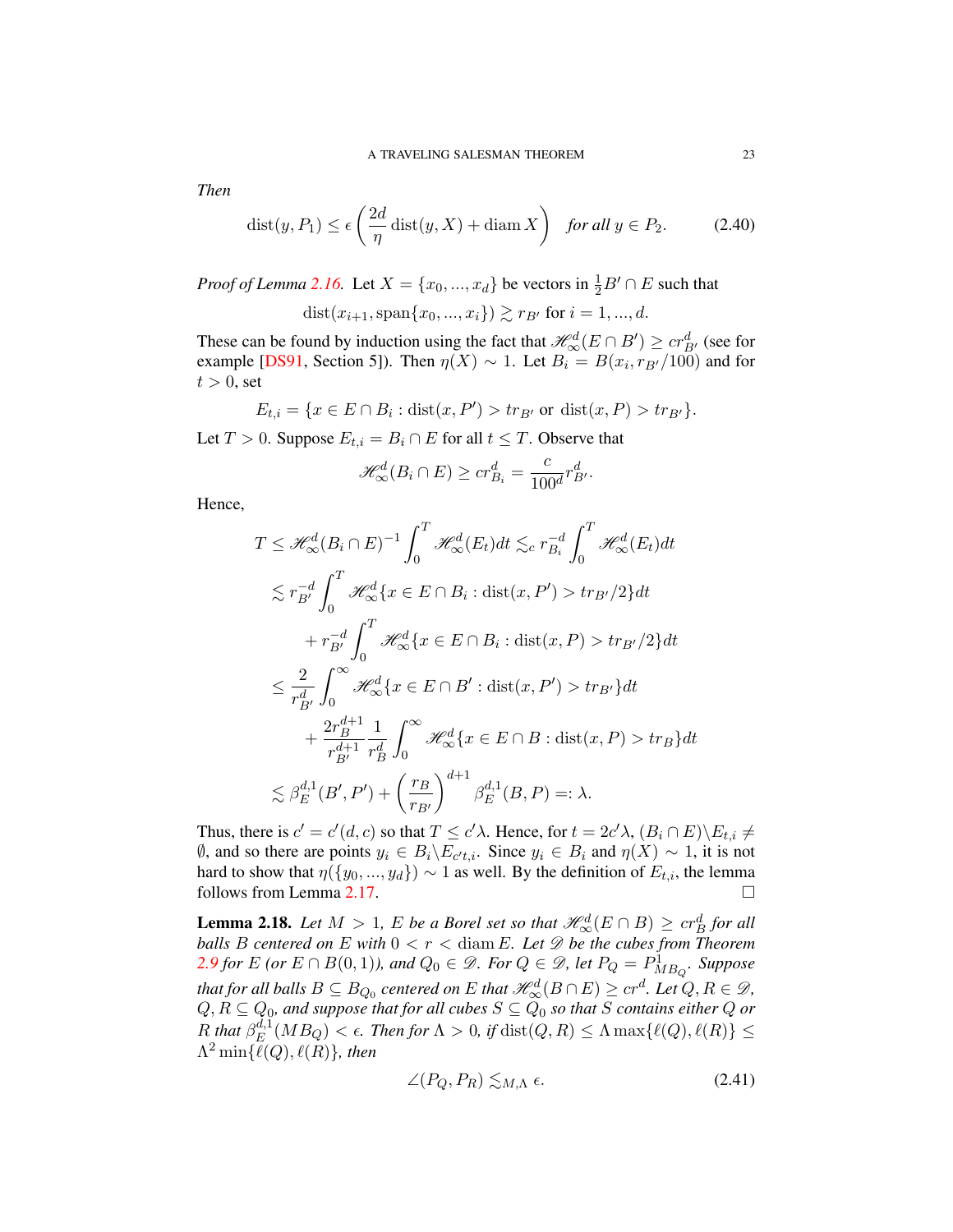*Proof.* Suppose  $\ell(Q) \leq \ell(R)$ . Let  $Q'$  be the smallest ancestor of Q so that  $3B_R \subseteq$  $3B_{Q'}$  (note that since both Q and R are contained in  $Q_0$  and hence  $3B_R \subseteq 3B_{Q_0}$ by  $(2.27)$ , this is well defined). Then

<span id="page-24-0"></span>
$$
\ell(R) \sim \ell(Q') \sim \text{dist}(Q, R) + \ell(Q) + \ell(R) \lesssim \Lambda^2 \ell(Q) \tag{2.42}
$$

and so by Lemma [2.16,](#page-22-0)

$$
\angle(P_Q, P_{3B_{Q'}}) \stackrel{(2.34)}{\leq} \angle(P_Q, P_{3B_Q}) + \angle(P_{3B_Q}, P_{3B_{Q'}}) \lesssim_{\Lambda, M} \epsilon.
$$

Let R' be the largest ancestor of R so that  $3B_{R'} \subseteq 6B_{Q'}$ . Again,

$$
\ell(R') \sim \ell(Q') \sim \ell(R)
$$

and so  $\ell(R') \lesssim \ell(Q)$  by [\(2.42\)](#page-24-0). Hence, applying Lemma [2.16](#page-22-0)

$$
\angle (P_R, P_{3B_{Q'}}) \stackrel{(2.34)}{\leq} \angle (P_R, P_{3B_R}) + \angle (P_{3B_R}, P_{3B_{R'}}) + \angle (P_{3B_{R'}}, P_{6B_{Q'}}) + \angle (P_{6B_{Q'}}, P_{3B_{Q'}}) \lesssim_{\Lambda, M} \epsilon.
$$

Combining these two chains of inequalities proves the lemma.  $\Box$ 

**Lemma 2.19.** *Suppose* E is  $\epsilon$ -Reifenberg flat,  $0 < \epsilon < \epsilon_0$ , B is a ball centered on E, and P is some d-plane. For  $\epsilon_0$  small enough, if  $\beta_{E,\infty}^d(B, P) < 1/100$ , then

<span id="page-24-1"></span>
$$
\pi_P(B \cap E) \supseteq B(\pi_P(x_B), r_B/2). \tag{2.43}
$$

*Proof.* Without loss of generality, we will assume  $B = \mathbb{B}$  and  $P = \mathbb{R}^d + \pi_P(0)$ . Then

$$
\beta_{E,\infty}^d(\mathbb{B},\mathbb{R}^d) \leq 2\beta_{E,\infty}^d(\mathbb{B},P) < \frac{1}{50}.
$$

Let  $g : \mathbb{R}^n \circlearrowright$  be the map from Theorem [2.5](#page-16-0) with  $P_0 = \mathbb{R}^d$ ,  $\pi$  the orthogonal projection onto  $\mathbb{R}^d$ , and  $h = \pi \circ g$ . Then  $E \cap \mathbb{B} = g(\mathbb{R}^d) \cap \mathbb{B}$ . For  $x \in \frac{3}{4}$  $\frac{3}{4} \mathbb{B}$ ,  $|g(x) - x| \leq C\epsilon$  for some  $C = C(d)$  by Theorem [2.5](#page-16-0) (4), and so  $g(x) \in \left(\frac{3}{4}\right) +$  $(C_{\epsilon})\mathbb{B}\cap E \subseteq \mathbb{B}\cap E$ . Thus, for  $x \in \mathbb{R}^d \cap \frac{3}{4}$  $\frac{3}{4}\mathbb{B}, \text{ dist}(g(x), \mathbb{R}^d) \leq \beta_{E, \infty}^d(\mathbb{B}, \overline{\mathbb{R}}^d).$ Combining these estimates, we get that for  $x \in \frac{3}{4}$  $\frac{3}{4} \mathbb{B}_d$  and  $\epsilon_0 > 0$  small enough,

$$
|h(x) - x| \le |\pi(g(x)) - g(x)| + |g(x) - x| \le \frac{1}{50} + C\epsilon < \frac{1}{10}.
$$

If there is  $x_0 \in \frac{1}{2}$  $\frac{1}{2} \mathbb{B}_d \backslash h(\frac{3}{4}$  $\frac{3}{4}$  $\mathbb{B}_d$ ), then it is not hard to show that  $h|_{\frac{3}{4} \mathbb{B}_d}$  is contractible in  $\mathbb{R}^d \cap \frac{3}{4}$  $\frac{3}{4}\mathbb{B}\setminus\{x_0\}$  (since it is homotopic to a map of  $\frac{3}{4}\mathbb{B}_d$  into  $\frac{3}{4}\mathbb{S}^{d-1}$  and maps of the disk into the sphere are always contractible). Thus  $h|_{\frac{3}{4} \mathbb{S}^{d-1}}$  is contractible, but  $h(x,t) = (th(x) + (1-t)x)/|th(x) + (1-t)x|$  for  $x \in \frac{3}{4}$  $\frac{3}{4}$ S<sub>d</sub> is homotopic in  $\mathbb{R}^d$  ∩ 3  $\frac{3}{4}\mathbb{B}\setminus\{x_0\}$  to the identity map on  $\frac{3}{4}\mathbb{S}^d$ , which is not contractible in  $\mathbb{R}^d \cap \frac{3}{4}$  $\frac{3}{4}\mathbb{B}\backslash\{x_0\},\,$ and we get a contradiction. We have thus shown  $\frac{1}{2} \mathbb{B}_d \subseteq h(\frac{3}{4})$  $\frac{3}{4}\mathbb{B}_d$ )  $\subseteq \pi(E \cap \mathbb{B})$ . It then follows that

$$
\pi_P(E \cap \mathbb{B}) = \pi_P(\pi_{\mathbb{R}^d}(E \cap \mathbb{B})) \supseteq \pi_P(\frac{1}{2}\mathbb{B}_d) = B(\pi_P(0), 1/2) \cap P. \tag{2.44}
$$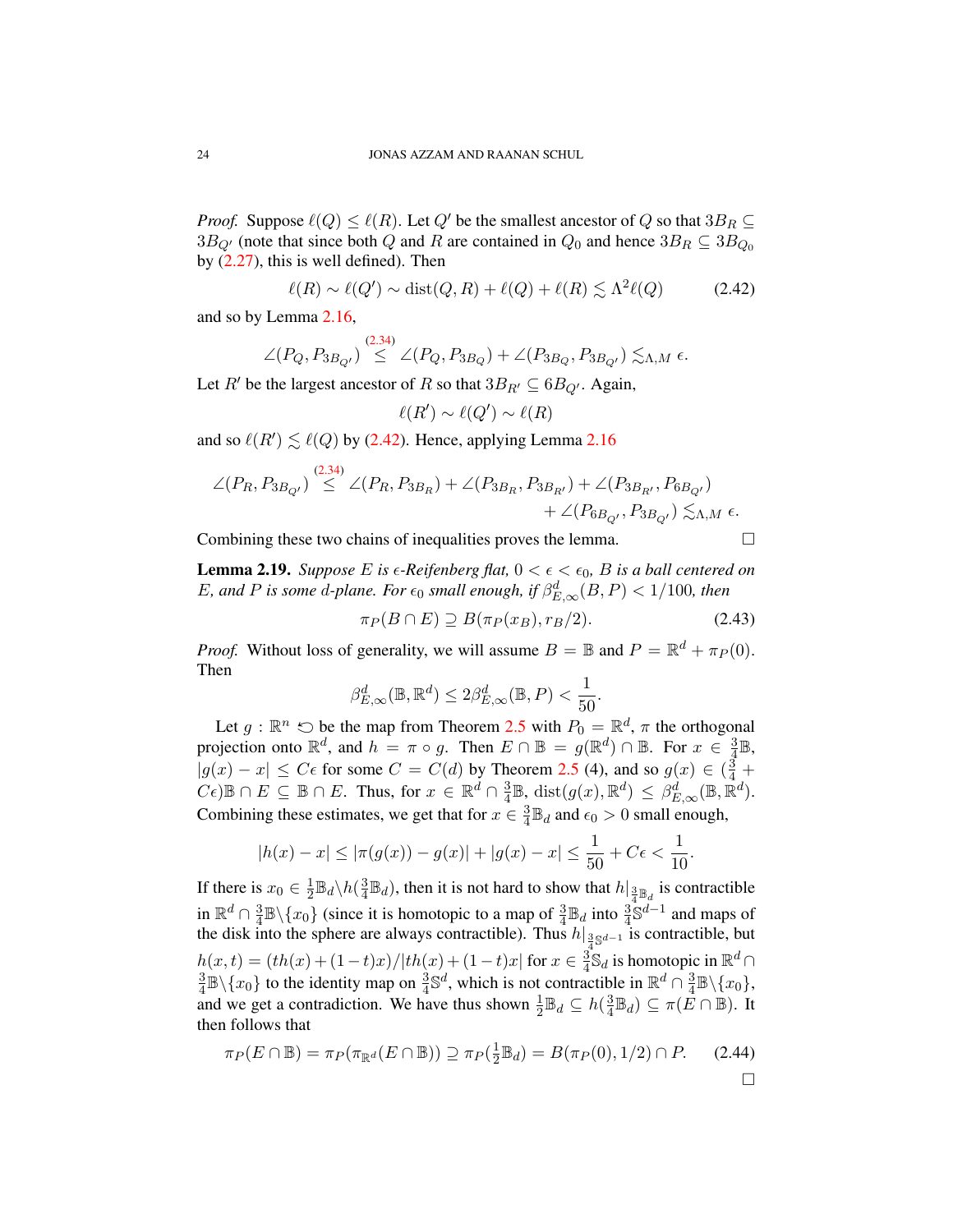**Lemma 2.20.** *Suppose* E is  $\epsilon$ -Reifenberg flat,  $0 < \epsilon < \epsilon_0$ , B is a ball centered on E, and P is some d-plane. There is  $\beta_0 > 0$  small so that if  $\beta_{E,\infty}^d(B, P) < \beta_0$ , then

<span id="page-25-1"></span>
$$
2^{-d}\beta(\frac{1}{2}B, P) \le \beta_{E,\infty}^d(\frac{1}{2}B, P) \le d_{\frac{1}{2}B}(E, P) \le 2\beta_{E,\infty}^d(B, P)
$$
  

$$
\le \frac{4}{(1 - C\epsilon)\omega_d} \beta_E^{d,1}(2B, P)^{\frac{1}{d+1}}.
$$
 (2.45)

*In particular,*

$$
2^{-d}\beta(\frac{1}{2}B) \le \beta_{E,\infty}^d(\frac{1}{2}B) \le \vartheta_E^d(\frac{1}{2}B) \le 2\beta_{E,\infty}^d(B) \le \frac{4}{(1 - C\epsilon)\omega_d} \beta_E^{d,1}(2B)^{\frac{1}{d+1}}.
$$
 (2.46)

*Proof.* By the previous lemma, [\(2.43\)](#page-24-1) holds. In particular, any  $x \in B(\pi_P(0), r_B/2) \cap$ P is the image of a point  $y \in B \cap E$  under  $\pi_P$ , and thus  $dist(x, E) \leq \beta_{E, \infty}^d(B, P)$ . By definition, any  $x \in E \cap \frac{1}{2}$  $\frac{1}{2}$  B is at most  $\beta_{E,\infty}^d(B, P)$  from P. We have thus shown that  $d_{\frac{1}{2} \mathbb{B}}(E, P) \leq 2\beta_{E, \infty}^d(B, P)$ . The other inequalities in [\(2.45\)](#page-25-1) follow from Lemmas  $2.11$ , [2.12,](#page-20-1) and the definitions.

The following lemma says that the  $\beta_E^{d,p}$  $E^{a,p}$ -numbers for two sets are approximately the same, with error depending on the average distance between one and the other, where "average" is taken with respect to a Choquet integral.

<span id="page-25-0"></span>**Lemma 2.21.** Let  $1 \leq p < \infty$  and  $E_1, E_2 \subseteq \mathbb{R}^n$ . Suppose  $B^1$  is a ball centered on  $E_1$  and  $B^2$  is a ball of same radius but centered in  $E_2$  so that  $B^1 \subseteq 2B^2$ . Suppose that for  $i=1,2$  and all balls  $B\subseteq 2B^i$  centered on  $E_i$  we have  $\mathscr{H}^d|_{\infty}(B\cap E_i)\geq 0$  $cr^d_B$  for some  $c > 0$ . Then

$$
\beta_{E_1}^{d,p}(B^1, P) \lesssim_{c,p} \beta_{E_2}^{d,p}(2B^2, P) + \left(\frac{1}{r_{B^1}^d} \int_{E_1 \cap 2B^1} \left(\frac{\text{dist}(y, E_2)}{r_{B^1}}\right)^p d\mathcal{H}_{\infty}^d(y)\right)^{\frac{1}{p}} (2.47)
$$

We will first need an intermediary lemma.

<span id="page-25-2"></span>**Lemma 2.22.** Let  $F_1, F_2 \subseteq \mathbb{R}^n$ . Suppose  $B_0$  is a ball centered on  $F_2$  and for *all balls*  $B \subseteq 2B_0$  *centered on*  $F_2$  *we have*  $\mathscr{H}^d|_{\infty}(B \cap F_2) \geq cr^d_B$  for some  $c > 0$ *. Finally, let*  $\alpha \in (0,1)$ ,  $\{B_j\}_{j \in \mathcal{X}}$  *be a collection of disjoint balls with centers*  $z_j \in F_1$  *such that*  $dist(z_j, F_2) < \alpha r_{B_j}$ ,  $f$  *a non-negative function on*  $\{z_j\}$ ,  $z'_{j} \in F_{2} \cap B(z_{j}, \alpha r_{B_{j}}), B'_{j} = B(z'_{j}, r_{B_{j}}).$  Then

$$
\int_{F_1} \sum_{j \in \mathcal{X}} \mathbb{1}_{B_j}(y) f(z_j) d\mathcal{H}_{\infty}^d(y)
$$
\n
$$
\lesssim_{\alpha} \int_{F_2} \sum_{j \in \mathcal{X}} \mathbb{1}_{(1-\alpha)B'_j}(y) f(z_j) d\mathcal{H}_{\infty}^d(y). \quad (2.48)
$$

The proof of Lemma [2.22](#page-25-2) may be found in the Appendix (Section [13\)](#page-73-0).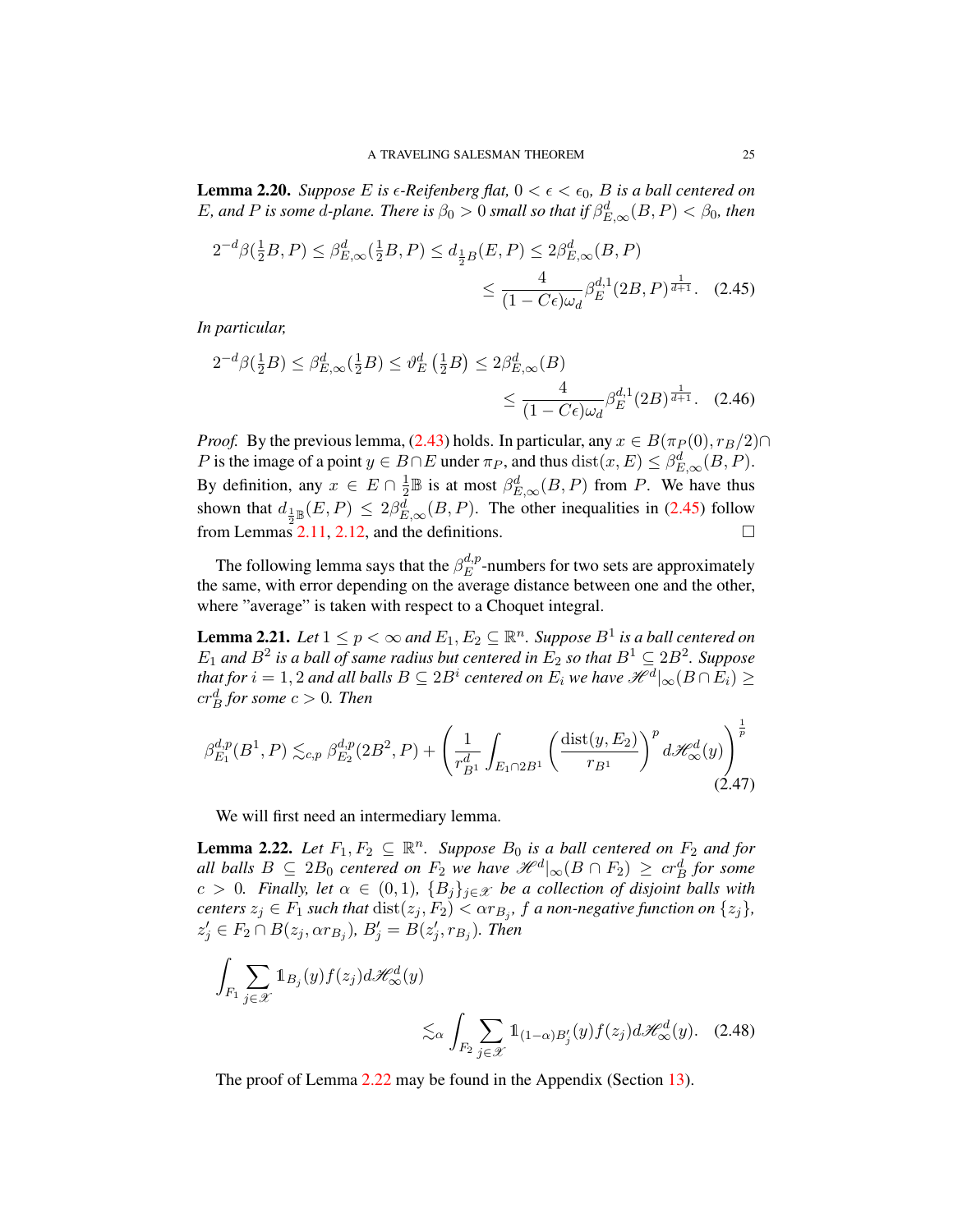*Proof of Lemma* [2.21.](#page-25-0) Without loss of generality, we may assume  $B^1 = \mathbb{B}$ , the unit ball, so  $r_{B1} = 1$ . Let  $\delta > 0$  be small and  $\delta(z) = \text{dist}(z, E_2) + \delta$ . We may assume without loss of generality that  $\delta(z) < 1/16$  for all  $z \in E_1 \cap \mathbb{B}$ , for otherwise the inequalities are trivial by lower regularity. By the Besicovitch covering theorem, there are collections of points  $\mathscr{X}_1, ..., \mathscr{X}_N \subseteq E_1 \cap \mathbb{B}$  with  $N = N(n)$  so that if

$$
B_z = B(z, 4\delta(z)),
$$

then the balls  ${B_z : z \in \mathcal{X}_k}$  are pairwise disjoint and

<span id="page-26-0"></span>
$$
\mathbb{1}_{E_1 \cap \mathbb{B}} \le \sum_{k=1}^N \sum_{z \in \mathscr{X}_k} \mathbb{1}_{B_z} \lesssim_n 1. \tag{2.49}
$$

Note that since  $\delta(z) < 1/16$ ,  $B_z \subseteq 2\mathbb{B}$  for all  $z \in E_1 \cap \mathbb{B}$ . Since  $d(\cdot, P)$  is 1-Lipschitz, we have that for  $y \in B_z$ ,

$$
dist(y, P)^p \leq (dist(z, P) + 4\delta(z))^p \lesssim_p dist(z, P)^p + \delta(z)^p.
$$

Hence,

$$
\beta_{E_1}^{d,p}(\mathbb{B}, P)^p = \int_{E_1 \cap \mathbb{B}} \text{dist}(y, P)^p d\mathcal{H}_{\infty}^{d}(y)
$$
  
\n
$$
\lesssim \sum_{k=1}^{(2,2)} \int_{E_1} \sum_{z \in \mathcal{X}_k} \mathbb{1}_{B_z}(y) \text{dist}(y, P)^p d\mathcal{H}_{\infty}^{d}(y)
$$
  
\n
$$
\lesssim \sum_{k=1}^{(2,2)} \int_{E_1} \sum_{z \in \mathcal{X}_k} \mathbb{1}_{B_z}(y) \text{dist}(z, P)^p d\mathcal{H}_{\infty}^{d}(y)
$$
  
\n
$$
+ \sum_{k=1}^N \int_{E_1} \sum_{z \in \mathcal{X}_k} \mathbb{1}_{B_z}(y) \delta(z)^p d\mathcal{H}_{\infty}^{d}(y)
$$
  
\n
$$
= I_1 + I_2.
$$
 (2.50)

By Lemma [2.22](#page-25-2) with  $F_1 = F_2 = E_1$ ,  $f(z) = \delta(z)^p$ , and  $\alpha = \frac{7}{8}$  $\frac{7}{8}$ , we have that

$$
I_2 \lesssim \sum_{k=1}^N \int_{E_1} \sum_{z \in \mathscr{X}_k} \mathbb{1}_{\frac{1}{8}B_z}(y) \delta(z)^p d\mathscr{H}^d_{\infty}(y).
$$

Since  $\delta$  is 1-Lipschitz, we have for each z and  $y \in E_1 \cap \frac{1}{8}B_z$  where  $\frac{1}{8}B_z$  =  $B(z, \delta(z)/2),$ 

$$
\delta(z) \le \delta(y) + |z - y| < \delta(y) + \frac{\delta(z)}{2}.
$$

Hence  $\delta(z) < 2\delta(y)$ , and so for  $1 \leq k \leq N$ ,

$$
\int_{E_1} \sum_{z \in \mathscr{X}_k} \mathbb{1}_{\frac{1}{8}B_z}(y) \delta(z)^p d\mathscr{H}^d_\infty(y) \leq 2^p \int_{E_1} \sum_{z \in \mathscr{X}_k} \mathbb{1}_{\frac{1}{8}B_z}(y) \delta(y)^p d\mathscr{H}^d_\infty(y).
$$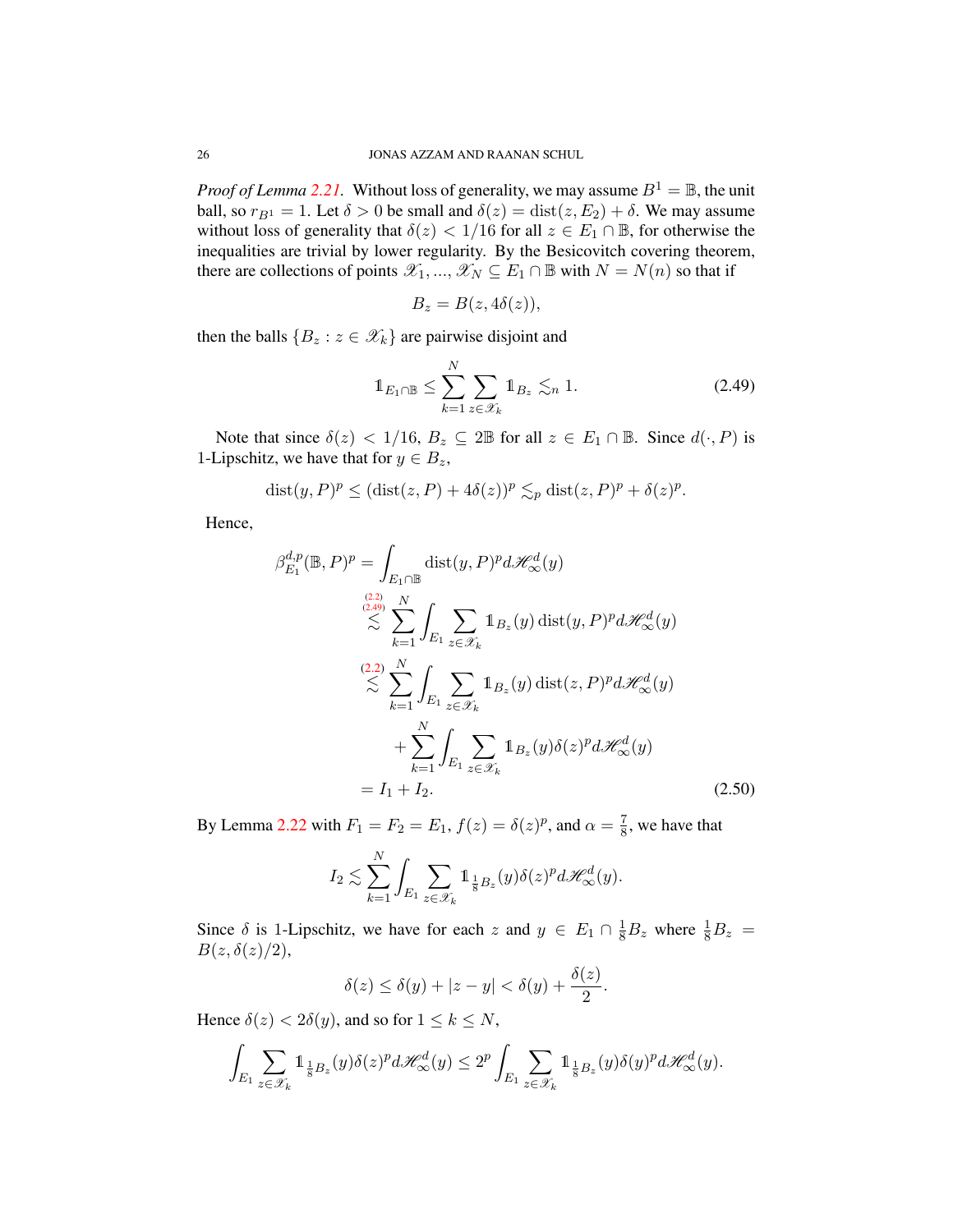Thus, since the  $B_z$  are disjoint for  $z \in \mathcal{X}_k$ , and since N depends only on n,

$$
I_2 \lesssim \sum_{k=1}^N \int_{E_1} \sum_{z \in \mathscr{X}_k} \mathbb{1}_{\frac{1}{8}B_z}(y) \delta(y)^p d\mathscr{H}^d_{\infty}(y) \le \sum_{k=1}^N \int_{E_1 \cap 2B^1} \delta(y)^p d\mathscr{H}^d_{\infty}(y)
$$

$$
\lesssim_n \int_{E_1 \cap 2B^1} \delta(y)^p d\mathscr{H}^d_{\infty}(y). \quad (2.51)
$$

To bound  $I_1$ , again we use Lemma [2.22.](#page-25-2) We let  $F_1 = E_1$ ,  $F_2 = E_2$ ,  $f =$ dist $(\cdot, P)^p$ , and  $\alpha = 1/3$ . Also let  $z' \in E_2 \cap \frac{1}{3}B_z = B(z, \frac{4}{3}\delta(z))$  and  $B'_z :=$  $B(z', 4\delta(z))$ . Because  $dist(\cdot, P)^p$  is Lipschitz in  $\tilde{2} \mathbb{B}$ , we have

<span id="page-27-0"></span>
$$
I_1 \lesssim \sum_{k=1}^N \int_{E_2} \sum_{z \in \mathscr{X}_k} \mathbb{1}_{\frac{2}{3}B'_z}(y) \operatorname{dist}(z, P)^p d\mathscr{H}^d_{\infty}(y)
$$
  

$$
\lesssim \sum_{k=1}^{(2,2)} \int_{E_2} \sum_{z \in \mathscr{X}_k} \mathbb{1}_{\frac{2}{3}B'_z}(y) \operatorname{dist}(y, P)^p d\mathscr{H}^d_{\infty}(y)
$$
  

$$
+ \sum_{k=1}^N \int_{E_2} \sum_{z \in \mathscr{X}_k} \mathbb{1}_{\frac{2}{3}B'_z}(y) \delta(z)^p d\mathscr{H}^d_{\infty}(y)
$$
  
=  $I_{11} + I_{12}$ 

Note that

$$
\frac{2}{3}B'_z = B\left(z',\frac{8\delta(z)}{3}\right) \subseteq B\left(z,\frac{8\delta(z)}{3} + \frac{4\delta(z)}{3}\right) = B(z,4\delta(z)) = B_z
$$

and so the  $\{\frac{2}{3}B_z'\}_{z \in \mathcal{X}_k}$  are disjoint. Hence,

$$
I_{11} \leq \sum_{k=1}^{N} \int_{E_2 \cap 2B_2} \text{dist}(z, P)^p d\mathcal{H}^d_{\infty}(y).
$$

Next, by Lemma [2.22](#page-25-2) with  $F_1 = E_2, F_2 = E_1, \alpha = \frac{1}{2}$  $\frac{1}{2}$ ,  $\{\frac{2}{3}B_z'\}_{z \in \mathscr{X}_k}$  as our collection of balls  $B_j$  with centers  $z' \in F_1$ ,  $f(z') = \delta(z)^p$ , and  $\frac{2}{3}B_z$  as our  $B'_j$ (noting that  $z \in B(z', \frac{4}{3})$  $\frac{4}{3}\delta(z)$ ) =  $\alpha(\frac{2}{3}B'_z)$ ),,

$$
I_{12} \lesssim \sum_{k=1}^N \int_{E_1} \sum_{z \in \mathscr{X}_k} \mathbb{1}_{\frac{1}{3}B_z}(y) \delta(z)^p d\mathscr{H}^d_{\infty}(y) \stackrel{(2.51)}{\lesssim} \int_{E_1 \cap 2B_1} \delta(y)^p d\mathscr{H}^d_{\infty}(y).
$$

Combining our estimates for  $I_1$ ,  $I_2$ ,  $I_{12}$ , and  $I_{22}$ , we obtain

$$
\beta_{E_1}^{d,p}(B^1,P)^p \lesssim_{c,p} \beta_{E_2}^{d,p}(2B^2,P)^p + \int_{E_1 \cap 2B^1} \delta(y)^p d\mathcal{H}_{\infty}^d(y).
$$

Now using the fact that  $(a+b)^{\frac{1}{p}} \leq 2^{\frac{1}{p}} \max\{a,b\}^{\frac{1}{p}} \leq 2^{\frac{1}{p}}(a^{\frac{1}{p}}+b^{\frac{1}{p}})$ , we are done.  $\Box$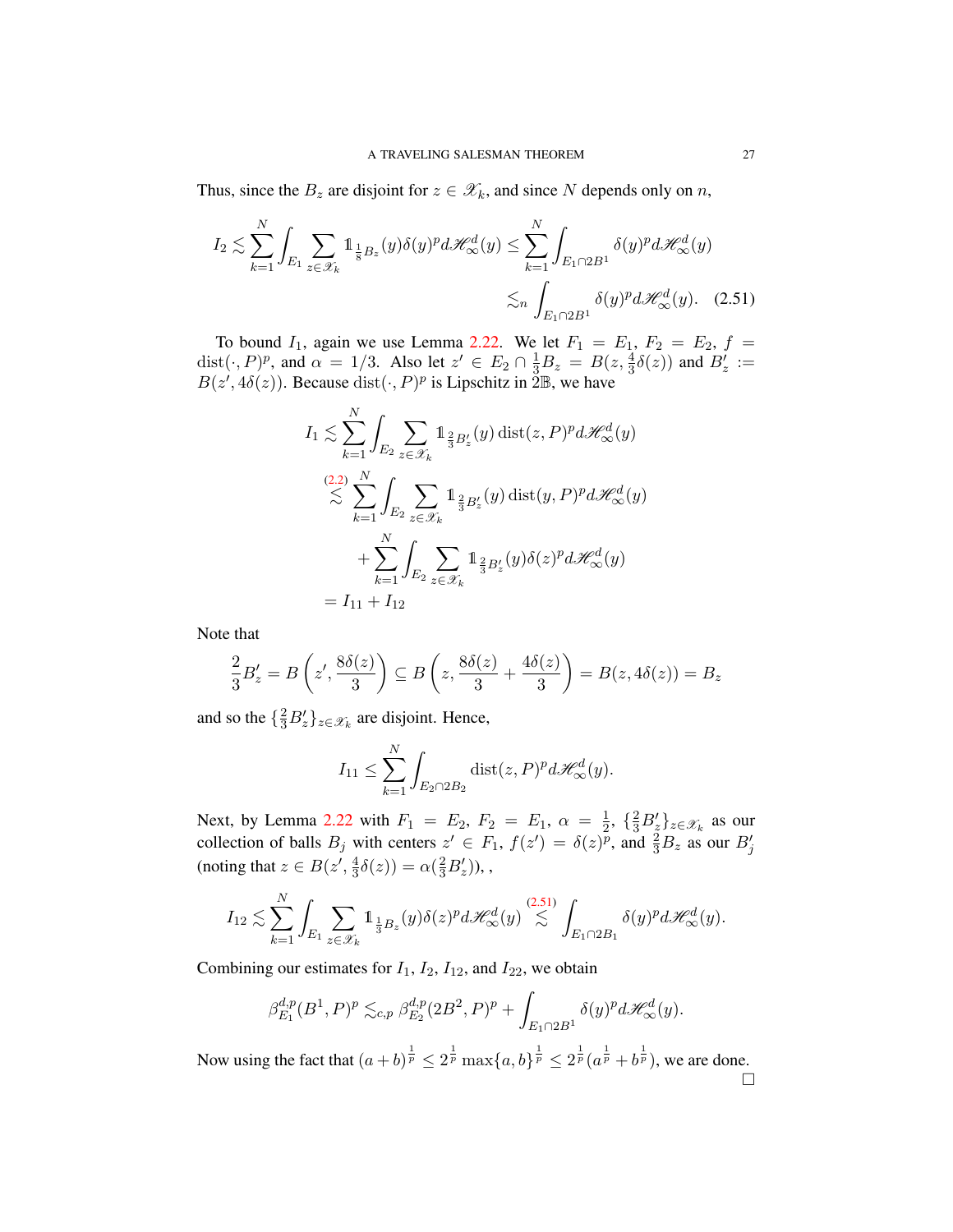It is not hard to show that Theorem [1.3](#page-3-0) can be rewritten in the following way. For a cube I in  $\mathbb{R}^d$  and  $f : \mathbb{R}^d \to \mathbb{R}^{n-d}$  Lipschitz, we set

<span id="page-28-1"></span>
$$
\Omega_{f,p}(I)^p = \inf_A \int_I \left| \frac{f-A}{r} \right|^p \tag{2.52}
$$

Then

$$
\sum_{I \subseteq \mathbb{R}^d} \Omega_{f,p}(3I)^2 \mathcal{H}^d(I) \lesssim_{p,n} ||\nabla f||_2^2 \tag{2.53}
$$

where the sum is taken over all dyadic cubes I in  $\mathbb{R}^d$ .

**Lemma 2.23.** *Let*  $f : \mathbb{R}^d \to \mathbb{R}^{n-d}$  *be an L-Lipschitz function* ,  $\Gamma = \{(x, f(x)) :$  $x \in \mathbb{R}^d$  *be its graph,*  $x \in \Gamma$ ,  $r > 0$ , and let I be a cube in  $\mathbb{R}^d$  that contains  $\pi_{\mathbb{R}^d}(B(x,r))$ *. Then* 

$$
\beta_{\Gamma}^{d,p}(x,r) \lesssim_{d,L,p} \left(\frac{\mathcal{H}^d(I)}{r^d}\right)^{1/p} \Omega_{f,p}(I). \tag{2.54}
$$

*Proof.* Let A be the plane that infimizes  $(2.52)$ . Since f is L-Lipschitz, we have that  $\Gamma$  is  $C$ -Ahlfors regular with  $C$  depending on  $d$  and  $L.$  In particular,  $\mathscr{H}^{d}(E)\sim_{L}$  $\mathcal{H}_{\infty}^{d}(E)$  for all  $E \subseteq \Gamma$ . Set  $F(x) = (x, f(x))$ , which is 2L-Lipschitz.

$$
\beta_{\Gamma,p}^d(x,r)^p \le r^{-d} \int \mathcal{H}_{\infty}^d(\{y \in \Gamma \cap B(x,r) : \text{dist}(y, A(\mathbb{R}^d)) > tr\}) t^{p-1} dt
$$
  

$$
\sim_L r^{-d} \int \mathcal{H}^d(\{y \in \Gamma \cap B(x,r) : \text{dist}(y, A(\mathbb{R}^d)) > tr\}) t^{p-1} dt
$$
  

$$
= r^{-d} \int_{B(x,r) \cap \Gamma} \left(\frac{\text{dist}(y, A(\mathbb{R}^d))}{r}\right)^p d\mathcal{H}^d|_{\Gamma}(y)
$$
  

$$
= r^{-d} \int_{\pi_{\mathbb{R}^d}(B(x,r))} \left(\frac{\text{dist}(F(z), A(\mathbb{R}^d))}{r}\right)^p J_F(z) dz
$$
  

$$
\lesssim_L r^{-d} \int_I \left(\frac{|F(z) - A(z)|}{r}\right)^p dz
$$
  

$$
\le \frac{\mathcal{H}^d(I)}{r^d} \Omega_{f,p}(I)^p
$$

#### 3. THE THEOREMS WE ACTUALLY PROVE

<span id="page-28-0"></span>We first reformulate Theorem [I](#page-7-0) with an equivalent version that uses balls and nets rather than dyadic cubes. This is slightly more technical to state, but will be more natural to prove. First, we define  $\Theta_E^{d, A, \epsilon}$  $E^{a,A,\epsilon}$  in terms of a net (as opposed to  $\Theta^{d,\Delta,\epsilon}_E$  $E^{a,\Delta,\epsilon}$  from definition [1.8\)](#page-6-1).

**Definition 3.1.** Let  $E \subseteq \mathbb{R}^n$  be a Borel set,  $0 < \rho < 1/1000$ . For  $k \in \mathbb{Z}$ , let  $X_k$  be a sequence of maximal  $\rho^{-k}$ -separated sets of points for E and  $\mathscr{X} = \{B(x, \rho^{-k}) :$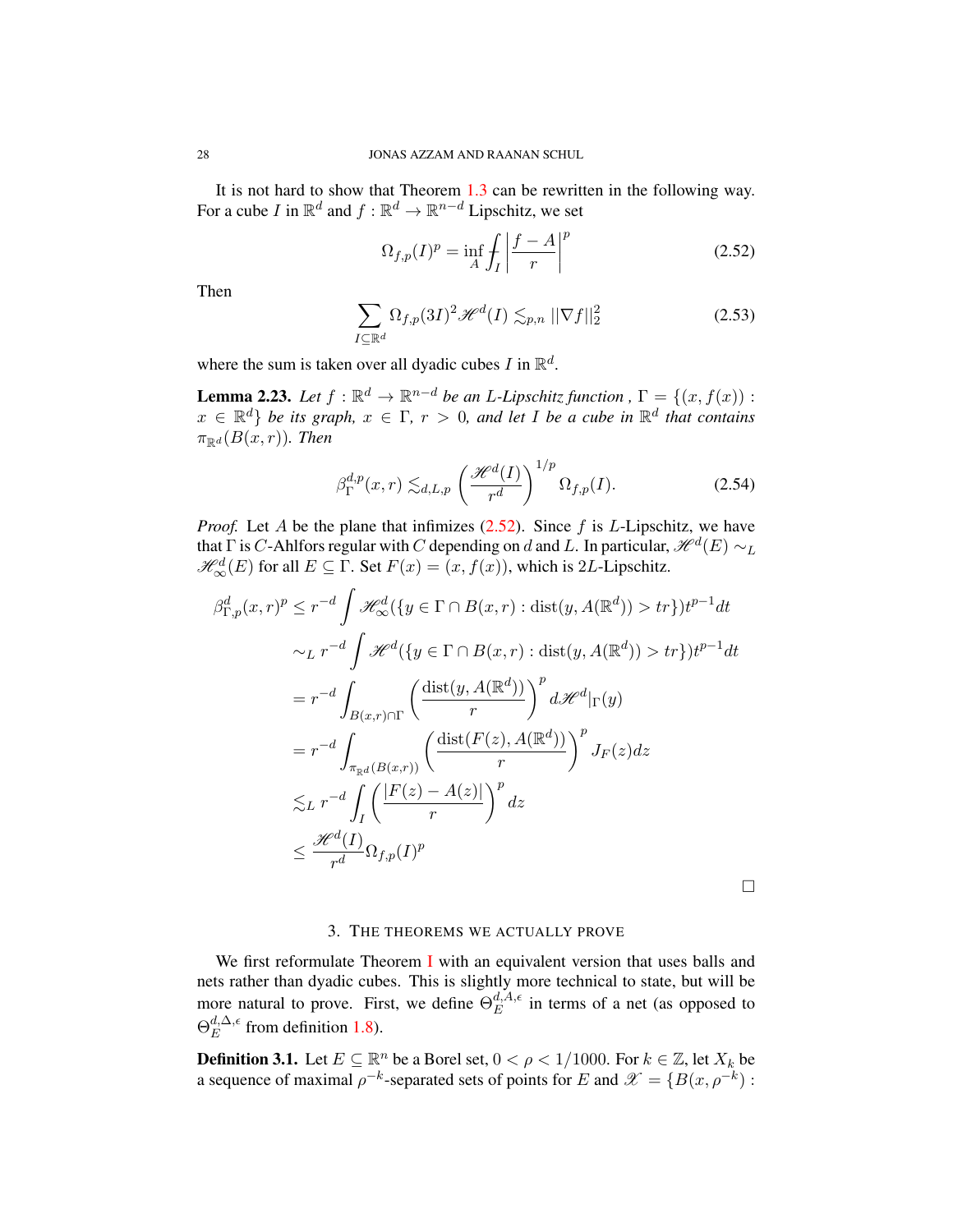$k \in \mathbb{Z}, x \in X_k$ . For  $\epsilon, A, r > 0$  and  $x \in E$ , we define

$$
\Theta_E^{d,A,\epsilon}(x,r) := \sum \{r_B^d : B \in \mathcal{X}, \ x_B \in B(x,r),
$$
  

$$
0 < r_B < r, \text{ and } \vartheta_E(AB) \ge \epsilon\}.
$$

**Theorem 3.2.** Let  $1 \leq d < n$ ,  $C_0 > 1$ , and  $A > \max\{C_0, 10^5\}$ . Let  $1 \leq p <$  $p(d)$ *. Let*  $E \subseteq \mathbb{R}^n$  *be a closed set containing 0. Suppose that*  $E$  *is*  $(c, d)$ *-lower content regular in*  $B(0, 1)$ *. There is*  $\epsilon_0 = \epsilon_0(n, A, p, c) > 0$  *such that the following holds.* Let  $0 < \epsilon < \epsilon_0$ . For integer  $k \geq 0$ , let  $X_k \subset X_{k+1}$  be a maximal  $2^{-k}$ *separated set of points in*  $E \cap B(0,1)$ *. Suppose further that for each k we have*  $X_k$  ⊂  $X_{k+1}$ *. Let*  $\mathscr{X}_k = \{B(x, 2^{-k}) : x \in X_k\}$ *. Then* 

$$
1 + \sum_{k \ge 0} \sum_{B \in \mathscr{X}_k} \beta_E^{d, p} (C_0 B)^2 r_B^d
$$
  
 
$$
\le C(A, C_0, n, \epsilon, p, c) \left( \mathscr{H}^d(E \cap B(0, 1)) + \Theta_E^{d, A, \epsilon}(0, 1) \right). \quad (3.1)
$$

<span id="page-29-0"></span>Similarly, Theorem [II](#page-7-1) has a version for nets as follows.

**Theorem 3.3.** *Let*  $1 \leq d < n$ *. Let*  $1 \leq p \leq \infty$  *and*  $E \subseteq \mathbb{R}^n$  *be such that*  $0 \in E$ *. Suppose that*  $E$  *is*  $(c, d)$ *-lower content regular in*  $B(0, 1)$ *. Let*  $X_k$  *be a nested sequence of maximal*  $2^{-k}$ -separated points in E and  $\mathscr{X}_k = \{B(x, 2^{-k}) : x \in X_k\}.$ Let  $A > 1$  and  $\epsilon > 0$  be given as well. Then for  $C_0$  sufficiently large (depending *only on* n *and* A*),*

$$
\mathcal{H}^{d}(E \cap B(0,1)) + \Theta_{E}^{d,A,\epsilon}(0,1)
$$
  
\n
$$
\leq C(A,n,c,\epsilon) \left(1 + \sum_{k \geq 0} \sum_{B \in \mathcal{X}_{k} \atop x_{B} \in B(0,1)} \beta_{E}^{d,p}(C_{0}B)^{2} r_{B}^{d}\right).
$$
 (3.2)

*Furthermore, if the right hand side of* [\(3.2\)](#page-29-1) *is finite, then* E *is* d*-rectifiable*

It is not hard to show that Theorem [3.2](#page-29-0) implies Theorem [I.](#page-7-0) To do this, and for what follows, we will need to relate the two versions of  $\Theta$ . Indeed

<span id="page-29-1"></span>
$$
\Theta_E^{d,\Delta,\epsilon}(B(0,1)) \lesssim_{A,n,\epsilon} 1 + \Theta_E^{d,A,\epsilon}(0,1),
$$

and

$$
\Theta_E^{d,A,\epsilon}(B(0,1)) \lesssim_{A,n,\epsilon} \Theta_E^{d,\Delta,\epsilon}(0,1).
$$

The sketch of the argument for the first inequality is that cubes of diameter less than one are contained in balls from some  $\mathscr{X}_k$ , so we can use monotonicity of  $\vartheta_E$ ; the cubes of diameter larger than one have geometrically decaying  $\vartheta$ , and so only  $\sim$  log( $\epsilon$ ) generations need to be counted. The second inequality follows in a similar manner (but note that we have cubes of all scales). Moreover, it is not hard to show that  $\beta_E^{d,p}$  ${d,p\choose E}(Q)\lesssim \beta_E^{d,p}$  $E^{a,p}(B)$  if Q is a cube and  $B \supseteq Q$  is a ball of comparable size. Thus, we have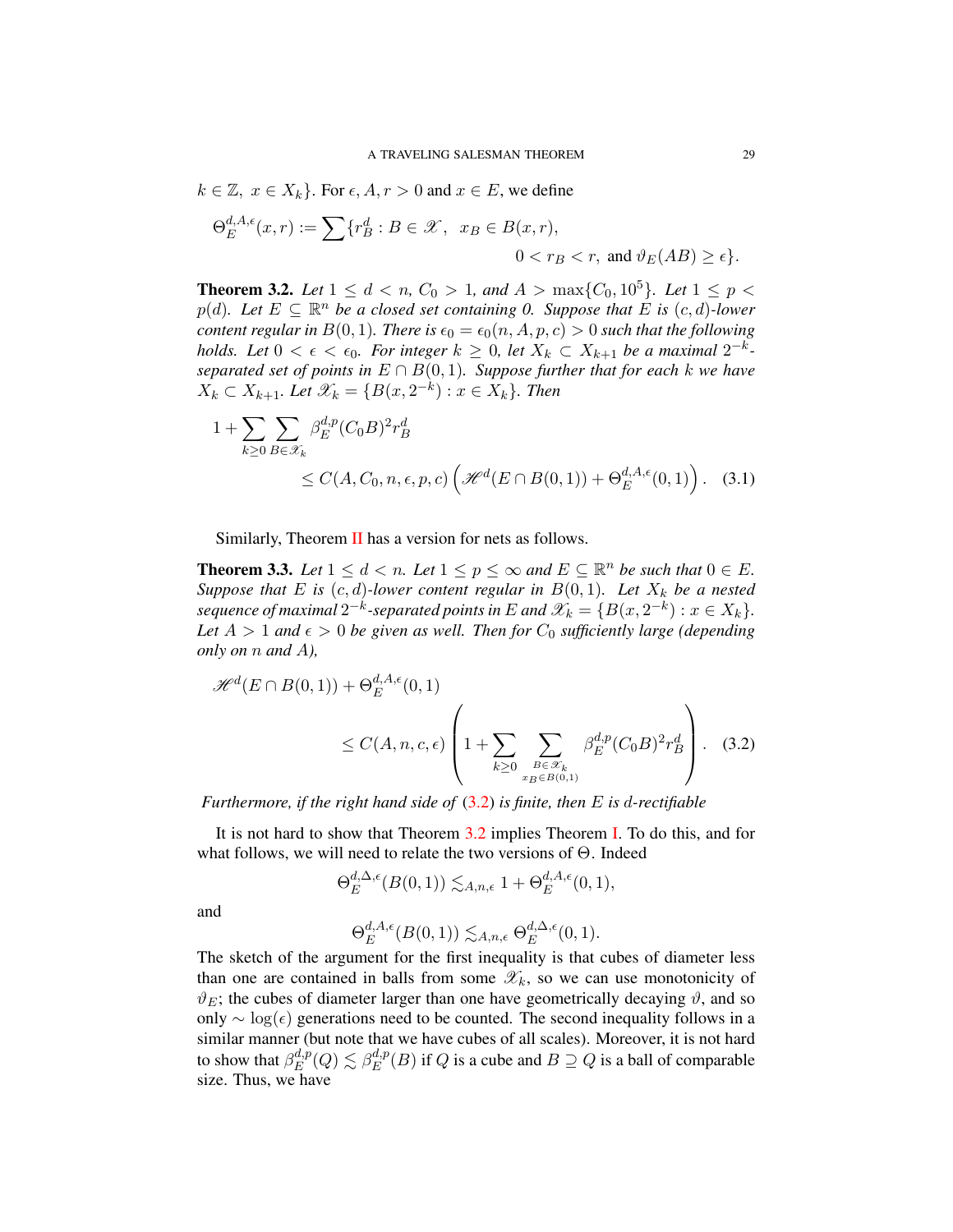$$
\sum_{\substack{Q \in \Delta \\ \lambda \in \Omega(0,1) \neq \emptyset}} \beta_E^{d,p} (C_0 Q)^2 \operatorname{diam}(Q)^d \lesssim 1 + \sum_{k \ge 0} \sum_{B \in \mathscr{X}_k} \beta_E^{d,p} (C_0 B)^2 r_B^d.
$$

Again, this follows since the cubes of side length much less than one are contained in a ball  $C_0B$  from the sum on the right with comparable size and the number of cubes associated to each ball can be chosen to be uniformly bounded. For the cubes of larger scale, we bound the beta numbers trivially by one and then the sum over them is a geometric sum and totals at most a universal constant. This proves the above inequality, and thus we can reduce from the dyadic version Theorem [I](#page-7-0) to the ball version, i.e. Theorem [3.2.](#page-29-0) A similar argument shows Theorem [3.3](#page-29-1) implies Theorem [II.](#page-7-1) The main thing to note is that any ball  $B$  has a dyadic cube  $Q$  so that  $B \subseteq C_0Q$  and  $r_B \sim_{C_0,n} \text{diam}(Q)$ .

Remark 3.4. We will from now on focus on showing Theorems [3.2](#page-29-0) and [3.3,](#page-29-1) as they will imply our main results.

Remark 3.5. One open question is whether one can generalize these techniques to give a version of our main results that hold for Hilbert spaces. We believe this is possible after suitably proving some of the results from [\[DT12\]](#page-78-9) for this setting. Such a result would take on this form of statement, using nets and balls instead of dyadic cubes.

Theorem [3.6](#page-30-0) just below is a version of Theorem [3.2](#page-29-0) specialized to Reifenberg flat surfaces. Theorem [3.6](#page-30-0) will be used in the proof of Theorem [3.2.](#page-29-0)

<span id="page-30-0"></span>**Theorem 3.6.** *Let*  $1 \le d < n$ ,  $C_0 > 1$ ,  $1 \le p < \frac{2d}{d-2}$  if  $d > 2$  and  $1 \le p < \infty$ *if*  $d \leq 2$ . There is  $\epsilon_0 = \epsilon_0(n, C_0, p) > 0$  such that the following holds. Let  $0 < \epsilon < \epsilon_0$ ,  $\Sigma$  *be a*  $(\epsilon, d)$ *-Reifenberg flat surface so that for some d-plane P*<sub>0</sub>,

$$
\Sigma \backslash V_0^1 = \Sigma \backslash B(0,1) = P_0 \backslash B(0,1). \tag{3.3}
$$

Let  $\mathscr{X}_k$  be a nested sequence of maximally separated  $\rho^k$ -nets in  $\Sigma$  so that  $0 \in \mathscr{X}_0$ . *For*  $C_0 > 0$ *,* 

$$
\sum_{k\geq 0}\sum_{x\in \mathscr{X}_k}\beta^{d,p}_{\Sigma}(B(x,C_0\rho^k))\rho^{kd}\lesssim_{p,C_0,n,\epsilon} \mathscr{H}^d(\Sigma\cap B(0,1)).
$$

#### 4. SKETCH OF THE PROOF OF THEOREMS [3.6](#page-30-0) AND THEOREM [3.2](#page-29-0)

<span id="page-30-1"></span>This section will contain a loose description of the proofs of Theorems [3.6](#page-30-0) and [3.2.](#page-29-0) The proof of Theorem [3.6](#page-30-0) is carried out in Sections [5](#page-32-0)[–9.](#page-55-0) Theorem [3.2](#page-29-0) is then proven in Section [10](#page-58-0) by building a stopping time argument on top of Theorem [3.6.](#page-30-0) We assume below that the reader is fluent with the language and results of the previous sections. We expect that some readers may not gain much from this section, but hope that others will appreciate it.

The fundamental tool one would like to use to upper bound a sum of  $\beta_E^{d,p}$  $E^{a,p}$ -numbers as in the left-hand-side of Theorem [3.6](#page-30-0) is Dorronsoro's theorem (see Theorem [1.3\)](#page-3-0). That requires having a graph. Thus, we would like to describe the

 $Q$ ∩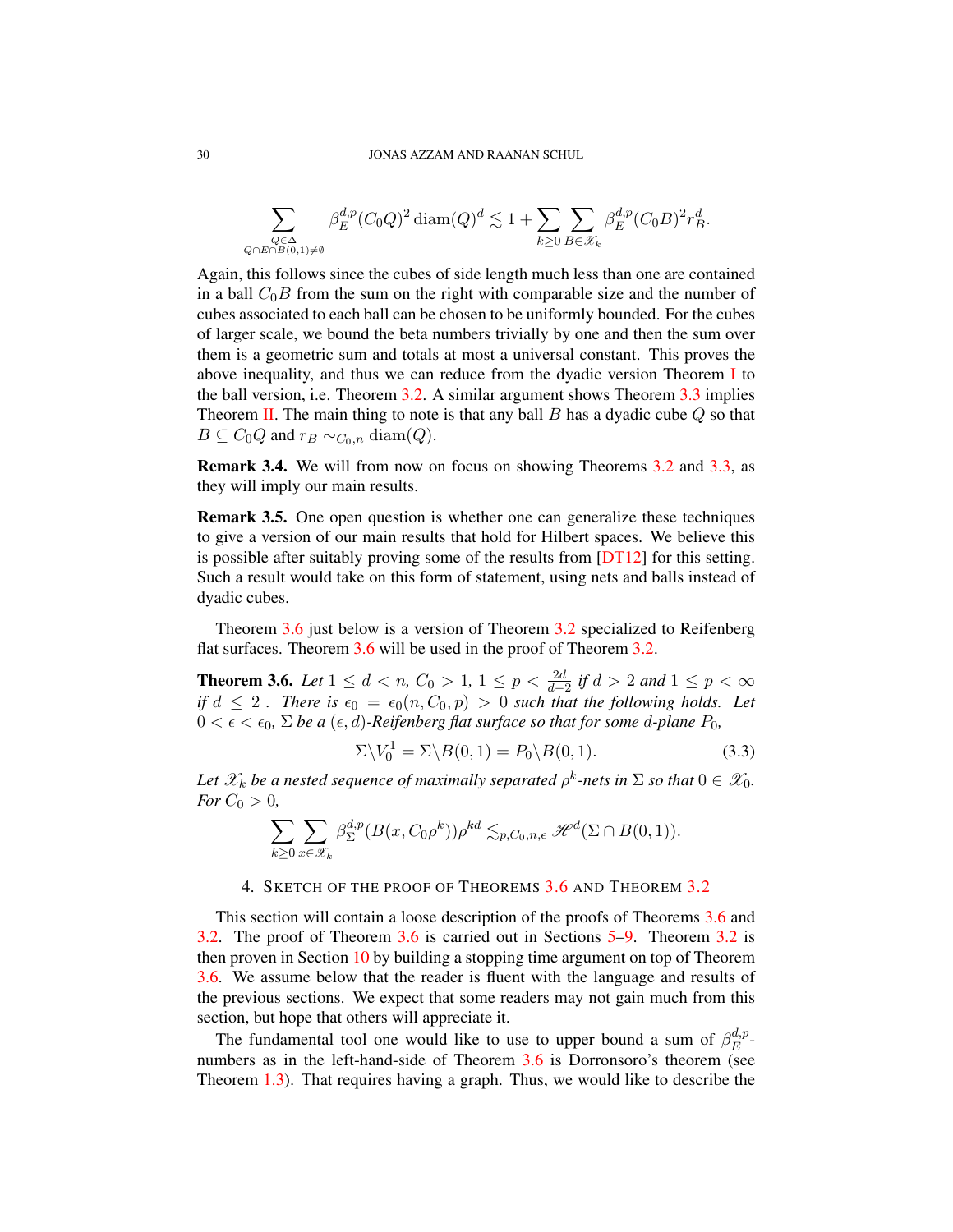surface  $\Sigma$  as the limit of a progression of graphs in which, locally, each successive surface is a graph over the previous surface, in the same spirit as the progression of curves that leads to the von Koch snowflake. Indeed, Theorem [2.5](#page-16-0) supplies us with  $\Sigma$  as a limit of (constructed) surfaces  $\Sigma_k$  which are locally  $C^2$  graphs (with control on what 'locally' means) but these are not enough for the accounting we need to do. Instead we need to stop the construction of the  $\Sigma_k$ 's in different places, and let it keep running in others. We'll be more specific below:

Consider a family of Christ-like 'cubes' for  $\Sigma$  as assured by Theorem [2.9.](#page-18-1) To each cube Q, associate an affine d-plane  $P_Q$  which well-approximates  $\Sigma$  inside a ball  $B_Q$ , where  $B_Q \supset Q$  and is not too big. Now we generate layers of cubes as follows. Our zeroth layer are the cubes of side length one. Now, run a stopping time on each cube Q from this family to construct a new layer by adding smaller and smaller cubes R in  $Q$  and stop if  $P_R$  changes its angle too much from the initial plane  $P_Q$ . Let  $S_Q$  be the resulting stopping time region (i.e. those cubes for which you didn't stop). We will restart on the stopped cubes to get more stopping time regions. Our first layer is the union of all  $S_Q$  over all stopped cubes  $Q$  from the zeroth layer. Now look at the minimal cubes of this layer and run the same stopping-time process to create a new collection of stopping times that form the 2nd layer, and so on.

These layers are *almost* good enough to work with, but not quite and we will now describe why. Take a layer and apply the construction of David and Toro (Theorem [2.5\)](#page-16-0) to it, in the sense that you use the centers of the cubes  $Q$  and the planes  $P_Q$ (really, you first have to shift them to go through the centers). The resulting surface is in fact a graph around each maximal cube in the layer. Thus you can use Dorronsoro's theorem on each of these pieces to bound the  $\beta_E^{d,p}$  $E^{a,p}$ -numbers by a portion of  $E$  around that maximal cube. However, the sizes of these maximal cubes can vary wildly, and so they may not have bounded overlap. This is a problem, which is why we said the layers are *almost* good enough. To solve this, when constructing our layers, we add an extra step that extends them so that adjacent minimal cubes have comparable sizes (Lemma [5.10\)](#page-35-0) and then we repeat our construction on the minimal cubes of these extended layers and so on. Note that they will still give rise to graphs over the planes corresponding to the maximal cubes in each layer (Lemma [5.11\)](#page-36-0).

Section [5](#page-32-0) describes these regions and their properties. Section [6](#page-38-0) describes building a progression of surfaces  $\Sigma^N$  corresponding to a progression of stopping times (N here corresponds to how many generations from the root our extended stopping time is) and records some properties. Each Surface there is its own application of Theorem [2.5.](#page-16-0)

In Section [7](#page-46-0) we will introduce a bi-Lipschitz map  $F_N : \Sigma^N \to \Sigma^{N+1}$ , whose image has (locally) a graph structure (see Figure [1\)](#page-48-0). Then, in Section [8,](#page-49-0) we show that the sum of the area of the cubes where we stopped in our construction of the Nth layer, is bounded by the total area of the limit surface  $\Sigma = \lim \Sigma^N$ . Here the area of  $\Sigma$  is really thought of as the limit of a telescoping sum, where, the Nth summand bounds (with controllable errors) the area of the stopped cubes in Nth layer. (Note that this is really not a precise statement, since some summands in the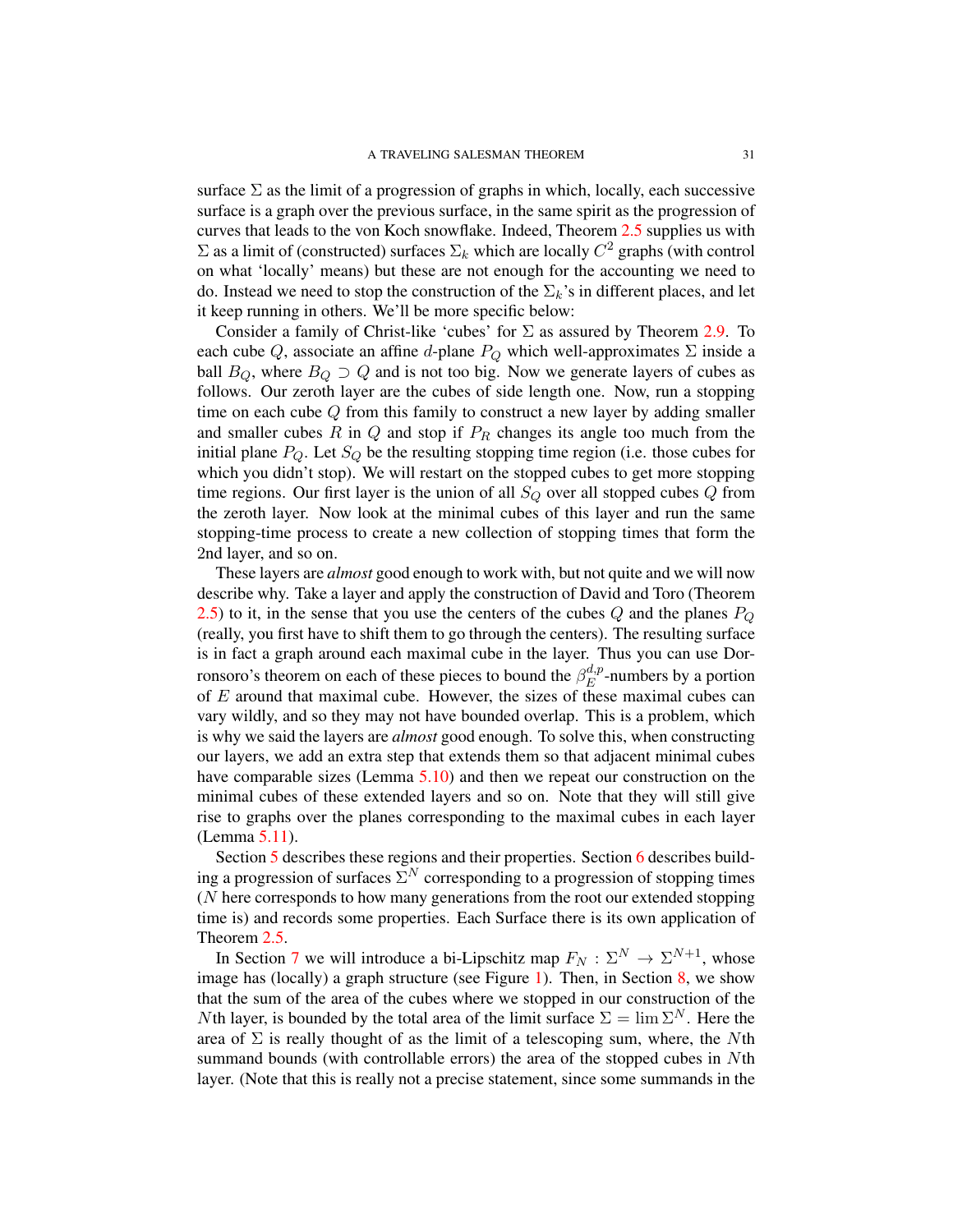telescoping sum could even be negative!) Finally, in Section [9,](#page-55-0) we reduce upper bound for  $\beta_E^{d,p}$  $E^{a,p}$ -numbers for a single stopping time to the upper bound given by Dorronsoro's theorem Theorem [1.3,](#page-3-0) which is bounded by the area of the root cube. These are exactly the cubes whose total area was bounded in Section [8.](#page-49-0) This will complete the proof of Theorem [3.6.](#page-30-0)

Theorem [3.2](#page-29-0) follows in a similar fashion, except we also need to stop every time we cease to be Reifenberg flat. The onerous details of this are carried out in Section [10.](#page-58-0)

### 5. THE STOPPING-TIME

<span id="page-32-0"></span>Sections [5,](#page-32-0) [6,](#page-38-0) [7,](#page-46-0) [8,](#page-49-0) and [9](#page-55-0) will together give Theorem [3.6.](#page-30-0)

Note that  $(2.20)$  means we can use the lemmas from Section [2.4.](#page-19-0) Fix  $M > 1$ . Let  $\mathscr D$  be the cubes for  $\Sigma$  from Theorem [2.9](#page-18-1) using our maximal nets  $\mathscr X_k$  and set  $P'_Q$  be such that

$$
\beta_{\Sigma,\infty}^d(P'_Q, MB_Q) = \beta_{\Sigma,\infty}^d(MB_Q) < \epsilon
$$

and set  $P_Q \ni x_Q$  be the plane parallel to  $P'_Q$ , and so

$$
\beta_{\Sigma,\infty}^d(P_Q, MB_Q) \le 2\beta_{\Sigma,\infty}^d(MB_Q) < 2\epsilon \tag{5.1}
$$

We can assume there is  $Q_0 \in \mathcal{D}_0$  with center 0. Without loss of generality, we may assume  $P_{Q_0} = P_0$ 

**Definition 5.1.** ([\[DS93a,](#page-78-17) I.3.2]) A *stopping-time region*  $S \subseteq \mathcal{D}$  is a collection of cubes such that the following hold.

- (1) All cubes  $Q \in S$  are contained in a maximal cube  $Q(S) \in S$ .
- (2) S is *coherent*, meaning that if  $Q \in S$  and  $Q \subseteq R \subseteq Q(S)$  then  $R \in S$ .
- (3) For all  $Q \in S$ , each of its siblings of Q are also in S.

Let  $\alpha > \epsilon > 0$ .

<span id="page-32-1"></span>**Remark 5.2.** We will adjust the value of  $\epsilon$  (the Riefenberg flatness parameter) as we go along, but it shall be much smaller than  $\alpha$  (more precisely,  $\epsilon \ll \alpha^4$ ), and will also depend on a parameter  $\tau$ . See Remark [8.3](#page-51-0) below as well as Section [8.](#page-49-0) The constant  $\alpha$  may be fixed in the proof of Lemma [8.2.](#page-49-1)

Let  $Q \in \mathscr{D}$  and let  $S_Q$  be the stopping time region constructed by adding cubes R to S if both of the following are satisfied.

(1) If  $T \in \mathcal{D}$  and  $R \subseteq T \subseteq Q$  then  $T \in S_Q$ .

(2) We have  $\angle (P_T, P_Q) < \alpha$  for any sibling T of R (including R itself).

In this way,  $Q(S_Q) = Q$ .

**Remark 5.3.** A property which  $S_Q$  does not enjoy is that if two minimal cubes are 'near' each other, then they have 'similar' sizes. Because of this, we will define 'extensions' of these regions,  $S'_{Q}$  later on (see [\(5.9\)](#page-36-1) and its preceding Lemma [5.10,](#page-35-0) as well as Lemma [5.11\)](#page-36-0). The reason we care about this is that we will have a sequence of surfaces  $\Sigma_N$ , where  $\Sigma_N$  comes from cubes stopped N times. Had we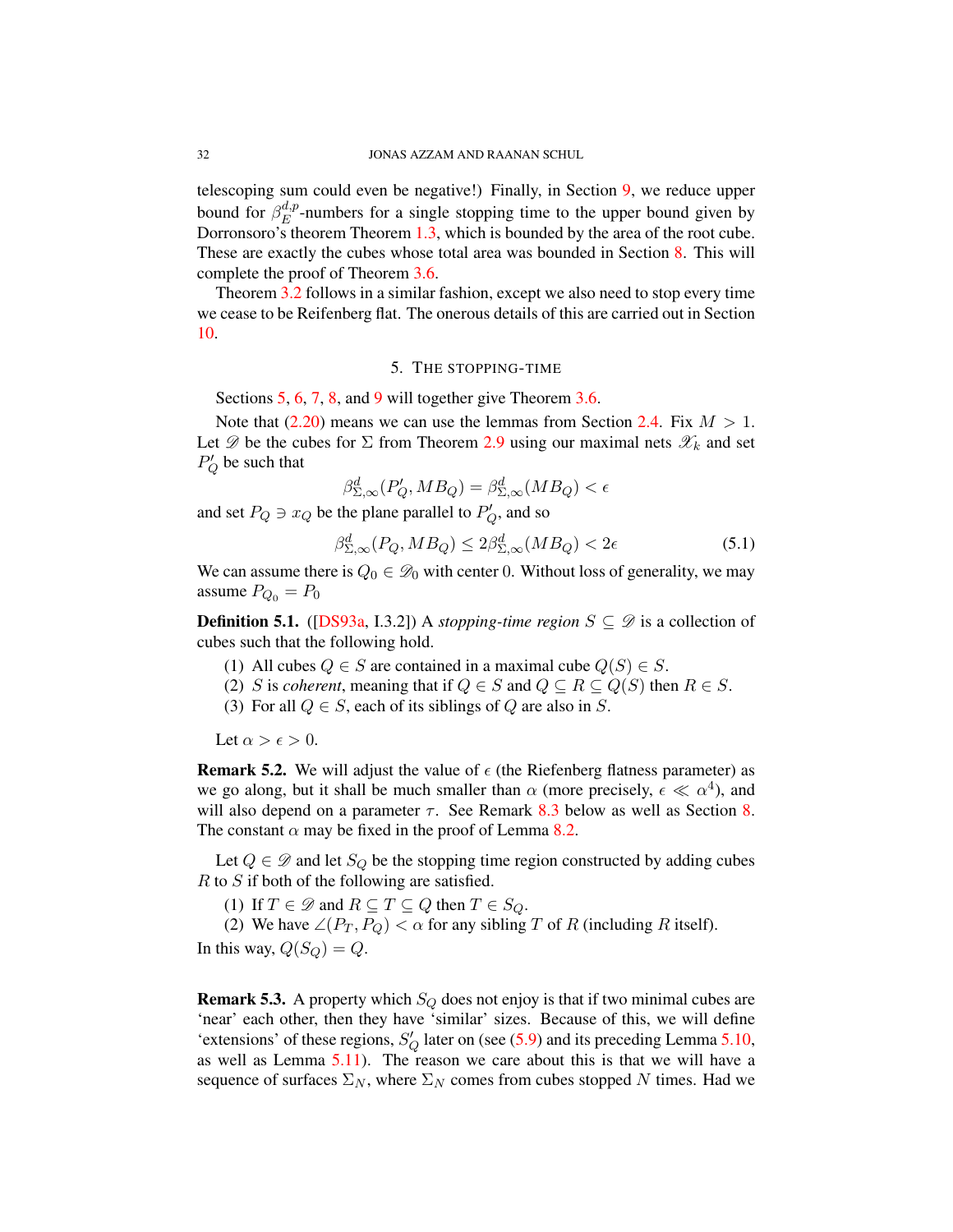not had 'near by cubes have similar sizes', we could not not control well enough the relationship between  $\Sigma_N$  and  $\Sigma_{N+1}$ . This happens in Section [6.](#page-38-0)

For a collection of cubes  $\mathscr{C}$ , we define a distance function

$$
d_{\mathscr{C}}(x) = \inf \{ \ell(Q) + \text{dist}(x, Q) : Q \in \mathscr{C} \}
$$

and for  $Q \in \mathscr{D}$ , set

$$
d_{\mathscr{C}}(Q) = \inf_{x \in Q} d_{\mathscr{C}}(x) = \inf \{ \ell(R) + \text{dist}(Q, R) : R \in \mathscr{C} \}
$$

Let  $m(S)$  be the set of minimal cubes of S, i.e. those  $Q \in S$  for which there are no cubes  $R \in S$  properly contained in  $Q$ , and define

$$
z(S) = Q(S) \setminus \bigcup \{Q : Q \in m(S)\}.
$$
\n(5.2)

We will define a sequence of collections of cubes  $\text{Layer}(N)$ ,  $\text{Up}(N)$ ,  $\text{Stop}(N)$ , and a sequence of collections of stopping-times  $\mathscr{F}^N$ ,  $N = 0, 1, 2, ...$  as follows.

First, set

$$
\mathrm{Stop}(-1) = \mathscr{D}_0.
$$

Let  $\tau \in (0,1)$  be small.

**Remark 5.4.** The constant  $\tau$  will be upper bounded in Lemmas [5.7,](#page-34-0) [5.10,](#page-35-0) and [6.10,](#page-44-0) see Remark [7.1](#page-46-1) below.

Suppose we have defined  $\text{Stop}(N-1)$  for some integer  $N \geq 0$ . Let

$$
Layer(N) = \bigcup \{ S_Q : Q \in Stop(N-1) \}.
$$

Clearly

<span id="page-33-2"></span><span id="page-33-1"></span>
$$
\bigcup \{ Q \in \text{Layer}(N) \} = \bigcup \{ Q \in \text{Stop}(N-1) \}.
$$
 (5.3)

Let  $\text{Stop}(N)$  be the set of maximal cubes Q which have a sibling  $Q'$  (possibly themselves) such that  $\ell(Q') < \tau d_{\mathrm{Layer}(N)}(Q')$ , i.e. (recalling that  $\mathrm{Child}_{(1)}Q^{(1)}$  is the collection of children of  $Q$ 's parent)

$$
\text{Stop}(N) = \{Q \in \mathcal{D} : Q \text{ max. such that there is } Q' \in \text{Child}_{(1)}Q^{(1)} \text{ with}
$$

$$
\ell(Q') < \tau d_{\text{Layer}(N)}(Q')\}.\tag{5.4}
$$

See Corollary [5.8](#page-35-1) below, which may elucidate why we use the terminology "stop". Set  $Up(-1) = \emptyset$  and

$$
\text{Up}(N) = \text{Up}(N-1) \cup \{Q \in \mathcal{D} : Q \supseteq R \text{ for some } R \in \text{Layer}(N) \cup \text{Stop}(N)\} \quad (5.5)
$$

Lemma 5.5.

<span id="page-33-0"></span>
$$
Up(N) = \{Q \in \mathcal{D} : Q \not\subset R \text{ for any } R \in \text{Stop}(N)\}\
$$
 (5.6)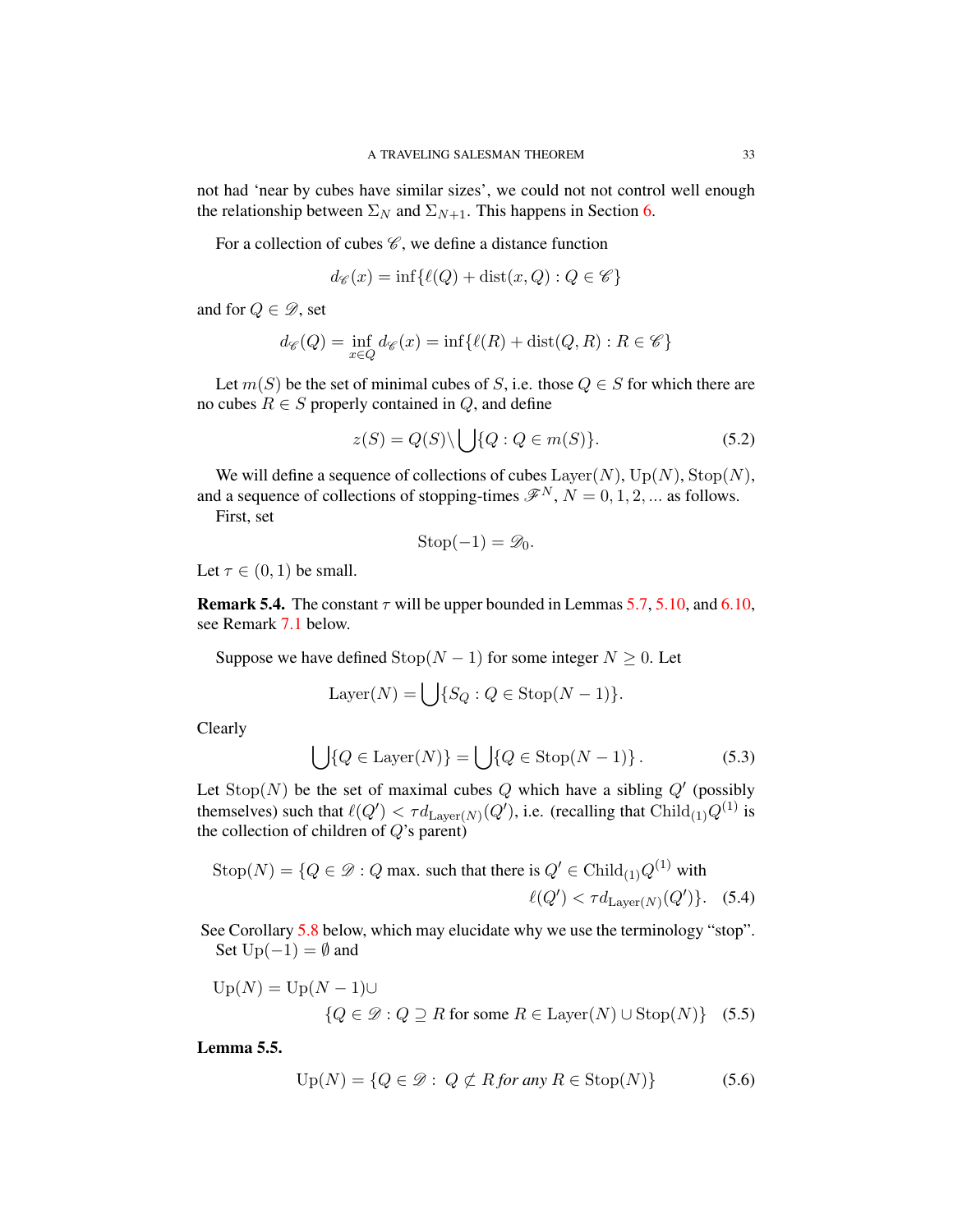*Proof.* Denote by U the right hand side of [\(5.6\)](#page-33-0). First suppose  $Q \in \mathrm{Up}(N)$ . If we have  $Q \notin U$ , then there is an R such that  $Q \subseteq R \in \text{Stop}(N)$ . By [\(5.4\)](#page-33-1), we then have that R cannot contain a  $\text{Layer}(N)$  cube, and so the same holds for Q. Thus, Q cannot contain a cube from either  $\text{Layer}(N)$  or  $\text{Stop}(N)$ , which implies  $Q \notin \mathrm{Up}(N)$ .

If  $Q \in U$  then either  $Q \supset T \in \text{Stop}(N)$  (in which case  $Q \in \text{Up}(N)$ ) or  $Q$  is disjoint from  $\cup \text{Stop}(N)$ . Hence, if  $x \in c_0B_Q \cap \Sigma$ , then  $\tau d_{\text{Layer}(N)}(x) \ge \ell(Q')$ for all cubes Q' containing x, so in particular,  $d_{\text{Layer}(N)}(x) = 0$ , so we may find  $R \in \text{Layer}(N)$  so that  $R \subseteq c_0B_Q \cap \Sigma \subseteq Q$ , and thus  $Q \in \text{Up}(N)$  as well.  $\square$ 

**Lemma 5.6.** *Let*  $\mathcal{C} \subseteq \mathcal{D}$  *and*  $Q, Q' \in \mathcal{D}$ *. Then* 

<span id="page-34-1"></span>
$$
d_{\mathscr{C}}(Q) \le 2\ell(Q) + \text{dist}(Q, Q') + 2\ell(Q') + d_{\mathscr{C}}(Q'). \tag{5.7}
$$

*Proof.* Let  $x, w \in Q$ ,  $y, z \in Q'$ , and  $Q'' \in \mathscr{C}$ . Since  $Q' \subseteq B_{Q'}$ , diam  $Q' \leq$  $2\ell(Q')$ , and so

$$
d_{\mathscr{C}}(x) \le \text{dist}(x, Q'') + \ell(Q'') \le |x - y| + \text{dist}(y, Q'') + \ell(Q'')
$$
  
\n
$$
\le |x - w| + |w - z| + |y - z| + \text{dist}(y, Q'') + \ell(Q'')
$$
  
\n
$$
\le 2\ell(Q) + |w - z| + 2\ell(Q') + \text{dist}(y, Q'') + \ell(Q'').
$$

Now we infimize  $dist(y, Q'') + \ell(Q'')$  over all  $Q'' \in \mathscr{C}$ , then over all  $y \in Q'$ , and then over all  $w \in Q$  and  $z \in Q'$  and we get [\(5.7\)](#page-34-1).

Below, the constant  $\rho$  comes from the statement of Theorem [2.9.](#page-18-1)

<span id="page-34-2"></span><span id="page-34-0"></span>**Lemma 5.7.** Let 
$$
\tau_0 = \frac{1}{4(2+\rho^{-1})}
$$
. For  $0 < \tau < \tau_0$ ,  $\rho \tau d_{\text{Layer}(N)}(Q) \leq \ell(Q) \leq 2\tau d_{\text{Layer}(N)}(Q)$  for all  $Q \in \text{Stop}(N)$ . (5.8)

*Proof.* Indeed, if  $Q'$  is the sibling of  $Q$  (or  $Q$  itself) satisfying  $(5.4)$ , then

$$
\mathop\mathrm{dist}(Q,Q')\leq \mathop\mathrm{diam}\nolimits Q^{(1)}\leq \mathop\mathrm{diam}\nolimits B_{Q^{(1)}}=\frac{2}{\rho}\ell(Q)
$$

and so

$$
\ell(Q) = \ell(Q') < \tau d_{\text{Layer}(N)}(Q')
$$
  
\n
$$
\leq \tau (2\ell(Q') + \text{dist}(Q, Q') + 2\ell(Q) + d_{\text{Layer}(N)}(Q))
$$
  
\n
$$
\leq \tau (2\ell(Q) + 2\rho^{-1}\ell(Q) + 2\ell(Q) + d_{\text{Layer}(N)}(Q))
$$
  
\n
$$
= 2\tau (2 + \rho^{-1})\ell(Q) + \tau d_{\text{Layer}(N)}(Q) < \frac{\ell(Q)}{2} + \tau d_{\text{Layer}(N)}(Q)
$$

since  $\tau < \tau_0$ , and so we may regroup the terms and get  $\ell(Q) < 2\tau d_{\text{Layer}(N)}(Q)$ . On the other hand, by the maximality of  $Q$ ,

$$
\rho^{-1}\ell(Q) = \ell(Q^{(1)}) \ge \tau d_{\text{Layer}(N)}(Q^{(1)}) \ge \tau d_{\text{Layer}(N)}(Q)
$$

which proves  $(5.8)$ .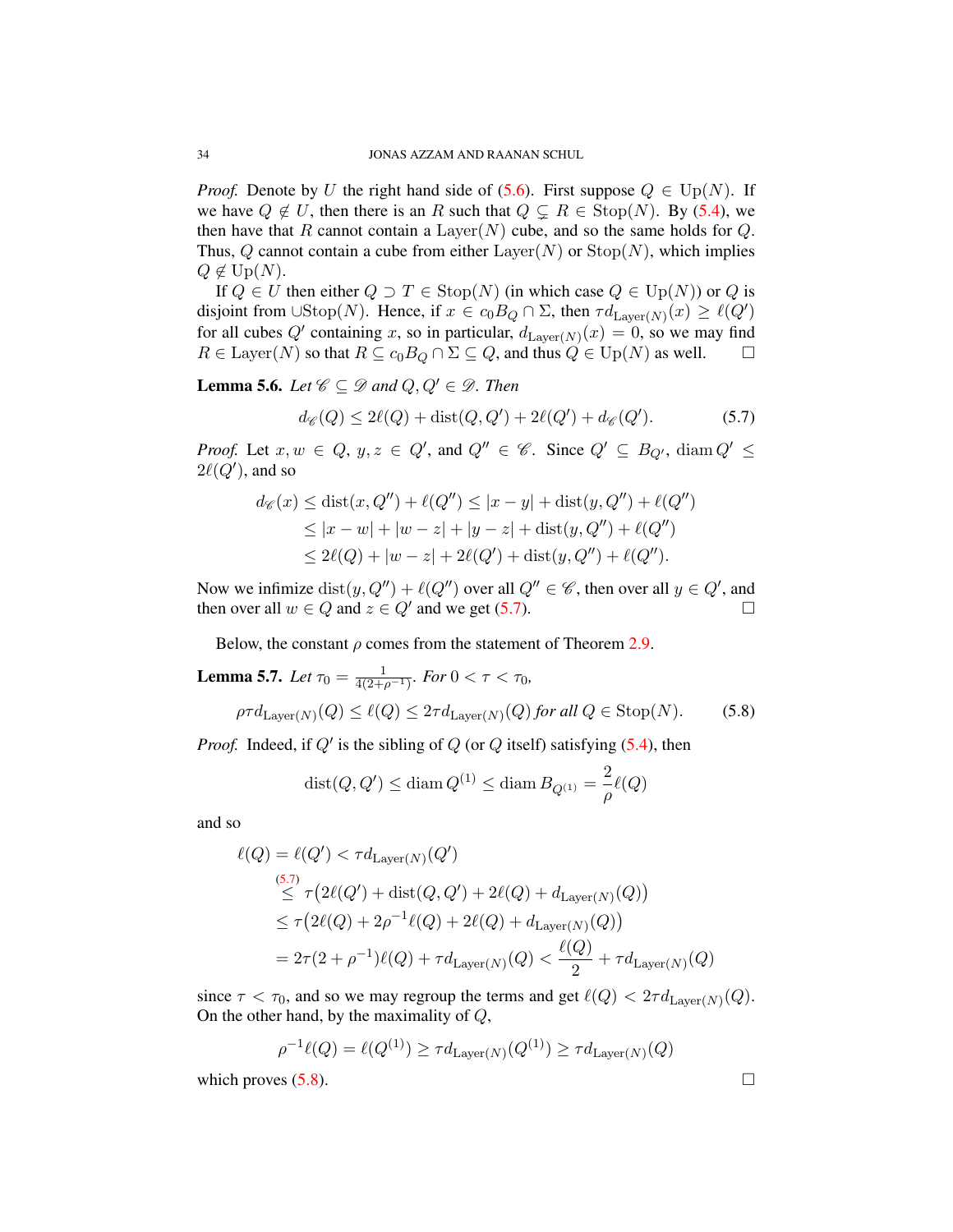<span id="page-35-1"></span>Corollary 5.8. *Let* τ *be as in Lemma [5.7.](#page-34-0) Let*

$$
Z = \{x : d_{\text{Layer}(N)}(x) = 0\}.
$$

*Then*

$$
\bigcup \{ Q \in \text{Stop}(N-1) \} \setminus Z = \bigcup \{ Q \in \text{Stop}(N) \},
$$

and  $Q \in \text{Stop}(N)$  implies  $d_{\text{Layer}(N)}(Q) \sim \tau \ell(Q)$ .

*Proof.* By Lemma [5.7,](#page-34-0) it remains to see that  $\cup \text{Stop}(N-1) \setminus Z = \cup \text{Stop}(N)$ . Let  $x \in \bigcup \{Q \in \text{Stop}(N-1)\}\$  be such that  $d_{\text{Layer}(N)}(x) > 0$ . By [\(5.3\)](#page-33-2) and because  $x \notin Z$ , we have a minimal (with respect to containment)  $Q_N$  such that  $x \in Q_N \in \text{Layer}(N)$ . Let  $Q_{N,k}$  be such that  $x \in Q_{N,k} \in \text{Child}_k(Q_N)$ . We have that

$$
0 < d_{\text{Layer}(N)}(x) \le \ell(Q_{N,k}) = \rho^k \ell(Q_N).
$$

Thus, there is a k such that  $x \in Q_{N,k} \in \text{Stop}(N)$ .

Conversely, let  $x \in Q \in \text{Stop}(N)$ . Then

$$
d_{\text{Layer}(N)}(x) \geq d_{\text{Layer}(N)}(Q) \gtrsim \tau \ell(Q)
$$

and so  $x \notin Z$ . Moreover,  $Q \subseteq R$  for some  $R \in \text{Stop}(N-1)$ , and this finishes the proof.  $\Box$ 

**Corollary 5.9.** Suppose  $d_{\text{Up}(N)}(x) > 0$ . Then there is a  $Q \ni x$  such that  $Q \in$  $Stop(N)$ .

*Proof.* We have for all  $n \leq N$  that

$$
d_{\text{Layer}(N)}(x) \ge d_{\text{Up}(n)}(x) \ge d_{\text{Up}(N)}(x) > 0.
$$

The result now follows by the first part of Corollary [5.8.](#page-35-1)

<span id="page-35-0"></span>**Lemma 5.10.** Let 
$$
C_1 > 1
$$
,  $\tau_1(C_1) = \min{\{\tau_0, (16+8C_1)^{-1}\}}$ , and assume  $0 < \tau < \tau_1(C_1)$ . If  $\epsilon < \alpha$ ,  $Q, Q' \in \text{Stop}(N)$  and  $C_1 B_Q \cap C_1 B_{Q'} \neq \emptyset$ , then  $\ell(Q) \sim \ell(Q')$  (with constants independent of  $C_1$ ), and  $\angle(P_Q, P_{Q'}) \lesssim_{C_1} \epsilon$ .

*Proof.* Assume  $\ell(Q') \leq \ell(Q)$ , we will first show  $\ell(Q) \leq \ell(Q')$ . Since  $C_1B_Q \cap$  $C_1B_{Q'}\neq \emptyset$ , we know

$$
dist(Q, Q') \le C_1 \ell(Q) + C_1 \ell(Q') \le 2C_1 \ell(Q).
$$

Thus, since  $Q, Q' \in \text{Stop}(N)$ ,

$$
\ell(Q) \stackrel{(5.8)}{\leq} 2\tau d_{\text{Layer}(N)}(Q) \stackrel{(5.7)}{\leq} 2\tau d_{\text{Layer}(N)}(Q')
$$
  
+  $2\tau(2\ell(Q) + \text{dist}(Q, Q') + 2\ell(Q'))$   
 $\stackrel{(5.8)}{\leq} \frac{2}{\rho}\ell(Q') + 2\tau(2\ell(Q) + 2C_1\ell(Q) + 2\ell(Q))$   
=  $\frac{2}{\rho}\ell(Q') + (8 + 4C_1)\tau\ell(Q) < \frac{2}{\rho}\ell(Q') + \frac{\ell(Q)}{2}$ 

where in the last inequality we used  $\tau < \frac{1}{16+8C_1}$ . This then gives  $\ell(Q') \leq \ell(Q) \leq$ 4  $\frac{4}{\rho}\ell(Q')$ . The lemma now follows from Lemma [2.18](#page-23-1) and the fact that  $\Sigma$  is lower regular.  $\square$ 

$$
\Box
$$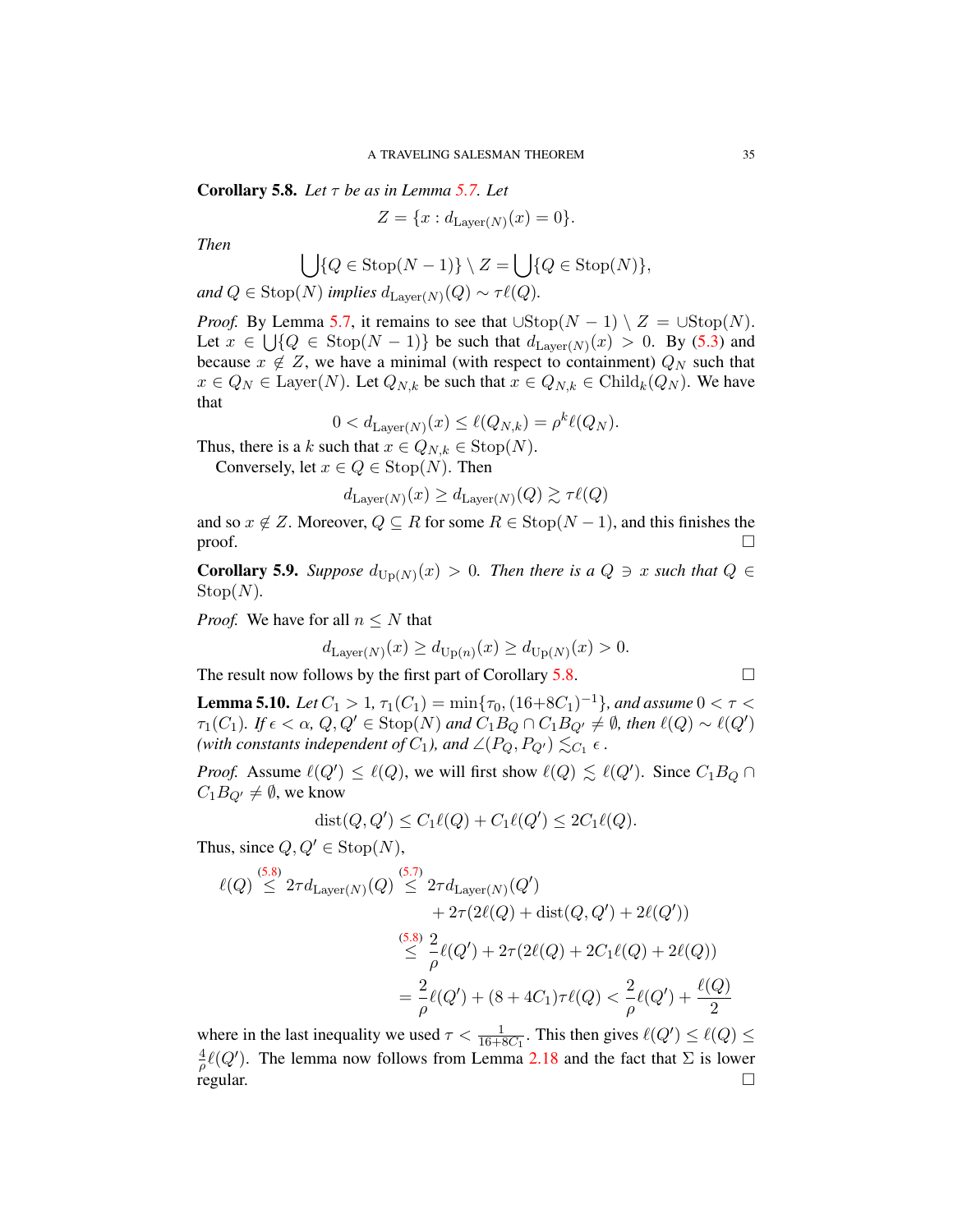For  $Q \in \text{Stop}(N-1)$ , let

$$
S'_Q = \{ R \in \text{Up}(N) : R \subseteq Q \} \supseteq S_Q. \tag{5.9}
$$

Observe that this is again a stopping-time region by construction (this is why we defined  $\text{Stop}(N)$  using siblings).

**Lemma 5.11.** *For*  $0 < \tau < \tau_1(3)$  *and*  $Q \in \text{Stop}(N - 1)$ 

<span id="page-36-3"></span>
$$
\angle (P_R, P_Q) \lesssim \alpha \text{ for all } R \in S'_Q. \tag{5.10}
$$

*Proof.* Let  $R \in S_Q'$  and  $T \in \text{Layer}(N)$  be such that

<span id="page-36-2"></span><span id="page-36-0"></span>
$$
\ell(T) + \text{dist}(T, R) \le 2d_{\text{Layer}(N)}(R). \tag{5.11}
$$

Then  $T \in S_{Q'}$  for some  $Q' \in \text{Stop}(N-1)$ . Hence,

$$
dist(Q, Q') \leq dist(R, T) \stackrel{(5.11)}{\leq} 2d_{\text{Layer}(N)}(R)
$$
  
 
$$
\leq 2(\ell(Q) + dist(R, Q)) = 2\ell(Q).
$$
 (5.12)

In particular,  $3B_{Q'} \cap 3B_Q \neq \emptyset$ , and since  $Q, Q' \in \text{Stop}(N - 1)$ , we have by Lemma [5.10](#page-35-0) with  $C_1 = 2$  if  $\tau < \tau_1(3)$  that

<span id="page-36-1"></span>
$$
\ell(Q) \sim \ell(Q') \text{ and } \angle(P_Q, P_{Q'}) \lesssim_{C_1} \epsilon. \tag{5.13}
$$

We split into two cases.

(1) Suppose first that  $\ell(Q') \leq \frac{2}{\omega}$  $\frac{2}{\rho\tau}\ell(R)$ . Then

$$
\ell(R) \leq \ell(Q) \stackrel{(5.13)}{\sim} \ell(Q') \leq \frac{2}{\rho \tau} \ell(R),
$$

and so  $\ell(R) \sim_{\tau} \ell(Q')$ . Moreover,

$$
\textnormal{dist}(Q,Q') \stackrel{(5.12)}{\leq} 2\ell(Q) \stackrel{(5.13)}{\lesssim} \ell(Q'),
$$

hence Lemma [2.18](#page-23-0) implies  $\angle (P_R, P_{Q'}) \lesssim_{\tau} \epsilon$ , and so

$$
\angle(P_R, P_Q) \le \angle(P_R, P_{Q'}) + \angle(P_{Q'}, P_Q) \stackrel{(5.13)}{\lesssim} \tau \epsilon.
$$

(2) Now suppose  $\ell(Q') > \frac{2}{\omega}$  $\frac{2}{\rho\tau}\ell(R)$ . Note that

$$
\ell(T) \stackrel{(5.11)}{\leq} 2d_{\text{Layer}(N)}(R) \stackrel{(5.8)}{\leq} \frac{2}{\rho \tau} \ell(R) < \ell(Q').
$$

Let  $Q'' \in S_{Q'}$  be the largest parent of T for which

$$
\ell(Q'') \leq \frac{2}{\rho \tau} \ell(R).
$$

By the above inequality, this is well defined and  $\ell(Q'') \sim \tau^{-1} \ell(R)$ . Moreover,

$$
\text{dist}(R, Q'') \le \text{dist}(R, T) \stackrel{(5.11)}{\le} 2d_{\text{Layer}(N)}(R) \stackrel{(5.8)}{\lesssim} \tau^{-1}\ell(R).
$$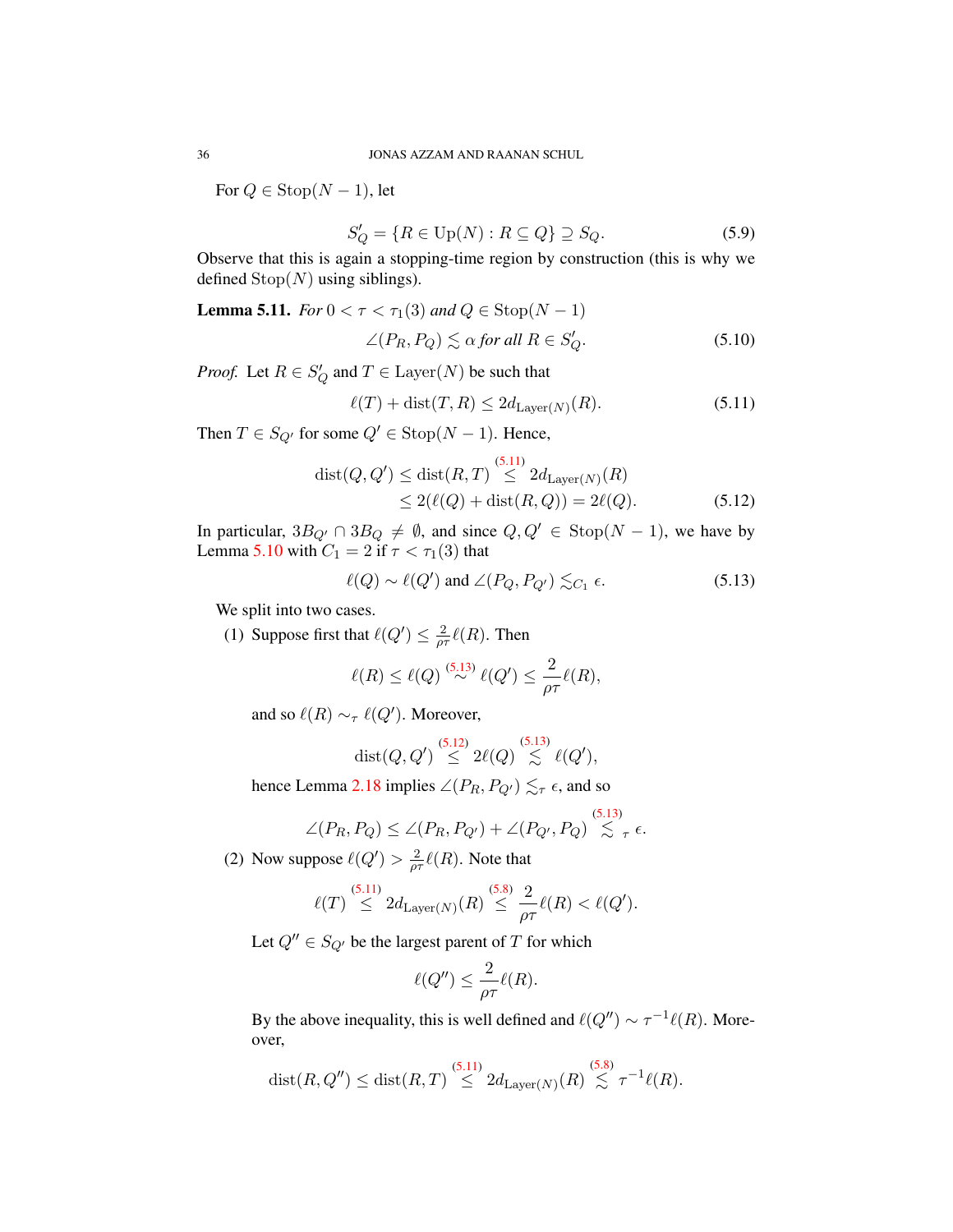Thus, Lemma [2.18](#page-23-0) implies

<span id="page-37-0"></span>
$$
\angle(P_R, P_{Q''}) \lesssim_{\tau} \epsilon. \tag{5.14}
$$

Also note that since  $Q'' \in S_{Q'}$ ,

<span id="page-37-1"></span>
$$
\angle (P_{Q''}, P_{Q'}) \lesssim \alpha. \tag{5.15}
$$

Thus, combining  $(5.13)$ ,  $(5.14)$ , and  $(5.15)$ , we get

$$
\angle(P_R, P_Q) \le \angle(P_R, P_{Q''}) + \angle(P_{Q''}, P_{Q'}) + \angle(P_{Q'}, P_Q) \n\lesssim_{\tau} \epsilon + \alpha + \epsilon \lesssim \alpha. \quad (5.16)
$$

<span id="page-37-5"></span>**Lemma 5.12.** *Let*  $0 < \tau < \min\{\tau_0, c_0/4\}$ *. For*  $\epsilon > 0$  *small enough depending on*  $\tau$  *and*  $\alpha$ *, the following holds. Suppose*  $Q \in m(S)$  *where*  $S = S_{Q(S)}$ *, with*  $Q(S) \in \text{Stop}(N-1)$  *(so*  $S \subset \text{Layer}(N)$ *)*. Then then there is R such that

*(1)*  $R \text{ ∈ Stop}(N)$ , *(2)*  $R ⊆ Q$ *, (3)*  $\ell(R) \sim \tau \ell(Q)$ *, and* (4)  $\angle (R, Q(S)) \geq_{\tau} \alpha$ .

*Proof.* If  $Q \in \mathcal{D}_k$ , let  $R \in \text{Stop}(N)$  be the cube with the same center as Q, so  $x_R = x_Q$ . Then  $R \in \mathcal{D}_{k+k_1}$  for some  $k_1 \geq 0$ . Observe that by Lemma [5.7](#page-34-1)

<span id="page-37-2"></span>
$$
5\rho^{k+k_1} = \ell(R) < 2\tau d_{\text{Layer}(N)}(R) \le 2\tau \ell(Q) = 10\tau \rho^k \tag{5.17}
$$

and so

<span id="page-37-4"></span>
$$
\rho^{k_1} < 2\tau. \tag{5.18}
$$

We claim that

<span id="page-37-3"></span>
$$
d_{\text{Layer}(N)}(R) \ge \frac{c_0}{2}\ell(Q). \tag{5.19}
$$

First note that  $Q \in \text{Layer}(N)$  and

$$
dist(R, Q) + \ell(Q) = \ell(Q).
$$

Thus when considering  $d_{\text{Layer}(N)}(R)$  we may look at the quantity  $\text{dist}(R, T)$  +  $\ell(T)$  where  $T \in \text{Layer}(N)$ , and we assume without loss of generality  $\ell(T) < \ell(Q)$ and  $dist(T, R) < \ell(Q)$ . Since  $Q \in m(S)$ , we must have that  $T \subseteq Q^c$ , hence  $T \subseteq c_0 B_Q^c$ . By [\(5.17\)](#page-37-2) and assuming  $\tau < c_0/4$ , since  $x_R = x_Q$ ,

$$
R\subseteq 2\tau B_Q\subseteq \frac{c_0}{2}B_Q,
$$

and thus  $dist(T, R) \ge \frac{c_0}{2}\ell(Q)$ . Infimizing  $dist(R, T) + \ell(T)$  over all such T gives [\(5.19\)](#page-37-3).

Thus,

$$
\frac{1}{\tau \rho} \ell(R) \stackrel{\text{(5.8)}}{\geq} d_{\text{Layer}(N)}(R) \stackrel{\text{(5.19)}}{\geq} \frac{c_0}{2} \ell(Q)
$$

and so  $\ell(R) \gtrsim \tau \ell(Q)$ . This and [\(5.18\)](#page-37-4) imply  $\ell(R) \sim \tau \ell(Q)$ .

Let Q' be a child of Q such that  $\angle (Q', Q(S)) \geq \alpha$  (which exists by minimality of Q in S). Then  $\angle (P_{Q'}, P_Q) \leq \epsilon$  by Lemma [2.18.](#page-23-0) By the same lemma,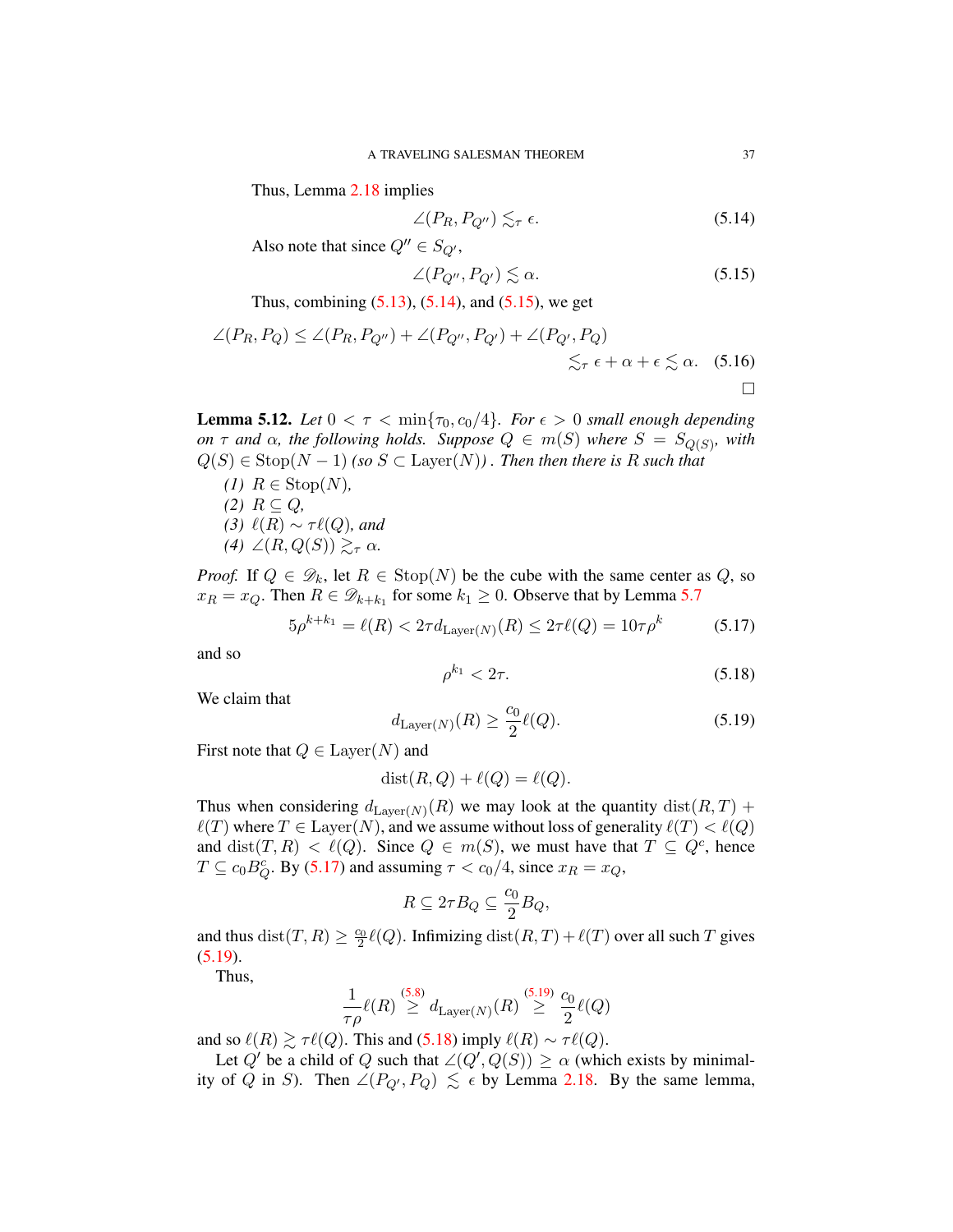$\angle(P_Q, P_R) \lesssim \epsilon$ . Thus, for some constant  $C > 0$  and  $\epsilon > 0$  small enough depending on  $\alpha$  and  $\tau$ .

$$
\angle(P_R, P_{Q(S)}) \ge \angle(P_{Q'}, P_{Q(S)}) - \angle(P_Q, P_R) - \angle(P_Q, P_{Q'}) \ge \alpha - C\epsilon \ge \alpha.
$$

Recall the definition of  $z(S)$  (for a collection of cubes S) given by equation [\(5.2\)](#page-33-0). Define

$$
\mathscr{F}_N = \{ S'_Q : Q \in \text{Stop}(N-1) \}.
$$

<span id="page-38-1"></span>**Lemma 5.13.** *If*  $S'_1 \in \mathcal{F}_N$  *and*  $S'_2 \in \mathcal{F}_M$  *are distinct, then*  $z(S'_1) \cap z(S'_2) = \emptyset$ *.* 

*Proof.* First note that for  $i = 1, 2, S_i'$  are stopping times, and by construction, if they are distinct, then  $S'_1 \cap S'_2 \subseteq \{Q(S'_1), Q(S'_2)\}\$ . However, if  $x \in z(S'_1) \cap z(S'_2)$ , then every cube Q containing x with  $\ell(Q) < \min{\{\ell(Q(S'_1)), \ell(Q(S'_2))\}}$  is in  $S'_1 \cap$  $S'_2$ , which is a contradiction.

**Lemma 5.14.** *Let*  $0 < \tau < \tau_0$ *. For*  $N \ge 0$ *,* 

$$
d_{\text{Layer}(N)}(x) \sim d_{\text{Up}(N)}(x) \text{ for all } x \in \mathbb{R}^n \tag{5.20}
$$

*and in particular*

<span id="page-38-0"></span>
$$
d_{\text{Up}(N)}(Q) \sim \tau \ell(Q) \text{ for all } Q \in \text{Stop}(N). \tag{5.21}
$$

*Proof.* Since Layer(N)  $\subseteq$  Up(N), we have  $d_{\text{Layer}(N)}(x) \ge d_{\text{Up}(N)}(x)$ , so we just have to verify the opposite inequality.

Let  $T \in \text{Up}(N)$  be such that  $\ell(T) + \text{dist}(T, Q) < 2d_{\text{Up}(N)}(x)$ . We consider two cases.

(1) If  $T \supset R \in \text{Layer}(N)$ , then

$$
\ell(R) + \text{dist}(x, R) \le \ell(T) + \text{dist}(x, R) \le 3\ell(T) + \text{dist}(x, T) \le 6d_{\text{Up}(N)}(x),
$$

and so  $d_{\text{Layer}(N)}(x) \lesssim d_{\text{Up}(N)}(x)$ , and we are done with this case.

(2) For the second case, suppose  $T \supset R \in \text{Stop}(N)$ . Without loss of generality, we can assume  $T \notin \text{Layer}(N)$ . Then there is  $Q \in \text{Layer}(N)$ containing R, and by our assumption,  $T \supset Q$ . Hence, just as in the previous case,

$$
\ell(R) + \text{dist}(x, R) \le 3(\ell(Q) + \text{dist}(x, Q)) \le 9(\ell(T) + \text{dist}(x, T))
$$
  

$$
\le 18d_{\text{Layer}(N)}(x).
$$

The last part of the lemma now follows from Lemma [5.7.](#page-34-1)

 $\Box$ 

#### 6. THE SEQUENCE OF APPROXIMATING SURFACES

For  $k \geq 0$  an integer, let  $s(k)$  be such that  $5\rho^{s(k)} \leq r_k < 5\rho^{s(k)-1}$ . Set  $Up(N)_k = \mathscr{D}_{s(k)} \cap Up(N)$ 

and let  $\mathscr{X}_k^N = \{x_{j,k}\}_{j \in J_k^N}$  be a maximal  $r_k$ -separated set of points for the set

$$
\mathscr{C}_k^N = \{x_Q : Q \in \mathrm{Up}(N)_k\}.
$$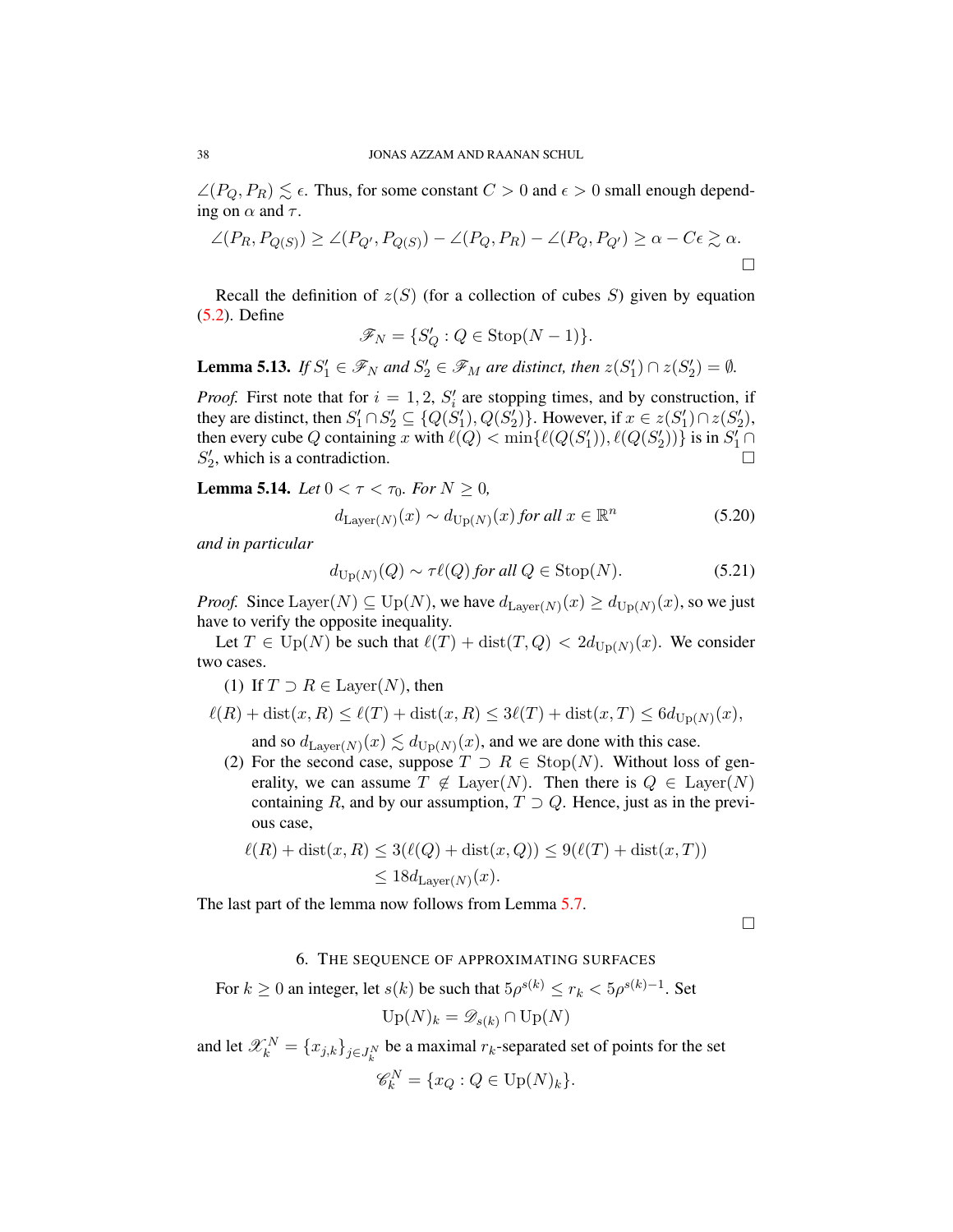For  $j \in J_k^N$ , let  $Q_{j,k} \in \mathrm{Up}(N)_k$  be such that  $x_{Q_{j,k}} = x_{j,k}$  and let  $P_{j,k} = P_{Q_{j,k}}$ . Note that in this way  $x_{j,k} \in P_{j,k}$  and

<span id="page-39-1"></span>
$$
\ell(Q_{j,k}) \le r_k < \rho^{-1} \ell(Q_{j,k}).\tag{6.1}
$$

<span id="page-39-6"></span>**Lemma 6.1.** *For each*  $N$ ,  $\{x_{j,k}\}_{j\in J_k^N}$  satisfies the conditions of Theorem [2.5.](#page-16-0)

*Proof.* Let  $j \in J_k^N$ . If  $s(k) = s(k-1)$ , then there is  $i \in J_{k-1}$  so that  $x_{j,k} =$  $x_{Q_{j,k}} \in B_{i,k-1}$  since  $\{x_{i,k-1}\}_{i \in J_{k-1}}$  is a maximal net for  $\mathscr{C}_{k-1}^N = \mathscr{C}_{k}^N$ . Otherwise, if  $s(k) > s(k-1)$ , then there is  $i \in k-1$  so that  $x_{Q_{j,k}^{(1)}} \in B_{i,k-1}$ . Since

$$
\ell\left(Q_{j,k}^{(1)}\right) = 5\rho^{s(k)-1} \le 5\rho^{s(k-1)} \le r_{k-1},
$$

we have

$$
x_{j,k} \in Q_{j,k} \subseteq Q_{j,k}^{(1)} \subseteq B\left(x_{Q_{j,k}^{(1)}}, \ell\left(Q_{j,k}^{(1)}\right)\right) \subseteq B\left(x_{i,k-1}, r_{k-1} + \ell\left(Q_{j,k}^{(1)}\right)\right) \subseteq B(x_{i,k-1}, 2r_{k-1}) = 2B_{i,k-1}.
$$

Furthermore,  $\epsilon_k(x_{j,k}) \leq \epsilon$  by Lemma [2.18,](#page-23-0) so for  $\epsilon > 0$  small enough, the lemma follows.

 $\Box$ 

Let  $P_0 = P_{Q_0}$  and let  $\sigma_k^N$ ,  $\Sigma_k^N$ ,  $\Sigma_k^N$ , and  $\sigma^N$  be the functions and surfaces obtained from Theorem [2.5](#page-16-0) with the nets  $\mathscr{X}_{k}^{N}$ . In this way,  $\Sigma_{0}^{N} = P_{0}$  for all N.

<span id="page-39-4"></span>**Lemma 6.2.** *If*  $d_{\text{Up}(N)}(x) = 0$  *then*  $x \in \Sigma^N \cap \Sigma$ 

*Proof.* Suppose  $d_{\text{Up}(N)}(x) = 0$ . This guarantees a sequence of cubes  $Q_i \in \text{Up}(N)$ such that  $\ell(Q_i) + \text{dist}(x, Q_i) \to 0$ . From the definition of  $\mathscr{X}_k^N$  as a net, and Theorem [2.5,](#page-16-0) equation [\(2.7\)](#page-15-0), we have  $x \in \Sigma^N$ . It remains to see that  $x \in \Sigma$ . To this end, note that  $dist(x, \Sigma) \leq dist(x, Q_i) \downarrow 0$ , and so  $x \in \Sigma$ .

 $\Box$ 

For  $x \in \Sigma^N$ , we define  $k_N(x)$  to be the maximal integer such that  $x \in V_{k-1}^{11}$ .

<span id="page-39-5"></span>**Lemma 6.3.** *For*  $x \in \Sigma^N$ , *let*  $k = k_N(x)$  *. Then we have* 

<span id="page-39-0"></span>
$$
dist(x, \Sigma) \lesssim \epsilon r_k \sim \epsilon d_{\text{Up}(N)}(x) \tag{6.2}
$$

*and*

<span id="page-39-3"></span>
$$
B(x, r_k) \cap \Sigma^N = B(x, r_k) \cap \Sigma_k^N. \tag{6.3}
$$

*Proof.* We first prove the left-hand-side inequality [\(6.2\)](#page-39-0). There is nothing to show if  $x \in \Sigma$ , so assume  $x \notin \Sigma$ . If  $x \notin B(0, 1)$ , then  $x \in P_{Q_0}$  by [\(2.9\)](#page-15-1) and so  $x \in \Sigma$  by [\(3.3\)](#page-30-0), so we may assume  $x \in B(0, 1)$ . Hence, there is a maximal  $k \ge 1$  for which  $x \in V_{k-1}^{11}$ . Let  $x' \in \Sigma_{k-1}^N$  be such that  $x = \lim_{K \to \infty} \sigma_{k+K}^N \circ \cdots \circ \sigma_{k-1}^N(x')$ . Then by [\(2.15\)](#page-16-1),

<span id="page-39-2"></span>
$$
|x'-x| \lesssim \epsilon r_{k-1} \lesssim \epsilon r_k. \tag{6.4}
$$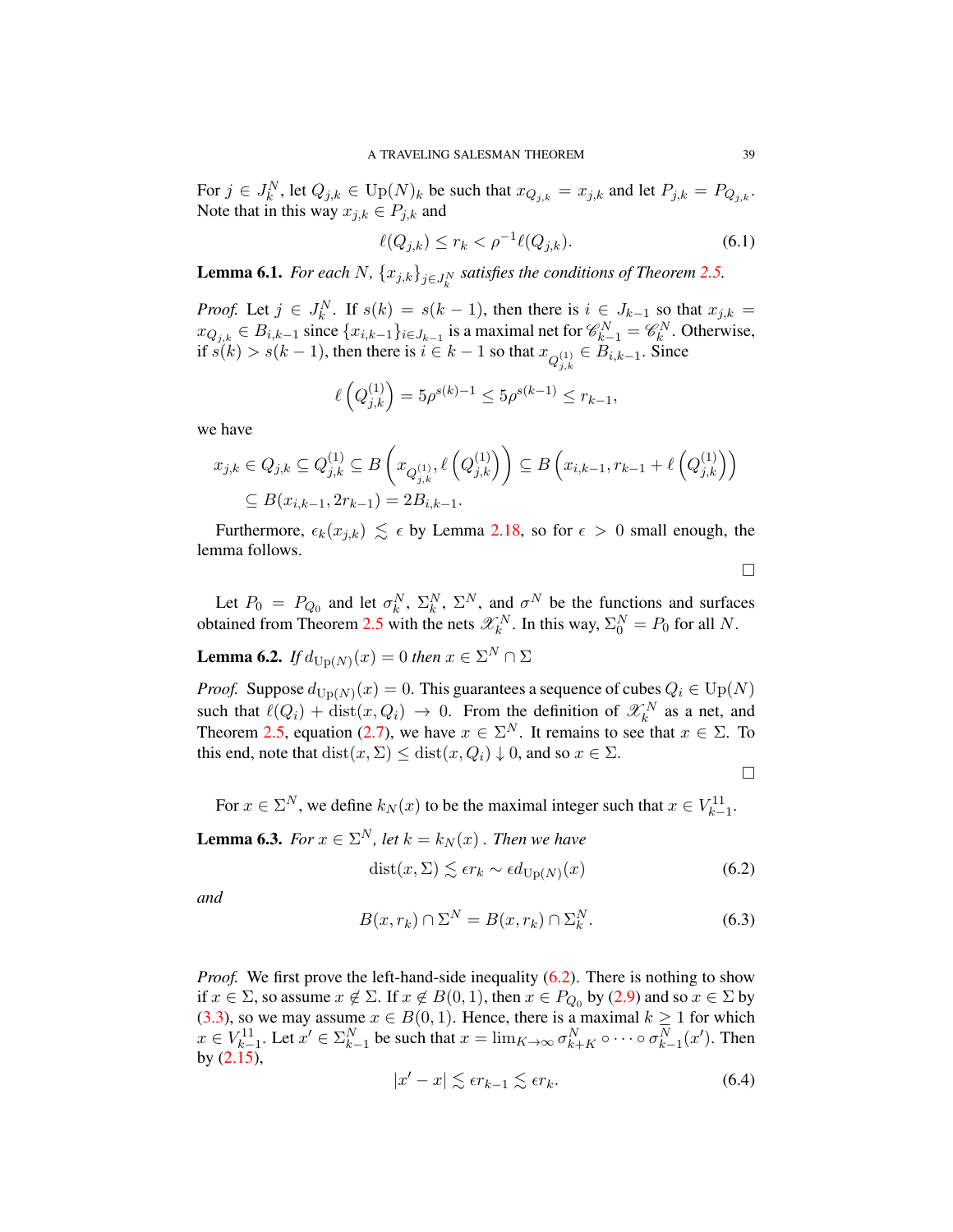Hence, for  $\epsilon$  small enough,  $x' \in V_{k-1}^{12}$ . Thus, there is  $j \in J_{k-1}$  so that  $x' \in$ 12B<sub>j,k−1</sub>. By [\(2.12\)](#page-15-2), dist(x', P<sub>j,k−1</sub>)  $\leq$  *εr<sub>k</sub>* and  $\pi_{j,k-1}(x')$  ∈ 13B<sub>j,k−1</sub>. By our choice of  $P_{j,k-1}$ ,  $dist(\pi_{j,k-1}(x'), \Sigma) \leq \epsilon r_{k-1}$ . Combining these inequalities, we get that  $dist(x, \Sigma) \leq \epsilon r_k$ . It now remains to show the right-hand-side inequality [\(6.2\)](#page-39-0), i.e. that  $r_k \sim d_{\text{Up}(N)}(x)$ . First, since  $x' \in 12B_{j,k-1}$ ,

$$
d_{\text{Up}(N)}(x) \leq \ell(Q_{j,k-1}) + \text{dist}(x, Q_{j,k-1})
$$
  
\n
$$
\lesssim r_{k-1} + |x - x'| + \text{dist}(x', Q_{j,k-1})
$$
  
\n
$$
\lesssim \frac{(6.4)}{\lesssim r_{k-1} + \epsilon r_{k-1} + |x' - x_{j,k-1}|} \lesssim \frac{x' \in 12B_{j,k-1}}{r_{k-1}} \lesssim r_k.
$$

Next, let  $Q \in \mathrm{Up}(N)$  be such that  $d_{\mathrm{Up}(N)}(x) \sim \ell(Q) + \mathrm{dist}(x, Q)$ . Suppose  $d_{\text{Up}(N)}(x) \sim r_\ell$  for some  $\ell \geq k$ . Since  $|x-x_Q| \lesssim d_{\text{Up}(N)(x)}$  we know  $|x-x_Q| \leq$  $Cr_{\ell}$  for some universal constant C, and if  $\ell - k \ge \log(C)$ ,  $|x - x_Q| < r_k$ . Then  $x_Q \in B_{i\ell}$  for some  $i \in J_{\ell}^N$  (since  $\mathscr{X}_{\ell}^N$  is a maximal net), so in particular,  $x_Q \in V_\ell^1$ . Thus,  $x_Q \in V_k^2$ , and hence  $x \in V_k^{11}$ , contradicting our choice of k. Thus,  $|\ell - k|$  is bounded by a universal constant, implying  $d_{\text{Up}(N)}(x) \gtrsim r_k$ , we have [\(6.2\)](#page-39-0).

To get [\(6.3\)](#page-39-3), notice that since  $x \notin V_k^{11}$  and by the maximality of  $k, B(x, r_k) \subseteq$  $(V_{\ell}^{10})^c$  for all  $\ell \geq k$ , and so  $\sigma_{\ell}^N$  is the identity on  $B(x, r_k)$  for all  $\ell \geq k$ . This and  $(2.13)$  imply  $(6.3)$ .

<span id="page-40-4"></span>**Lemma 6.4.** *For*  $\epsilon > 0$  *small enough (depending on*  $\tau$ ) *and*  $x \in \Sigma^N \setminus \Sigma$ *, there is*  $Q_x^N \in \text{Stop}(N)$  for which  $x \in 2B_{Q_x^N}$  and  $\ell(Q_x^N) \sim d_{\text{Up}(N)}(x)$ *. If*  $x \in c_0B_Q$  for some  $Q \in \text{Stop}(N)$  (where  $c_0$  is as in Theorem [2.9\)](#page-18-0), we may set  $Q_x^N = Q$ .

*Proof.* As in the statement, if  $x \in c_0B_Q$  for some  $Q \in \text{Stop}(N)$ , we just set  $Q_x^N = Q$ , and it is easy to check  $\ell(Q_x^N) \sim d_{\text{Up}(N)}(x)$ . Otherwise, let  $x' \in \Sigma$  be such that  $\alpha$ 

<span id="page-40-0"></span>
$$
|x - x'| = \text{dist}(x, \Sigma) \overset{(0,2)}{\lesssim} \epsilon d_{\text{Up}(N)}(x). \tag{6.5}
$$

Note that if  $d_{\text{Up}(N)}(x) = 0$ , then  $x \in \Sigma$  by Lemma [6.2,](#page-39-4) which contradicts our choice of x. Thus,  $d_{\text{Up}(N)}(x) > 0$ . Since  $d_{\text{Up}(N)}$  is 1-Lipschitz, [\(6.5\)](#page-40-0) implies

<span id="page-40-1"></span>
$$
\frac{1}{2}d_{\text{Up}(N)}(x) < d_{\text{Up}(N)}(x') < 2d_{\text{Up}(N)}(x) \tag{6.6}
$$

if  $\epsilon > 0$  is small enough. Thus, by Corollary [5.9](#page-35-1)  $x' \in Q$  for some  $Q \in \text{Stop}(N)$ , and since

$$
|x-x'| \stackrel{(6.5)}{\lesssim} \epsilon d_{\text{Up}(N)}(x) \stackrel{(6.6)}{\lesssim} \epsilon d_{\text{Up}(N)}(x') \stackrel{(5.6)}{\sim} \epsilon d_{\text{Up}(N)}(Q) \stackrel{(5.21)}{\sim} \epsilon \tau \ell(Q),
$$

we have that  $x \in 2B_Q$  if  $\epsilon > 0$  small (depending on  $\tau$ ).

**Lemma 6.5.** *Let*  $M' = M + 11$ *. Then for all*  $k \ge 0$ *,* 

<span id="page-40-2"></span>
$$
\Sigma_k^N \backslash B(0, 1 + M'r_k) = P_0 \backslash B(0, 1 + M'r_k). \tag{6.7}
$$

*In particular, for all*  $N \geq 0$ *,* 

<span id="page-40-3"></span>
$$
\Sigma^N \backslash B(0,1) = P_0 \backslash B(0,1) \tag{6.8}
$$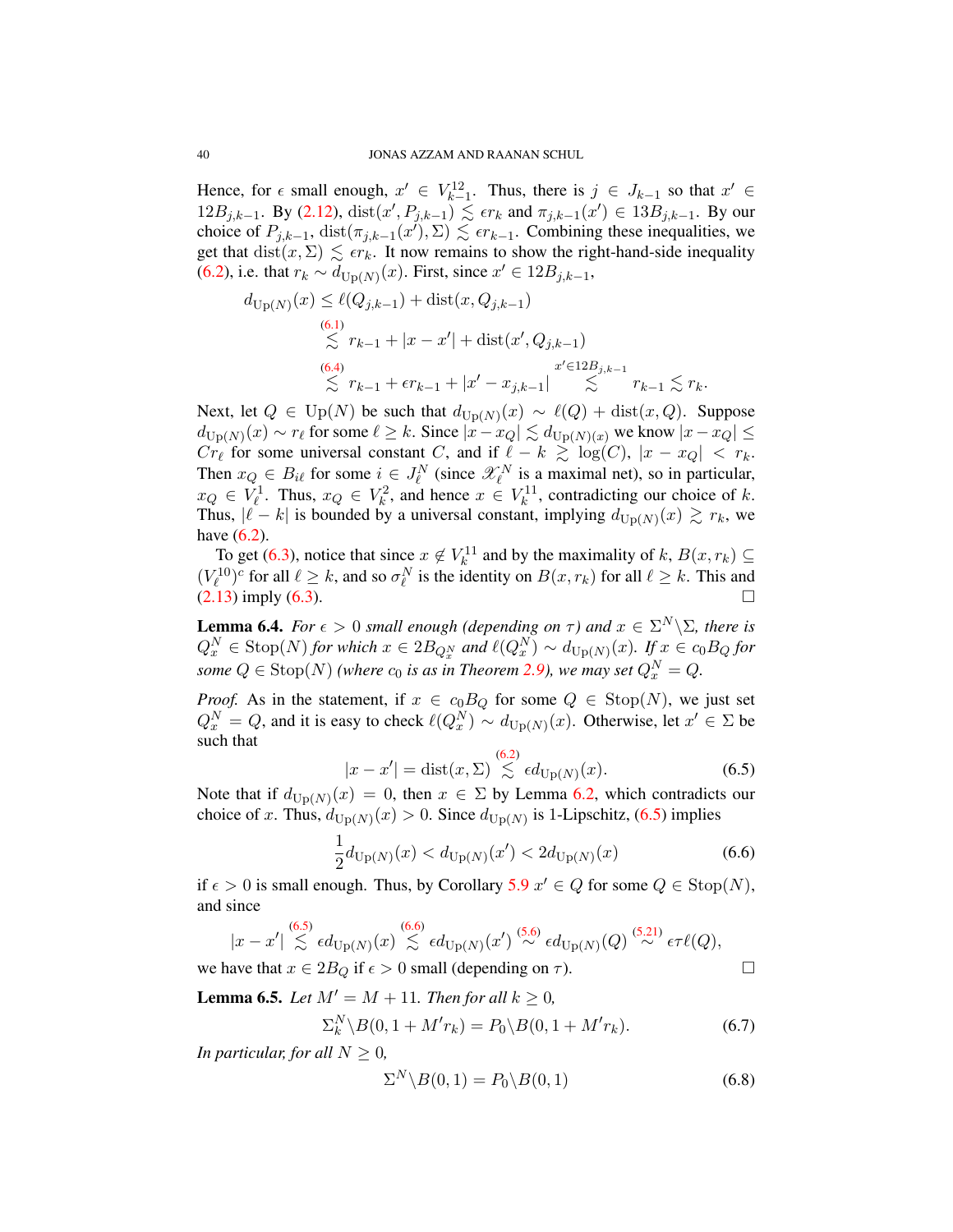*Proof.* Recall by [\(2.9\)](#page-15-1) that  $\sigma_k^N(x) = x$  for  $x \notin V_k^{10}$  and  $k \ge 0$ . Let  $x_{j,k} \in$  $\Sigma \backslash B(0, 1 + Mr_k)$ . Then  $x_{j,k} = x_{Q_{j,k}}$  and

$$
|x_{Q_{j,k}}| \geq 1+Mr_k \overset{(6.1)}{\geq} 1+M\ell(Q_{j,k})
$$

which implies  $MB_{Q_{i,k}} \cap B(0,1) = \emptyset$ . By [\(3.3\)](#page-30-0) we have

$$
MB_{Q_{j,k}} \cap \Sigma = MB_{Q_{j,k}} \cap P_0
$$

and thus  $P_{j,k} = P_{MB_{Q_{j,k}}} = P_0$ . If  $x \in \sum_{k=1}^{N} \setminus B(0, 1 + (M + 10)r_k)$ , then for each  $j \in J_k$  with  $x \in 10B_{j,k}$ , we must have  $x_{j,k} \in \Sigma \backslash B(0, 1 + Mr_k)$ , and so

<span id="page-41-3"></span>
$$
\pi_{j,k} = \pi_{P_0}.\tag{6.9}
$$

Moreover, by [\(2.12\)](#page-15-2), if  $x \in 10B_{j,k}$  for some  $j \in L_k$ , then

<span id="page-41-2"></span>
$$
|x - \pi_{j,k}(x)| \lesssim \epsilon r_k,\tag{6.10}
$$

and so for  $\epsilon > 0$  small enough,

<span id="page-41-1"></span><span id="page-41-0"></span>
$$
\pi_{j,k}(x) \in 11B_{j,k}.\tag{6.11}
$$

Since  $\Sigma$  is  $\epsilon$ -Reifenberg flat, there is a plane P passing through  $x_{j,k}$  so that  $d_{x_{j,k},11r_k}(\Sigma, P)$  <  $\epsilon$ , thus

$$
d_{x_{j,k},11r_k}(P_{j,k},P) \stackrel{(2.33)}{=} d_{x_{j,k},r_k/2}(P_{j,k},P) \stackrel{(2.1)}{\lesssim} d_{x_{j,k},r_k}(P_{j,k},\Sigma) + d_{x_{j,k},r_k}(\Sigma,P) \n\lesssim \epsilon + 11d_{x_{j,k},11r_k}(\Sigma,P) \lesssim \epsilon
$$
\n(6.12)

Thus,

$$
d_{x_{j,k},11r_k}(P_{j,k},\Sigma) \le d_{x_{j,k},11r_k}(P_{j,k},P) + d_{x_{j,k},11r_k}(P,\Sigma) \stackrel{(6.12)}{\lesssim} \epsilon
$$

This and [\(6.11\)](#page-41-1) imply  $dist(\pi_{j,k}(x), \Sigma) \leq \epsilon r_k$ , and along with [\(6.10\)](#page-41-2) gives  $dist(x, \Sigma) \leq \epsilon r_k$ . For  $\epsilon > 0$  small enough, this implies  $dist(x, \Sigma) < r_k$  and hence  $x \in V_k^2$ . Recall the notation from Theorem [2.5](#page-16-0) that  $B_{j,k} = B(x_{j,k}, r_{j,k}/10)$ for  $j \in L_k$ , and that since  $\{x_{j,k}\}_{j \in L_k} \subseteq \mathbb{R}^n \setminus V_k^9$ ,

$$
\operatorname{supp} \psi_k \subseteq \bigcup_{j \in L_k} 10B_{j,k} = \bigcup_{j \in L_k} B(x_{j,k}, r_k) \subseteq \mathbb{R}^n \backslash V_k^7,
$$

and thus  $\psi_k = 0$  on  $V_k^2$ ; in particular,  $\psi_k(x) = 0$ . Hence

$$
\sigma_k^N(x) \stackrel{(2.8)}{=} \psi_k(x)x + \sum_{j \in J_k} \theta_{j,k}(x)\pi_{j,k}(x) \stackrel{(6.9)}{=} 0 + \pi_{P_0}(x) \sum_{j \in J_k} \theta_{j,k}(x) = \pi_{P_0}(x).
$$

Thus,  $\sigma_k^N = \pi_{P_0}$  on  $\Sigma_{k-1}^N \setminus B(0, 1 + (M + 10)r_k)$ ). Recall that  $\Sigma_k^N = \sigma_k^N(\Sigma_{k-1}^N)$ . By [\(2.14\)](#page-16-2),  $|\sigma_k^N(y) - y| \lesssim \epsilon r_k$ , and so for  $\epsilon > 0$  small enough,

$$
\Sigma_k^N \backslash B(0,1+(M+11)r_k) \subseteq \sigma_k^N(\Sigma_{k-1}^N \backslash B(0,1+(M+10)r_k) \subseteq P_0.
$$

Let  $M' = M + 11$  and, contrary to [\(6.7\)](#page-40-2), assume that

$$
P_0 \setminus (\Sigma_k^N \cup B(0, 1 + M' r_k) \neq \emptyset.
$$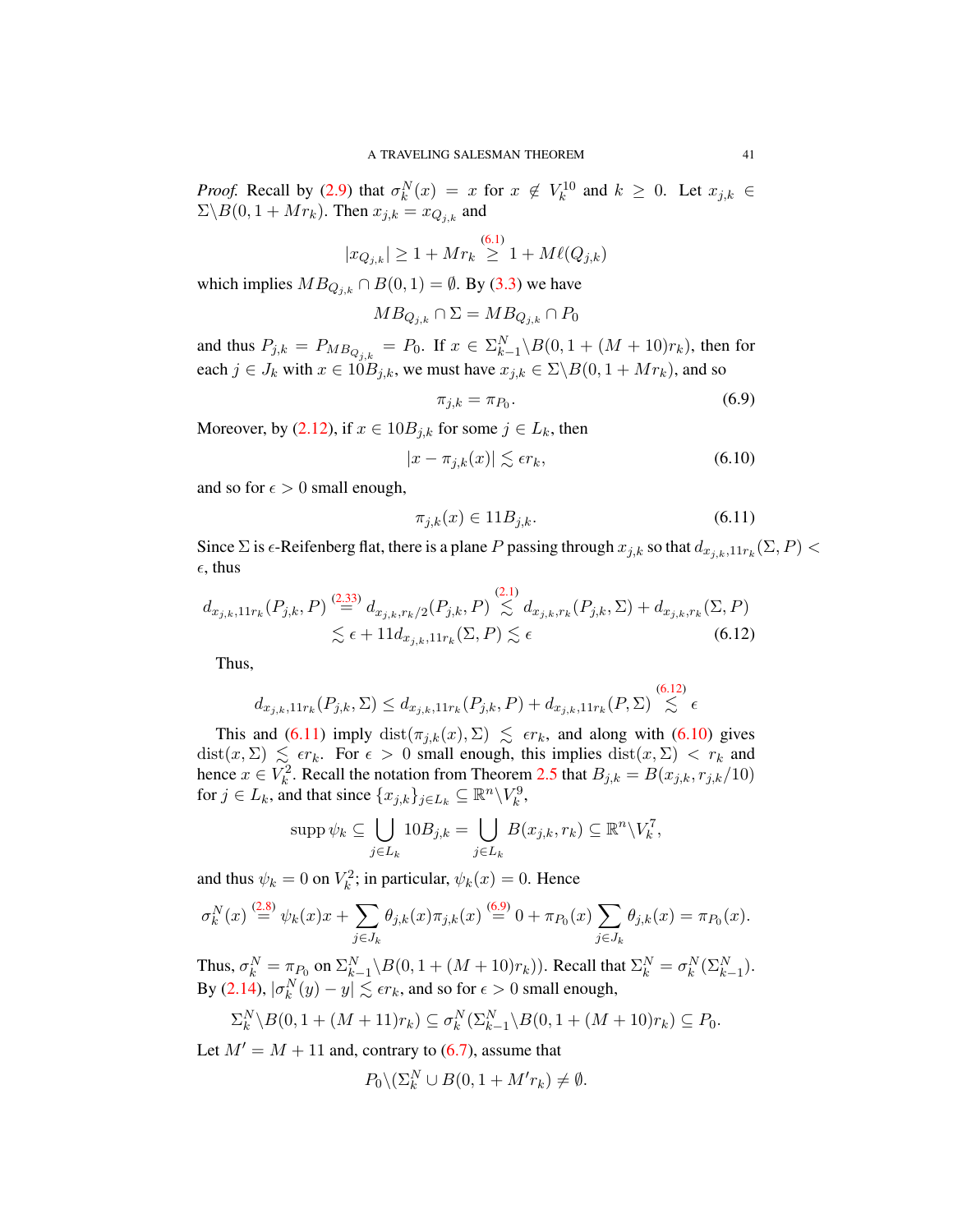Note that  $\Sigma_k^N \setminus \overline{B(0, 1 + M'r_k)} \neq \emptyset$  since  $\Sigma_k^N$  is  $C\epsilon$ -Reifenberg flat by Lemma [2.6.](#page-16-3) Thus, it is possible to find  $x \in P_0$  and  $r > 0$  so that

$$
B(x,8r) \cap \overline{B(0,1+M'r_k)} = \emptyset, \ \ B(x,r) \cap \Sigma_k^N = \emptyset,
$$

and so that there is

$$
y \in \partial B(x, r) \cap \Sigma_k^N \backslash \overline{B(0, 1 + M' r_k)}.
$$

As  $\Sigma_k^N$  is  $C\epsilon$ -Reifenberg flat, there is a d-plane  $P'$  containing y so that  $d_{y,4r}(\Sigma_k^N,P') \lesssim$  $\epsilon$ . By [\(2.20\)](#page-16-0), for  $\epsilon > 0$  small enough,

$$
\mathcal{H}^d_{\infty}(\Sigma^N_k\cap B(y,r))>\frac{\omega_d}{2}r^d
$$

and so we may find points  $X = \{x_0, ..., x_d\} \subseteq \sum_k^N \cap B(y, r)$  for which  $\eta(X) \gtrsim_d$ 1, where  $\eta$  is as in Lemma [2.17;](#page-23-1) by this same lemma, we can conclude that  $d_{y,4r}(P', P_0) = d_{y,r}(P', P_0) \lesssim \epsilon$ . Hence,

$$
d_{y,2r}(\Sigma_k, P_0) \stackrel{(2.1)}{\lesssim} d_{y,4r}(\Sigma_k, P') + d_{y,4r}(P_0, P') \lesssim \epsilon.
$$

Hence, there is  $z \in \Sigma_k^N$  so that  $|z - x| \lesssim \epsilon r$ , and  $z \in B(x, r)$  for  $\epsilon > 0$  small enough. Since  $\Sigma_k^N \setminus \overline{B(0, 1 + M'r_k)} \subseteq P_0$  and  $B(x, r) \subseteq \overline{B(0, 1 + M'r_k)}^c$ , this means  $z \in P_0 \cap B(x,r) \subseteq (\sum_k^N)^c$ , a contradiction.

Now [\(6.8\)](#page-40-3) follows since  $\Sigma^N$  is the limit of the  $\Sigma^N_k$ .

 $\Box$ 

<span id="page-42-1"></span>**Lemma 6.6.** *If*  $Q \in \text{Stop}(N)$  *for some*  $N \geq 0$ *, then*  $Q \subseteq B(0, 1)$ *.* 

*Proof.* Recall  $\mathscr{D}_0$  as defined in Theorem [2.9.](#page-18-0) Let  $x \in \Sigma \backslash B(0, 1)$ , and  $Q \subseteq R \in$ Stop( $-1$ ) =  $\mathcal{D}_0$  be such that  $x \in Q$ . Then

$$
\mathcal{H}_{\infty}^{d}\left(\frac{M}{2}B_Q \cap \Sigma \cap P_0 \setminus B(0,1)\right) \gtrsim \ell(Q)^d
$$

and so we may find points  $X = \{x_0, ..., x_d\} \in \frac{M}{2}B_Q \cap \Sigma \cap P_0 \setminus B(0, 1)$  so that  $\eta(X) \gtrsim 1$ . By our choice of  $P_Q$  (see [\(5.1\)](#page-32-0)) and since  $X \subseteq P_0$ , we have by Lemma [2.17](#page-23-1) that  $\angle (P_0, P_Q) \lesssim \epsilon$ . In particular, this also holds if  $Q = R$ , and so for  $\epsilon > 0$ small enough  $\angle (P_R, P_Q) < \alpha$ . Thus, there are no cubes from Stop(0) containing x, which implies that every Q with  $x \in Q \subseteq R \in \mathcal{D}_0$  is in  $Up(0) \subseteq Up(N)$  for all  $N \geq 0$ . In particular,  $Q \notin \text{Stop}(N)$  for any  $N \geq 0$ .

Lemma 6.7. *For*  $x \in \Sigma$ *,* 

<span id="page-42-0"></span>
$$
dist(x, \Sigma^N) \lesssim \frac{\epsilon}{\tau} d_{\text{Up}(N)}(x). \tag{6.13}
$$

*Proof.* If  $d_{\text{Up}(N)}(x) = 0$ , then  $x \in \Sigma^N$  by Lemma [6.2](#page-39-4) and there is nothing to show, so assume  $d_{\text{Up}(N)}(x) > 0$ . Then, by Corollary [5.9,](#page-35-1)  $x \in Q$  for some  $Q \in \text{Stop}(N)$ . Let k be such that  $Q \in \text{Up}(N)_k$ , then  $x_Q \in B_{jk}$  for some  $j \in J_k$ . Hence

dist
$$
(x, P_{jk}) \le \epsilon r_k \stackrel{(6.1)}{\sim} \epsilon \ell(Q) \stackrel{(5.21)}{\sim} \frac{\epsilon}{\tau} d_{\text{Up}(Q)}(x).
$$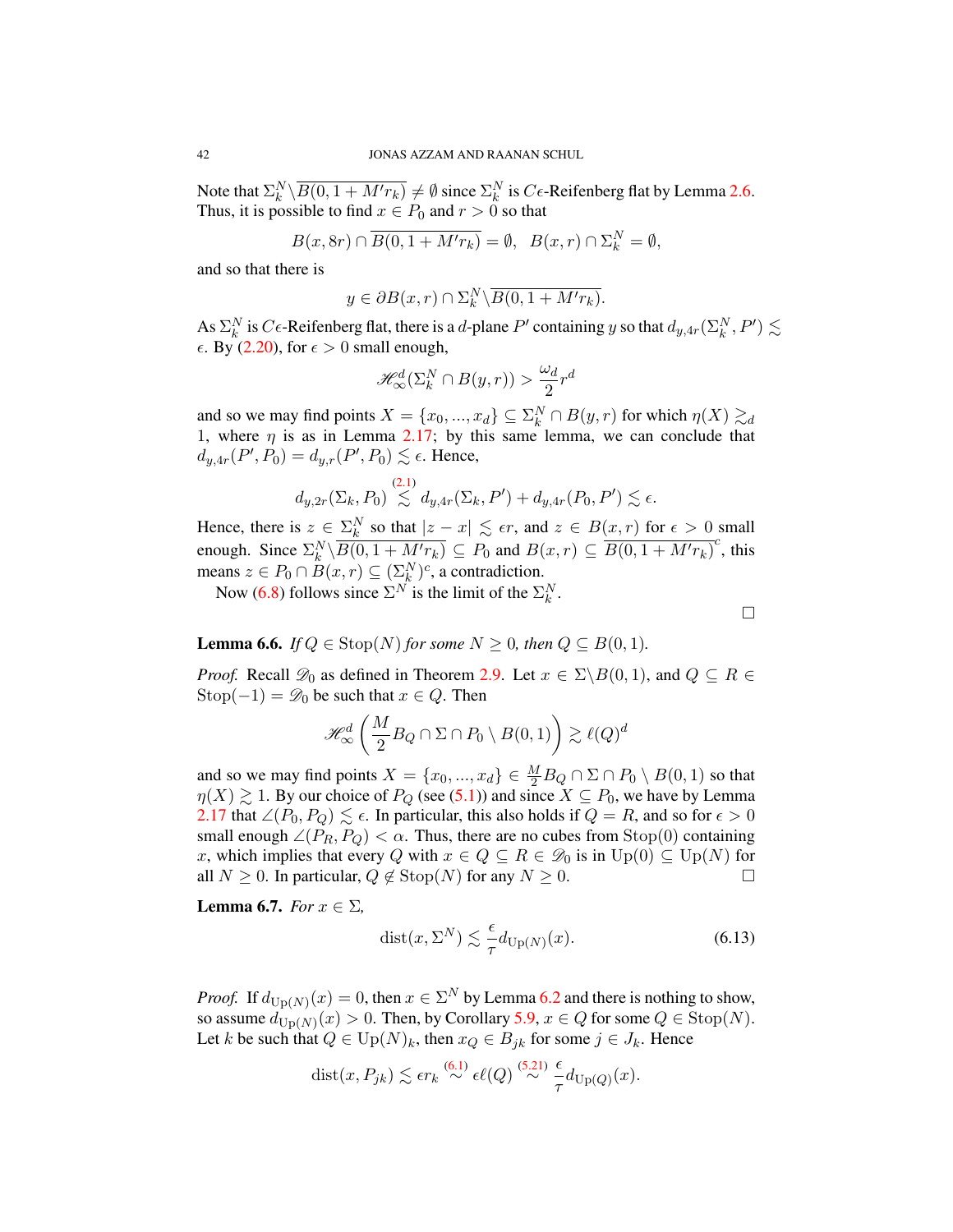By [\(2.12\)](#page-15-2), there is  $y \in \Sigma_k^N$  so that  $|\pi_{jk}(x) - y| \leq \epsilon r_k$ , and [\(2.15\)](#page-16-1) implies  $dist(y, \Sigma^N) \lesssim \epsilon r_k$ . Combining these estimates gives

dist
$$
(x, \Sigma^N)
$$
  $\lesssim \epsilon r_k \sim \frac{\epsilon}{\tau} d_{\text{Up}(Q)}(x)$ .

**Lemma 6.8.** *For*  $x \in \Sigma^N$ ,

$$
dist(x, \Sigma^{N+1}) \lesssim \frac{\epsilon}{\tau} d_{\text{Up}(N)}(x). \tag{6.14}
$$

*Proof.* This follows from Lemmas  $6.3$  and  $6.7$ .

Let  $C_2 > 1$ .

**Lemma 6.9.** *Let*  $0 < \tau < \tau_1(4)$ *. There is*  $M_0 = M_0(C_2) > 0$  *and*  $\epsilon_0 = \epsilon_0(C_2) > 0$ 0 so that for  $M > M_0$  and  $0 < \epsilon < \epsilon_0$ , the following holds. For  $N \geq 0$ ,  $x \in \Sigma^N$ , and  $r > 0$ , there are planes  $P_{x,r}^N$  that satisfy the following.

*(1) For all*  $x \in \Sigma^N$  *and*  $r > 0$ *,* 

<span id="page-43-2"></span><span id="page-43-0"></span>
$$
d_{x,r}(\Sigma^N, P_{x,r}^N) \lesssim \epsilon. \tag{6.15}
$$

- *(2) Suppose*  $x \in Q$  ∈ Stop( $N 1$ *). For*  $0 < r < 2C_2\ell(Q)$ *,*  $\angle (P_{x,r}^N, P_Q) \lesssim_{C_2} \alpha.$  (6.16)
- *(3) Suppose*  $x \notin \Sigma$  *(so that*  $d_{\text{Up}(N)}(x) > 0$ *), and let*  $Q_x^N$  *be as in Lemma* [6.4.](#page-40-4) *For*  $k = k_N(x)$  *as in Lemma* [6.3](#page-39-5) *and*  $0 < r \leq r_k$ ,

<span id="page-43-3"></span>
$$
\angle(P_{x,r}^N, P_{Q_x^N}) \lesssim_{C_2} \epsilon \tag{6.17}
$$

and there is a twice-differentiable C $\epsilon$ -Lipschitz graph  $\Gamma^N_x$  over  $P^N_{x,r_k}$  so that

<span id="page-43-1"></span>
$$
B(x, r_k) \cap \Sigma^N = B(x, r_k) \cap \Sigma_k^N = B(x, r_k) \cap \Gamma_x^N \tag{6.18}
$$

*Proof.* Let  $x \in \Sigma^N$  and  $k = k_N(x)$ . For  $0 < r \le r_k$ , let  $\Gamma_x$  and  $P_{x,r}^N = P_{x,r_k}^N$  be the graph and plane given by Theorem [2.5](#page-16-0) (8), then  $(6.15)$  and  $(6.18)$  follow from [\(2.13\)](#page-15-3) and [\(6.3\)](#page-39-3). For  $r > r_k$ , Lemma [2.6](#page-16-3) implies the existence of a plane  $P_{x,r}^N$ satisfying  $(6.15)$  again. Thus, we just need to verify  $(6.16)$  and  $(6.17)$ .

• [\(6.16\)](#page-43-2) for  $r \geq r_k$ : Suppose  $r \geq r_k$ . Let  $x' \in \Sigma$  be the closest point to x in  $\Sigma$ , so  $x' \in Q_x^N$  by construction (of Lemma [6.4\)](#page-40-4). Let  $R \in \mathcal{D}$ be the largest parent such that  $\ell(R) < r$ . We have that for M large that  $B(x', r/2) \subseteq MB_R$ , and hence

<span id="page-43-4"></span>
$$
\beta_{E,\infty}(B(x',r/2),P_R) \lesssim \epsilon. \tag{6.19}
$$

Let  $z \in B(x', r/2) \cap \Sigma \subseteq B(x, r)$ . Then by Lemma [6.13](#page-42-0) there is  $z' \in \Sigma^N$ with

$$
|z - z'| \lesssim \epsilon d_{\text{Up}(N)}(z) \le \epsilon (|x - x'| + |x' - z| + d_{\text{Up}(N)}(x))
$$
  
\n
$$
\lesssim \epsilon (\epsilon r_k + r + r_k) \lesssim \epsilon r.
$$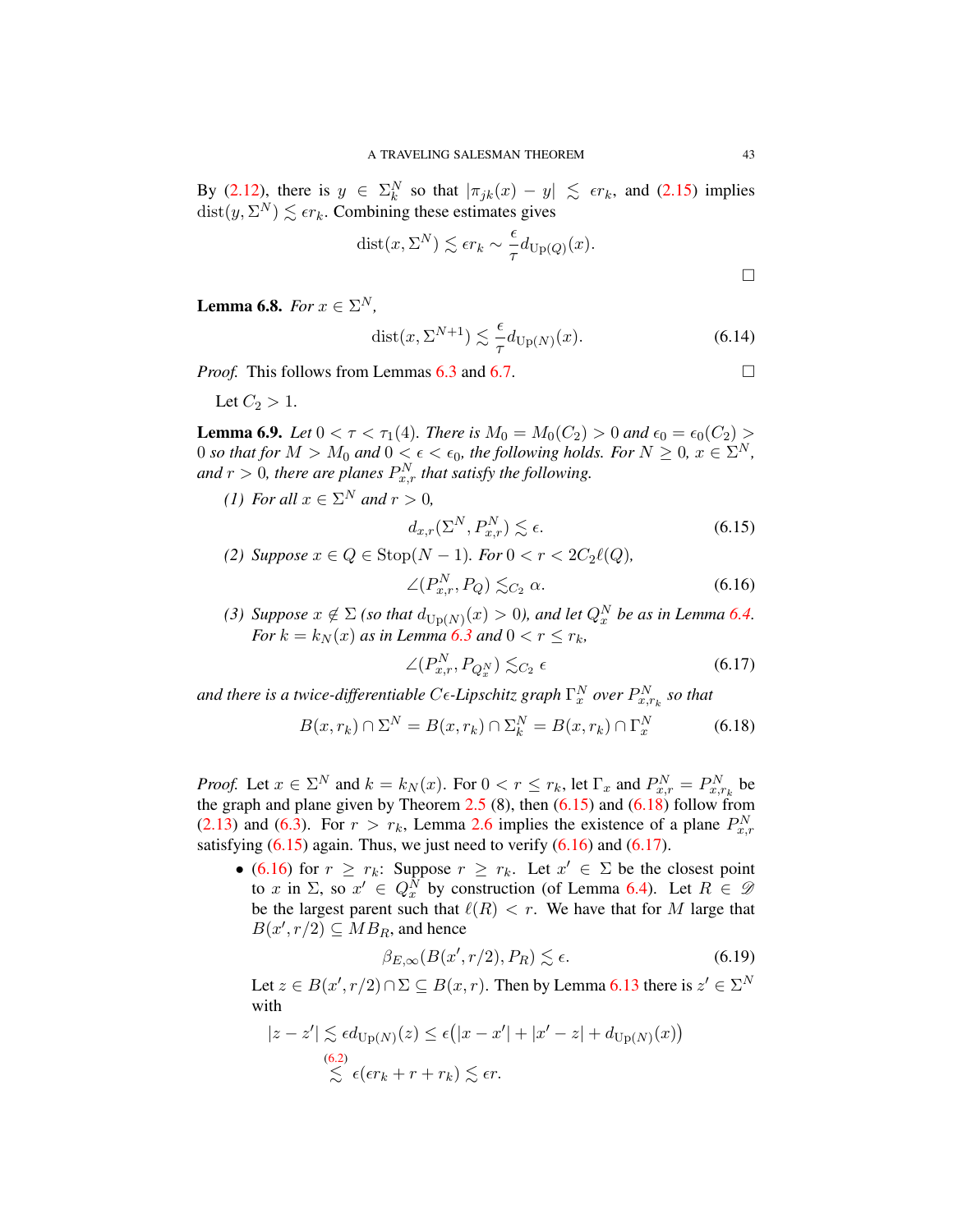In particular,  $z \in B(x,r) \cap \Sigma^N$  for  $\epsilon$  small enough. By the definition of  $P_{x,r}^{\tilde{N}}$ , dist $(z', P_{x,r}^N) \leq \epsilon r$ , and so dist $(z, P_{x,r}^N) \leq \epsilon r$  as well. Since this holds for all  $z \in B(x', r/2) \cap \Sigma$ , this implies

<span id="page-44-0"></span>
$$
\beta_{\Sigma,\infty}^d(B(x',r/2),P_{x,r}^N) \lesssim \epsilon. \tag{6.20}
$$

Equations [\(6.19\)](#page-43-4) and [\(6.20\)](#page-44-0) and Lemmas [2.16](#page-22-0) and [2.11](#page-19-0) imply  $\angle (P_R, P_{x,r}^N) \lesssim$  $\epsilon$ , and since ∠( $P_R, P_Q$ )  $\leq_{C_2} \epsilon$  (by [\(5.10\)](#page-36-3) and  $r < 2C_2\ell(Q)$ ), we have  $\angle (P_{x,r}^N, P_Q) \lesssim_{C_2} \alpha.$ 

• [\(6.17\)](#page-43-3)  $(0 < r \le r_k)$ : Let  $0 < r \le r_k$ . Since

$$
\ell(Q_x^N) \sim d_{\text{Up}(N)}(x) \sim r_k,
$$

we have that for  $M > 1$  large enough,  $MB_{Q_x^N} \supseteq B(x, r_k)$ . Note that [\(6.2\)](#page-39-0) and [\(6.13\)](#page-42-0) imply that  $d_{x,r_k}(\Sigma, \Sigma^N) \lesssim \epsilon$  and so

$$
\angle(P_{x,r}^N, P_{Q_x^N}) = \angle(P_{x,r_k}^N, P_{Q_x^N}) \stackrel{(2.33)}{=} d_{x,r_k/4}(P_{x,r_k}^N, P_{Q_x^N})
$$
\n
$$
\stackrel{(2.1)}{\leq} d_{x,r_k}(P_{x,r_k}^N, \Sigma^N) + d_{x,r_k}(\Sigma^N, \Sigma) + d_{x,r_k}(\Sigma, P_{Q_x^N})
$$
\n
$$
\stackrel{(6.15)}{\leq} \epsilon + \epsilon + d_{MB_{Q_x^N}}(\Sigma, P_{Q_x^N}) \lesssim \epsilon
$$

• [\(6.16\)](#page-43-2) for  $r < r_k$ : By the two previous cases,

$$
\angle(P_{x,r}^N, P_Q) \le \angle(P_{x,r}^N, P_{Q_x^N}) + \angle(P_{Q_x^N}, P_{x,r_k}^N) + \angle(P_{x,r_k}^N, P_Q) \lesssim_{C_2} \alpha.
$$

Recall the definition of  $\mathcal{F}_N$  of extended stopping times before Lemma [5.13.](#page-38-1) Recall also that  $D(\cdot, \cdot, \cdot)$  is a cylinder, as in equation [\(2.11\)](#page-15-5).

**Lemma 6.10.** *Let*  $M > M_1(C_2) := \max\{M_0(2C_2), 4C_2\}, \tau < \tau_1(2C_2), Q \in$  $S \in \mathscr{F}_N$  and P be a d-plane such that  $d_{B_Q}(P,P_Q) < \theta$ . If  $\alpha, \theta$ , and  $\epsilon$  are small enough (depending on  $C_2$ ), then there is a  $C(\alpha+\theta)$ -Lipschitz map  $A^N_{P,Q} : P \to P^\perp$ *that is zero outside of*  $P \cap B(\pi(x_Q, 2C_2\ell(Q)))$  *such that if*  $\Gamma^N_{P,Q}$  *is the graph of* A<sup>N</sup> P,Q *along* P*, then*

<span id="page-44-2"></span>
$$
\Sigma^N \cap D(x_Q, P, C_2\ell(Q)) = \Gamma_{P,Q}^N \cap D(\pi_P(x_Q), P, C_2\ell(Q)).
$$
 (6.21)

*If*  $Q = Q(S)$ , we will set  $A_S = A_{P,Q(S)}^N$  and  $\Gamma_S = \Gamma_{P,Q(S)}^N$ . If  $Q = Q_x^N$  for some  $x \in \Sigma^N$ , then  $A_{P,Q}^N$  is  $C(\epsilon + \theta)$ -Lipschitz.

*Proof.* First, we claim that

<span id="page-44-1"></span>
$$
\angle(P_{Q_y^N}, P_Q) \lesssim \alpha \text{ for } y \in 2C_2B_Q \cap \Sigma^N. \tag{6.22}
$$

Since  $Q_y^N \in \text{Stop}(N)$ , there is  $S' \in \mathcal{F}_N$  such that  $Q_y^N \in S'$ . Since  $y \in 2B_{Q_y^N}$ , we know  $y \in 2B_{Q(S')}$  by [\(2.27\)](#page-19-1). Since we also have  $y \in 2C_2B_Q \subseteq 2C_2B_{Q(S)}$ ,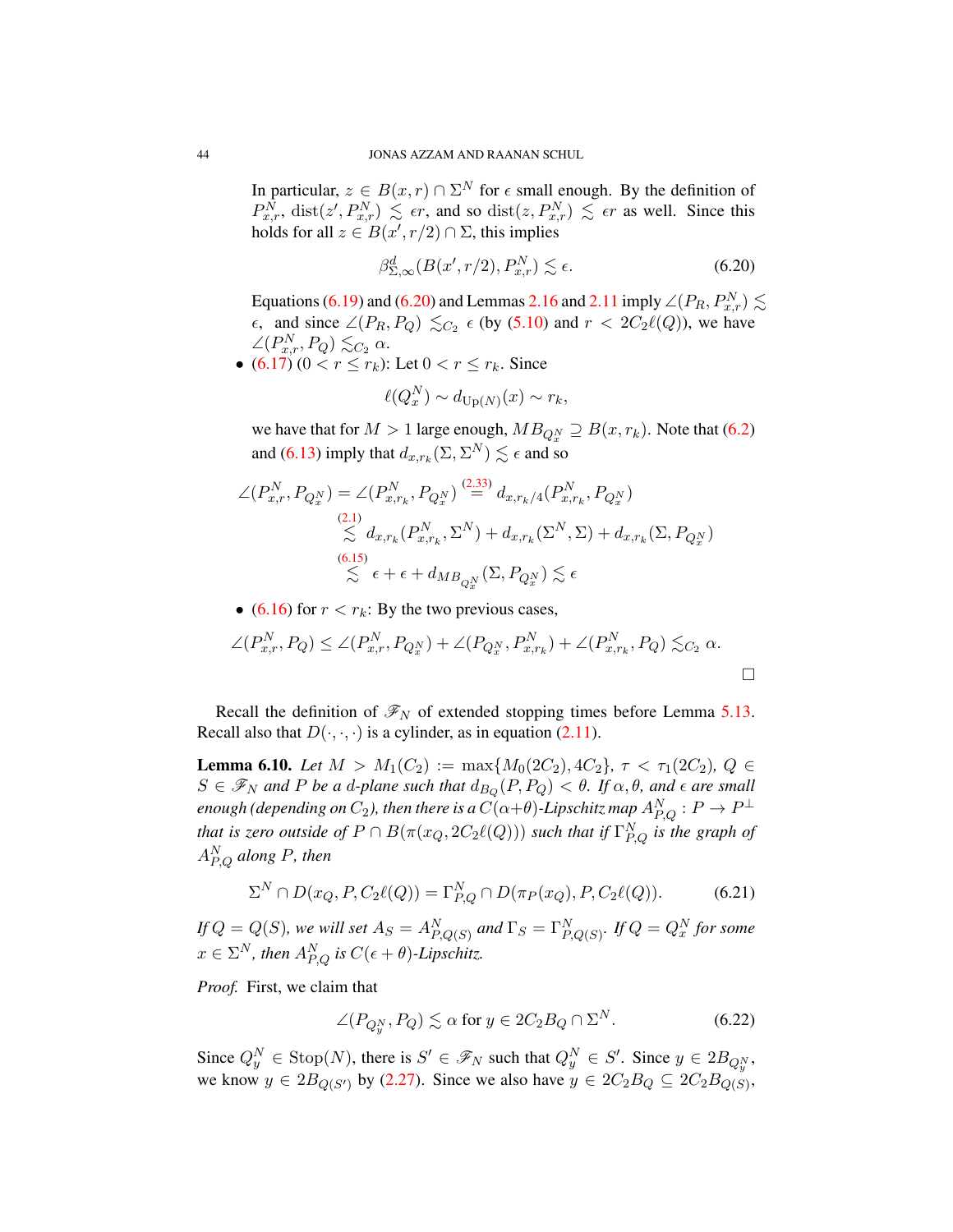this implies  $2C_2B_{Q(S)} \cap 2C_2B_{Q(S')} \neq \emptyset$ . Hence, by Lemma [5.10](#page-35-0) with  $C_1 = 2C_2$ ,

$$
\angle(P_Q, P_{Q_y^N}) \le \angle(P_Q, P_{Q(S)}) + \angle(P_{Q(S)}, P_{Q(S')}) + \angle(P_{Q(S'), P_{Q_y^N}})
$$
\n
$$
\le \frac{(5.10)}{\le C_2} \alpha + \epsilon + \alpha \le \alpha.
$$

This proves the claim.

Let  $x, y \in \Sigma^N \cap B(x_Q, C_2\ell(Q)), r = |x - y|$ , and  $P_{x,r}^N$  be from Lemma [6.9.](#page-43-1) Note that

<span id="page-45-0"></span>
$$
\angle(P_{x,r}^N, P_Q) \le \angle(P_{x,r}^N, P_{Q_x^N}) + \angle(P_{Q_x^N}, P_Q) \mathop{\lesssim}\limits^{\scriptscriptstyle(6.17)\atop \scriptscriptstyle (6.22)\atop \scriptscriptstyle (6.23)}}_{\sim C_2} \alpha.
$$

Let  $x'$ ,  $y'$  be the projections of x and y into  $P_{x,r}^N$ . Then

<span id="page-45-1"></span>
$$
|x'-x| + |y'-y| \le c'\epsilon r \tag{6.24}
$$

for some universal constant  $c' > 0$ . Moreover,

$$
\angle(P, P_{x,r}^N) \le \angle(P, P_Q) + \angle(P_Q, P_{x,r}^N) \stackrel{(6.23)}{<} \theta + c\alpha =: t.
$$

Thus, by a bit of trigonometry, setting  $t' = \sqrt{1 - (t/2)^2}$ , for  $\epsilon$  small enough (depending on  $M, \alpha$ , and  $\theta$ ),

$$
|\pi_P(x-y)| \stackrel{(6.24)}{\ge} |\pi_P(x'-y')| - 2c'\epsilon r \ge t'|x'-y'| - 2c'\epsilon|x-y|
$$
  
\n
$$
\stackrel{(6.24)}{\ge} t'|x-y| - (1+t')2c'\epsilon|x-y|
$$
  
\n
$$
\ge (t' - (t/2)^2)|x-y| \ge (1-t^2/2)|x-y|
$$

Assume  $x_Q \in P$ . For  $x \in \pi_P(\Sigma^N \cap B(x_Q, C_2\ell(Q)))$ , we now set  $A_{P,Q}^N(x) =$ y where  $y \in \Sigma^N \cap B(x_Q, C_2\ell(Q))$  is such that  $x = \pi_P(y)$ . For  $x \notin P \cap$  $B(\pi(x_Q, 2C_2\ell(Q))),$  we set  $A_{P,Q}^N = 0$ . For  $\alpha$  and  $\theta$  small enough, the resulting map is  $C'(\alpha + \theta)$ -Lipschitz where it is defined for some universal constant  $C'$ , and we can extend to the rest of P so that it is still  $C'(\alpha + \theta)$ -Lipschitz and

$$
\Sigma^N \cap D(x_Q, 2C_1\ell(Q)) = \Gamma_{P,Q}^N \cap D(x_Q, 2C_1\ell(Q)).
$$

If  $x_Q \notin P$ , then

$$
dist(x_Q, P) \le r_{B_Q} d_{B_Q}(P, P_Q) < \theta \ell(Q)
$$

and so we can apply our previous work to the plane  $P - x_Q + \pi_P(x_Q)$  in place of P, then translating the resulting graph by  $x_Q - \pi_P(x_Q)$ . For  $\theta > 0$  small enough (depending on  $C_2$ ), this gives the result.

If  $Q = Q_x^N$ , we run the same proof, only instead of [\(6.23\)](#page-45-0) we use [\(6.17\)](#page-43-3) to bound  $\angle (P_{x,r}^{\overline{N}}, P_Q) \leq \epsilon$ , and then replace each instance of  $\alpha$  in the proof with  $\epsilon$ .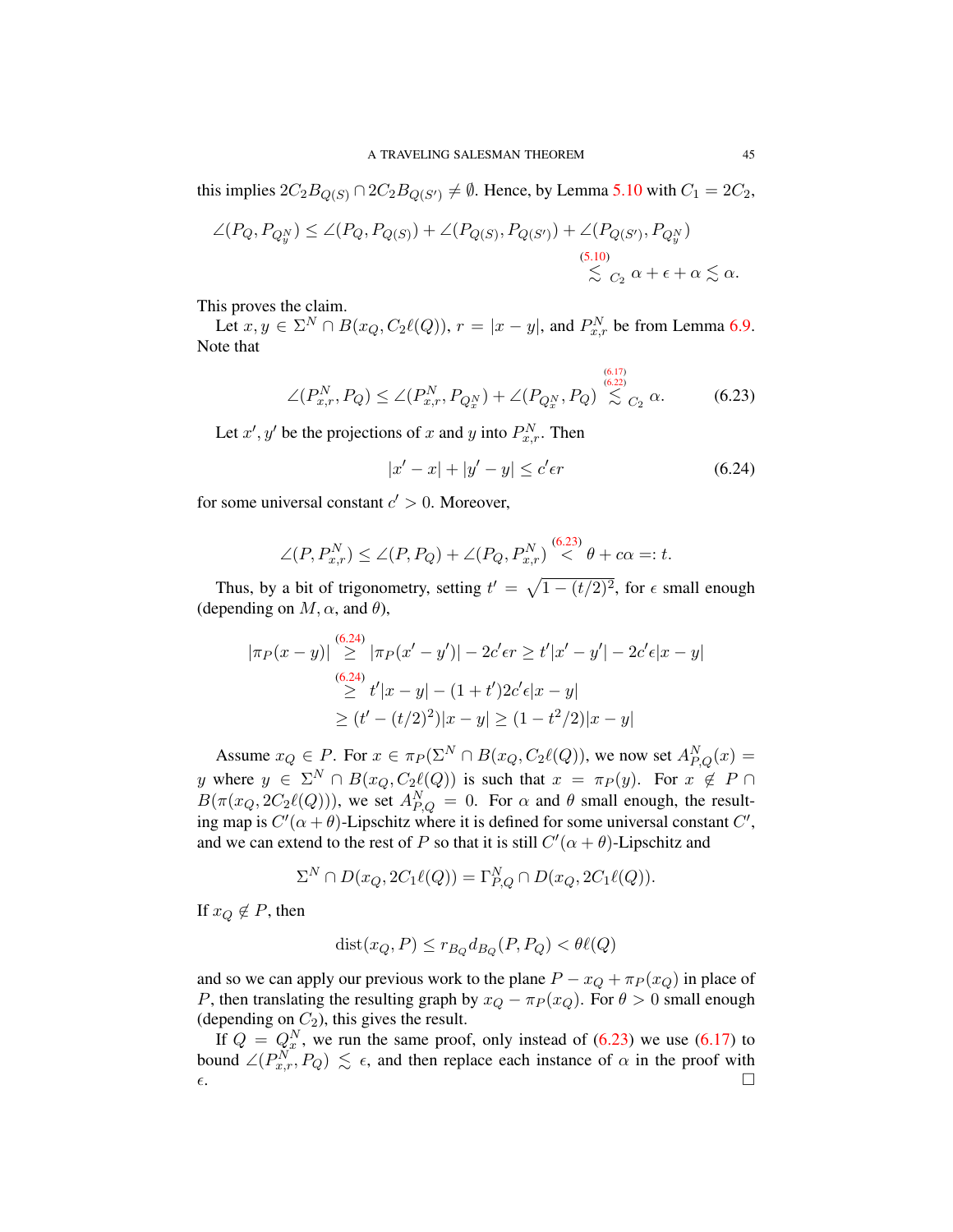### 7. THE MAP BETWEEN LAYERS

**Remark 7.1.** We fix  $\tau > 0$  so that the results of the previous two sections hold, that is, we pick  $\tau < \min{\lbrace \tau_0, \tau_1(4), \tau_2(3C_2), c_0/4 \rbrace}$ , where  $C_2$  can be freely fixed to be any constant larger than  $4C_0$ . We explicitly fix  $C_2$  in Remark [9.1](#page-56-0) where it is relevant.

In this section, we will construct a map  $F_N : \Sigma^N \to \Sigma^{N+1}$ . First, set

$$
F_N(x) = x \text{ for } x \in \Sigma^N \cap \Sigma. \tag{7.1}
$$

For  $x \in \Sigma^N \backslash \Sigma$ , let  $k = k_N(x)$ , so by Lemma [6.3,](#page-39-3)  $r_k \sim d_{\text{Up}(N)}(x)$  and

$$
B(x,r_k) \cap \Sigma^N = B(x,r_k) \cap \Sigma_k^N.
$$

In particular,  $B(x, r_k) \cap \Sigma^N$  is a smooth surface. Let  $V_x^N$  be the *d*-dimensional tangent plane to  $\Sigma^N$  at x, and  $W_x^N = (V_x^N)^{\perp} + x$ .

<span id="page-46-0"></span>**Lemma 7.2.** *For*  $x \in \Sigma^N \setminus \Sigma$ , *let*  $k = k_N(x)$ , *W be* a  $(n - d)$ *-plane passing through*  $x$  *with*  $\angle(W, W_x^N) \le \theta$ *. Then for*  $\theta$  *small enough,*  $W \cap B(x, 10r_k) \cap \Sigma^{N+1}$ *contains exactly one point*  $z$  *with*  $|x - z| \lesssim \epsilon d_{\text{Up}(N)}(x)$ *.* 

*Proof.* Let V the d-plane perpendicular to W passing through x and  $\Gamma = \Gamma_{V,Q_x^N}^{N+1}$ . Recalling Lemma [6.9,](#page-43-1) as  $x \in \sum_{i=1}^{N} \sum_{i=1}^{N} Y_x^N$  is tangent to  $\Gamma_x^N$  which is a  $C\epsilon$ -Lipschitz graph over  $P_{x,r_k}^N$ , we have  $\angle(V_x^N, P_{x,r_k}^N) \lesssim \epsilon$ . Thus,

$$
\angle(P_{Q_x^N}, V_x^N) \le \angle(P_{Q_x^N}, P_{x,r}^N) + \angle(P_{x,r_k}^N, V_x^N) \mathop{\lesssim}^{(6.17)} \epsilon.
$$

Moreover,  $\angle(V, V_x^N) = \angle(W, W_x^N) < \theta$ . By Lemma [6.10,](#page-44-2) for  $\epsilon$  and  $\theta$  small enough, we have

$$
\Sigma^{N+1}\cap D\left(x_{Q_x^N},V,C_2\ell(Q_x^N)\right)=\Gamma_{V,Q_x^N}^{N+1}\cap D\left(x_{Q_x^N},V,C_2\ell(Q_x^N)\right).
$$

In particular,

$$
\Sigma^{N+1} \cap D\left(x_{Q_x^N}, V, C_2\ell(Q_x^N)\right) \cap W = \{A_{V,Q_x^N}^{N+1}(x) + x\}.
$$

Let  $z = A_{VQ}^{N+1}$  $N+1}_{V,Q_x^N}(x) + x$ . Since  $A_{V,Q_x^N}^{N+1}$  $\int_{V,Q_x^N}^{N+1}$  is  $C(\alpha + \theta)$ -Lipschitz and vanishes outside  $V \cap B(\pi_V(x_{Q_x^N}), 2C_2\ell(Q_x^N))$  by Lemma [6.10](#page-44-2)

$$
|z - x| = |A_{V,Q_x^N}(x)| \lesssim (\alpha + \theta) \ell(Q_x^N) \sim (\alpha + \theta) d_{\text{Up}(N)}(x) \sim (\alpha + \theta) r_k
$$

For  $\alpha$  and  $\delta$  small, we know that  $|z-x| < \ell(Q_x^N)$ , and since  $x \in 2B_{Q_x^N}$  by Lemma [6.4,](#page-40-4) we have  $z \in 3B_{Q_x^N}$ . Then

$$
|z - x| \le \text{dist}(z, V_x^N) \le 3\ell(Q_x^N) d_{3B_{Q_x^N}}(\Sigma^{N+1}, V_x^N)
$$
  
\$\le \ell(Q\_x^N) \left( d\_{6B\_{Q\_x^N}}(\Sigma^{N+1}, \Sigma) + d\_{6B\_{Q\_x^N}}(\Sigma, V\_x^N) \right)\$  
\$\le \ell(Q\_x^N) \left( d\_{6B\_{Q\_x^N}}(\Sigma^{N+1}, \Sigma) + d\_{12B\_{Q\_x}^N}(\Sigma, P\_{Q\_x^N}) + d\_{12B\_{Q\_x}^N}(P\_{Q\_x^N}, V\_x^N) \right)\$  
= \ell(Q\_x^N)(I\_1 + I\_2 + I\_3).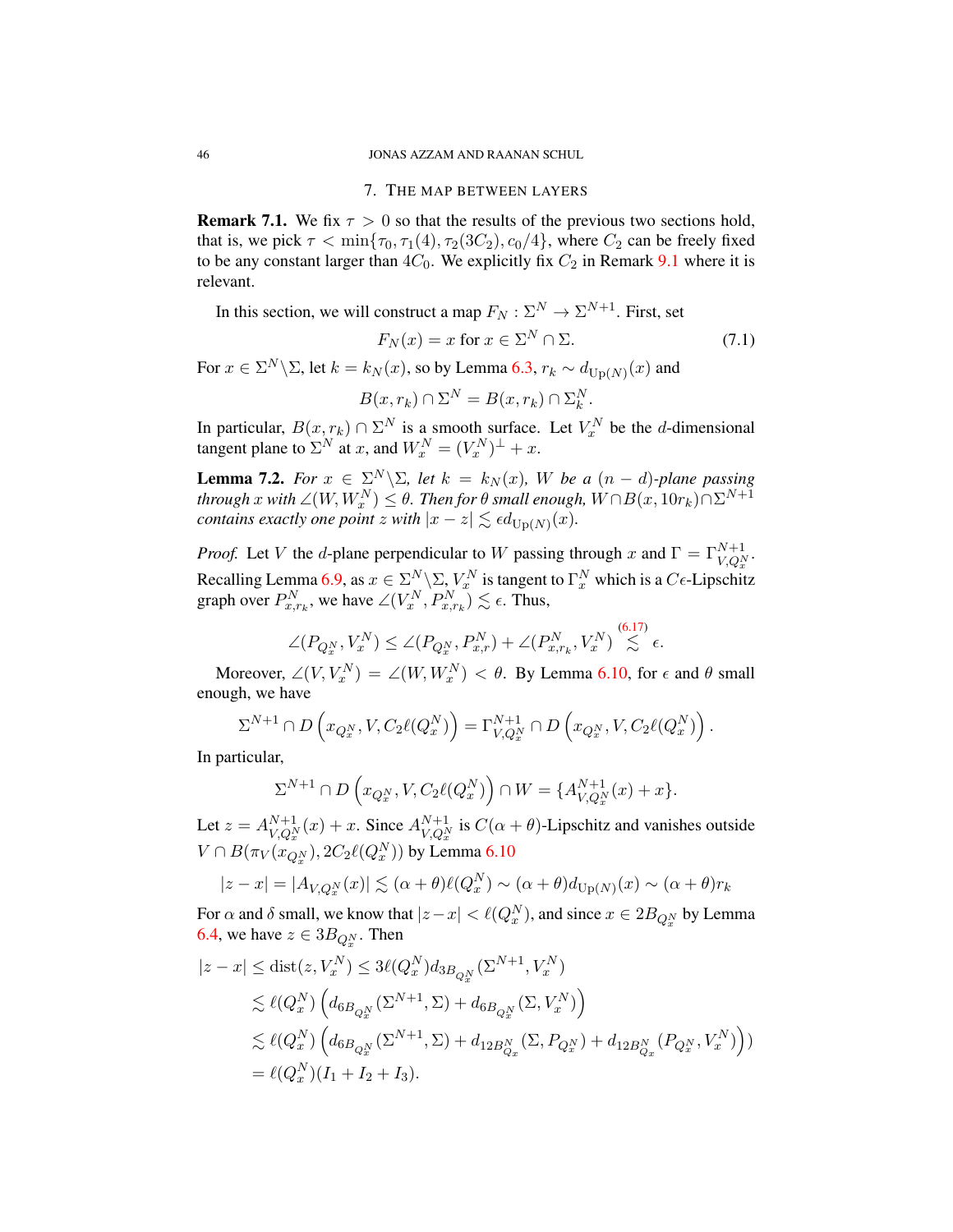Frist off, using [\(6.2\)](#page-39-0) and [\(6.13\)](#page-42-0) and the fact that  $x \in 2B_{Q_x}^N$  and  $Q_x^N \in \mathrm{Up}(N) \subseteq$  $Up(N + 1)$ , we have

$$
\begin{aligned} I_1 & \leq \frac{\sup_{y \in 6B_{Q_x^N} \cap \Sigma^{N+1}} \operatorname{dist}(y, \Sigma) + \sup_{y \in 6B_{Q_x}^N \cap \Sigma} \operatorname{dist}(y, \Sigma^{N+1})}{6\ell(B_{Q_x}^N)} \\ & \lesssim \frac{\sup_{y \in 6B_{Q_x}^N \cap (\Sigma^{N+1} \cup \Sigma)} \epsilon d_{\operatorname{Up}(N+1)}(y)}{6\ell(B_{Q_x^N})} \\ & \leq \epsilon \frac{d_{\operatorname{Up}(N+1)}(x) + 6\ell(B_{Q_x^N})}{6\ell(B_{Q_x^N})} \leq \epsilon \frac{2\ell(Q_x^N) + 6\ell(B_{Q_x^N})}{6\ell(B_{Q_x^N})} \lesssim \epsilon \end{aligned}
$$

Next, by our choice of  $P_{Q_x^N}$ ,

$$
I_2=d_{12{B_{Q_x}^N}}(\Sigma,P_{Q_x^N})\lesssim d_{MB_{Q_x}^N}(\Sigma,P_{Q_x^N})\lesssim \epsilon.
$$

Finally, note that by [\(6.2\)](#page-39-0), there is  $y \in \Sigma$  with  $|x - y| \lesssim \epsilon d_{\text{Up}(N)}(x) \sim \epsilon \ell(Q_x^N)$ . For  $\epsilon > 0$  small, enough,  $y \in \Sigma \cap MB_{Q_x^N}$ , and so by our choice of plane  $P_{Q_x^N}$ ,

$$
dist(x, P_{Q_x^N}) \le |x - y| + dist(y, P_{Q_x^N}) \lesssim \epsilon \ell(Q_x^N) + \epsilon M \ell(Q_x^N) \lesssim \epsilon \ell(Q_x^N).
$$

Hence, since  $12B_{Q_x}^N \subseteq B(x, 14\ell(Q_x^N)),$ 

$$
I_3 \leq d_{12B_{Q_x^N}}(P_{Q_x^N}, P_{Q_x^N} - \pi_{P_{Q_x^N}}(x)) + d_{12B_{Q_x}^N}(P_{Q_x^N} - \pi_{P_{Q_x^N}}(x) + x, V_x^N))
$$
  
\$\leq \epsilon + d\_{x,14\ell(Q\_x^N)}(P\_{Q\_x^N} - \pi\_{P\_{Q\_x^N}}(x) + x, V\_x^N)) = \epsilon + \angle(P\_{Q\_x^N}, V\_x^N) \leq \epsilon\$.

Combining our estimate for  $I_1$ ,  $I_2$ , and  $I_3$  gives  $|x - z| \lesssim \epsilon \ell(Q_x^N) \sim \epsilon d_{\text{Up}(N)}(x)$ , which finishes the lemma.

$$
\Box
$$

Now we set

$$
A_x^{N+1}:=A^{N+1}_{V_x,Q_x^N}\ \ \text{and}\ \ \Gamma_x^N=\Gamma_{V_x,Q_x}^{N+1}.
$$

By the previous lemma, applied to  $W = V_x^{\perp}$  (and so  $\theta = 0$ ), and using the fact that  $Q_x^N \in \text{Stop}(N)$ , we know  $A_x$  is  $(1 + C\alpha)$ -Lipschitz by Lemma [6.10.](#page-44-2) We also set

$$
F_N(x) = A_x(x) + x \in \Sigma^{N+1} \text{ for } x \in \Sigma^N \backslash \Sigma. \tag{7.2}
$$

By [\(6.8\)](#page-40-3),

<span id="page-47-2"></span>
$$
F_N(x) = x \text{ for } x \in \Sigma^N \backslash B(0,1) = P_0 \backslash B(0,1) \tag{7.3}
$$

and by Lemma [7.2,](#page-46-0)

<span id="page-47-0"></span>
$$
|F_N(x) - x| \lesssim \epsilon d_{\text{Up}(N)}(x). \tag{7.4}
$$

**Lemma 7.3.**  $F_N: \Sigma^N \to \Sigma^{N+1}$  is  $(1+C\alpha)$ -bi-Lipschitz. Moreover, (and recall*ing that*  $\epsilon \ll \alpha$ *) there is*  $C > 0$  *so that* 

<span id="page-47-1"></span>
$$
(1-C\epsilon)|x-y| \le |F_N(x)-F_N(y)| \le (1+C\alpha)|x-y| \text{ for all } x,y \in \Sigma^N, (7.5)
$$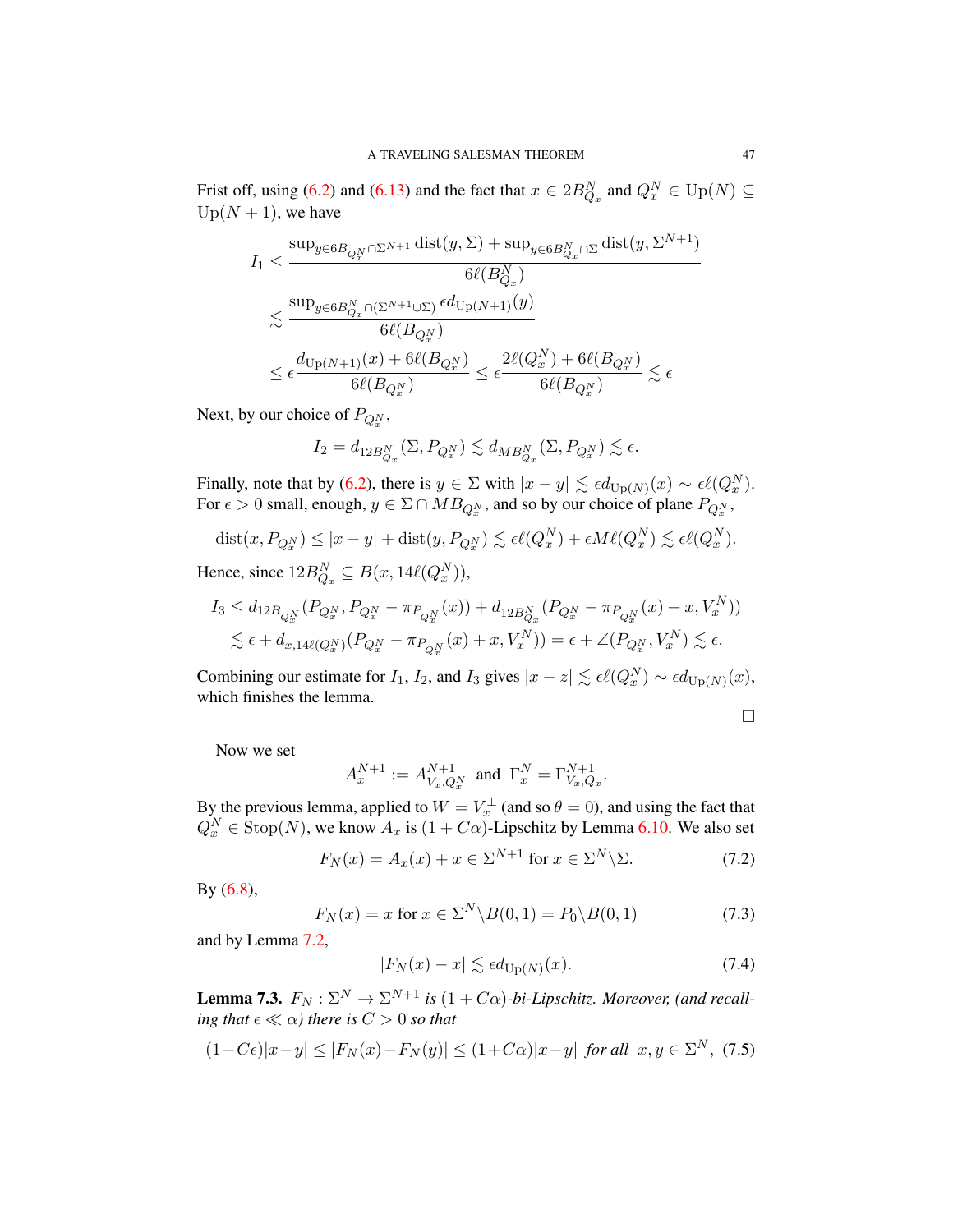*Proof.* Let  $x, y \in \Sigma^N$  and let  $k = k_N(x)$ . If  $y \notin B(x, r_k/2)$ , then since  $d_{\text{Up}}$  is 1-Lipschitz,

<span id="page-48-2"></span>
$$
\left| |F_N(x) - F_N(y)| - |x - y| \right| \le |F_N(x) - x| + |F_N(y) - y|
$$
  
\n
$$
\lesssim \epsilon (d_{\text{Up}(N)}(x) + d_{\text{Up}(N)}(y)) \le \epsilon (2d_{\text{Up}(N)}(x) + |x - y|)
$$
  
\n(6.2)  
\n
$$
\lesssim \epsilon (r_k + |x - y|) \lesssim \epsilon |x - y|
$$
\n(7.6)

Thus, it suffices to consider the case that  $y \in B(x, r_k/2)$ . Let  $x' = F_N(x)$  and  $y' = F_N(y)$ . See Figure [1.](#page-48-0)

<span id="page-48-0"></span>

FIGURE 1. The diagram for the proof of Lemma [7.3](#page-47-1)

Let  $W = W_x^N - x + y$ . By Lemma [7.2,](#page-46-0) there is a (unique)  $y'' \in W \cap \Sigma^{N+1}$ with

$$
|y - y''| \lesssim \epsilon d_{\text{Up}(N)}(y) \le \epsilon (|x - y| + d_{\text{Up}(N)}(x)) \lesssim \epsilon r_k.
$$

Let  $z = \pi_{V_x^N}(y') \in V_x^N$  and

$$
z'=\pi_{V_x^N}(y)=\pi_{V_x^N}(y'')\in W\cap V_x^N
$$

.

Since  $y \in B(x, r_k)$  and by Lemma [6.10,](#page-44-2)  $B(x, r_k) \cap \Sigma^N$  is contained in the graph of some  $C\epsilon$ -Lipschitz function A along  $V_x^N$ , we have

<span id="page-48-1"></span>
$$
|y - z'| = |A(z')| \le |A(x)| + \epsilon |x - z'| = 0 + \epsilon |x - z'|
$$
  

$$
\le \epsilon |x - y| + \epsilon |y - z'|
$$

and hence for  $\epsilon$  small

$$
|y - z'| \lesssim \epsilon |x - y|.
$$
\nLet  $y''' = \pi_W(y') \in W \cap \overline{B(y, C\epsilon r_k)}$ . Then

\n
$$
(7.7)
$$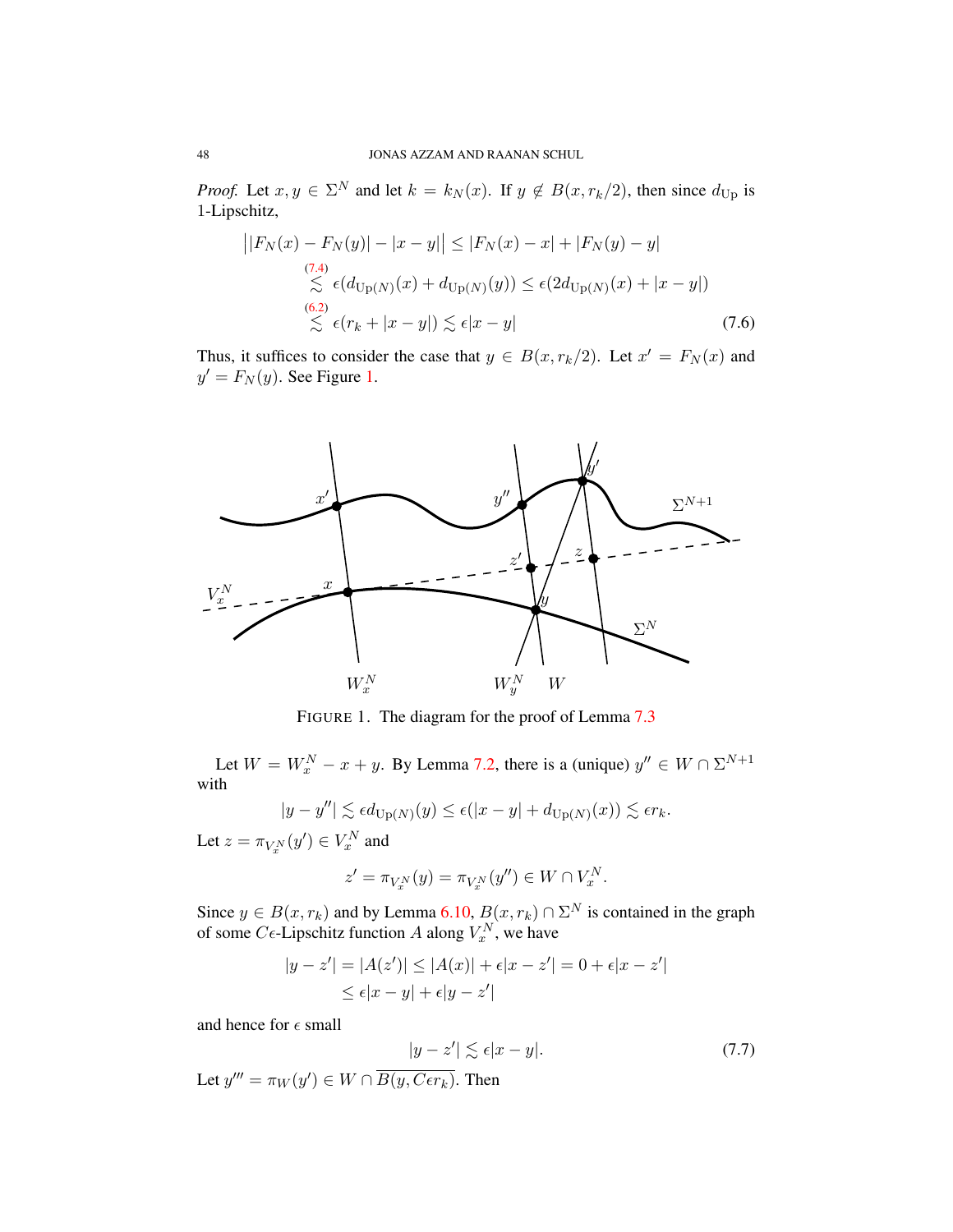$$
|z - z'| = |\pi_{V_x^N}(y'' - y')| = |\pi_{V_x^N}(y''' - y')| \le |y''' - y'|
$$
  
\n
$$
\le d_{y,C\epsilon r_k}(W, W_y^N)C\epsilon r_k = \angle(W, W_y^N)C\epsilon r_k = \angle(V_x^N, V_y^N)C\epsilon r_k
$$
  
\n(2.19)  
\n
$$
\lesssim \frac{\epsilon}{r_k}|x - y|C\epsilon r_k = C\epsilon^2|x - y|.
$$
  
\n(7.8)

Hence,

<span id="page-49-1"></span>
$$
||x - z| - |x - y|| \le |y - z| \le |y - z'| + |z' - z| \lesssim \epsilon |x - y|.
$$
 (7.9)

<span id="page-49-0"></span> $(7.7)$ 

Thus, recalling that  $A_x^{N+1}$  is  $(1 + C\alpha)$ -Lipschitz,

$$
|x'-y'| = \sqrt{|x-z|^2 + |A_x(x) - A_x(z)|^2} \le |x-z| + |A_x(x) - A_x(z)|
$$
  
\n
$$
\le (1+C\alpha)|x-z| \le (1+C\alpha)(1+C\epsilon)|x-y|
$$
  
\n
$$
\le (1+C\alpha)|x-y|
$$

for some perhaps larger value of C in the last inequality and  $\epsilon \ll \alpha$ . Moreover, since  $\pi_{V_x^N}(x') = x$  and  $\pi_{V_x^N}(y') = z$  and projections are 1-Lipschitz

$$
|x'-y'| \ge |x-z| \overset{(7.9)}{\ge} (1-C\epsilon)|x-y|.
$$

Since  $F_N(x) = x'$  and  $F_N(y) = y'$ , these two inequalities finish the proof of  $(7.5)$ .

# 8. THE TELESCOPING SUM

<span id="page-49-2"></span>The proof Theorem [3.6](#page-30-1) will be completed in Section [8](#page-49-2) and [9.](#page-55-0) The main objective of this section is to prove the following proposition.

### <span id="page-49-4"></span>Proposition 8.1.

<span id="page-49-6"></span>
$$
\sum_{N\geq 0}\sum_{Q\in \operatorname{Stop}(N)}\ell(Q)^d\lesssim_{d,\epsilon,\alpha}\mathscr{H}^d(\Sigma\cap B(0,1)).\tag{8.1}
$$

This will follow from the lemmas below. For  $Q \in \text{Stop}(N)$ , set

$$
a_Q = \mathcal{H}^d(\Sigma^{N+1} \cap D(x_Q, P_Q, C_2\ell(Q))) - |B(x_Q, C_2\ell(Q)) \cap P_Q|
$$
  
= 
$$
\mathcal{H}^d(\Gamma_Q^{N+1} \cap D(x_Q, P_Q, C_2\ell(Q)) - |B(x_Q, C_2\ell(Q)) \cap P_Q|
$$

<span id="page-49-5"></span>**Lemma 8.2.** *For*  $0 < \epsilon \ll \alpha^4$ ,

<span id="page-49-3"></span>
$$
\sum_{N\geq 0} \sum \{ \ell(Q)^d : Q \in \text{Stop}(N), \sqrt{\epsilon} \ell(Q)^d > a_Q \} \lesssim_d \mathcal{H}^d(\Sigma \cap B(0,1)). \tag{8.2}
$$

*Proof.* Let  $Q \in \text{Stop}(N)$ , and assume  $a_Q < \sqrt{\epsilon} \ell(Q)^d$ .

Let  $R \in m(S_Q)$ . By Lemma [5.12,](#page-37-5) there is  $R' \in \text{Stop}(N + 1)$  with  $R' \subseteq R$ ,  $\ell(R) \sim \ell(R')$ , and  $\angle(P_{R'}, P_Q) \gtrsim \alpha$ . By Lemma [6.7,](#page-42-0) there is  $x \in \Sigma^{N+1}$  so that  $|x_{R'}-x| \lesssim \epsilon \ell(R')$ , so in particular,  $x \in c_0B_{R'}$  for  $\epsilon$  small enough. By Lemma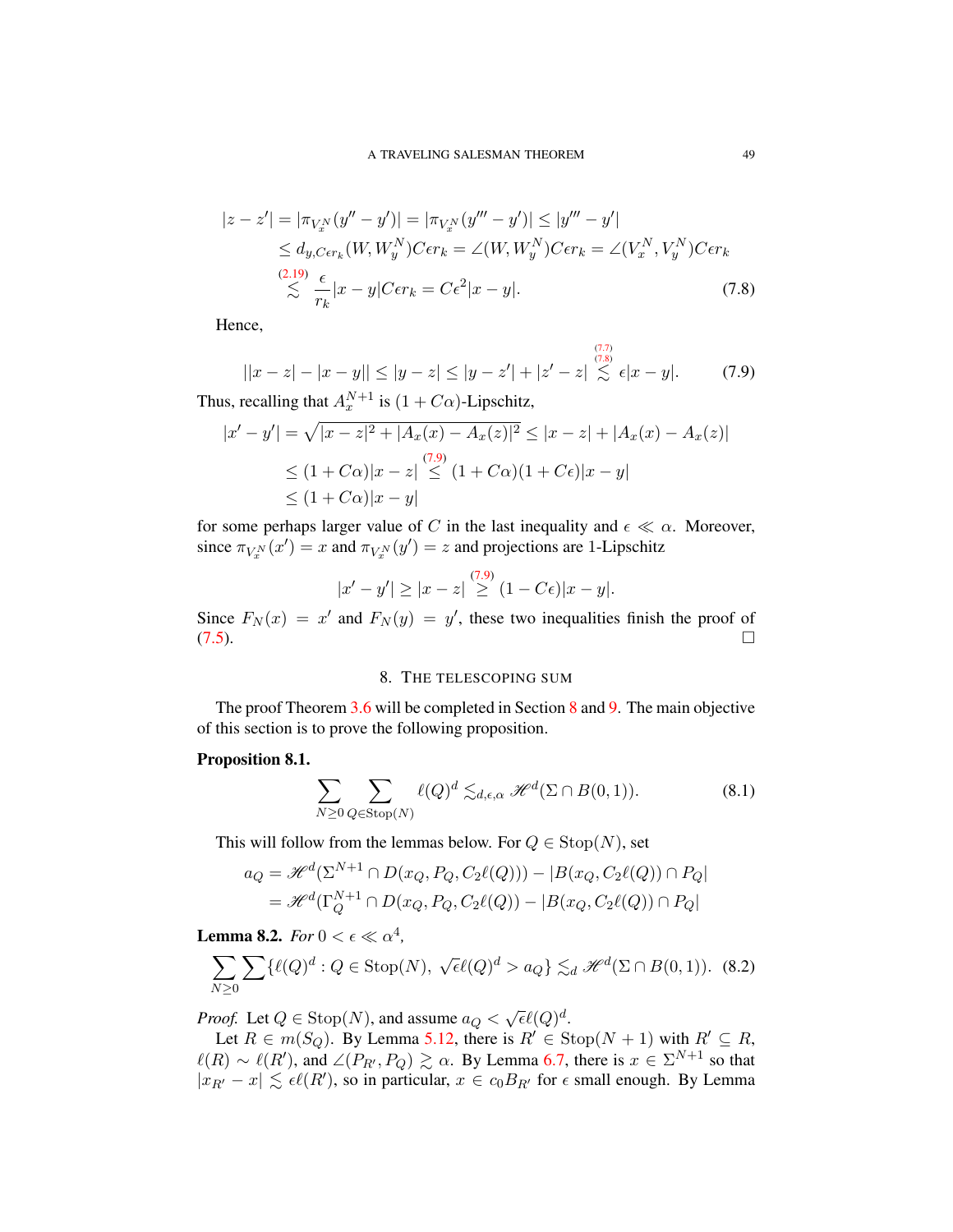[6.4,](#page-40-4)  $Q_x^{N+1} = R'$ . Let  $k = k_{N+1}(x)$ . By Lemma [6.9,](#page-43-1)  $B(x, r_k) \cap \Sigma^{N+1} =$  $B(x, r_k) \cap \Gamma_x^{N+1}$  for some Lipschitz function along  $P_{x,r_k}^{N+1}$  where

$$
\angle(P_{x,r_k}^{N+1}, P_{Q_x^N}) = \angle(P_{x,r_k}^{N+1}, P_{R'}) \lesssim \epsilon.
$$

Thus, for  $\epsilon \ll \alpha$ ,

$$
\angle(P_{x,r_k}^{N+1}, P_Q) \ge \angle(P_{R'}, P_Q) - \angle(P_{R'}, P_{x,r_k}^{N+1}) \gtrsim \alpha - \epsilon \gtrsim \alpha.
$$

Since  $\Gamma_x^{N+1}$  is  $C\epsilon$ -Lipschitz and  $C^2$ , the tangent plane at any  $y \in B(x, r_k) \cap \Sigma^{N+1}$ to  $\Sigma^{N+\overline{1}}$  has angle  $\epsilon$  from  $P_{x,r}^{N+1}$ , and thus  $\gtrsim \alpha$  from  $P_{R'}$  for  $\epsilon$  small. Thus,  $|DA_{Q,P_Q}^{N+1}(\pi_Q(y))| \ge \alpha$  for all  $y \in B(x,r_k) \cap \Sigma^{N+1}$ , so in particular, for all  $y \in \frac{c_0}{2} B_{R'} \cap \Sigma^{N+1}$ . For  $\alpha$  small enough, we have that  $\{\pi_Q(\frac{c_0}{2} B_{R'} \cap \Sigma^{N+1}): R \in$  $m(S_Q)$ } are disjoint sets contained in  $2B_Q \cap P_Q$ . If we set

$$
f_Q = x + A_{Q, P_Q}^{N+1}(x),
$$

then

$$
\sum_{R \in m(S_Q)} \ell(R)^d \sim \sum_{R \in m(S)} \left| \pi_Q \left( \frac{c_0}{2} B_R \cap \Sigma^{N+1} \right) \right|
$$
  
\n
$$
\lesssim \alpha^{-2} \int_{2B_Q \cap P_Q} |DA_{Q, P_Q}^{N+1}|^2
$$
  
\n
$$
\lesssim \alpha^{-2} \int_{2B_Q \cap P_Q} (\sqrt{1 + |DA_{Q, P_Q}^{N+1}|^2} - 1)
$$
  
\n
$$
= \alpha^{-2} \int_{2B_Q \cap P_S} (J_{f_Q} - 1)
$$
  
\n
$$
= \alpha^{-2} \left( \mathcal{H}^d(\Gamma_{Q, P_Q}^{N+1} \cap D(x_Q, P_Q, C_2 \ell(Q))) - |B(x_Q, C_2 \ell(Q)) \cap P_Q| \right)
$$
  
\n
$$
\leq \alpha^{-2} a_Q \lesssim \frac{\sqrt{\epsilon}}{\alpha^2} \ell(Q)^d
$$

Thus, since  $S_Q \subseteq S'_Q$ , for  $\epsilon \ll \alpha^4$ , (and recalling that  $z(S)$  which was defined in  $(5.2)$ 

$$
\mathcal{H}^{d}(z(S'_{Q})) \geq \mathcal{H}^{d}(z(S_{Q})) \geq \mathcal{H}^{d}_{\infty}(Q) - \mathcal{H}^{d}_{\infty}\left(\bigcup_{R \in m(S_{Q})} R\right)
$$

$$
\geq \ell(Q)^{d} - C\frac{\sqrt{\epsilon}}{\alpha^{2}}\ell(Q)^{d} \geq \ell(Q)^{d}.
$$

Since the  $\{z(S): S \in \mathcal{F}_N, \ N \geq 0\}$  are mutually disjoint by Lemma [5.13](#page-38-1) and  $z(S(Q)) \subseteq Q \subseteq B(0, 1)$  for each  $Q \in \text{Stop}(N)$  by Lemma [6.6,](#page-42-1)

$$
\sum_{N\geq 0}\sum_{Q\in {\rm Stop}(N)\atop \sqrt{\epsilon\ell(Q)^d>a_Q}}\ell(Q)^d\lesssim \sum_{N\geq 0}\sum_{Q\in {\rm Stop}(N)\atop \sqrt{\epsilon\ell(Q)^d>a_Q}}\mathscr{H}^d(z'(S_Q))\leq \mathscr{H}^d(\Sigma\cap B(0,1))
$$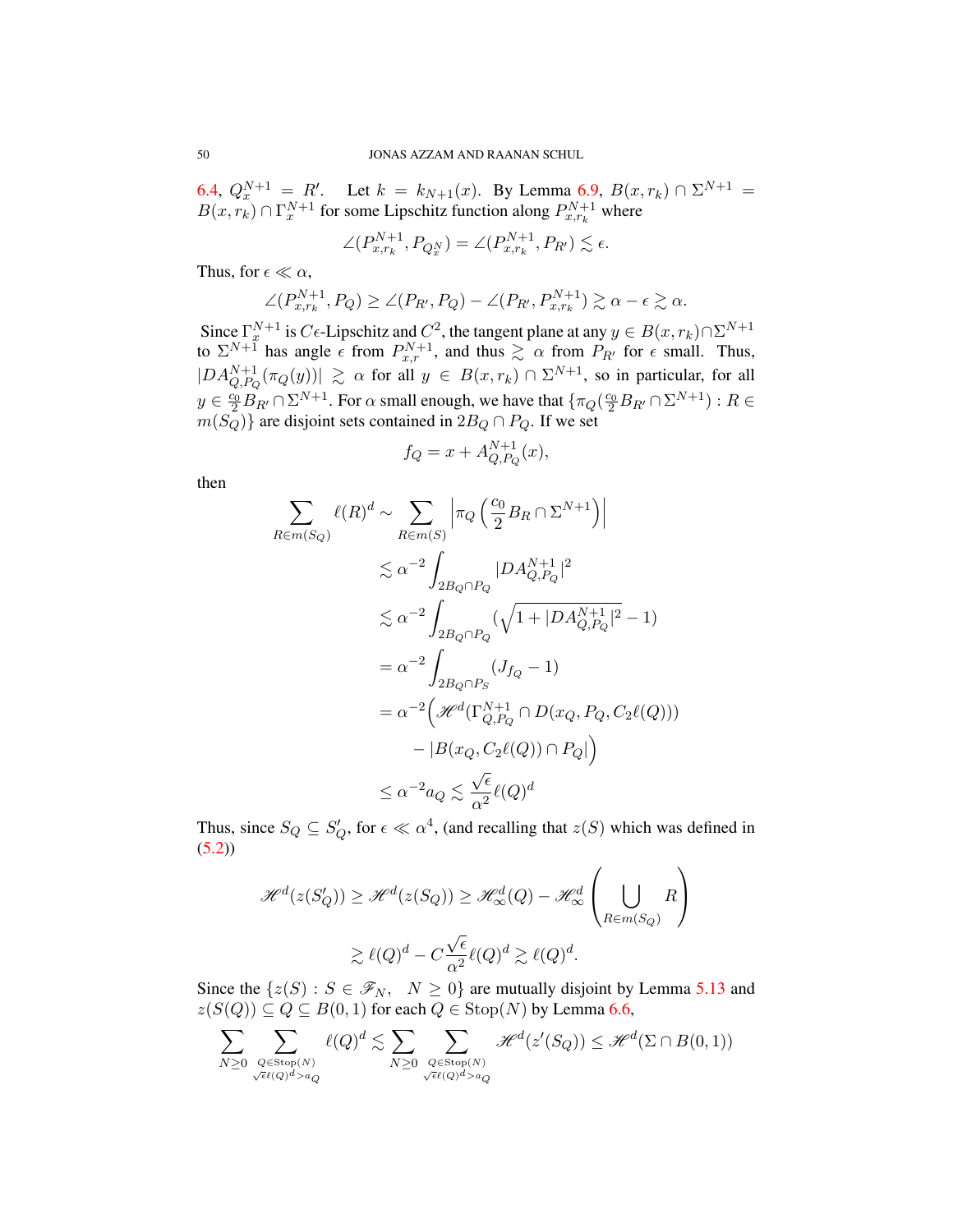While  $a_Q$  was the difference in area from a flat disk, we will need another quantity,  $t_Q$ , which is the local difference in area between  $\Sigma^{N+1}$  and  $\Sigma^N$ . Specifically,

$$
t_Q = \left(\mathcal{H}^d(F_N(C_1B_Q \cap \Sigma^N)) - \mathcal{H}^d(C_1B_Q \cap \Sigma^N)\right)
$$
  
= 
$$
\int_{C_1B_Q \cap \Sigma^N} (J_{F_N}(x) - 1)d\mathcal{H}^d(x).
$$

**Lemma 8.4.** *For*  $Q \in \text{Stop}(N)$ *,* 

<span id="page-51-1"></span>
$$
a_Q \lesssim t_Q + \epsilon \ell(Q)^d. \tag{8.3}
$$

*Proof.* For  $x \in \Sigma^N \cap B(x_Q, C_1\ell(Q))$ , let

$$
f(x) = \pi_{P_Q} \circ F_N(x).
$$

Our goal is to show that

<span id="page-51-0"></span>
$$
|Df(x) - I| \lesssim \epsilon \tag{8.4}
$$

since then  $|J_{f^{-1}}(x) - 1| \lesssim \epsilon$  and so

$$
a_Q = \mathcal{H}^d \left( \Sigma^{N+1} \cap D(x_Q, P_Q, C_2\ell(Q)) \right) - |B(x_Q, C_2\ell(Q)) \cap P_Q|
$$
  
\n
$$
= \mathcal{H}^d \left( \Sigma^{N+1} \cap D(x_Q, P_Q, C_2\ell(Q)) \right)
$$
  
\n
$$
- |F_N^{-1} \left( \Sigma^{N+1} \cap D(x_Q, P_Q, C_2\ell(Q)) \right)|
$$
  
\n
$$
+ |F_N^{-1} \left( \Sigma^{N+1} \cap D(x_Q, P_S, C_2\ell(Q)) \right)|
$$
  
\n
$$
- |B(x_Q, C_2\ell(Q)) \cap P_Q|
$$
  
\n
$$
\leq t_Q + \int_{B(x_Q, C_2\ell(Q)) \cap \Sigma^N} (J_{f^{-1}}(x) - 1) d\mathcal{H}^d(x)
$$
  
\n
$$
\lesssim t_Q + \epsilon \mathcal{H}^d (B(x_Q, C_2\ell(Q)) \cap \Sigma^N)
$$
  
\n(6.21)  
\n
$$
\leq t_Q + \epsilon \mathcal{H}^d (\Gamma_{P_Q, Q}^N \cap D(x_Q, P_Q, C_2\ell(Q)))
$$
  
\n
$$
\lesssim t_Q + \epsilon \ell(Q)^d.
$$

Thus, it remains to show [\(8.4\)](#page-51-0). We will again use Figure [1.](#page-48-0) Let  $y \in B(x, r_k)$ ,  $x' = F_N(x)$ ,  $y' = F_N(y)$ , and  $z = \pi_{V_x^N}(y') \in V_x^N$ . Since  $x - z = \pi_{V_x^N}(x' - y')$ ,

 $\Box$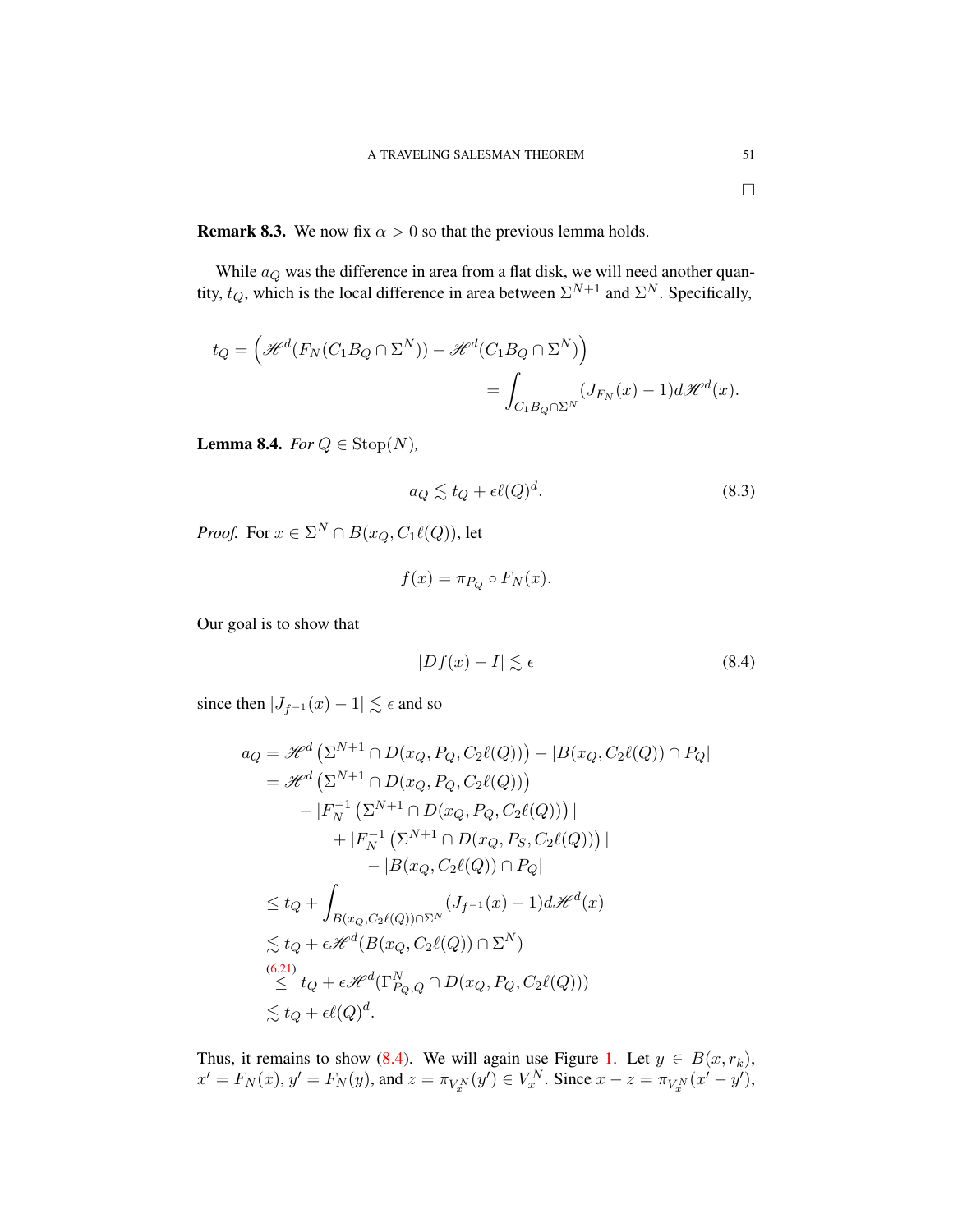$\angle(V_x^N, P_Q) \lesssim \epsilon$ , and  $A_x$  is  $C\alpha$ -Lipschitz, we have

$$
|(f(x) - f(y)) - (x - y)| = |\pi_{P_Q}(x' - y') - (x - y)|
$$
  
\n
$$
\leq |\pi_{P_Q}(x' - y') - (x - z)| + |z - y|
$$
  
\n
$$
\leq |\pi_{P_Q}(x' - y') - \pi_{P_Q}(\pi_{V_x^N}(x' - y'))|
$$
  
\n
$$
+ |\pi_{P_Q}(x - z) - (x - z)| + |z - y|
$$
  
\n
$$
= |\pi_{P_Q}(\pi_{W_x^N}(x' - y'))| + |\pi_{P_Q^{\perp}}(x - z)| + |z - y|
$$
  
\n(2.35)  
\n
$$
\lesssim \epsilon |\pi_{W_x^N}(x' - y')| + \epsilon |x - z| + |z - y|
$$
  
\n
$$
\leq \epsilon |x' - y'| + \epsilon |x - z| + |z - y|
$$
  
\n(7.9)  
\n
$$
\lesssim \epsilon |F_N(x) - F_N(y)| + \epsilon |x - y| \lesssim \epsilon |x - y|
$$

which implies  $(8.4)$ .

<span id="page-52-0"></span>Lemma 8.5.

$$
\sum_{N\geq 0} \sum \{ \ell(Q)^d : Q \in \text{Stop}(N), \ a_Q \geq \sqrt{\epsilon} \ell(Q)^d \} \lesssim \mathcal{H}^d(B(0,1) \cap \Sigma).
$$

*Proof.* Note that by [\(8.3\)](#page-51-1) that  $a_Q \ge \sqrt{\epsilon} \ell(Q)^d$  implies

$$
\sqrt{\epsilon \ell(Q)^d} \lesssim t_Q = \left( \mathcal{H}^d(F_N(C_1 B_Q \cap \Sigma^N)) - \mathcal{H}^d(C_1 B_Q \cap \Sigma^N) \right)
$$
  
= 
$$
\int_{C_1 B_Q \cap \Sigma^N} (J_{F_N}(x) - 1) d\mathcal{H}^d(x).
$$

By Lemma [5.10,](#page-35-0) The balls  $C_1B_Q$  have bounded overlap with constant depending on *n* and are contained in  $C_1B_{Q_0}$  by [\(2.27\)](#page-19-1). Also, by [\(6.13\)](#page-42-0) and [\(5.21\)](#page-38-0), { $C_1B_Q$ :  $Q \in \text{Stop}(N)$  form a cover of  $\Sigma_N$ . Finally, recalling [\(7.3\)](#page-47-2),  $F_N(x) = x$  and hence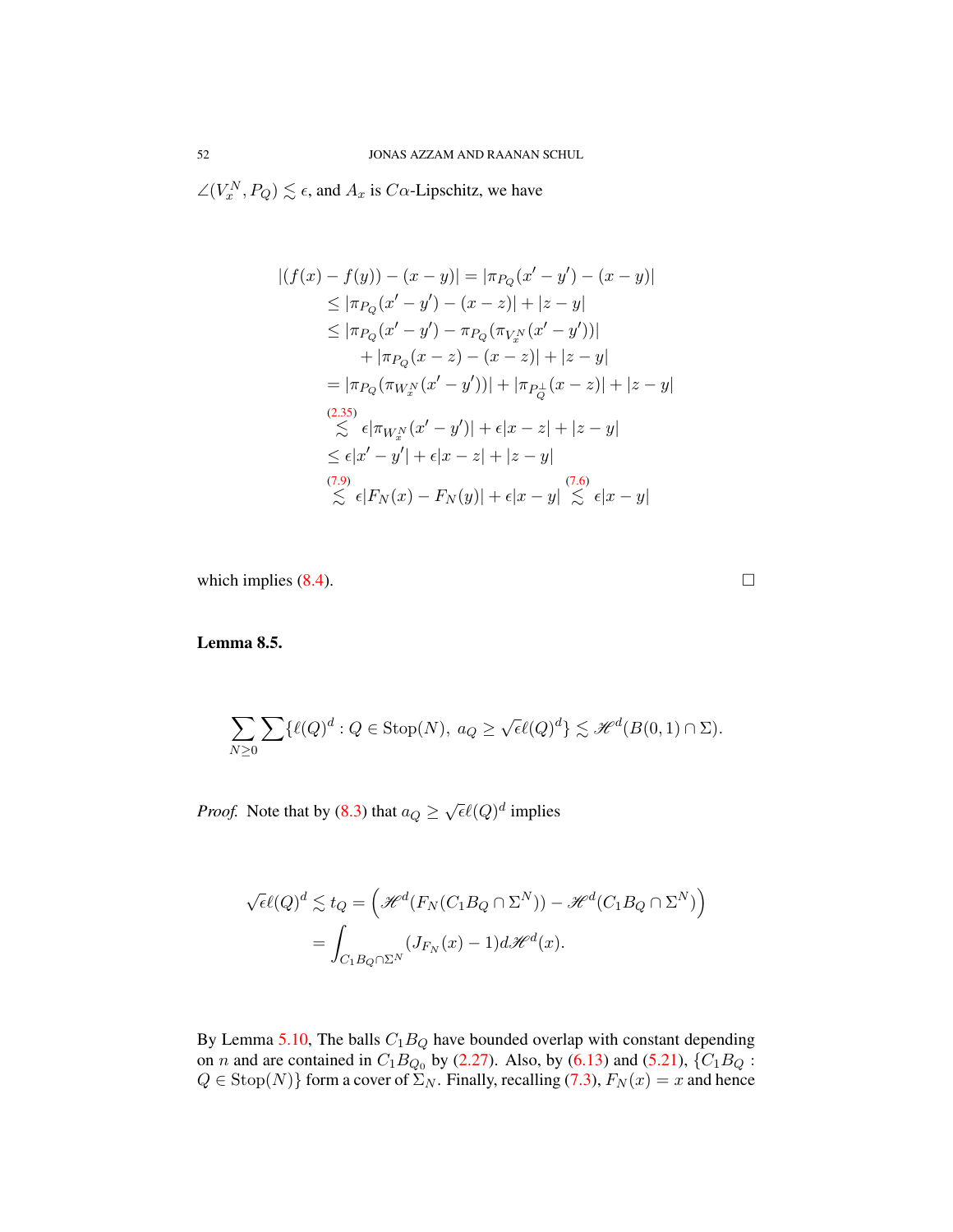$J_{F_N}(x) = 1$  for  $x \notin B(0, 1)$ . These facts imply

$$
\sum_{Q \in \text{Stop}(N)} \sqrt{\epsilon \ell(Q)^d} \lesssim \sum_{Q \in \text{Stop}(N)} \int_{C_1B_Q \cap \Sigma^N} (J_{F_N}(x) - 1) d\mathcal{H}^d(x)
$$
\n
$$
\leq \sum_{Q \in \text{Stop}(N)} \int_{C_1B_Q \cap \Sigma^N} (J_{F_N}(x) - 1)_+ d\mathcal{H}^d(x)
$$
\n
$$
\lesssim \int_{\bigcup_{Q \in \text{Stop}(N)} C_1B_Q \cap \Sigma^N} (J_{F_N}(x) - 1)_+ d\mathcal{H}^d(x)
$$
\n
$$
= \int_{B(0,1) \cap \Sigma^N} (J_{F_N}(x) - 1)_+ d\mathcal{H}^d(x)
$$
\n
$$
\leq \int_{B(0,1) \cap \Sigma^N} (J_{F_N}(x) - 1) d\mathcal{H}^d(x)
$$
\n
$$
+ \int_{\bigcup_{Q \in \text{Stop}(N)} C_1B_Q \cap \Sigma^N} (J_{F_N}(x) - 1)_- d\mathcal{H}^d(x)
$$
\n
$$
+ \sum_{Q \in \text{Stop}(N)} \int_{C_1B_Q \cap \Sigma^N} (J_{F_N}(x) - 1)_- d\mathcal{H}^d(x)
$$

Note that by [\(7.5\)](#page-47-1) that  $J_{F_N} \geq 1 - C\epsilon$ , so in particular,  $(J_{F_N} - 1)_- \lesssim \epsilon$ . Hence, we have

$$
\sum_{\substack{Q \in \text{Stop}(N) \\ a_Q \ge \sqrt{\epsilon}\ell(Q)^d}} \sqrt{\epsilon} \ell(Q)^d \lesssim \int_{B(0,1) \cap \Sigma^{N+1}} (J_{F_N}(x) - 1) d\mathcal{H}^d(x) \n+ \sum_{Q \in \text{Stop}(N)} \int_{C_1B_Q \cap \Sigma^N} (J_{F_N}(x) - 1) - d\mathcal{H}^d(x) \n\lesssim \mathcal{H}^d(B(0,1) \cap \Sigma^{N+1}) - \mathcal{H}^d(B(0,1) \cap \Sigma^N) \n+ \sum_{Q \in \text{Stop}(N)} \epsilon\ell(Q)^d \n+ \sum_{Q \in \text{Stop}(N)} \epsilon\ell(Q)^d + \sum_{\substack{Q \in \text{Stop}(N) \\ a_Q \ge \sqrt{\epsilon}\ell(Q)^d}} \epsilon\ell(Q)^d + \sum_{\substack{Q \in \text{Stop}(N) \\ a_Q < \sqrt{\epsilon}\ell(Q)^d}} \epsilon\ell(Q)^d.
$$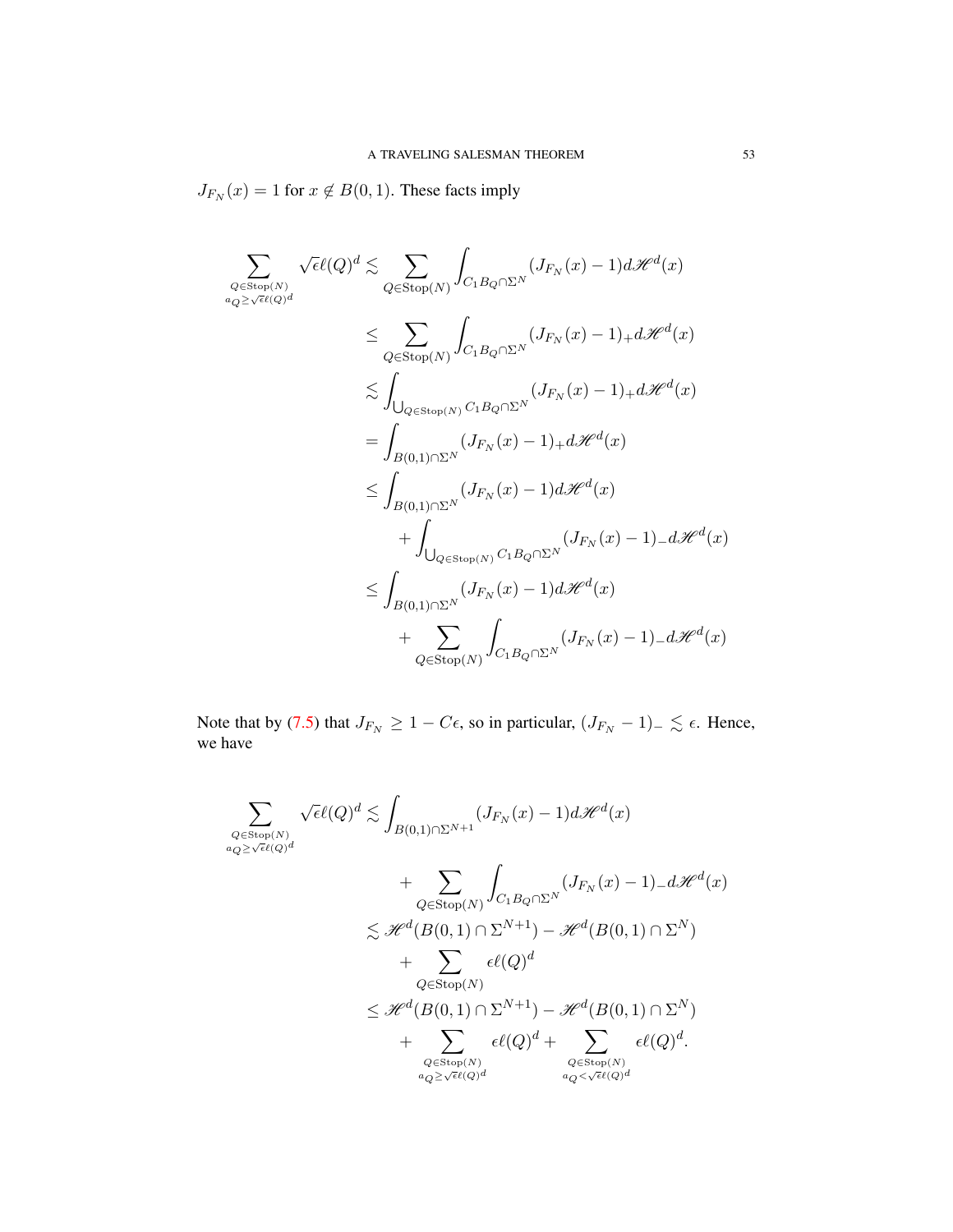Thus, for  $\epsilon > 0$  small enough, and summing over N, this implies

$$
\sum_{N\geq 0} \sum_{\substack{Q\in \text{Stop}(N)\\ a_Q\geq \sqrt{\epsilon}\ell(Q)^d}} \sqrt{\epsilon}\ell(Q)^d \lesssim \sum_{N\geq 0} \mathcal{H}^d(B(0,1) \cap \Sigma^{N+1}) - \mathcal{H}^d(B(0,1) \cap \Sigma^N) + \sum_{N\geq 0} \sum_{\substack{Q\in \text{Stop}(N)\\ a_Q < \sqrt{\epsilon}\ell(Q)^d}} \epsilon\ell(Q)^d
$$

The second sum is controlled by  $(8.2)$ , so we just need to control the first. To this end, observe that for  $L \in \mathbb{N}$ ,

$$
\sum_{N=0}^{L-1} \left( \mathcal{H}^d(F_N(B(0,1) \cap \Sigma^N)) - \mathcal{H}^d(B(0,1) \cap \Sigma^N) \right)
$$
  

$$
\lesssim_d \mathcal{H}^d(B(0,1) \cap \Sigma^L) - \mathcal{H}^d(B(0,1)
$$

It now suffices to show

$$
\limsup_{L \to \infty} \mathcal{H}^d(B(0,1) \cap \Sigma^L) \lesssim \mathcal{H}^d(B(0,1) \cap \Sigma). \tag{8.5}
$$

Let  $x \in \Sigma^L \backslash \Sigma \cap B(0,1)$ . By Lemma [6.9,](#page-43-1)  $B(x, r_{k_N(x)}) \cap \Sigma^L$  is contained in a  $C \epsilon$ -Lipschitz graph, and thus  $\mathcal{H}^{d}(B(x, r_{k_N(x)}) \cap \Sigma^{L}) \leq r_{k_N(x)}^{d}$ . By the Vitali covering theorem, there is a collection of disjoint balls  $B_j := B(x_j, r_{k_N(x_j)}/5)$  so that  $5B_j$  cover  $\Sigma^N \backslash \Sigma$ . Moreover, as  $dist(x_j, \Sigma) \lesssim \epsilon r_{k_N(x_j)}$ , for  $\epsilon$  small enough there is  $x'_j \in \Sigma$  so that  $B(x'_j, r_{k_N(x_j)}/10) \subseteq B_j$ . Since  $r_{k_N(x)} \le 1$  for all  $x \in \Sigma^N$ , and  $x_j \in B(0,1)$ ,

<span id="page-54-1"></span><span id="page-54-0"></span>
$$
B_j \subseteq B\left(0, 1 + \frac{1}{5}\right) \subseteq B(0, 2)
$$

and so

$$
\mathcal{H}^{d}(B(0,1)\cap\Sigma^{L}\backslash\Sigma) \leq \sum_{j} \mathcal{H}^{d}(5B_{j}\cap\Sigma^{L}) \lesssim \sum_{r} r_{k(x_{j})}^{d}
$$

$$
\lesssim \sum_{j} \mathcal{H}^{d}(B(x'_{j}, r_{k(x_{j})}/10) \cap \Sigma)
$$

$$
\leq \mathcal{H}^{d}\left(\bigcup B_{j} \cap \Sigma\right) \leq \mathcal{H}^{d}(B(0,2) \cap \Sigma) \tag{8.6}
$$

Also,

$$
\mathcal{H}^{d}(\Sigma \cap (B(0,2) \setminus B(0,1))) = \mathcal{H}^{d}(P_0 \cap (B(0,2) \setminus B(0,1)))
$$
  

$$
\lesssim 1 \underset{\sim}{\leq} \mathcal{H}^{d}(B(0,1) \cap \Sigma)
$$
 (8.7)

Thus,

$$
\mathcal{H}^{d}(B(0,1)\cap\Sigma^{L}) \leq \mathcal{H}^{d}(B(0,1)\cap\Sigma) + \mathcal{H}^{d}(B(0,1)\cap\Sigma^{L}\backslash\Sigma)
$$
  

$$
\stackrel{(8.6)}{\lesssim} \mathcal{H}^{d}(B(0,2)\cap\Sigma) \stackrel{(8.7)}{\lesssim} \mathcal{H}^{d}(B(0,1)\cap\Sigma).
$$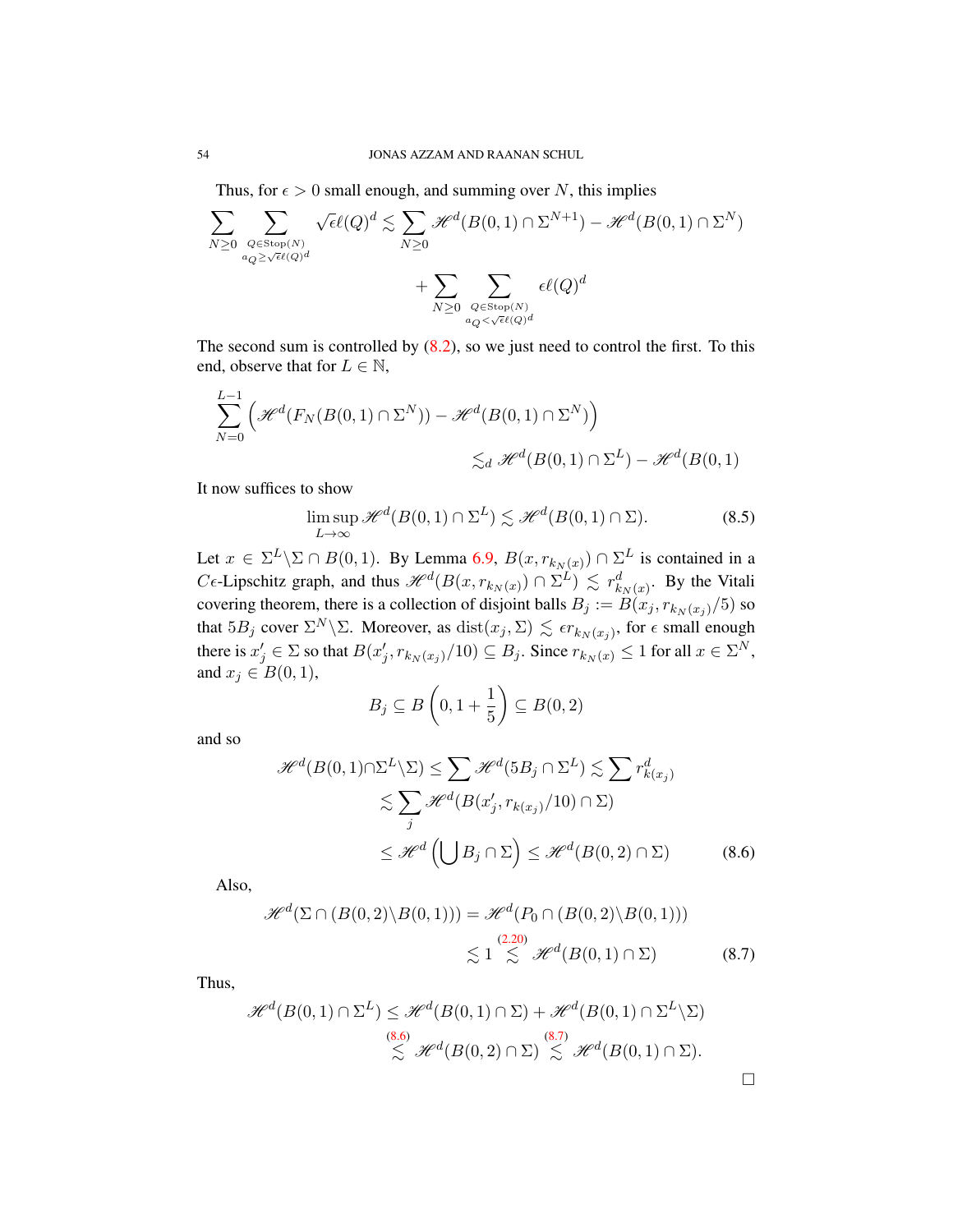*Proof of Proposition [8.1.](#page-49-4)* The proposition now follows from Lemmas [8.2](#page-49-5) and [8.5.](#page-52-0)  $\Box$ 

# <span id="page-55-0"></span>9. REDUCING  $\beta$ 's to  $\Omega$ 's and the completion of the proof of THEOREM [3.6](#page-30-1)

Let  $1 \leq p \leq p(d)$ , where  $p(d)$  is as in [\(1.4\)](#page-3-0). Recall the definition of  $\beta_{\Sigma}^{d,p}$ Σ in Definition [1.6](#page-5-0) (as well as the content of subsection [2.1\)](#page-13-1). We will suppress the superscript d from our notation in this section. The estimates here are modelled on those in [\[DS91,](#page-78-0) Chapter 15].

Let  $C_0$  as in Theorem [3.6.](#page-30-1)

Let  $S \in \mathscr{F}^N$ . For  $Q \in S$ , let  $x'_Q \in \Sigma^N$  be closest to  $x_Q$  and  $B'_Q =$  $B(x'_Q, \ell(Q))$ . Then

$$
\sum_{Q\in S} \beta_{\Sigma}^{d,p} (C_0 B_Q)^2 \ell(Q)^d \stackrel{(2.47)}{\lesssim} \sum_{Q\in S} \beta_{\Sigma^N}^{d,p} (2C_0 B_Q')^2 \ell(Q)^d
$$

$$
+ \sum_{Q \in S} \left( \frac{1}{\ell(Q)^d} \int_{2C_0B_Q \cap \Sigma} \left( \frac{\text{dist}(y, \Sigma^N)}{\ell(Q)} \right)^p d\mathcal{H}^d_{\infty}(y) \right)^{\frac{2}{p}} \ell(Q)^d \\ = I_1 + I_2.
$$

We begin by bounding  $I_2$ . Note that if  $y \in R$  for some  $R \in \text{Stop}(N)$ , then

$$
\text{dist}(y, \Sigma^N) \stackrel{(6.13)}{\lesssim} \epsilon d_{\text{Up}(N)}(y) \leq \epsilon d_{\text{Up}(N)}(x_R) + 2\epsilon \ell(R) \lesssim \epsilon \ell(R) \tag{9.1}
$$

Moreover, if  $y \notin R$  for any  $R \in \text{Stop}(N)$ , then  $d_{\text{Up}(N)}(y) = 0$  by Corollary [5.9,](#page-35-1) and [\(6.13\)](#page-42-0), we know  $dist(y, \Sigma^N) = 0$ . Combined with the fact that the cubes in  $\text{Stop}(N)$  are disjoint, and by Jensen's inequality (i.e. Lemma [2.4\)](#page-14-0), we know  $\beta_E^{d,p}\lesssim \beta_E^{d,2}$  $E^{a,2}$  for  $p < 2$ , and so we can assume without loss of generality that  $p \ge 2$ . Then

<span id="page-55-2"></span>
$$
I_2 \lesssim \epsilon \sum_{Q \in S} \ell(Q)^d \left( \sum_{\substack{R \in \text{Stop}(N) \\ R \cap 2C_0B_Q \neq \emptyset}} \frac{\ell(R)^{d+p}}{\ell(Q)^{d+p}} \right)^{\frac{2}{p}} \le \epsilon \sum_{Q \in S} \sum_{\substack{R \in \text{Stop}(N) \\ R \cap 2C_0B_Q \neq \emptyset}} \frac{\ell(R)^{d_p^2 + 2}}{\ell(Q)^{d(\frac{2}{p} - 1) + 2}} \tag{9.2}
$$

Next, for a fixed  $R \in \text{Stop}(N)$ , if  $R \cap 2C_0B_Q \neq \emptyset$  for some  $Q \in S$ , then  $dist(x_Q, R) \leq 2C_0\ell(Q)$  and

<span id="page-55-1"></span>
$$
\ell(R) \sim d_{\text{Up}(N)}(R) \le \ell(Q) + \text{dist}(R, Q) \le \ell(Q) + 2C_0 \ell(Q) \le 3C_0 \ell(Q) \tag{9.3}
$$
  
hence, for each  $k$ ,

$$
\#\{Q \in \mathcal{D}_k \cap S : 2C_0B_Q \cap R \neq \emptyset\} \lesssim_{C_0,n} 1\tag{9.4}
$$

and this is non-zero only if  $\ell(Q) \gtrsim_{C_0} \ell(R)$ . Thus, by summing a geometric series, and using the fact that  $p < \frac{2d}{d-2}$  implies  $d(2/p-1) + 2 > 0$  (and that this holds for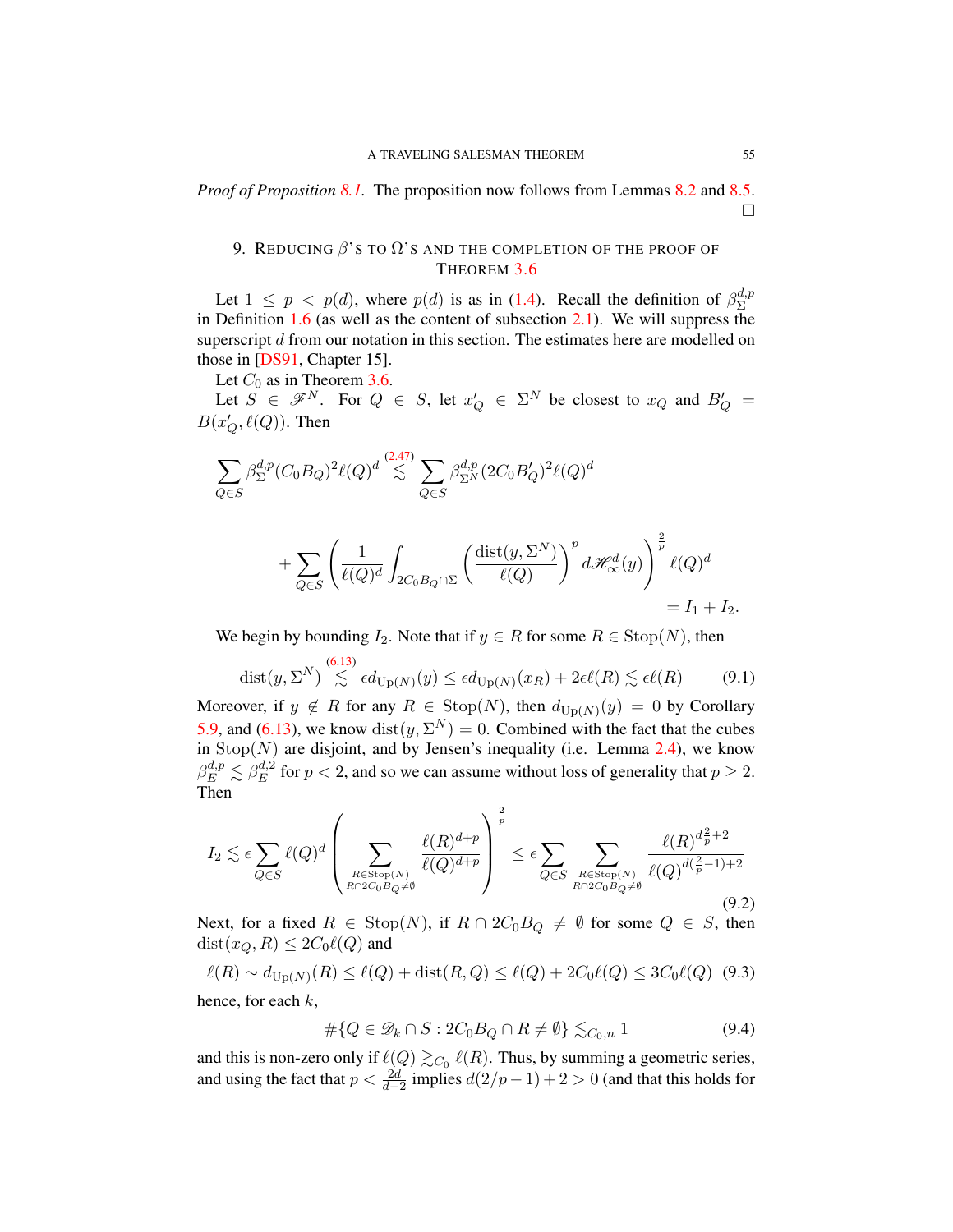all  $p \geq 1$  if  $d = 1, 2$ ),

<span id="page-56-1"></span>
$$
I_2 \lesssim \epsilon \sum_{\substack{R \in \text{Stop}(N) \\ R \cap 2C_0B_{Q(S)} \neq \emptyset}} \sum_{\substack{Q \in S \\ R \cap 2C_0B_Q \neq \emptyset}} \frac{\ell(R)^{d_p^2 + 2}}{\ell(Q)^{d(\frac{2}{p} - 1) + 2}} \lesssim \epsilon \sum_{\substack{R \in \text{Stop}(N) \\ R \cap 2C_0B_{Q(S)} \neq \emptyset}} \ell(R)^d. \tag{9.5}
$$

Now, suppose  $R \in \text{Stop}(N)$  is such that  $R \cap 2C_0B_{Q(S)} \neq \emptyset$ . Let  $x'_R \in \Sigma^N$  be closest to  $x_R$ , hence

$$
|x'_R - x_R| \overset{(6.13)}{\lesssim} \epsilon d_{\text{Up}(N)}(x_R) \sim \epsilon \ell(R) \overset{(9.3)}{\lesssim} C_0 \epsilon \ell(Q(S))
$$

and so for  $\epsilon$  small enough (in relation to  $C_0$ ) and if  $C_2 > 2$ ,

$$
B(x'_R, \ell(R)) \subseteq D(x_{Q(S)}, P_S, C_2\ell(Q(S)))
$$

this, Lemma [6.10,](#page-44-2) and the fact that the balls  ${C_1B_R : R \in \text{Stop}(N)}$  have bounded overlap by Lemma [5.10](#page-35-0) imply

$$
\sum_{\substack{R \in \text{Stop}(N) \\ R \cap 2C_0B_{Q(S)} \neq \emptyset}} \epsilon \ell(R)^d \lesssim \sum_{\substack{R \in \text{Stop}(N) \\ R \cap 2C_0B_{Q(S)} \neq \emptyset}} \epsilon \mathcal{H}^d(B(x_R', \ell(R)) \cap \Gamma_S)
$$
  

$$
\lesssim \epsilon \mathcal{H}^d(\Gamma_S \cap D(x_Q, P_S, C_2\ell(Q(S)))) \lesssim \epsilon \ell(Q(S))^d.
$$

This combined with  $(9.2)$  and  $(9.5)$  show that

$$
I_2 \lesssim \epsilon \ell(Q(S))^d. \tag{9.6}
$$

We now turn to bounding  $I_1$ . Choose a family of dyadic cubes for  $P_S$  and let  $I_Q \ni \pi_{P_S}(x_Q)$  be a minimal dyadic cubes for which  $\ell(I_Q) \geq 8C_0\ell(Q)$ . Note that

$$
|\pi_{P_S}(x_Q) - \pi_{P_S}(x'_Q)| \le |x_Q - x'_Q| \stackrel{(6.13)}{\lesssim} \epsilon d_{\text{Up}(N)}(x_Q) \le \epsilon \ell(Q)
$$

and so for  $\epsilon$  small enough,

$$
\pi_{P_S}(2C_0B'_Q) \subseteq 3I_Q.
$$

If  $4C_0 < C_2$  and  $\epsilon > 0$  is small, then  $2C_0B_Q' \subseteq C_2B_{Q(S)}$ , and so

$$
\sum_{Q \in S} \beta_{\Sigma^N}^{d,p} (2C_0 B_Q')^2 \ell(Q)^d \lesssim_d \sum_{Q \in S} \beta_{\Sigma^N}^{d,p} (2C_0 B_Q')^2 \ell(Q)^d
$$
  

$$
\lesssim_d \sum_{Q \in S} \Omega_{A_S}^2 (3I_Q)^2 \ell(I_Q)^d
$$
  

$$
= \sum_{I \subseteq P_S} \Omega_{A_S}^2 (3I)^2 \ell(I)^d \# \{Q \in S : I_Q = I\}.
$$

<span id="page-56-0"></span>**Remark 9.1.** We now fix  $C_2 = 1 + 4C_0$ .

In the second inequality, we used the fact that  $A_S$  is  $(1 + C\alpha)$ -Lipschitz. We will now show  $\#\{Q \in S : I_Q = I\}$  is bounded for each dyadic cube *I*. Suppose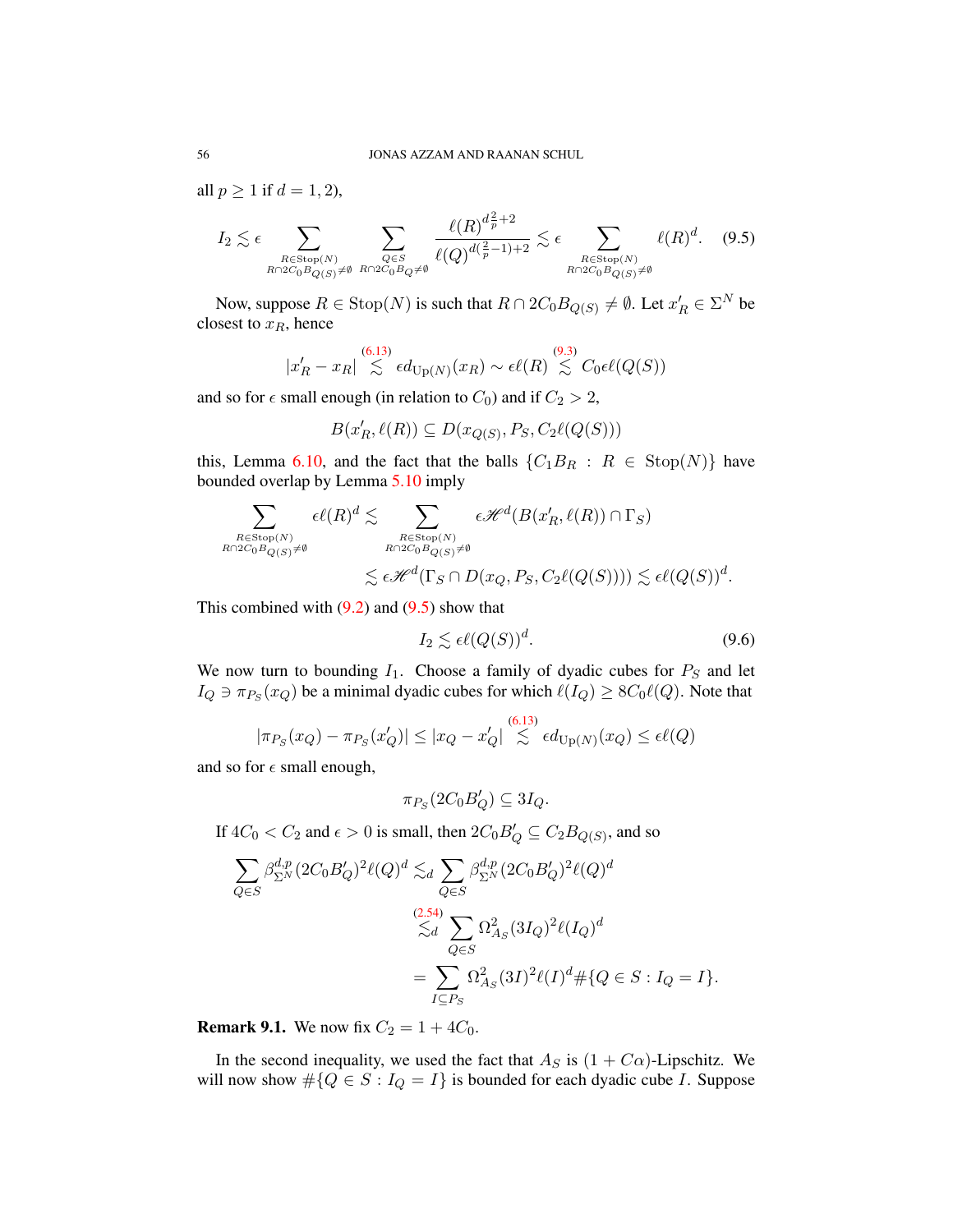$Q, R \in S$  are such that  $I_Q = I_R = I$ . This implies  $\ell(Q) \sim_n \ell(R)$ . Then by Lemma [6.10,](#page-44-2) since  $\pi_S$  is  $(1 + C\alpha)$ -bi-Lipschitz on  $D(x_{Q(S)}, P_S, C_2\ell(Q)),$ 

$$
|x_Q - x_R| \le |x'_Q - x'_R| + \text{dist}(x_Q, \Sigma^N) + \text{dist}(x_R, \Sigma^N)
$$
  
\n
$$
\lesssim |\pi_S(x'_Q) - \pi_S(x'_R)| + \text{dist}(x_Q, \Sigma^N) + \text{dist}(x_R, \Sigma^N)
$$
  
\n
$$
\le |\pi_S(x_Q) - \pi_S(x_R)| + 2 \text{dist}(x_Q, \Sigma^N) + 2 \text{dist}(x_R, \Sigma^N)
$$
  
\n(6.13)  
\n
$$
\lesssim \ell(I_Q) + \epsilon d_{\text{Up}(N)}(x_Q) + \epsilon d_{\text{Up}(N)}(x_R)
$$
  
\n
$$
\lesssim \ell(I_Q) + \epsilon \ell(Q) + \epsilon \ell(R) \lesssim \ell(I).
$$

Moreover, since  $c_0B_Q \cap c_0B_R = \emptyset$  by Theorem [2.9,](#page-18-0)  $|x_Q - x_R| \gtrsim \ell(Q) \sim \ell(I)$ . Thus,  $|x_Q - x_R| \sim \ell(I)$  for any two  $Q, R \in S$  for which  $I_Q = I_R = I$ , and this implies  $\#\{Q \in S : I_Q = I\} \lesssim_n 1$ . Thus, by Theorem [1.3](#page-3-0) and Lemma [6.10](#page-44-2)

$$
\sum_{Q \in S} \beta_{\Sigma^N}^{d,p} (2C_0 B_Q')^2 \ell(Q)^d \lesssim \sum_{I \subseteq P_S} \Omega_{A_S}^2 (3I)^2 \ell(I)^d \stackrel{(2.53)}{\lesssim} ||\nabla A_S||_{L^2(P_S)}^2
$$
  

$$
\lesssim \alpha^2 \ell(Q(S))^d.
$$

Thus, if  $R \in \mathcal{D}_0$  and  $R \cap B(0,1) \neq \emptyset$ ,

$$
\sum_{Q \subseteq R} \beta_{\Sigma}^{d,p} (C_0 B_Q)^2 \ell(Q)^d \lesssim \sum_{N \ge 0} \sum_{\substack{S \in \mathscr{F}^N \\ Q(S) \subseteq R}} \sum_{Q \in S} \beta_{\Sigma}^{d,p} (C_0 B_Q)^2 \ell(Q)^d
$$
  

$$
\lesssim \sum_{N \ge 0} \sum_{\substack{S \in \mathscr{F}^N \\ Q(S) \subseteq R}} (\epsilon + \alpha^2) \ell(Q(S))^d
$$
  

$$
= (\epsilon + \alpha^2) \left( \ell(R)^d + \sum_{N \ge 0} \sum_{Q \in \text{Stop}(N)} \ell(Q)^d \right)
$$
  

$$
\lesssim 1 + \mathscr{H}^d(\Sigma \cap B(0, 1)) \lesssim \mathscr{H}^d(\Sigma \cap B(0, 1)).
$$

If  $R \in \mathcal{D}_0$  and  $R \cap B(0, 1) = \emptyset$ , then it is not hard to show that, since  $\Sigma \setminus B(0, 1)$ is a plane,

$$
\sum_{Q \subseteq R} \beta_{\Sigma}^{d,p} (C_0 B_Q)^2 \ell(Q)^d \le \sum \{ \ell(Q)^d : Q \subseteq R, \ C_0 B_Q \cap B(0,1) \ne \emptyset \}
$$
  

$$
\lesssim_{C_0} 1 \lesssim \mathcal{H}^d(\Sigma \cap B(0,1)).
$$

Here we used the fact that, since  $\Sigma \backslash B(0,1)$  is a plane,  $\beta_E^{d,p}$  $E^{a,p}(C_0B_Q) \neq 0$  only when  $C_0B_Q \cap B(0,1) \neq \emptyset$ . For the same reason, there are at most boundedly many  $R \in \mathscr{D}_0$  for which  $R \cap B(0,1) = \emptyset$  and  $\sum_{Q \subseteq R} \beta_E^{d,p}$  ${}_{E}^{d,p}(C_0B_Q)^2\ell(Q)^d \neq 0$ (with constant depending on  $C_0$ ). Combining this with the sum in  $Q_0$  above, we get that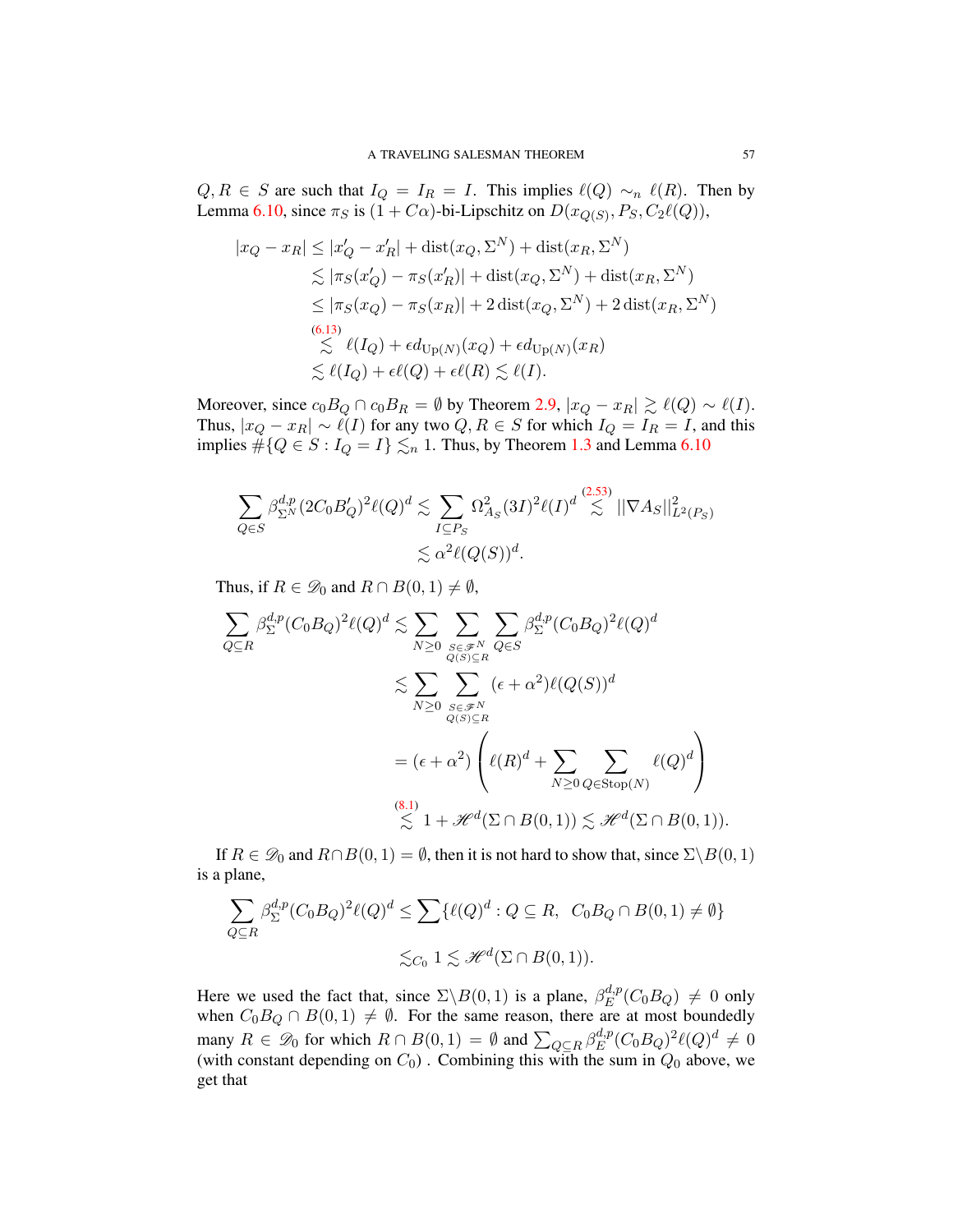$$
\sum_{k\geq 0}\sum_{x\in\mathscr{X}_k}\beta_{\Sigma}^{d,p}(B(x,C_0\rho^{-k}))^2\rho^{-kd} \lesssim_d \sum_{R\in\mathscr{D}_0}\sum_{Q\subseteq R}\beta_{\Sigma}^{d,p}(C_0B_Q)^2\ell(Q)^d
$$
  

$$
\lesssim_{C_0}\mathscr{H}^d(\Sigma\cap B(0,1)).
$$

This completes the proof of Theorem [3.6.](#page-30-1)

#### 10. PROOF OF THEOREM [3.2](#page-29-0)

We first collect some notation and lemmas, which will be quite similar to that found in previous sections.

Let E satisfy the conditions of Theorem [3.2.](#page-29-0) Let  $\mathscr D$  be the cubes from Theorem [2.9](#page-18-0) for  $E \cap B(0,1)$  with  $\rho^k$ -nets such that  $\mathscr{X}_0 = \{0\}$ . In this way,  $\mathscr{D}_0 = \{Q_0\}$ where  $Q_0 = B(0, 1) \cap E$  and all cubes in  $\mathscr D$  are contained in and partition  $E \cap E$  $B(0, 1)$ . Let

$$
\mathscr{G} = \{ Q \in \mathscr{D} : \vartheta_E(AB_Q) < \epsilon \}.
$$

For a cube  $Q \in \mathscr{G}$ , we will construct an approximating surface for E relative to Q called  $\Sigma_{\mathcal{Q}}$ .

Define a stopping-time region  $S(Q)$  by inductively adding cubes R to  $S(Q)$  if either  $R = Q$  or

$$
(1) \ \ R^{(1)} \in S(Q)
$$

(2)  $\vartheta_E(AB_{R'}) < \epsilon$  for each sibling R' of R, including R itself.

For  $x \in \mathbb{R}^n$ , define

$$
d_Q(x)=d_{S(Q)}(x)\quad\text{and}\quad d_Q(R)=\inf_{x\in R}d_Q(x).
$$

Let  $C_1 > 10$ . We will adjust its value as we go along but we will assume that  $10 < C_1 \ll A$ .

Again, for  $k \ge 0$  an integer, let  $s(k)$  be such that  $5\rho^{s(k)} \le r_k < 5\rho^{s(k)-1}$ . We can assume that  $\rho$  is 5 times a power of 10 and so there is  $k_Q$  so that  $5\rho^{s(k_Q)} = r_{k_Q}$ . Set

$$
S(Q)_k = \mathscr{D}_{s(k)} \cap S(Q)
$$

and let  $\mathscr{X}_k^Q = \{x_{j,k}\}_{j \in J_k^Q}$  be a maximal  $r_k$ -separated set of points for the set

$$
\mathscr{C}_k^Q = \{ x_Q : Q \in S(Q)_k \}.
$$

For  $j \in J_k^Q$  $k_k^Q$ , let  $Q_{j,k} \in S(Q)_k$  be such that  $x_{Q_{j,k}} = x_{j,k}$ . In this way,  $\mathscr{X}_{k_Q}^Q$  $\frac{dQ}{dQ} =$  $\{x_Q\}$ . For each  $R \in \mathscr{G}$ , there is  $P'_R$  so that

$$
\vartheta_E(AB_R, P'_R) < \epsilon.
$$

Let  $P_R$  be the translate of  $P'_R$  so that  $x_R \in P_R$ , then it is not hard to show that, for  $\epsilon > 0$  small enough,

$$
\vartheta_E(AB_R, P_R) \lesssim \epsilon. \tag{10.1}
$$

Let  $P_{j,k} = P_{AB_{Q_{j,k}}}$ .

The following has the same proof as Lemma [6.1.](#page-39-6)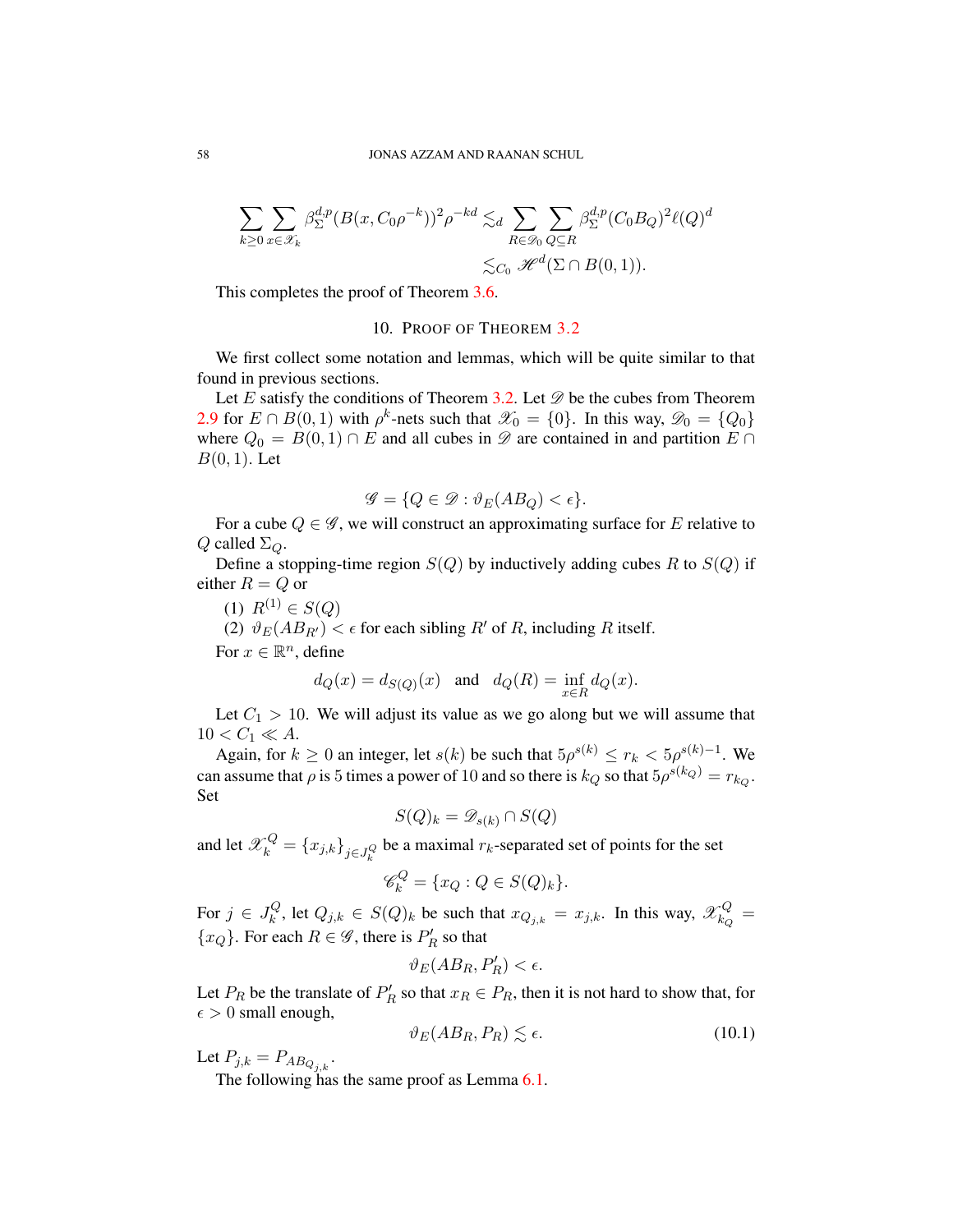**Lemma 10.1.** *For each*  $N$  *and*  $A > 10^5$ ,  $\{x_{j,k}\}_{j \in J_k^Q}$  *satisfies the conditions of Theorem [2.5.](#page-16-0)*

Let  $P_Q$  be defined as before and let  $\sigma_k^Q$  $_k^Q, \Sigma_k^Q$  $k_k^Q$ ,  $\Sigma^Q$ , and  $\sigma^Q$  be the functions and surfaces obtained from Theorem [2.5](#page-16-0) with the nets  $\mathscr{X}_k^Q$  $\frac{1}{k}$ .

The following has a similar proof as Lemma [6.2.](#page-39-4)

**Lemma 10.2.** *If*  $d_Q(x) = 0$  *then*  $x \in \Sigma^Q \cap \Sigma$ 

For  $x \in \Sigma^Q$ , we define  $k_Q(x)$  to be the maximal integer k such that  $x \in V_{k-1}^{11}$ .

<span id="page-59-2"></span>**Lemma 10.3.** *For*  $x \in \Sigma^Q \cap C_1B_Q$ , let  $k = k_Q(x)$  *. Then we have*  $dist(x, E) \leq \epsilon r_k \sim \epsilon d_O(x)$  (10.2)

and there is a twice-differentiable C $\epsilon$ -Lipschitz graph  $\Gamma_x^Q$  over  $P_{x,r_k}^N$  so that

<span id="page-59-1"></span><span id="page-59-0"></span>
$$
B(x, r_k) \cap \Sigma^Q = B(x, r_k) \cap \Sigma^Q_k = B(x, r_k) \cap \Gamma^Q_x \tag{10.3}
$$

*Proof.* We first prove the left-hand-side inequality [\(10.2\)](#page-59-0). There is nothing to show if  $x \in E$ , so assume  $x \notin E$ .

Suppose first that  $x \notin 10B_Q$ . Let  $k = k_Q(x)$ . Note that  $\Sigma^Q$  is  $C \epsilon$ -flat for some constant C, thus there is a d-plane P for which  $d_{C_1B_Q}(\Sigma^Q, P) < C\epsilon$ . As  $\vartheta_E(C_1 B_0) < \epsilon$ , we then have  $d_{C_1 B_0}(P, P_0) \lesssim \epsilon$ , and since  $C_1 > 10$ , we have that  $x \in C_1B_Q$  and thus

$$
dist(x, E) \lesssim_{C_1} \epsilon \ell(Q).
$$

In this case,  $r_k \sim_{C_1} \ell(Q)$ , and we are done.

Now suppose  $x \in 10B_Q$ . Again, set  $k = k_Q(x)$ . Let  $x' \in \Sigma_k^Q$ .  $\begin{bmatrix} 1 \\ k-1 \end{bmatrix}$  be such that  $x = \lim_{K \to \infty} \sigma_{k+K}^Q \circ \cdots \circ \sigma_k^Q$  $_{k-1}^{Q}(x')$ . Then by [\(2.15\)](#page-16-1),

$$
|x'-x| \lesssim \epsilon r_{k-1} \lesssim \epsilon r_k.
$$

Hence, for  $\epsilon$  small enough,  $x' \in V_{k-1}^{12}$ . Thus, there is  $j \in J_{k-1}^Q$  $k-1$  so that  $x'$  ∈ 12B<sub>j,k−1</sub>. By [\(2.12\)](#page-15-2), dist(x', P<sub>j,k−1</sub>)  $\leq$  *ετ<sub>k</sub>* and  $\pi_{j,k-1}(x')$  ∈ 13B<sub>j,k−1</sub>. By our choice of  $P_{j,k-1}$ ,  $dist(\pi_{j,k-1}(x'), E) \leq \epsilon r_{k-1}$ . Combining these inequalities, we get that  $dist(x, E) \leq \epsilon r_k$ . It now remains to show the right-hand-side inequality [\(10.2\)](#page-59-0), i.e. that  $r_k \sim d_Q(x)$ . First,

$$
d_Q(x) \le \ell(Q_{j,k-1}) + \text{dist}(x, Q_{j,k-1}) \lesssim r_{k-1} + |x - x'| + \text{dist}(x', Q_{j,k-1})
$$
  

$$
\le r_{k-1} + \epsilon r_{k-1} + |x' - x_{j,k-1}| \lesssim r_{k-1} \lesssim r_k.
$$

Next, let  $Q \in S(Q)$  be such that  $d_Q(x) \sim \ell(Q) + \text{dist}(x, Q)$ . Suppose  $d_Q(x) \sim r_\ell$ for some  $\ell \geq k$ . Since  $|x-x_Q| \lesssim d_Q$  we know  $|x-x_Q| \leq Cr_\ell$  for some universal constant C, and if  $\ell - k \gtrsim \log(C)$ ,  $|x - x_Q| < r_k$ . Then  $x_Q \in B_{i\ell}$  for some  $i \in J_{\ell}^Q$  $\mathcal{L}_{\ell}^Q$  (since  $\mathcal{X}_{\ell}^Q$  $\mathcal{L}_{\ell}^Q$  is a maximal net), so in particular,  $x_Q \in V_{\ell}^1$ . Thus,  $x_Q \in V_{\ell}^2$ , and hence  $x \in V_k^{11}$ , contradicting our choice of k. Thus,  $|\ell - k|$  is bounded by a universal constant, implying  $d_Q(x) \gtrsim r_k$ , we have [\(10.2\)](#page-59-0).

To get [\(10.3\)](#page-59-1), notice that since  $x \notin V_k^{11}$  and by the maximality of  $k, B(x, r_k) \subseteq$  $(V_{\ell}^{10})^c$  for all  $\ell \geq k$ , and so  $\sigma_{\ell}^Q$  $\mathcal{E}_{\ell}^{\mathcal{G}}$  is the identity on  $B(x, r_k)$  for all  $\ell \geq k$ . This and  $(2.13)$  imply  $(10.3)$ .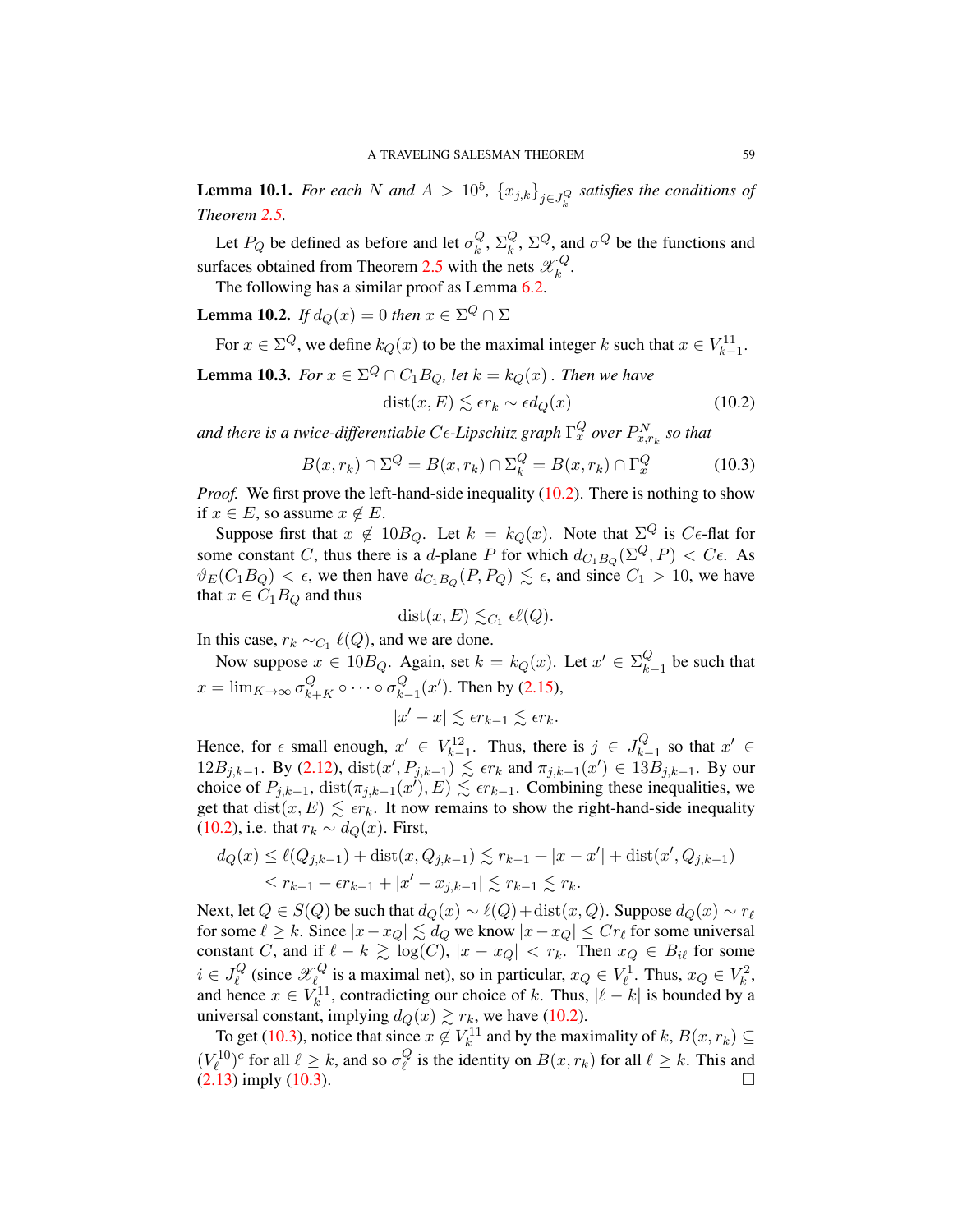Lemma 10.4. *For*  $Q \in \mathscr{G}$ ,

<span id="page-60-3"></span>
$$
\mathcal{H}^{d}(C_1B_Q \cap \Sigma^Q) \lesssim \sum_{R \in m(S(Q))} \ell(R)^d + \mathcal{H}^{d}(\lbrace x \in \overline{Q} : d_Q(x) = 0 \rbrace). \tag{10.4}
$$

*Proof.* Let  $\delta > 0$  (to be decided later) and

<span id="page-60-0"></span>
$$
E_1 = \{ x \in \Sigma^Q \cap C_1 B_Q : d_Q(x) > 0 \text{ and } \text{dist}(x, Q) < \delta r_{k_Q(x)} \} \tag{10.5}
$$

By Besicovitch's covering theorem and Lemma [10.3,](#page-59-2) we may find balls  ${B<sub>j</sub>}$  $B(x_j, r_{k_Q(x_j)})\}_{j\in J}$  of bounded overlap with centers in  $E_1$  so that

$$
E_1 \subseteq \bigcup_{j \in J} B_j.
$$

Let  $k_j = k_Q(x_j)$  and  $x'_j \in E$  be closest to  $x_j$ . Again, it's not hard to show using [\(10.2\)](#page-59-0) that

$$
d_Q(x_j) \sim d_Q(x'_j) \tag{10.6}
$$

For  $j \in J$ , let  $z_j \in Q$  be a closest point to  $x_j$  so that

<span id="page-60-1"></span>
$$
dist(x_j, Q) = |x_j - z_j| \stackrel{(10.5)}{\leq} \delta r_{k_j}.
$$
 (10.7)

Then for any cube  $R \in S(Q)$  containing  $z_j$ , since  $x_j \in E_1$ ,

$$
\ell(R) + \delta r_{k_j} \overset{(10.5)}{>} \ell(R) + \text{dist}(x_j, Q) \ge \ell(R) + \text{dist}(x_j, R) \ge d_Q(x_j) \overset{(10.2)}{\sim} r_{k_j}
$$
 and so for  $\delta$  small,

$$
\ell(R) \gtrsim r_{k_j},
$$

thus there is  $Q_j \in m(S(Q))$  containing  $z_j$  with  $\ell(Q_j) \gtrsim r_{k_j}$ . Moreover,

$$
r_{k_j} \stackrel{(10.2)}{\sim} d_Q(x_j) \le |x_j - z_j| + d_Q(z_j) \stackrel{(10.7)}{\lt} \delta r_{k_j} + \ell(Q_j)
$$

which implies for  $\delta > 0$  small enough that

$$
r_{k_j} \sim \ell(Q_j). \tag{10.8}
$$

For  $R \in m(S(Q))$ , consider

$$
\mathscr{C}_R = \{ j \in J : Q_j = R \}.
$$

We claim that

<span id="page-60-2"></span>
$$
\#\mathscr{C}_R \lesssim 1. \tag{10.9}
$$

We have already seen that  $\ell(Q_j) \sim r_{k_j}$ , and thus  $r_{k_j} \sim \ell(R)$  for all  $j \in \mathscr{C}_R$ . Moreover,

$$
dist(x_j, R) = dist(x_j, Q_j) \le |x_j - z_j| \stackrel{(10.7)}{<} \delta r_{k_j} \sim \delta \ell(R).
$$

Since the balls  ${B_j}_{j \in \mathcal{C}_R}$  have bounded overlap, these facts imply [\(10.9\)](#page-60-2), which proves the claim.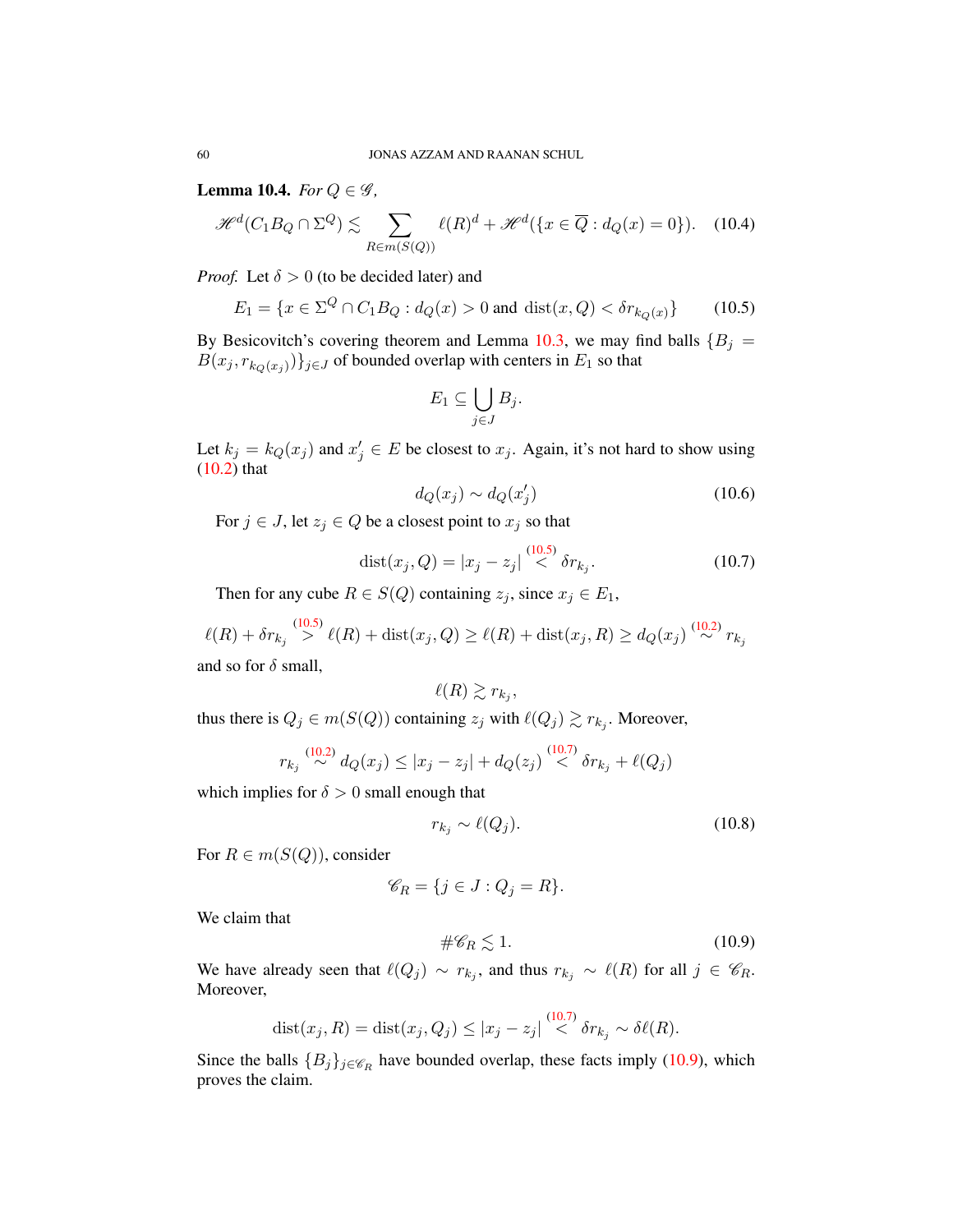These facts and  $(10.3)$  imply that

$$
\mathcal{H}^{d}(E_1) \leq \sum_{j \in J} \mathcal{H}^{d}(E_1 \cap B_j) \stackrel{(10.3)}{=} \sum_{j \in J} \mathcal{H}^{d}(\Sigma^Q \cap B_j) \stackrel{(10.3)}{\lesssim} \sum_{j \in J} r_{k_j}^d
$$

$$
\leq \sum_{j \in J} \ell(Q_j)^d = \sum_{R \in m(S(Q))} \sum_{j \in \mathscr{C}_R} \ell(R)^d \stackrel{(10.9)}{\lesssim} \sum_{R \in m(S(Q))} \ell(R)^d. \quad (10.10)
$$

Now set

<span id="page-61-1"></span>
$$
E_2 = \{ x \in \Sigma^Q \cap C_1 \ell(Q) : d_Q(x) > 0 \text{ and } \text{dist}(x, Q) \ge \delta r_{k_Q(x)} \}. \tag{10.11}
$$

Again by Besicovitch's theorem, we may find a collection of balls  ${B<sub>j</sub>}$  =  $B(x_j, r_{k_Q(x_j)})\}_{j\in I}$  with centers in  $E_2$  of bounded overlap. Then there is  $Q_j \in$  $S(Q)$  so that  $\ell(Q_j) + \text{dist}(x_j, Q_j) < 2d_Q(x_j)$ . Let  $R_j$  be the maximal ancestor of  $Q_j$  so that  $\ell(R_j) + \text{dist}(x_j, R_j) < 2d_Q(x_j)$ , then

<span id="page-61-0"></span>
$$
\ell(R_j) \sim d_Q(x_j) \sim r_{k_j} \quad \text{and} \quad \text{dist}(x_j, R_j) < 2d_Q(x_j). \tag{10.12}
$$

Let

<span id="page-61-5"></span><span id="page-61-4"></span>
$$
B_j' = \frac{c_0}{2} \rho B_{R_j}.
$$

We claim that the balls  $\{B_j'\}_{j\in I}$  have bounded overlap on  $\Sigma^Q$ . Let  $x \in \Sigma^Q$  and

$$
I(x) = \{ j \in I : x \in B'_j \}.
$$

Let  $x' \in E$  be closest to x, so for any  $j \in I(x)$ ,

$$
|x - x'| = \text{dist}(x, E) \overset{(10.2)}{\lesssim} \epsilon d_Q(x) \le \epsilon (\text{dist}(x, R_j) + \ell(R_j))
$$
  
<  $\epsilon (r_{B'_j} + \ell(R_j)) \lesssim \epsilon \ell(R_j).$  (10.13)

Also, if  $x'_j \in E$  is closest to  $x_j$ , then

<span id="page-61-2"></span>
$$
|x_j - x'_j| = \text{dist}(x_j, E) \stackrel{(10.2)}{\lesssim} \epsilon r_{k_j} \stackrel{(10.12)}{\sim} \ell(R_j)
$$
 (10.14)

and so for  $\epsilon > 0$  small enough depending on  $\delta$ .

<span id="page-61-3"></span>dist
$$
(x'_j, Q)
$$
  $\ge$  dist $(x_j, Q) - |x_j - x'_j| \overset{\text{(10.11)}}{\ge} \delta r_{k_j} - C\epsilon r_{k_j} \gtrsim \delta r_{k_j}.$  (10.15)

Suppose  $i, j \in I(x)$ . Note that since  $x \in B'_j \cap \Sigma^Q$ ,

$$
\mathop\mathrm{dist}(x,E) \stackrel{(10.2)}{\lesssim} \epsilon d_Q(x) \lesssim \epsilon \ell(R_j)
$$

For  $\epsilon > 0$  small enough, the closest point to x in E must be in  $R_j$ , that is,  $x' \in R_j$ . Then as

$$
B'_j \cap E \subseteq c_0 B_Q \cap E \subseteq Q \tag{10.16}
$$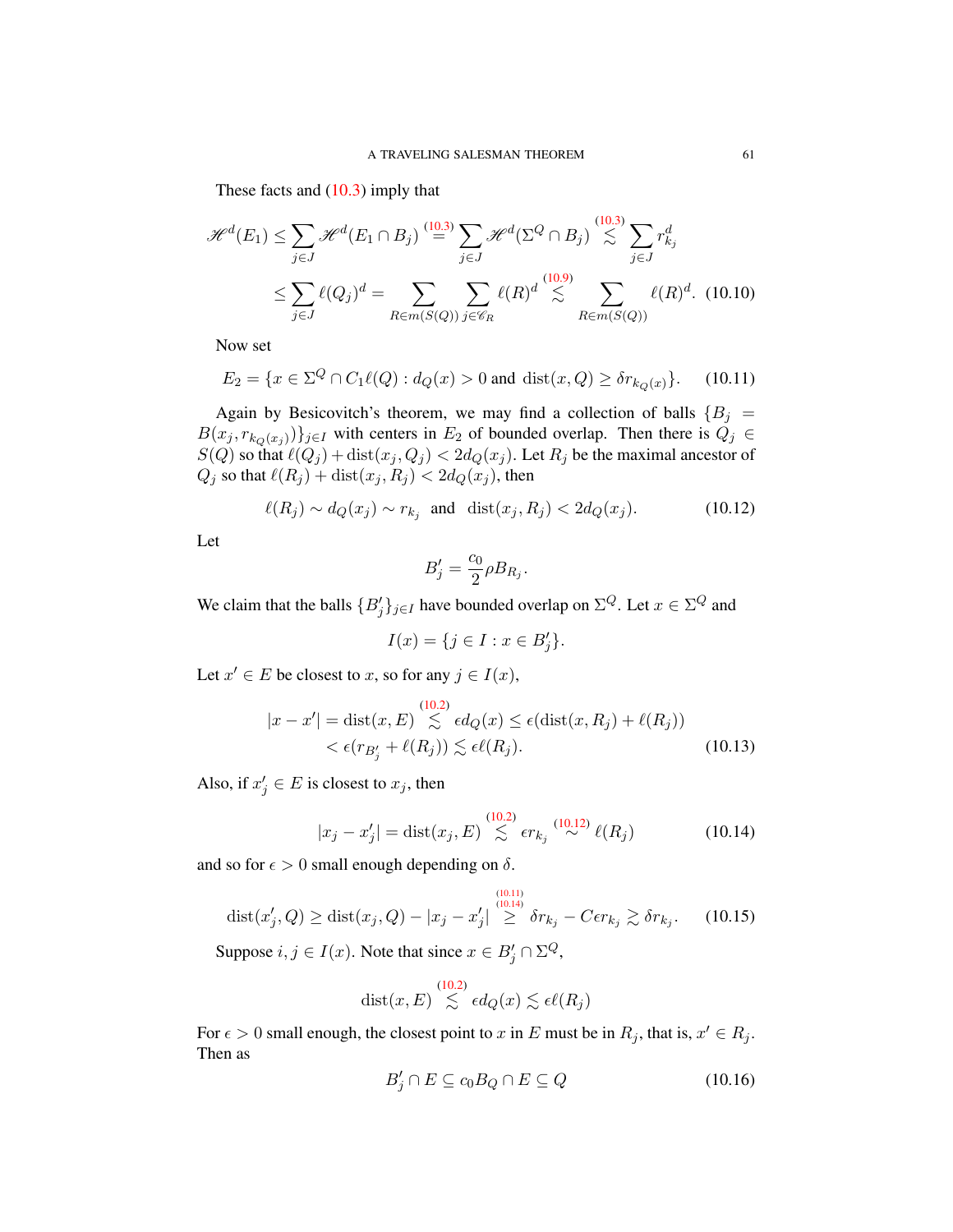and  $x'_i \in E \backslash Q$  by [\(10.15\)](#page-61-3), we have

$$
\frac{c_0}{2}\ell(R_j) \leq \text{dist}(x'_i, R_j) < \text{dist}(x'_i, B'_j \cap E) \leq |x'_i - x|
$$
\n
$$
\leq |x'_i - x'| + |x' - x| \leq \text{dist}(x'_i, R_i) + \ell(R_i) \leq \ell(R_i).
$$
\n(10.12)

Interchanging the roles of i and j, we see that  $\ell(R_i) \sim \ell(R_j)$  for all  $i, j \in I(x)$ . Let  $r(x) = \sup_{j \in I(x)} \ell(R_j)$ . Then for each  $j \in I(x)$ ,  $\ell(R_j) \sim r(x)$  and

$$
dist(x, R_j) \leq dist(B'_j, R_j) + 2r_{B'_j} \lesssim 0 + \ell(R_j) \leq r(x)
$$

and these facts imply that  $#I(x) \lesssim 1$ , and thus the balls  ${B'_j}_{j \in I}$  have bounded overlap on  $\Sigma^Q$  and proves the claim.

Thus, since  $\Sigma^Q$  is lower regular by virtue of being Reifenberg flat (see [\(2.20\)](#page-16-0)), this bounded overlap implies

<span id="page-62-0"></span>
$$
\sum_{j\in I} r_{k_j}^d \lesssim \sum_{j\in I} \ell(R_j)^d \lesssim \sum_{j\in I} \mathcal{H}^d(B'_j \cap \Sigma^Q) \lesssim \mathcal{H}^d \left(\bigcup_j B'_j \cap \Sigma^Q\right) \quad (10.17)
$$

Now, recall that if  $x \in B'_j \cap \Sigma^Q$ , then  $x' \in R_j$ , and hence in  $Q$ , thus

 $dist(x, E) = dist(x, Q) \lesssim \epsilon d_Q(x) \sim \epsilon r_{k_Q(x)}$ 

and so for  $\epsilon > 0$  small enough, this implies  $dist(x, E) < \delta r_{k_Q(x)}$ , and so either  $x \in E_1$  or  $x \in E_0$  where

$$
E_0 = \{ x \in C_1 B_Q \cap E : d_Q(x) = 0 \}.
$$

We then have

<span id="page-62-1"></span>
$$
\bigcup_{j} B'_j \cap \Sigma^Q \subseteq E_0 \cup E_1 \tag{10.18}
$$

Now we estimate  $\mathcal{H}^d(E_2)$ :

$$
\mathcal{H}^{d}(E_2) \leq \sum \mathcal{H}^{d}(E_2 \cap B_j) = \sum \mathcal{H}^{d}(\Sigma^Q \cap B_j) \stackrel{(10.3)}{\leq} \sum_{j \in I} r_{k_j}^d
$$
  

$$
\stackrel{(10.17)}{\leq} \mathcal{H}^{d} \left( \bigcup_j B'_j \cap \Sigma^Q \right) \stackrel{(10.18)}{\leq} \mathcal{H}^{d}(E_0 \cup E_1)
$$
  

$$
\stackrel{(10.10)}{\leq} \sum_{R \in m(S(Q))} \ell(R)^d + \mathcal{H}^d(E_0)
$$

Thus, combining this with [\(10.10\)](#page-61-5), we have

$$
\mathcal{H}^d(\lbrace x \in C_1Q \cap \Sigma^Q : d_Q(x) > 0 \rbrace) \leq \mathcal{H}^d(E_0) + \mathcal{H}^d(E_1) + \mathcal{H}^d(E_2)
$$
  

$$
\lesssim \mathcal{H}^d(E_0) + \sum_{R \in m(S(Q))} \ell(R)^d.
$$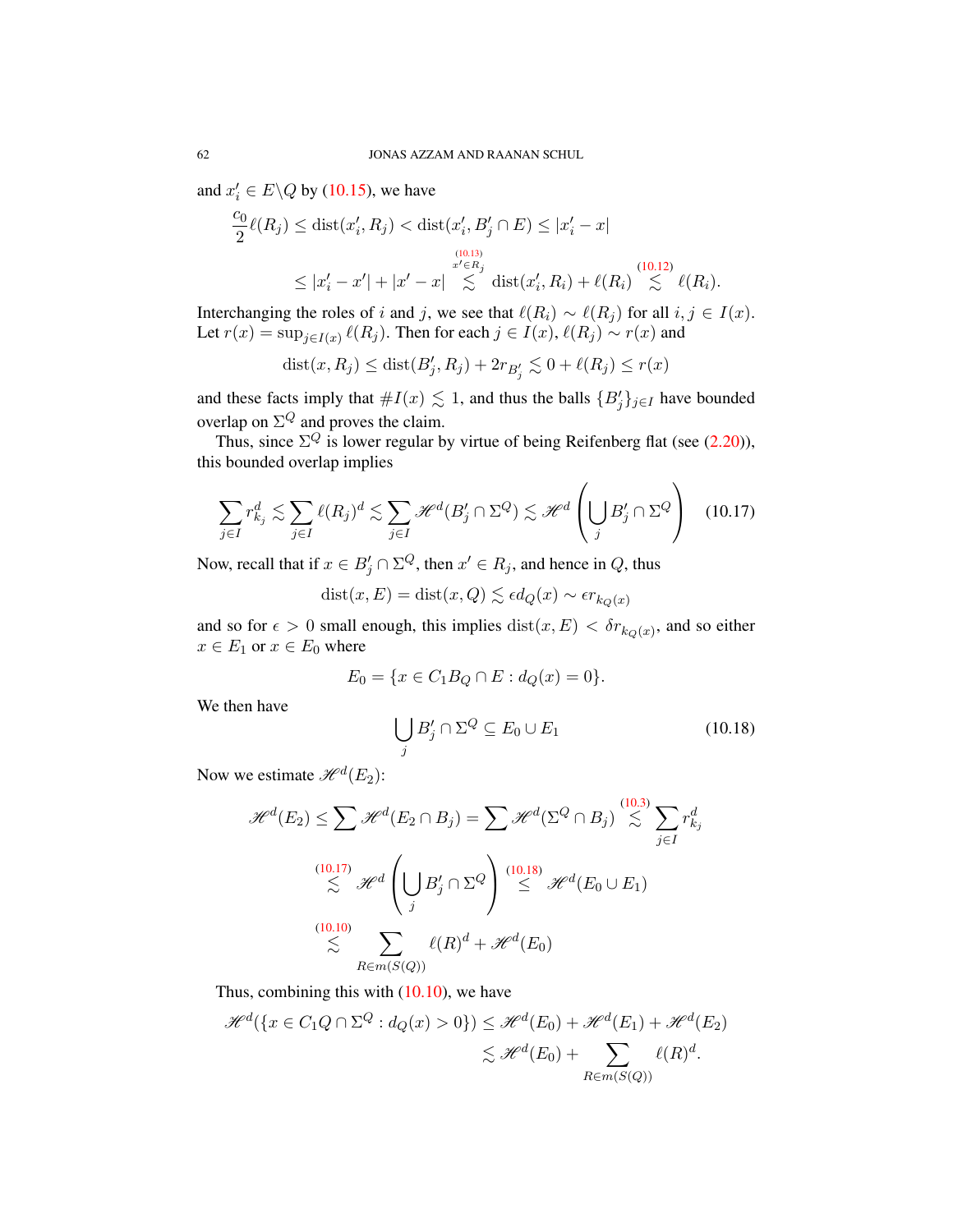Note that we actually have  $E_0 \subseteq \overline{Q}$  by definition. This observation and the above inequality finish the lemma.

<span id="page-63-1"></span>**Lemma 10.5.** For  $Q \subseteq Q_0$ ,  $\mathscr{H}^d(\partial Q) = 0$ , where

$$
\partial Q = \{ x \in \overline{Q} : B(x,r) \cap E \backslash Q \neq \emptyset \text{ for all } r > 0 \}.
$$

*Proof.* Let  $x \in \partial Q$  and R be any cube containing x with  $\ell(R) \leq \ell(Q)$ . Then  $c_0B_R \cap Q = \emptyset$ . In particular,  $\frac{c_0}{2}B_R \cap \overline{Q} = \emptyset$ . Thus,

$$
\mathscr{H}^d(E\cap B(x,2\ell(R))\backslash \partial Q)\geq \mathscr{H}^d\left(\frac{c_0}{2}B_R\cap E\right)\gtrsim \ell(R)^d.
$$

Since there are such cubes  $R$  of arbitrarily small size,

$$
\limsup_{r\to 0}\frac{\mathscr{H}^d(E\cap B(x,r)\backslash\partial Q)}{r^d}>0.
$$

However, by [\[Mat95,](#page-78-1) Corollary 2.14], this limit must be zero for  $\mathcal{H}^d$ -a.e.  $x \in \partial Q$ , hence  $\mathcal{H}^d(\partial Q) = 0$ .

Let

$$
\mathscr{B} = \mathscr{D} \backslash \mathscr{G} = \{ Q \subseteq Q_0 : \vartheta_E^d(AB_Q) \ge \epsilon \}.
$$

Let  $Q_j$  be a collection of maximal cubes in  $\mathscr G$ . Note that since  $\Theta_E^{d,A,\epsilon}$  $_{E}^{a,A,\epsilon}(B(0,1)) <$  $\infty$ ,  $Q_j$  covers almost all of  $Q_0$  (up to  $\mathcal{H}^d$  measure zero). Let  $\mathcal{F}_0 = \{S(Q_j)\}.$ Assume we have defined  $\mathscr{F}_N$  and let  $S \in \mathscr{F}_N$ . Let  $m'(S)$  be the collection of maximal cubes in  $\mathscr G$  contained in cubes in  $m(S)$ . Let

$$
\mathscr{F}_{N+1} = \bigcup_{S \in \mathscr{F}_N} \{ S(Q) : Q \in m'(S) \} \text{ and } \mathscr{F} = \bigcup \mathscr{F}_N.
$$

For  $S \in \mathcal{F}$ , write  $\Sigma^S = \Sigma^{Q(S)}$ .

Lemma 10.6.

<span id="page-63-0"></span>
$$
\sum_{S \in \mathcal{F}} \sum_{R \in m(S) \cap \mathcal{B}} \ell(R)^d \lesssim \Theta_E^{d, A, \epsilon}(0, 1) \tag{10.19}
$$

*and*

<span id="page-63-2"></span>
$$
\sum_{S \in \mathcal{F}} \mathcal{H}^d(C_1 B_{Q(S)} \cap \Sigma^S) \lesssim \mathcal{H}^d(E \cap B(0,1)) + \Theta_E^{d,A,\epsilon}(0,1). \tag{10.20}
$$

*Proof.* Write

$$
d(S) = \{x \in \overline{Q(S)} : d_{Q(S)}(x) = 0\}.
$$

Then

$$
\sum_{S \in \mathcal{F}} \mathcal{H}^d(C_1 B_{Q(S)} \cap \Sigma^S) \stackrel{(10.4)}{\lesssim} \sum_{S \in \mathcal{F}} \sum_{R \in m(S)} \ell(R)^d + \sum_{S \in \mathcal{F}} \mathcal{H}^d(d(S))
$$

$$
= I_1 + I_2.
$$

To bound the first term, note that for  $S, S' \in \mathscr{F}$ , if  $S \cap S' \neq \emptyset$ , then either  $Q(S) \in m(S')$  or  $Q(S') \in m(S)$  by construction.

 $\Box$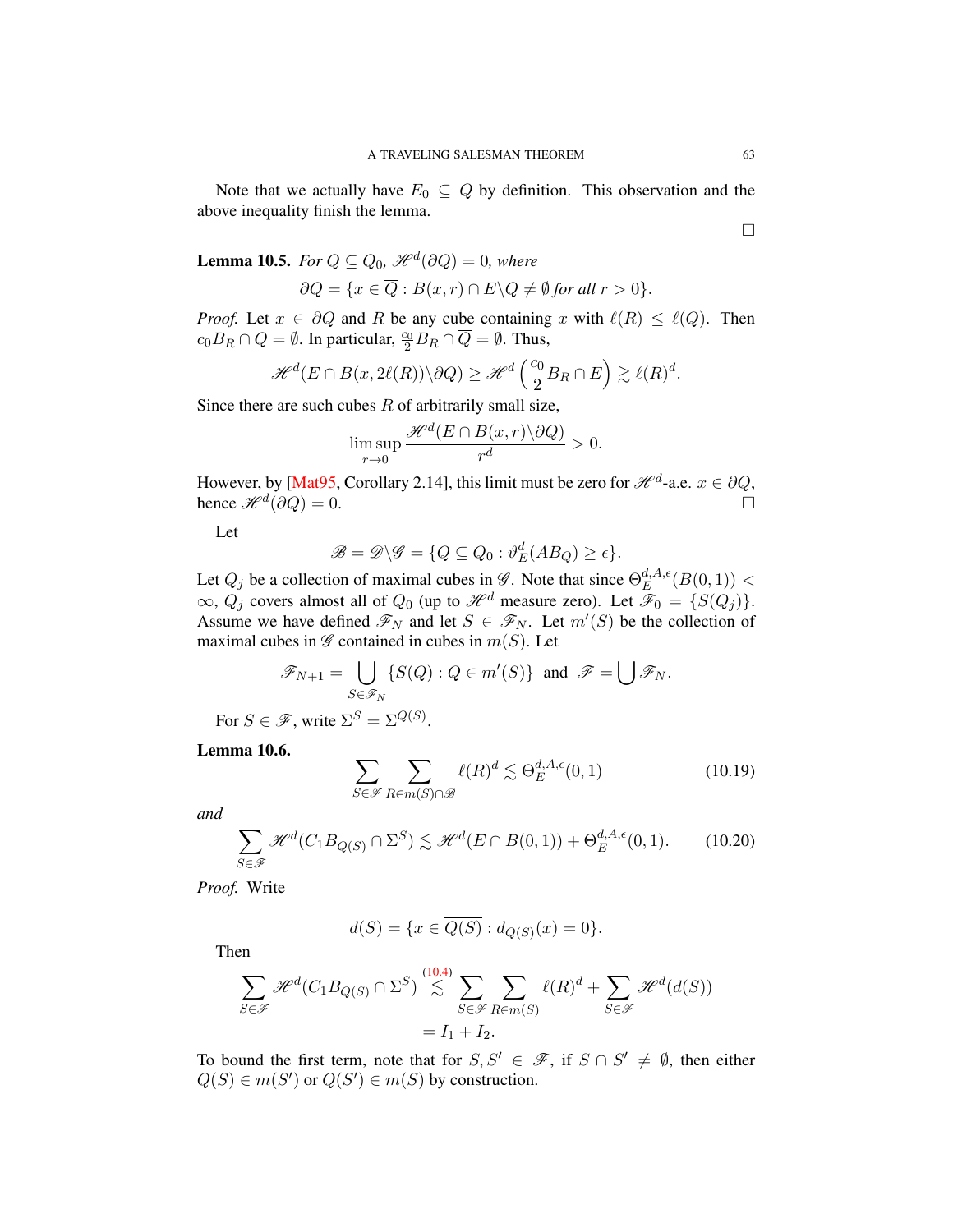Also observe also that if  $Q \in m(S)$  for some  $S \in \mathcal{F}$ , then one of its siblings is in  $\mathscr{B}$ , and so by definition of  $\Theta^{d,A,\epsilon}_E$  $_{E}^{a,A,\epsilon}(0,1),$ 

$$
I_1 \lesssim \sum_{S \in \mathscr{F}} \sum_{R \in m(S) \cap \mathscr{B}} \ell(R)^d \le \sum_{Q \in \mathscr{B}} \ell(Q)^d \le \Theta_E^{d, A, \epsilon}(0, 1).
$$

Note that this proves [\(10.19\)](#page-63-0). Now we bound the second term. Let  $Q^{\circ} = Q \backslash \partial Q$ and note that if  $S, S' \in \mathscr{F}$  and  $Q(S) \subseteq T \in m(S')$ , then we have  $d(S) \subseteq \overline{Q(S)}$ . **Hence** 

$$
d(S) \cap Q(S)^{\circ} \subseteq T^{\circ} \subseteq Q(S') \backslash d(S'),
$$

and thus, for  $S, S' \in \mathcal{F}$ , by Lemma [10.5,](#page-63-1)  $\mathcal{H}^d(d(S) \cap d(S')) = 0$ . Hence,

$$
I_2 = \sum_{S \in \mathscr{F}} \mathscr{H}^d(d(S)) \leq \mathscr{H}^d(Q_0) = E \cap B(0,1).
$$

<span id="page-64-0"></span> $\Box$ 

<span id="page-64-1"></span>Proposition 10.7 (Theorem A Part 1). *With the assumptions of Theorem [3.2,](#page-29-0)*

$$
\sum_{k\geq 0} \sum_{B\in\mathscr{X}_k} \beta_E^{d,p} (C_0 B)^2 r_B^d
$$
\n
$$
\lesssim_{A,C_0,n,\epsilon,p} \left( \mathcal{H}^d(E \cap B(0,1)) + \Theta_E^{d,A,\epsilon}(0,1) \right). \quad (10.21)
$$

*Proof.* Let  $1 \le p < \frac{2d}{2-d}$  if  $d > 2$  and  $1 \le p < \infty$  if  $1 \le d \le 2$ . Note that

$$
\sum_{Q \subseteq Q_0} \beta_E^{d,p} (C_0 B_Q)^2 \ell(Q)^d \lesssim \Theta_E^{d,A,\epsilon}(B_{Q_0}) + \sum_{S \in \mathscr{F}} \sum_{Q \in S} \beta_E^{d,p} (C_0 B_Q)^2 \ell(Q)^d
$$

and so we just need to bound the second sum. For  $S \in \mathcal{F}$ , set

$$
\Sigma^S = \Sigma^{Q(S)}.
$$

If  $Q \in S$ , we will let  $x'_{Q}$  denote the closest point in  $\Sigma^{S}$  to  $x_{Q}$  and  $B'_{Q} =$  $B(x'_Q, \ell(Q))$ . Then

$$
\sum_{S \in \mathcal{F}} \sum_{Q \in S} \beta_E^{d,p} (C_0 B_Q)^2 \ell(Q)^d \stackrel{(2.47)}{\lesssim} \sum_{S \in \mathcal{F}} \sum_{Q \in S} \beta_{\Sigma^S}^{d,p} (2C_0 B_Q')^2 \ell(Q)^d
$$
  
+ 
$$
\sum_{S \in \mathcal{F}} \sum_{Q \in S} \int_{2C_0 B_Q \cap E} \frac{\text{dist}(x, \Sigma^S)}{\ell(Q)} d\mathcal{H}_{\infty}^d(x)
$$
  
=  $I_1 + I_2.$ 

We first bound the second term. Let  $Q \in S$ . Let k be so that  $\ell(Q) \leq r_k$  $\rho^{-1}\ell(Q)$ , and let  $j \in J_k$  be so that  $x_Q \in B_{jk}$ . By [\(2.12\)](#page-15-2), since  $x_{jk} \in P_{jk}$ ,  $dist(x_{jk}, \Sigma_k^S) \lesssim \epsilon r_k$ . If  $x'_{jk} \in \Sigma_k^S$  is closest to  $x_{jk}$ , then this means  $x'_{jk} \in B_{jk}$ . By [\(2.14\)](#page-16-2),  $dist(x'_{jk}, \Sigma^S) \lesssim \epsilon r_k$ , and so  $dist(x_{jk}, \Sigma^S) \lesssim \epsilon r_k$ . Thus,  $dist(x_Q, \Sigma^S) \lesssim$  $r_k \sim \ell(Q)$ , and so if  $x \in E \cap 2C_0B_Q$ , then  $dist(x, \Sigma^S) \lesssim C_0\ell(Q)$ .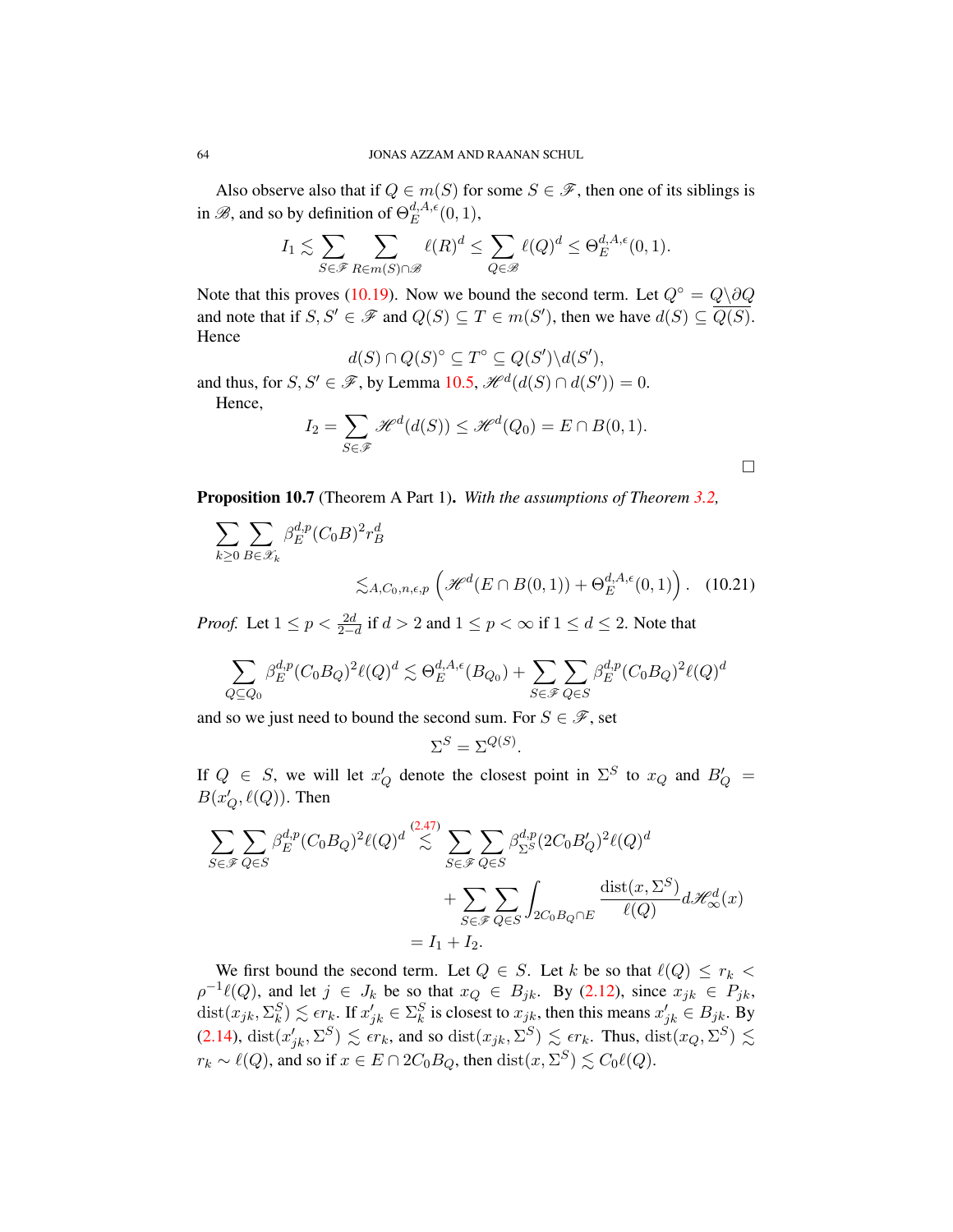Let  $B_j$  be a Besicovitch sub-cover of the collection

$$
\{B(x, 2d(x, \Sigma^S)) : x \in 2C_0B_{Q(S)} \cap E\}
$$

and write  $B_j = B(x_j, s_j)$ . Hence, if  $x'_j \in \Sigma^S$  is closest to  $x_j$ , then

$$
s_j^d \lesssim \mathcal{H}^d(B(x'_j, s_j/2) \cap \Sigma^S) \le \mathcal{H}^d(B_j \cap \Sigma^S)
$$

If  $Q \in S$  is such that  $2C_0B_Q \cap B_j \neq \emptyset$ , then  $s_j = d_S(x_j) \lesssim \ell(Q)$ , and so

$$
\sum_{Q \in S} \int_{2C_0B_Q \cap E} \frac{\text{dist}(x, \Sigma^S)}{\ell(Q)} d\mathcal{H}_{\infty}^d \mathop{\lesssim} \sum_{Q \in S} \sum_j \int_{2C_0B_Q \cap E \cap B_j} \frac{\text{dist}(x, \Sigma^S)}{\ell(Q)} d\mathcal{H}_{\infty}^d
$$

$$
\lesssim \sum_{Q \in S} \sum_j \int_{2C_0B_Q \cap E \cap B_j} \frac{s_j}{\ell(Q)} d\mathcal{H}_{\infty}^d \le \sum_{Q \in S} \sum_{2C_0B_Q \cap E \cap B_j \neq \emptyset} \frac{s_j^{d+1}}{\ell(Q)}
$$

$$
= \sum_j \sum_{\substack{Q \in S \\ 2C_0B_Q \cap E \cap B_j \neq \emptyset}} \frac{s_j^{d+1}}{\ell(Q)} \lesssim \sum_j s_j^d
$$

$$
\sum_j \mathcal{H}^d(B_j \cap \Sigma^S) \le \mathcal{H}^d(C_1B_{Q(S)} \cap \Sigma^S).
$$

Thus,

$$
I_2 = \sum_{S \in \mathscr{F}} \sum_{Q \in S} \int_{2C_0B_Q \cap E} \frac{\text{dist}(x, \Sigma^S)}{\ell(Q)} d\mathscr{H}^d_{\infty}(x) \lesssim \sum_{S \in \mathscr{F}} \mathscr{H}^d(C_1B_{Q(S)} \cap \Sigma^S)
$$
  

$$
\lesssim \mathscr{H}^d(E \cap B(0, 1)) + \Theta_E^{d, A, \epsilon}(0, 1).
$$

To bound  $I_1$ , fix  $S \in \mathcal{F}$  and suppose  $Q(S) \in \mathcal{D}_N$ . For  $n \geq N$ , let  $\mathcal{X}_n$ be a collection of maximally separated  $\rho^n$  nets for  $\Sigma^Q$ . Then for  $n \geq N$  and  $Q \in S \cap \mathscr{D}_n$ , there is  $x^Q \in X_n$  so that  $x'_Q \in B^Q := B(x^Q, \rho^n)$ , and so  $2C_0B'_Q \subseteq$ 20 $C_0B^Q$ . Moreover, since the centers of cubes in  $\mathscr{D}_n$  are maximally  $\rho^n$ -separated, we know that for any  $x \in \mathscr{X}_n$  that  $\#\{Q \in S \cap \mathscr{D}_n : x^Q = x\} \lesssim 1$ . Thus, if  $20C_0 \ll C_1$ , Theorem [3.6](#page-30-1) implies

$$
\sum_{Q \in S} \beta_{\Sigma^S}^{d,p} (2C_0 B'_Q)^2 \ell(Q)^d \lesssim \sum_{n \ge N} \sum_{x \in \mathcal{X}_n} \beta_{\Sigma^S}^{d,p} (B(x, 20C_0 \rho^n)^2 \rho^{nd} \lesssim \mathcal{H}^d(C_1 B_{Q(S)} \cap \Sigma^S).
$$

Thus,

$$
I_1 \lesssim \sum_{S \in \mathscr{F}} \mathscr{H}^d(C_1 B_{Q(S)} \cap \Sigma^S) \stackrel{(10.20)}{\lesssim} \mathscr{H}^d(Q_0) + \Theta^{d, A, \epsilon}_E(B_{Q_0}).
$$

Combining the estimates for  $I_1$  and  $I_2$  gives [\(10.21\)](#page-64-0).

 $\Box$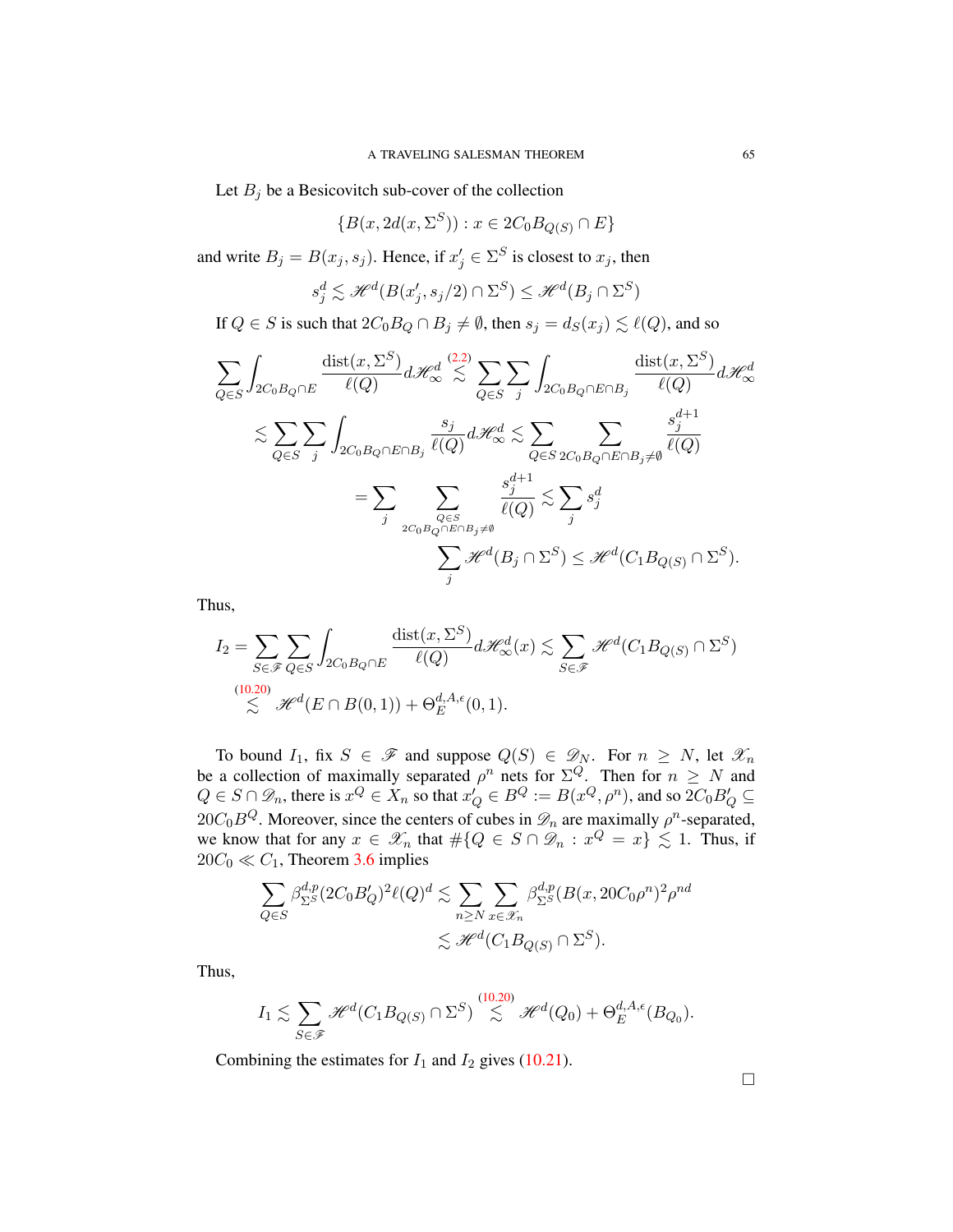<span id="page-66-1"></span>**Proposition 10.8** (Theorem A Part 2). Let  $E \subseteq \mathbb{R}^d$  be closed. Then

$$
1 \lesssim_d \mathcal{H}^d(E \cap B(0,1)) + \Theta_E^{d,A,\epsilon}(0,1). \tag{10.22}
$$

*Proof.* If  $Q_0 \notin \mathscr{G}$ , then  $\Theta^{d, A, \epsilon}_E$  $E^{a,A,\epsilon}(0,1) \geq 1$  and there is nothing to show, so we may assume  $Q_0 \in \mathscr{G}$ .

Suppose that  $\Theta^{d,A,\epsilon}_{E}$  $E^{d,A,\epsilon}(0,1) < \delta\ell(Q_0)^d$ , where  $\delta > 0$  will be decided shortly. Let  $x \in (\Sigma^{Q_0} \backslash E) \cap \frac{c_0}{2} B_{Q_0}.$  Let  $x' \in E$  be closest to x, so [\(10.2\)](#page-59-0) implies

$$
|x - x'| \lesssim \epsilon d_{Q_0}(x). \tag{10.23}
$$

For  $\epsilon > 0$  small enough, this implies  $x' \in c_0 B_{Q_0} \cap E \subseteq Q_0$ . Hence, there is  $R \in m(S(Q_0))$  that contains x' and  $\ell(R) \geq d_{Q_0}(x)$  by definition of  $d_{Q_0}$ . Since  $R \in m(S(Q_0))$ , it has a sibling R' for which  $\vartheta_E(AB_{R'}) \ge \epsilon$ . Since  $\ell(R) = \ell(R')$ and  $|x_R - x_{R'}| \leq \frac{2}{\rho} \ell(R)$ , we have that

$$
|x_{R'} - x| \le |x_{R'} - x_R| + |x_R - x'| + |x' - x| < \frac{2}{\rho} \ell(R) + \ell(R') + \epsilon d_{Q_0}(x)
$$
\n
$$
< \left(\frac{2}{\rho} + 1 + \epsilon\right) \ell(R') \le \frac{4}{\rho} \ell(R').
$$

Thus,

$$
(\Sigma^{Q_0} \backslash E) \cap \frac{c_0}{2} B_{Q_0} \subseteq \bigcup_{R \in m(S(Q_0))} \frac{4}{\rho} B_{R'}
$$

and thus

$$
\mathcal{H}_{\infty}^{d}\left((\Sigma^{Q_0}\backslash E)\cap\frac{c_0}{2}B_{Q_0}\right)
$$
  
\$\lesssim \sum\_{R\in m(S(Q\_0))}\ell(R')^d \lesssim \Theta\_E^{d,A,\epsilon}(B\_{Q\_0}) < \delta\ell(Q\_0)^d. \quad (10.24)\$

Since  $\mathscr{X}_0 = \{0\}$ ,  $\Sigma_0^{Q_0} = P_{Q_0}$ . By [\(2.14\)](#page-16-2),  $\text{dist}(y, \Sigma^{Q_0}) \lesssim \epsilon$  for all  $y \in P_{Q_0}$ , and since  $0 = x_{Q_0} \in P_{Q_0}$ , this means  $dist(0, \Sigma^{Q_0}) \lesssim \epsilon < \frac{\epsilon}{\rho} \ell(Q_0) \lesssim \epsilon$ . Thus, for  $\epsilon > 0$  small enough, if  $x'_{Q_0} \in \Sigma^{Q_0}$  is closest to 0,

$$
\mathscr{H}^d_{\infty}(\Sigma^{Q_0} \cap c_0 B_{Q_0}) \geq \mathscr{H}^d_{\infty}(\Sigma^{Q_0} \cap B\left(x'_{Q_0}, \frac{c_0}{2}\ell(Q_0)\right)) \stackrel{(2.20)}{\gtrsim} \ell(Q_0)^d \gtrsim 1.
$$

so for  $\epsilon > 0$  small, this and [\(10.24\)](#page-66-0) imply

$$
\mathscr{H}^d(E \cap B(0,1)) = \mathscr{H}^d(Q_0) \ge \mathscr{H}^d_{\infty}(\Sigma^{Q_0} \cap E \cap c_0 B_{Q_0}) \gtrsim 1.
$$

Combining Propositions [10.7](#page-64-1) and [10.8](#page-66-1) gives Theorem [3.2.](#page-29-0)

<span id="page-66-0"></span>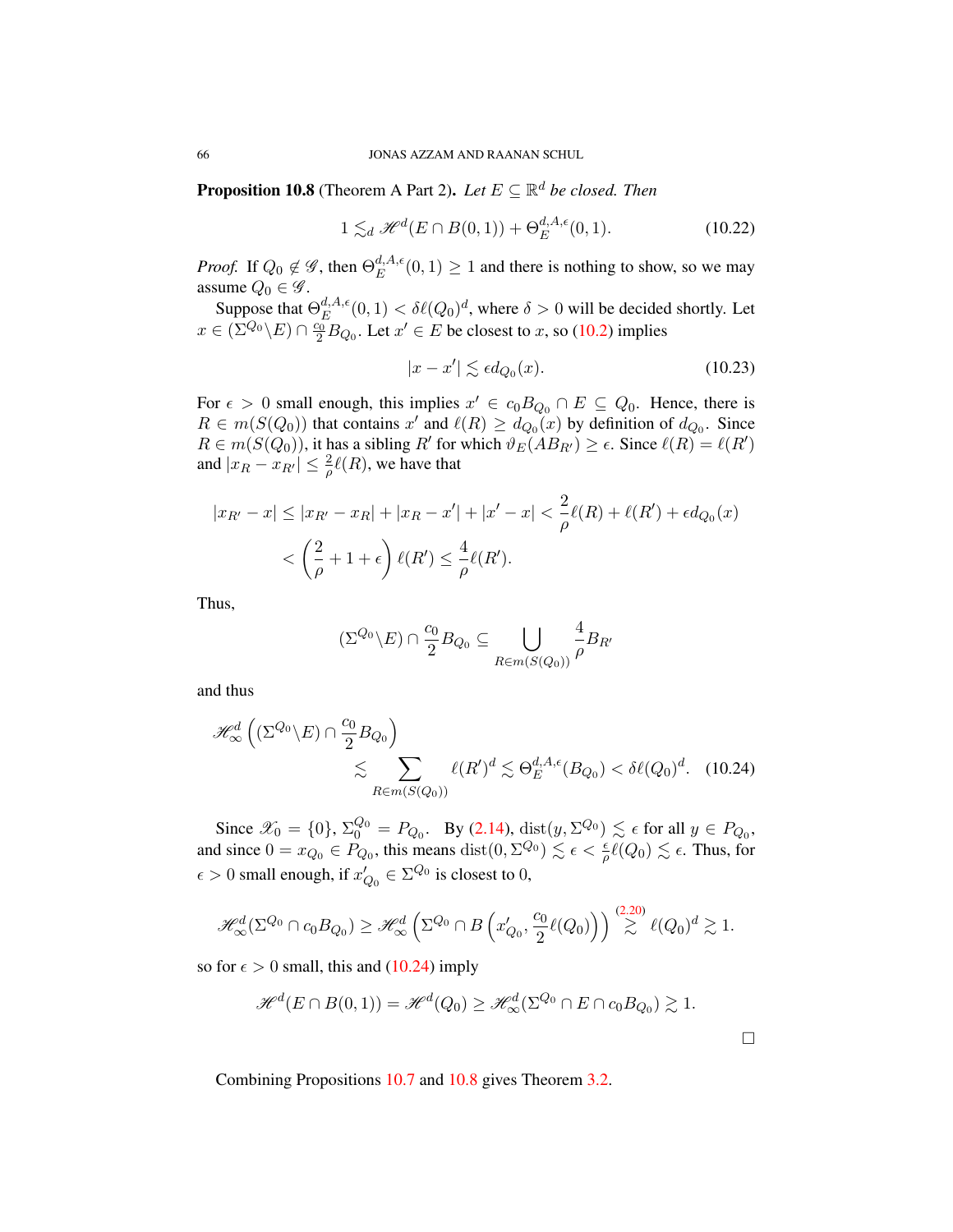### 11. PROOF OF THEOREM [3.3](#page-29-1) - PART 1

<span id="page-67-4"></span>In this Section we prove half of Theorem  $3.3$ , which is summarized in the following proposition.

<span id="page-67-3"></span>Proposition 11.1. *With the assumptions of Theorem [3.3,](#page-29-1) we have*

<span id="page-67-0"></span>
$$
\mathcal{H}^{d}(E \cap B(0,1)) \le C(A,d,n,c) \left(1 + \sum_{k \ge 0} \sum_{\substack{B \in \mathcal{K}_{k} \\ x_B \in B(0,1)}} \beta_E^{d,1}(AB)^2 r_B^d \right). \tag{11.1}
$$

*Furthermore, if the right hand side of* [\(11.1\)](#page-67-0) *is finite then we have that* E *is* d*rectifiable.*

Let  $\epsilon$  be sufficiently small for the application of Theorem [2.5.](#page-16-0) Let  $\mathscr D$  be the cubes from Theorem [2.9](#page-18-0) for  $E \cap B(0, 1)$  so that  $\mathcal{X}_0 = \{0\}$ . Again, in this way, all cubes are contained in  $B(0, 1)$  and  $Q_0 = B(0, 1) \cap E$ .

We wish to show that for M sufficiently large (we may fix  $M = 10^5$  to avoid ambiguity),

<span id="page-67-2"></span>
$$
\mathcal{H}^{d}(Q_{0}) \leq \mathcal{H}^{d}\left(\bigcup_{i} \Sigma_{S^{i}}\right) \leq C_{\epsilon,n} \left(1 + \sum_{Q \subseteq Q_{0}} \beta_{E}^{d,1} (MB_{Q})^{2} \ell(Q)^{d}\right), \quad (11.2)
$$

which  $A$  large enough, gives  $(3.2)$ .

We recall a result from [\[DT12\]](#page-78-2).

<span id="page-67-1"></span>Theorem 11.2 (David, Toro [\[DT12,](#page-78-2) Theorem 2.5]). *With the notation and assump-tions of Theorem [2.5,](#page-16-0) assume additionally that for some*  $M < \infty$  *that* 

$$
\sum_{k\geq 0} \epsilon'_k (f_k(z))^2 \leq M_1 \text{ for } z \in \Sigma_0
$$

*where*

$$
\epsilon'_k(z) = \sup \{ d_{x_{i,l},100r_l}(P_{jk}, P_{il}) : j \in J_k, |l - k| \le 2, i \in J_l, x \in 10B_{jk} \cap 11B_{il} \}.
$$

*Then*  $f = \lim f_N = \lim_{N \to \infty} \sigma_N \circ \cdots \circ \sigma_0 : \Sigma_0 \to \Sigma$  *is*  $C(M_1, n)$ *-bi-Lipschitz.* 

For each  $Q \subseteq Q_0$ , we define stopping-times  $S^Q$  as follows: we starting by adding Q to  $S^Q$  and inductively on each descendant R from largest to small, we add R to  $S^Q$  if

- (1)  $R^{(1)} \in S^Q$  or  $R = Q$ ,
- (2) every sibling  $R'$  satisfies

$$
\sum_{R' \subset T \subseteq Q} \beta_E^{d,1} (MB_Q)^2 < \epsilon^2.
$$

Now, using the definition of  $S^Q$ , we break up

$$
\mathscr{D}(Q_0) := \{ Q \in \mathscr{D} : Q \subseteq Q_0 \}
$$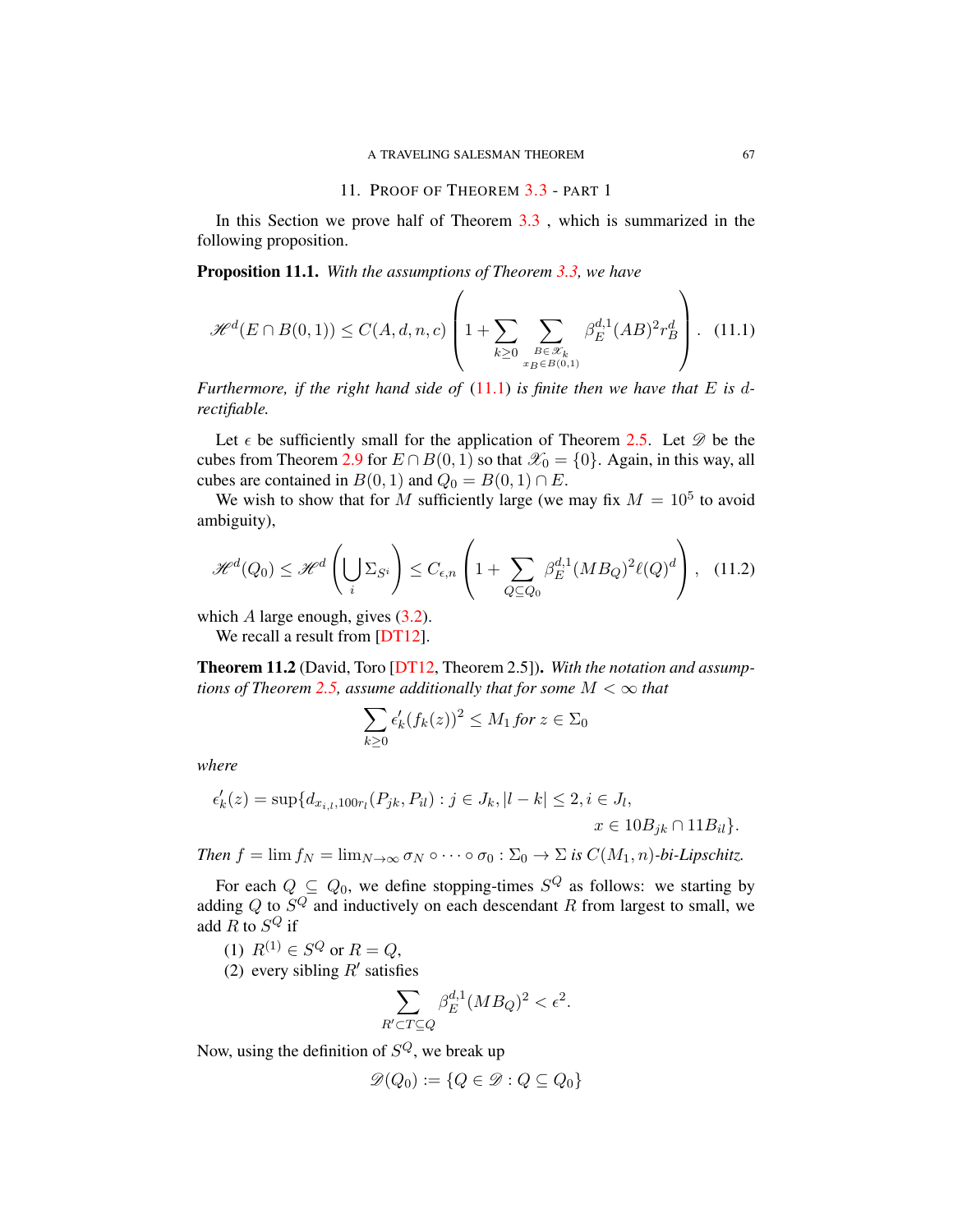into a collection of stopping-times  $\mathscr S$  with  $\bigcup \mathscr S = \mathscr D(Q_0)$ . Start with  $\mathscr S = \emptyset$ . First place  $S^{Q_0}$  in  $\mathscr{S}$ . Now, if S has been added to  $\mathscr{S}$ , and Q is a child of a cube in  $m(S)$ , add  $S^Q$  to  $\mathscr S$ . Repeat this indefinitely. This gives us  $\mathscr S$  with  $\bigcup \mathscr S = \mathscr D$ . Note that if  $\beta_E^{d,1}$  $E^{d,1}(MB_Q) \geq \epsilon$ , then  $S^Q = \{Q\}$ . We enumerate the regions  $S \in \mathcal{S}$ which are *not* singletons by  $\{S^i\}$ .

Our plan is that each  $S^i$  will correspond to a surface  $\Sigma_{S^i}$ , which will be obtained from Theorem [2.5](#page-16-0) and the will have the bi-Lipschitz estimates of [\[DT12,](#page-78-2) Theorem 2.5] (Theorem [11.2](#page-67-1) above). This will use the lemmas from Section [2.4.](#page-19-2)

Let us fix such an  $S^i$ .

**Lemma 11.3.** *There is a surface*  $\Sigma_{S_i}$  *such that* 

<span id="page-68-0"></span>
$$
dist(R, \Sigma_{S^i}) \lesssim_n \ell(R) \tag{11.3}
$$

for each  $R \in S^i$ , and

 $\mathscr{H}^{d}(\Sigma_{S^{i}})\lesssim_{\epsilon,n} \ell(Q(S^{i}))^{d}$ 

*Proof.* We will use Theorem [11.2](#page-67-1) stated above, which is building upon Theorem [2.5.](#page-16-0) Fix  $M = \Lambda = 10^5$ . For  $k \ge 0$  an integer, let  $s(k)$  be such that  $5\rho^{s(k)} \le$  $r_k < 5\rho^{s(k)-1}$ . Let  $L_Q$  be a plane so that  $\beta_E^{d,1}$  $_{E}^{d,1}(MB_Q,L_Q)=\beta_E^{d,1}$  $_{E}^{a,1}(MB_Q)$ . Let  $x'_Q \in L_Q \cap MB_Q$  be the closest point to  $x_Q$ . Associate  $L_Q$  to  $x'_Q$  and the scale  $r_k$ .

Consider a maximal  $r_k$  net for  $\mathscr{C}_k = \{x_Q : Q \in \mathscr{D}_{s(k)} \cap S^i\}$ . For these maximal nets, Lemma [2.18](#page-23-0) guarantees that the planes  $L_Q$  satisfy the assumptions of Theorem [2.5.](#page-16-0) with  $\epsilon_k(x) \lesssim \beta_E^{d,1}$  $_{E}^{d,1}(10^{5}B_{Q})$ , when  $x \in Q \in \mathscr{C}_{k}$ .

We now wish to apply Theorem [11.2.](#page-67-1) To this end, let  $x = f(z) \in \Sigma_{S^i}$ . By  $(2.14), x_N := f_N(z)$  $(2.14), x_N := f_N(z)$  is a Cauchy sequence in N and

$$
|x - x_N| \lesssim \sum_{k \ge N} \epsilon_k(x_k) r_k \lesssim \epsilon \sum_{k \ge N} r_k \lesssim \epsilon r_N.
$$

Thus, for  $\epsilon > 0$  small enough,  $x_N \in B(x, 2r_k)$ . We then have  $\epsilon'_k(x) \lesssim \beta_E^{d,1}$  $_{E}^{d,1}(10^{5}B_{Q}),$ when  $x \in Q \in \mathscr{C}_k$ .

Theorem [11.2](#page-67-1) now assures that  $\Sigma_{S_i}$  is a bi-Lipschitz surface with constant depending on  $n, \epsilon$ . Finally, note that [\(11.3\)](#page-68-0) follows from [\(2.15\)](#page-16-1) coupled with [\(2.16\)](#page-16-5) and  $\epsilon_k \lesssim_n \epsilon$ .

Let  $min\mathscr{S}$  be the minimal cubes of all  $S \in \mathscr{S}$ . In particular, for any  $R \in$  $min\mathscr{S}$ , there is  $S(R) \in \mathscr{S}$  such that R is a minimal cube in  $S(R)$ . Furthermore, any  $S \in \mathscr{S}$  has  $Q(S)$  either equal to  $Q_0$ , or a cube in  $min\mathscr{S}$ .

# <span id="page-68-1"></span>Lemma 11.4.

$$
\sum_{R \in min\mathscr{S}} \ell(R)^d \lesssim_{\epsilon,n} \sum_{Q \in \mathscr{D}} \beta_E^{d,1} (MB_Q)^2 \ell(Q)^d \tag{11.4}
$$

*Proof.* Each  $R \in min\mathscr{S}$  is a minimal cube in an  $S \in \mathscr{S}$ , which we call  $S(R)$ . These are disjoint for different R. Let  $R'$  be a child of R for which

$$
\sum_{Q \in S(R), Q \supset R'} \beta_E^{d,1} (MB_Q)^2 \ge \epsilon^2.
$$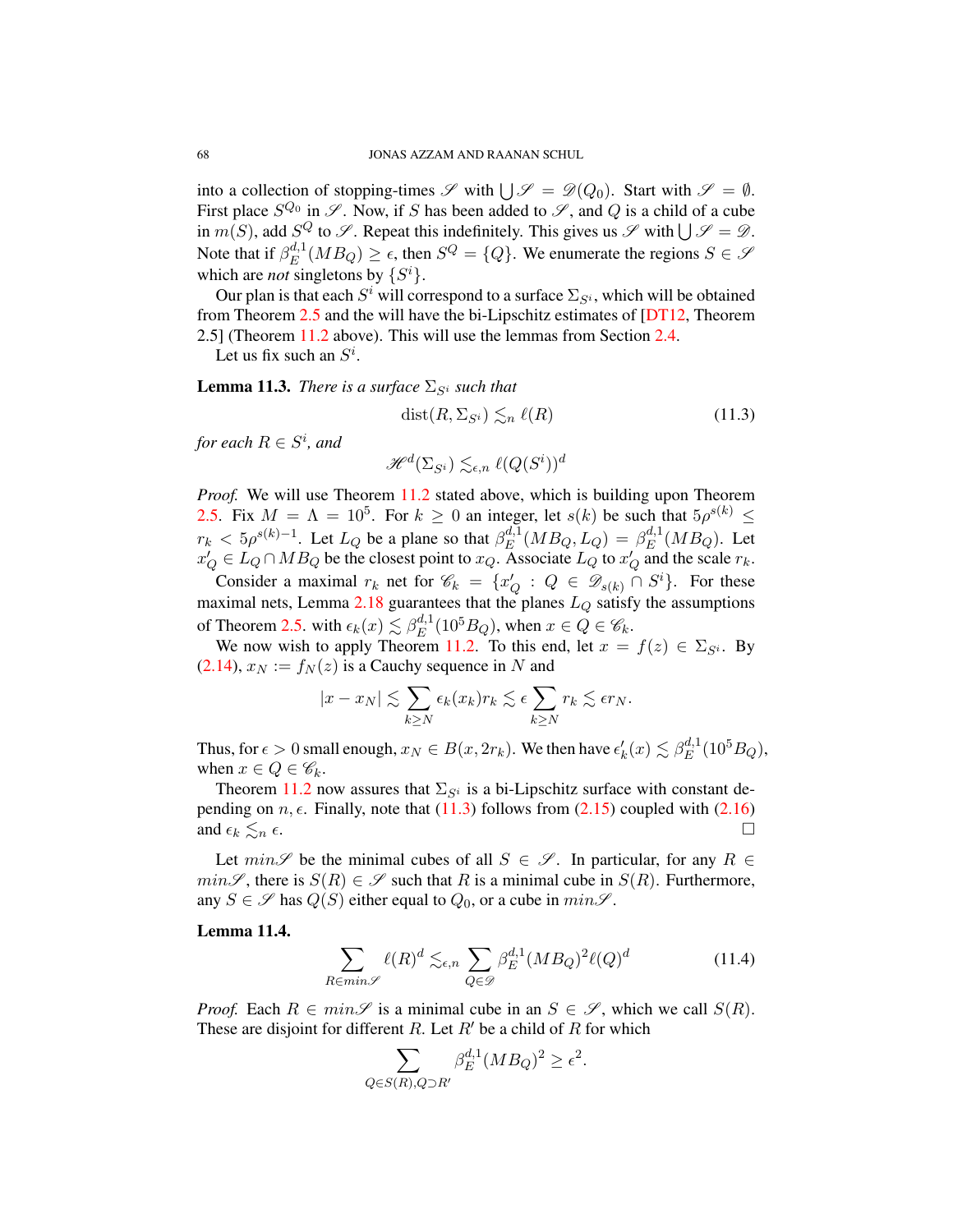If  $\beta_E^{d,1}$  $\int_E^{d,1} (MB_{R'})^2 < \epsilon^2/2$ , then this implies

$$
\sum_{Q \in S(R), Q \supset R} \beta_E^{d,1} (MB_Q)^2 \ge \epsilon^2/2.
$$

Otherwise, if  $\beta_E^{d,1}$  $\epsilon^{d,1} (MB_{R'})^2 \geq \epsilon^2/2$ , by monotonicity this implies

$$
\sum_{\substack{Q \in S(R) \\ Q \supseteq R}} \beta_E^{d,1} (MB_Q)^2 \geq \beta_E^{d,1} (MB_R)^2 \gtrsim \beta_E^{d,1} (MB_{R'})^2 \geq \epsilon^2/2.
$$

In any case, we have

$$
\sum_{\substack{Q \in S(R) \\ Q \supseteq R}} \beta_E^{d,1} (M B_Q)^2 \gtrsim \epsilon^2 \text{ for all } R \in m(S).
$$

Thus

$$
\sum_{R \in min\mathscr{S}} \ell(R)^d \leq \frac{1}{\epsilon^2} \sum_{R \in min\mathscr{S}} \ell(R)^d \sum_{Q \in S(R), Q \supset R} \beta_E^{d,1} (MB_Q)^2
$$

$$
\leq \frac{1}{\epsilon^2} \sum_{S \in \mathscr{S}} \sum_{Q \in S} \beta_E^{d,1} (MB_Q)^2 \sum_{\substack{R \in min\mathscr{S} \\ Q \in S(R), Q \supset R}} \ell(R)^d
$$

Now observe that for a fixed cube  $Q \in \mathcal{D}$ , the cubes  $R \in min\mathcal{S}$  such that  $Q \in$  $S(R)$  are disjoint, and  $\mathscr{H}^d(c_0B_R \cap \Sigma_{S(R)}) \gtrsim \ell(R)^d$  for  $\epsilon > 0$  small enough, since for  $\epsilon > 0$  small,  $c_0B_R$  will intersect a large portion of  $\Sigma_{S(R)}$ . (If S is a singleton, then  $\Sigma_{S(R)}$  was not defined, but then  $S = \{Q\} = \{R\}$ ). Thus,

$$
\sum_{\substack{R \in min\mathcal{S} \\ Q \in S(R), Q \supset R}} \ell(R)^d \lesssim_d \sum_{\substack{Rmin\mathcal{S} \\ Q \in S(R), Q \supset R}} \mathcal{H}^d(c_0 B_R \cap \Sigma_{S(R)})
$$
  

$$
\leq \mathcal{H}^d(B_Q \cap \Sigma_{S(R)}) \lesssim_{\epsilon,n} \ell(Q)^d
$$

where the constant comes form the constant in [\[DT12,](#page-78-2) Theorem 2.5]. Putting this all together, we have

$$
\sum_{R \in min\mathscr{S}} \ell(R)^d \leq \frac{1}{\epsilon^2} \sum_{S \in \mathscr{S}} \sum_{Q \in S} \beta_E^{d,1} (MB_Q)^2 \sum_{\substack{R \in min\mathscr{S} \\ Q \in S(R), Q \supset R}} \ell(R)^d
$$
\n
$$
\lesssim_{\epsilon,d,n} \sum_{Q \in S} \beta_E^{d,1} (MB_Q)^2 \ell(Q)^d
$$
\nas desired.

Let  $G$  be the points in  $E$  which are either stopped a finite number of times, or never stopped, i.e.

$$
G := \{ x \in E \cap B(0,1) : \sum \beta_E^{d,1} (MB_Q)^2 \chi_Q(x) < \infty \}.
$$

Then, by [\(11.3\)](#page-68-0),  $G \subset \bigcup_i \Sigma_{S^i}$ , and we have from the above lemmas the following corollary.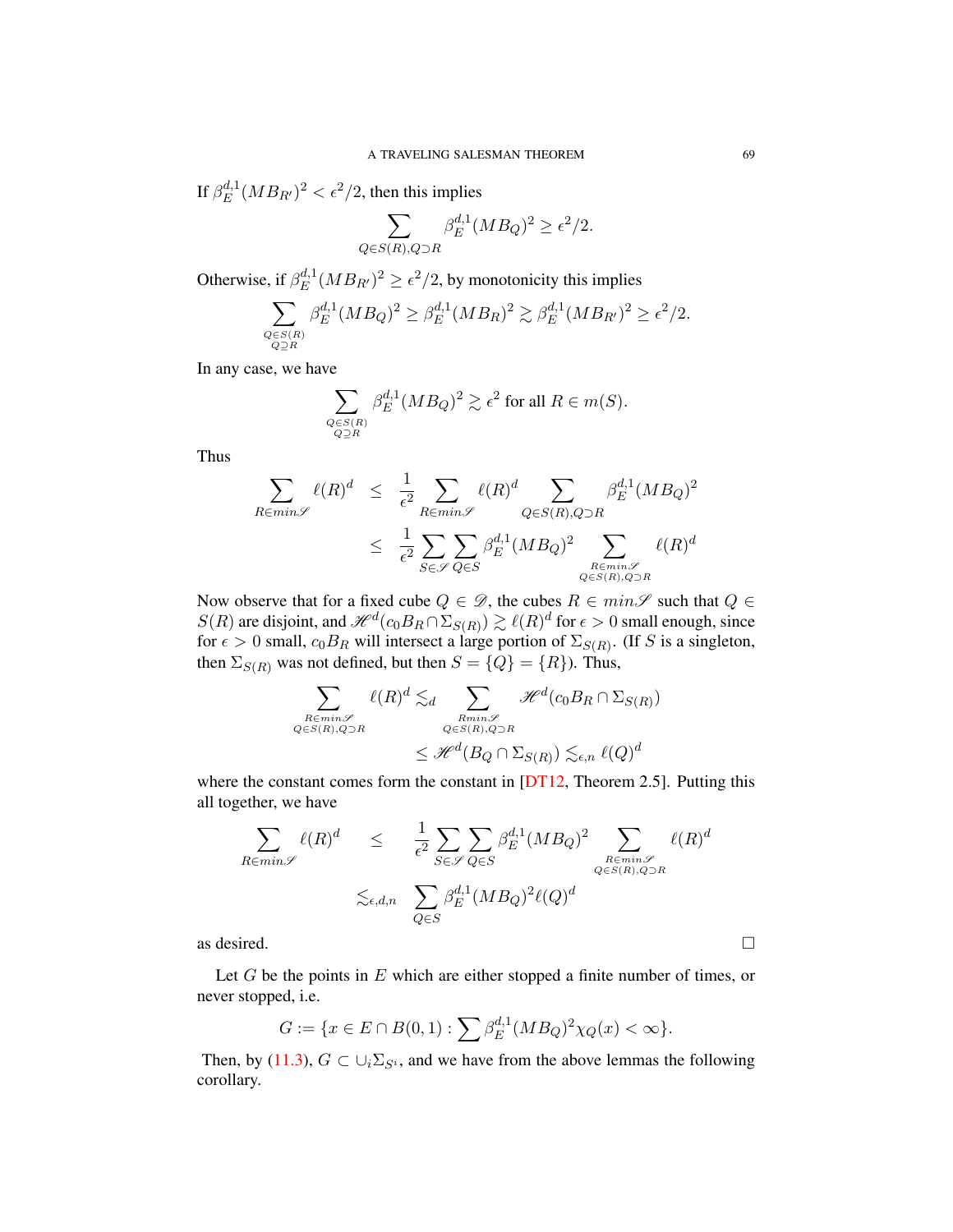<span id="page-70-0"></span>Corollary 11.5.

$$
\mathscr{H}^d(G) \leq \mathscr{H}^d\left(\bigcup_i \Sigma_{S^i}\right) \leq C_{\epsilon,n}\left(1 + \sum_{Q \in \mathscr{D}} \beta_E^{d,1}(MB_Q)^2 \ell(Q)^d\right).
$$

Let  $E' = E \cap B(0,1) \setminus G$ . Then  $x \in E'$  implies  $x = \lim x_{i_j}$  with  $x_{i_j} \in S^{i_j}$ , and  $Q(S^{i_{j+1}})$ . More is true:

**Lemma 11.6.** *Let*  $x \in E'$ *. For*  $r > 0$ *, there is a cube*  $Q \in min\mathscr{S}$  *with*  $\ell(Q) < r$ *such that*  $x \in Q$ *.* 

*Proof.* This lemma is simply a restatement of the fact that  $E'$  is the set of points that were stopped infinitely many times, and the scale must decrease to 0 by the properties of  $\{Q \in \mathcal{D} : Q \ni x\}.$ 

<span id="page-70-1"></span>**Corollary 11.7.** If the right hand side of [\(11.2\)](#page-67-2) is finite, then  $\mathcal{H}^d(E') = 0$ .

*Proof.* Lemma [11.4](#page-68-1) together with the previous lemma first give that

$$
\mathcal{H}^{d}(E') \lesssim_{\epsilon,n} \sum_{Q \in \mathcal{D}} \beta_E^{d,1} (MB_Q)^2 \ell(Q)^d.
$$

However, since each point  $x \in E'$  is covered by an infinite number of cubes in  $min\mathscr{S}$  we have that Lemma [11.4](#page-68-1) gives  $\mathscr{H}^d(E') = 0$ .

We now note that  $E \cap B(0,1) \subset E' \cup \bigcup_i \Sigma_{S^i}$ .

<span id="page-70-2"></span>Corollary 11.8. *If the right hand side of* [\(11.2\)](#page-67-2) *is finite then* E *is* d*-rectifiable.*

Proposition [11.1](#page-67-3) follows from Corollary [11.5,](#page-70-0) Corollary [11.7](#page-70-1) and Corollary [11.8.](#page-70-2)

# 12. PROOF OF THEOREM [3.3](#page-29-1) - PART 2

We continue with the same notation of Section [11.](#page-67-4) In particular,  $E \subset \mathbb{R}^n$ , and  $\mathscr{D}$  be the cubes from Theorem [2.9](#page-18-0) for  $E \cap B(0,1)$  so that  $\mathscr{X}_0 = \{0\}$ . (again, in this way, all cubes are contained in  $B(0, 1)$  and  $Q_0 = B(0, 1)$ .)

<span id="page-70-3"></span>**Proposition 12.1.** *Suppose that for all*  $x \in E$  *and*  $0 < r \leq 1$  *we have*  $\mathscr{H}^{d}_{\infty}(B(x,r) \cap$  $(E) > tr<sup>d</sup>$ *. Then* 

$$
\sum \{ \ell(Q)^d : Q \in \mathcal{D}, \ \vartheta_E(MB_Q) \ge \epsilon \} \lesssim_{\epsilon,n,t} 1 + \sum_{\mathcal{D}} \beta_E^{d,1} (2MB_Q)^2 \ell(Q)^d
$$

The purpose of this Section is to prove the Proposition [12.1,](#page-70-3) which together with Proposition [11.1,](#page-67-3) the properties of the cubes in Theorem [2.9,](#page-18-0) and Lemma [12.2](#page-70-4) gives Theorem [3.3.](#page-29-1)

<span id="page-70-4"></span>**Lemma 12.2.** *If*  $B_1 \subset B_2$  *and*  $r_i$  *is the radius of*  $B_i$ *, then*  $\vartheta_E(B_1)r_1 \leq \vartheta_E(B_2)r_2$ *.* 

The previous lemma is not hard to show using definitions.

The following lemma is a a simple corollary of Lemma [2.12.](#page-20-0)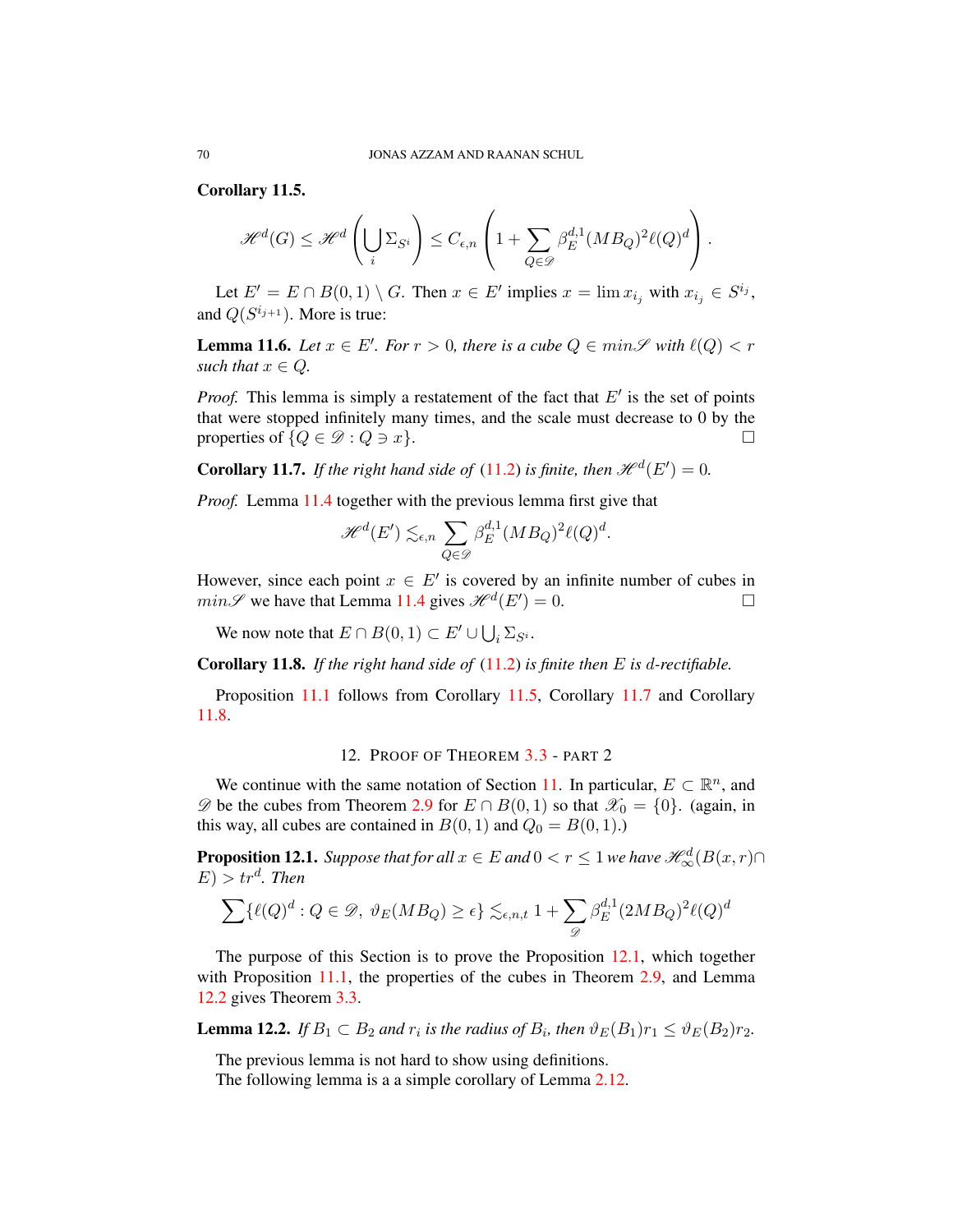<span id="page-71-0"></span>**Lemma 12.3.** *Suppose* E is such that for all  $x \in E$  and  $r \in (0, R)$  we have  $\mathscr{H}^d_\infty(B(x,r)\cap E)>tr^d.$  Then there is a  $c_t>0$  such that if  $\beta_{\infty,E}(2B)>\delta$  then  $\beta_E^{d,1}$  $E^{d,1}(B)^2 \geq c_t \delta^{\frac{1}{d+1}}$ 

Lemma [12.3](#page-71-0) immediately gives the following.

**Corollary 12.4.** *Under the same assumptions of Lemma [12.3,](#page-71-0) there is a*  $c_t > 0$ *such that*

$$
\sum {\{\ell(Q)^d : Q \in \mathcal{D}, \beta_{\infty,E}(MB_Q) \ge \delta} \}
$$
  
\$\leq \sum {\{\ell(Q)^d : Q \in \mathcal{D}, \beta\_E^{d,1}(2MB\_Q) \ge c\_t \delta^{\frac{1}{d+1}}\}\$  
\$\leq \frac{1}{(c\_t \delta^{\frac{1}{d+1}})^2} \sum\_{Q \in \mathcal{D}} \beta\_E^{d,1}(2MB\_Q)^2 \ell(Q)^d\$

Recall that for  $S \in \mathscr{S}$ ,  $\Sigma_S$  is a bi-Lipschitz topological d-plane with bi-Lipschitz constant depending only on  $n, \epsilon$ .

The following lemma is a special case of [\[DS93b,](#page-78-3) Theorem 2.4, page.32], which holds more generally for uniformly rectifiable sets, but we will apply it to the case of bi-Lipschitz surfaces (namely, the  $\Sigma_S$ ). We note that it is possible to make use of the fact  $\Sigma_S$  is a bi-Lipschitz image of a plane to prove it directly, but omit the proof here. In [\[DS93b\]](#page-78-3), the notation  $b\beta$  (*bilateral*  $\beta$ ) is used for  $\vartheta$ .

## Lemma 12.5.

$$
\sum \{ \ell(Q)^d : Q \in S, \ \vartheta_{\Sigma_S}(MB_Q) \ge \delta \} \le C_\delta \mathcal{H}^d(\Sigma_S) \lesssim_{\delta,\epsilon,n} \ell(Q(S))^d
$$

For a ball  $B$  centered on  $E$  and  $d$ -plane  $L$  define

$$
\eta_E(B, L) := \frac{1}{r_B} \sup_{x \in L \cap B} \text{dist}(x, E)
$$

and  $\eta_E(B) := \inf_L \eta_E(B, L)$  where L ranges over all affine d-planes. Thus  $\eta_E(\cdot) \leq \vartheta_E(\cdot).$ 

**Lemma 12.6.** *There is a constant*  $C_{\vartheta} > 0$  *(independent of dimension) such that the following holds. Let* B *be a ball. Suppose*  $\beta_{E,\infty}(B) < \delta$ , and  $\eta_E(B) < \delta$ . *Then*  $\vartheta_E(B) < C_{\vartheta} \delta$ *.* 

*Proof.* Without loss of generality suppose B is the unit ball.

Let  $L_{\eta}$  a d-plane giving  $\eta_E(B)$  and Let  $L_{\beta}$  a d-plane giving  $\beta_{\infty,E}(B)$ . Let  $\mathcal{N}_{\delta}(F)$  denote the  $\delta$  neighborhood of a set F. Then

$$
\mathcal{N}_{\delta}(E \cap B) \supset L_{\eta} \cap \frac{1}{2}B. \tag{12.1}
$$

Let  $\pi_{L_{\beta}}$  be the projection to  $L_{\beta}$ . We have that  $|\pi_{L_{\beta}}(x) - x| \leq \delta r_B$  for  $x \in E \cap B$ , and so

$$
\mathcal{N}_{\delta}(E \cap B) \subset \mathcal{N}_{2\delta}(L_{\beta} \cap \frac{1}{2}B). \tag{12.2}
$$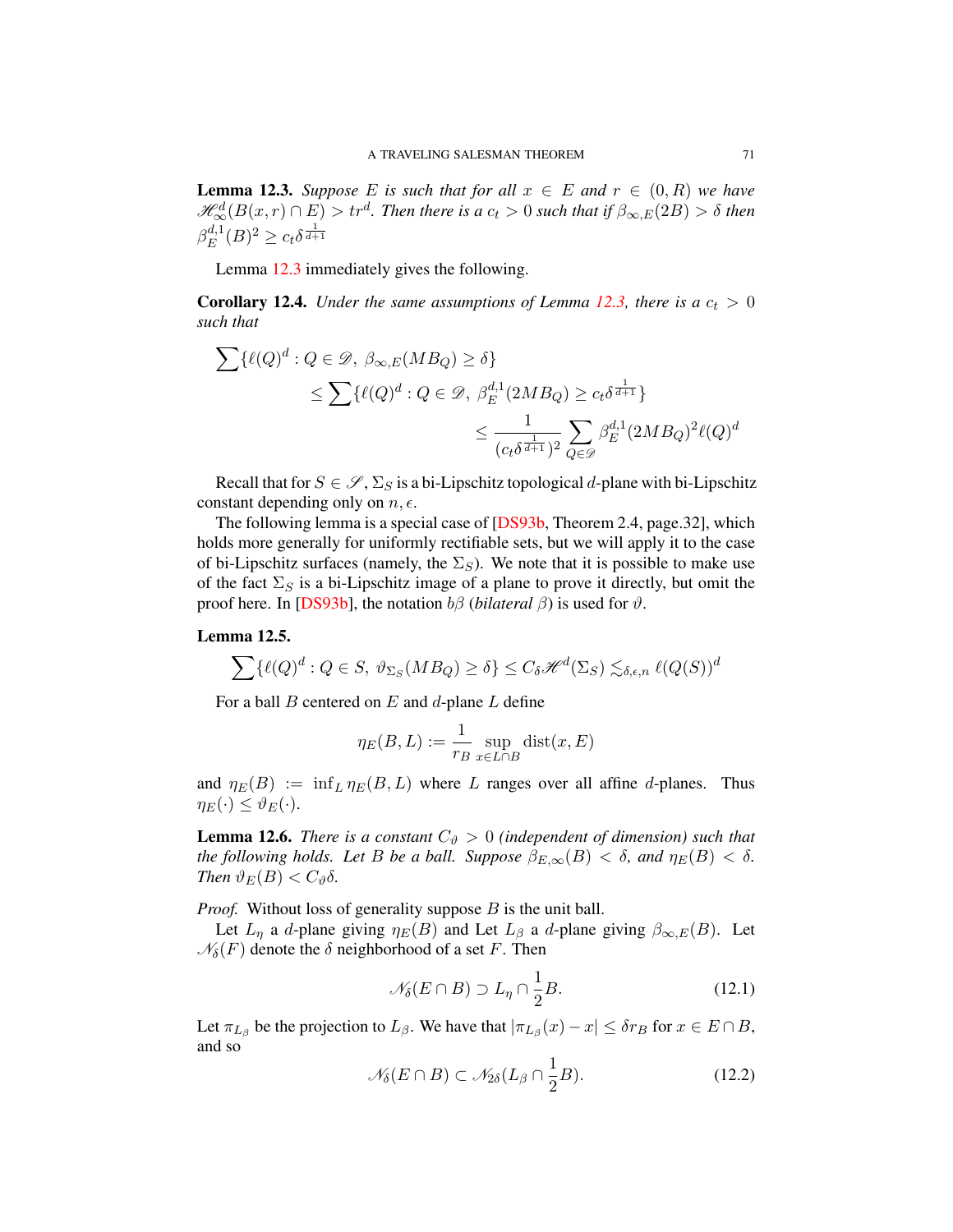Combining  $(12.1)$  and  $(12.2)$ , one can show (using Lemma [2.17,](#page-23-0) for example) that  $d_B(L_\eta, L_\beta) \lesssim \delta$ . Hence, for  $x \in E \cap B$ ,  $\pi_{L_\beta}(x) \in B \cap L_\beta$ 

$$
dist(x, L_{\eta}) \leq |x - \pi_{L_{\beta}}(x)| + dist(\pi_{L_{\beta}}(x), L_{\eta}) \lesssim \delta r_B.
$$

Thus,  $\beta_{E,\infty}(B, L_n) \leq \delta$ , and since we already have  $\eta_E(B, L_n) < \delta$ , the lemma follows.

 $\Box$ 

<span id="page-72-1"></span>**Proposition 12.7.** *Let*  $S \in \mathcal{S}$  *be given. Set* 

$$
S_{\delta} = \{ Q \in S, \eta_E(MB_Q) > 3\delta, \eta_{\Sigma_S}(MB_Q) < \delta \}.
$$

*Then*

$$
\sum_{Q \in S_{\delta}} \ell(Q)^d \lesssim_{\delta, \epsilon, n} \ell(Q(S))^d.
$$

*Proof.* Assume without loss of generality that S is not a singleton, and thus we have defined  $\Sigma$ <sub>S</sub>. Let  $Lip = Lip(n, \epsilon)$  be the bi-Lipschitz constant of the implicit map from  $\mathbb{R}^d$  to  $\Sigma_S$ . We first note that  $Q \in S_\delta$  satisfies

<span id="page-72-0"></span>
$$
\frac{1}{M\ell(Q)} \sup_{x \in \Sigma_S \cap MB_Q} \text{dist}(x, E) > \delta. \tag{12.3}
$$

Indeed suppose instead that all  $x \in \Sigma_S \cap MB_Q$  have  $dist(x, E) \leq \delta M \ell(Q)$ . Then take  $L_Q$  such that  $\delta > \eta_{\Sigma_S}(MB_Q) = \eta_{\Sigma_S}(MB_Q, L_Q)$  and  $p \in L_Q \cap MB_Q$ . Now, by our contrapositive assumption,

$$
dist(p, E) \leq dist(p, \Sigma_S \cap MB_Q) + \delta M\ell(Q) \leq
$$
  

$$
(\eta_{\Sigma_S}(MB_Q) + \delta)M\ell(Q) \leq 2\delta M\ell(Q).
$$

This is a contradiction to  $\eta_E(MB_Q) > 3\delta$ .

Now that we have [\(12.3\)](#page-72-0) for all  $Q \in S_{\delta}$ , there is  $y_Q \in MB_Q$  so that  $dist(y_Q, E) \ge$  $\delta M \ell(Q)$ . Let

$$
b_Q = B(y_Q, \delta M\ell(Q)/2).
$$

We claim that for  $Q \in S_\delta$ , the balls  $b_Q$  have bounded overlap, that is,

$$
\#\{Q \in S_{\delta} : b_Q \ni x\} \le C(\delta, d, Lip).
$$

Indeed, suppose  $x \in b_Q \cap b_R$  for some  $Q, R \in S_\delta$ . Then

$$
2M\ell(Q) \ge |y_Q - x| \ge \text{dist}(x, E) \ge \text{dist}(b_R, E) \ge \delta M\ell(R)/2
$$

and so  $\ell(Q) \gtrsim \ell(R)$ , and reversing the rolls of Q and R gives  $\ell(Q) \sim \ell(R)$ . Thus, all cubes Q with  $x \in b_Q$  have comparable side lengths, so in particular, if Q is another such cube and  $\tilde{Q} \in \mathscr{D}_k$  and  $R \in \mathscr{D}_\ell$ , then  $|k - \ell| \lesssim 1$ . Since each such Q is distance at most  $M\ell(Q)$  from x and the centers of each  $\mathscr{D}_k$  are  $\rho^k$ -separated, these facts imply there are boundedly many such cubes (with constant depending on  $d$  and  $M$ ). This proves the claim.

Thus, with implicit constants depending on  $\delta$ ,  $d$ ,  $Lip$ 

$$
\sum_{Q \in S_{\delta}} \ell(Q)^d \lesssim \sum_{Q \in S_{\delta}} \mathcal{H}^d(b_Q) \lesssim \mathcal{H}^d(\Sigma_S) \lesssim \ell(Q(S))^d
$$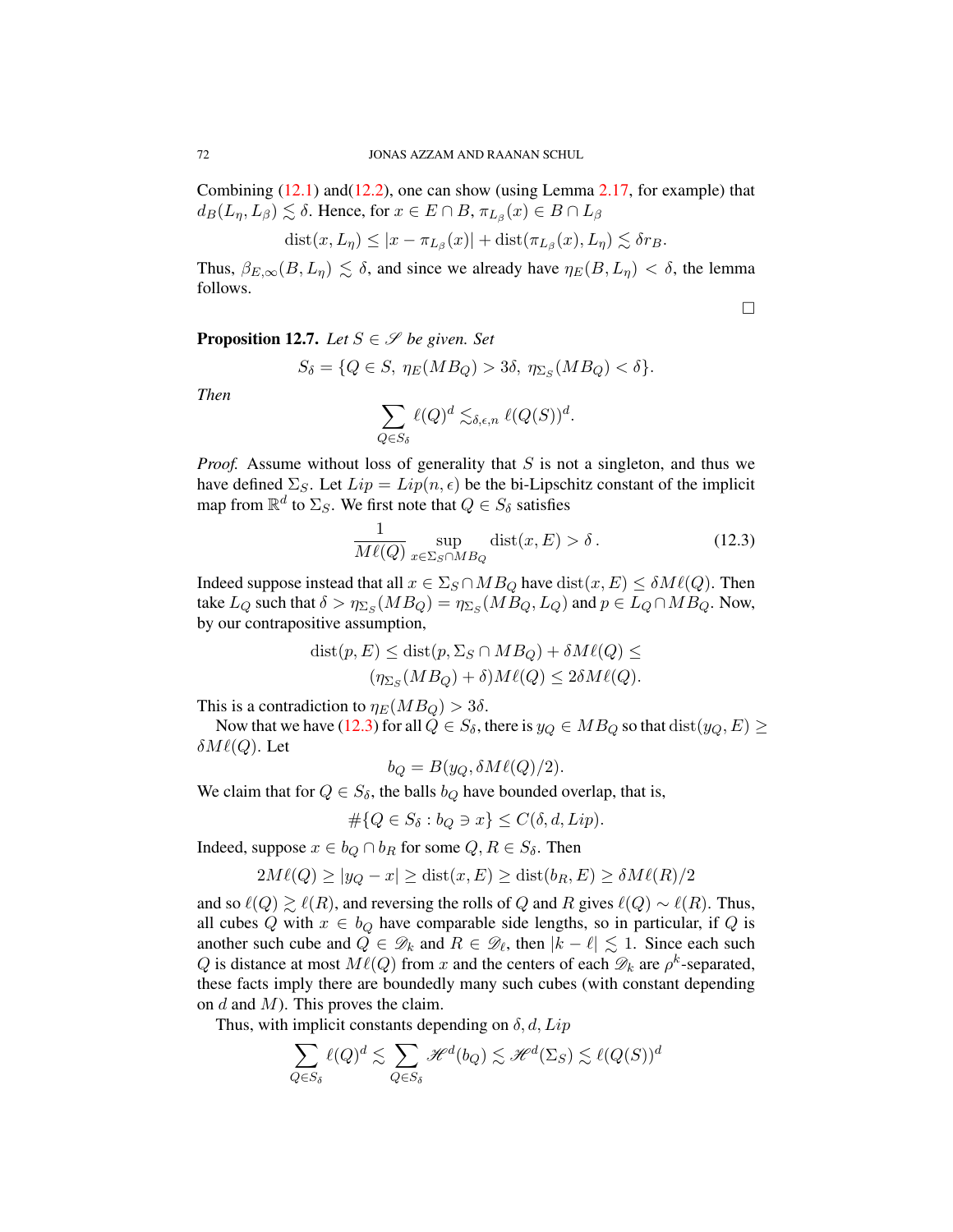giving the proposition.  $\Box$ 

*Proof of Proposition [12.1.](#page-70-0)* We use Lemma [12.6](#page-71-2) to write

$$
\{Q \in \mathcal{D} : \vartheta_E(MB_Q) \ge \epsilon\} \subset
$$
  
\n
$$
\{Q \in \mathcal{D} : \eta_E(MB_Q) \ge \epsilon/C_\vartheta\} \cup \{Q \in \mathcal{D} : \beta_{\infty,E}(MB_Q) \ge \epsilon/C_\vartheta\}
$$
  
\n
$$
= \mathcal{D}_{\eta} \cup \mathcal{D}_{\beta},
$$

where  $\mathscr{D}_\eta$  and  $\mathscr{D}_\beta$  are the two collections of cubes on the penultimate line. We use Corollary [12.4](#page-71-3) with  $\delta = \epsilon / C_{\vartheta}$  for the sum over  $\mathscr{D}_{\beta}$  i.e.

$$
\sum_{Q \in \mathscr{D}_{\beta}} \ell(Q) \lesssim_{t,\epsilon} \sum_{\mathscr{D}} \beta_E(2MB_Q)^2 \ell(Q)^d.
$$

We write  $\mathscr{D}_{\eta} = \bigcup_{S \in \mathscr{S}} S \cap \mathscr{D}_{\eta}$  For each  $S \in \mathscr{S}$ , Proposition [12.7](#page-72-1) and Lemma [12.5,](#page-71-4) both with  $\delta = \epsilon/(3C_{\vartheta})$ , give control over the sum for  $S \cap \mathcal{D}_\eta$  i.e.

$$
\sum_{Q\in S\cap \mathscr D_\eta}\ell(Q)^d\lesssim_{\epsilon,n} \ell(Q(S))^d.
$$

Summing over al  $S \in \mathscr{S}$  is then controlled by Lemma [11.4.](#page-68-0) This completes the proof of Proposition [12.1.](#page-70-0)

## 13. APPENDIX

*Proof of Lemma [2.1.](#page-13-0)* Let

$$
S_j = \{x : f_j(x) = \max\{f_i(x)\} > 0\}.
$$

Then  $\bigcup$  supp  $f_i = \bigcup S_j$ . If  $x \in S_j$ , then there are at most C many indices i for which  $f_i > 0$ , and so  $\sum f_i(x) \leq C f_j(x)$ . Therefore,

$$
\int \left(\sum f_i\right)^p d\mathcal{H}_{\infty}^d = \int \mathcal{H}_{\infty}^d \left(\left\{\sum f_i > \lambda\right\}\right) \lambda^{p-1} d\lambda
$$
  
\n
$$
\leq \sum_j \int \mathcal{H}_{\infty}^d \left(S_j \cap \left\{\sum f_i > \lambda\right\}\right) \lambda^{p-1} d\lambda
$$
  
\n
$$
\leq \sum_j \int \mathcal{H}_{\infty}^d \left(\left\{C f_j > \lambda\right\}\right) \lambda^{p-1} d\lambda
$$
  
\n
$$
= C^p \sum_j \int f d\mathcal{H}_{\infty}^d.
$$

*Proof of Lemma* [2.2.](#page-14-0) Extend  $f$  to be continuous on all of  $\mathbb{R}^n$ . Since E is compact and  $f$  is continuous, the set

$$
E^t := \{ x \in E : f(x) \ge t \}
$$

is also compact for each  $t > 0$ . It is not hard to show (using compactness) that if

$$
E_j^t := \{ x \in E_j : f(x) \ge t \}
$$

 $\Box$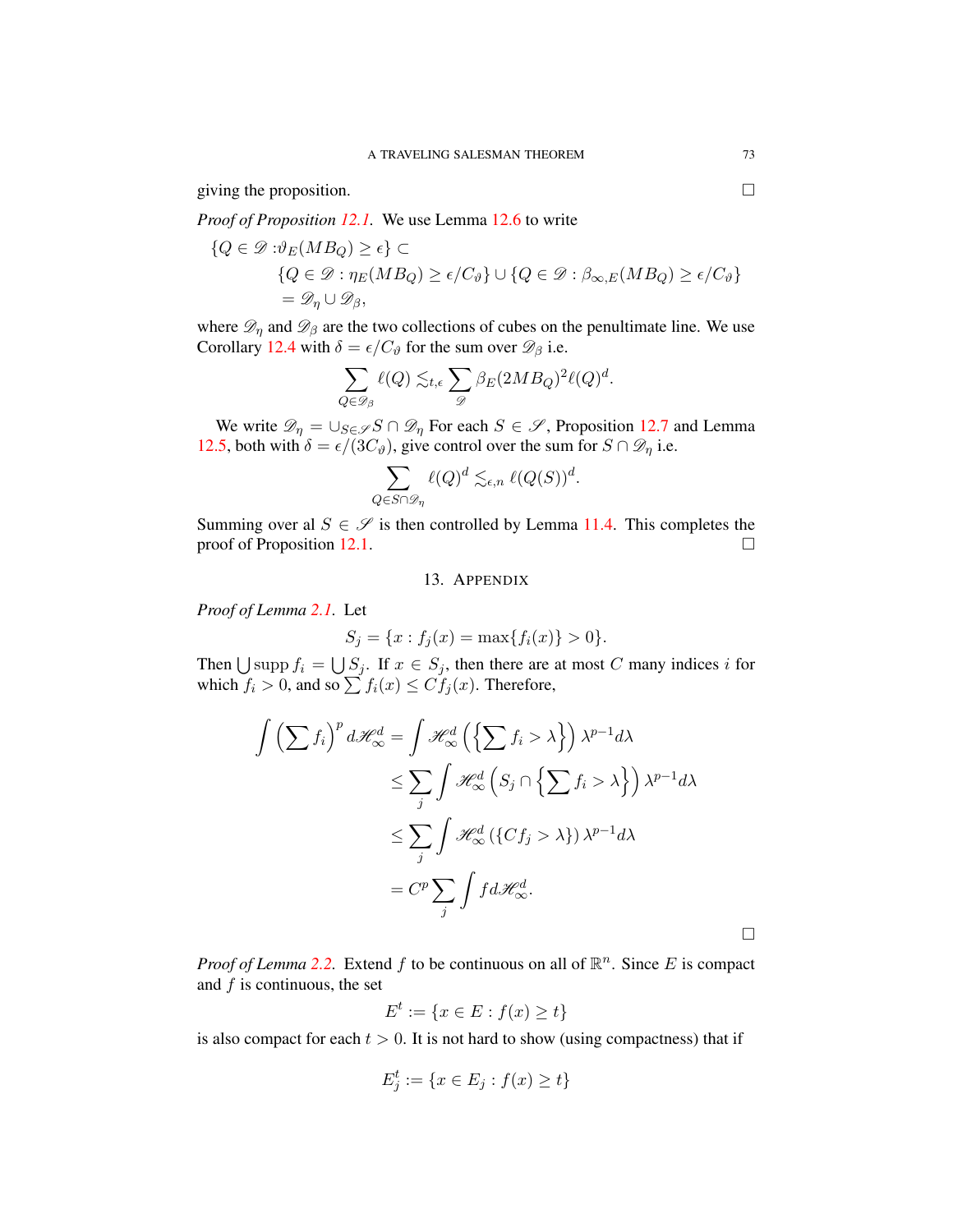then, since  $\bigcap E_j^t = E^t$ , we have

$$
\lim_{j \to \infty} \mathcal{H}^d_{\infty}(E_j^t) = \mathcal{H}^d_{\infty}(E^t) \text{ for } t > 0.
$$

Hence, by the monotone convergence theorem,

<span id="page-74-0"></span>
$$
\int_0^\infty \mathcal{H}^d(E^t)dt = \lim_{j \to \infty} \int_0^\infty \mathcal{H}^d(E_j^t)dt.
$$
 (13.1)

Now we observe that, for any function  $g$  and  $F$  any set,

$$
\int_{F} g d\mathcal{H}_{\infty}^{d} = \int_{F} \mathcal{H}_{\infty}^{d} (\{x \in F : g(x) > t\}) dt
$$
\n
$$
\leq \int_{F} \mathcal{H}_{\infty}^{d} (\{x \in F : g(x) \geq t\}) dt
$$
\n(13.2)

and

$$
\int_0^\infty \mathcal{H}_\infty^d(\{x \in F : g(x) \ge t\})dt
$$
  
\n
$$
\le \inf_{\alpha \in (0,1)} \int_0^\infty \mathcal{H}_\infty^d(\{x \in F : g(x) > \alpha t\})dt
$$
  
\n
$$
= \inf_{\alpha \in (0,1)} \alpha^{-1} \int_0^\infty \mathcal{H}_\infty^d(\{x \in F : g(x) > t\})dt = \int g \mathcal{H}_\infty^d \qquad (13.3)
$$

Combining  $(13.2)$  and  $(13.3)$  gives

<span id="page-74-2"></span><span id="page-74-1"></span>
$$
\int_{F} g d\mathcal{H}_{\infty}^{d} = \int_{0}^{\infty} \mathcal{H}_{\infty}^{d} (\{x \in F : g(x) \ge t\}) dt
$$
\n(13.4)

Thus, applying this to  $g = f$  and F equal to either E or  $E_j$ ,

$$
\int_{E} f d\mathcal{H}_{\infty}^{d} \stackrel{(13.4)}{=} \int_{0}^{\infty} \mathcal{H}^{d}(E^{t}) dt \stackrel{(2.3)}{=} \lim_{j \to \infty} \int_{0}^{\infty} \mathcal{H}^{d}(E_{j}^{t}) dt
$$
\n
$$
\stackrel{(13.4)}{\sim} \lim_{j \to \infty} \int_{E_{j}} f d\mathcal{H}_{\infty}^{d}
$$

*Proof of Lemma* [2.3.](#page-14-2) First assume that E is open. Without loss of generality, we may assume  $\mathcal{H}^d_{\infty}(E) = 1$ . Note that  $f1_E$  is still lower semicontinuous since E is open. By the corollary on page 118 of [\[Ad88\]](#page-77-0), for  $f \ge 0$  lower semicontinuous,

<span id="page-74-3"></span>
$$
\int f d\mathcal{H}_{\infty}^{d} \sim_{n} \sup \left\{ \int f d\mu : \mu \in L^{1,d}(\mathbb{R}^{n}), \ \|\mu\| = 1 \right\}.
$$
 (13.5)

Where  $L^{1,d}(\mathbb{R}^n)$  is the Morrey space of Radon measures with the norm

$$
||\mu|| = \sup_{\substack{x \in \mathbb{R}^n \\ r > 0}} |\mu|(B(x, r))r^{-d}.
$$

<span id="page-74-4"></span>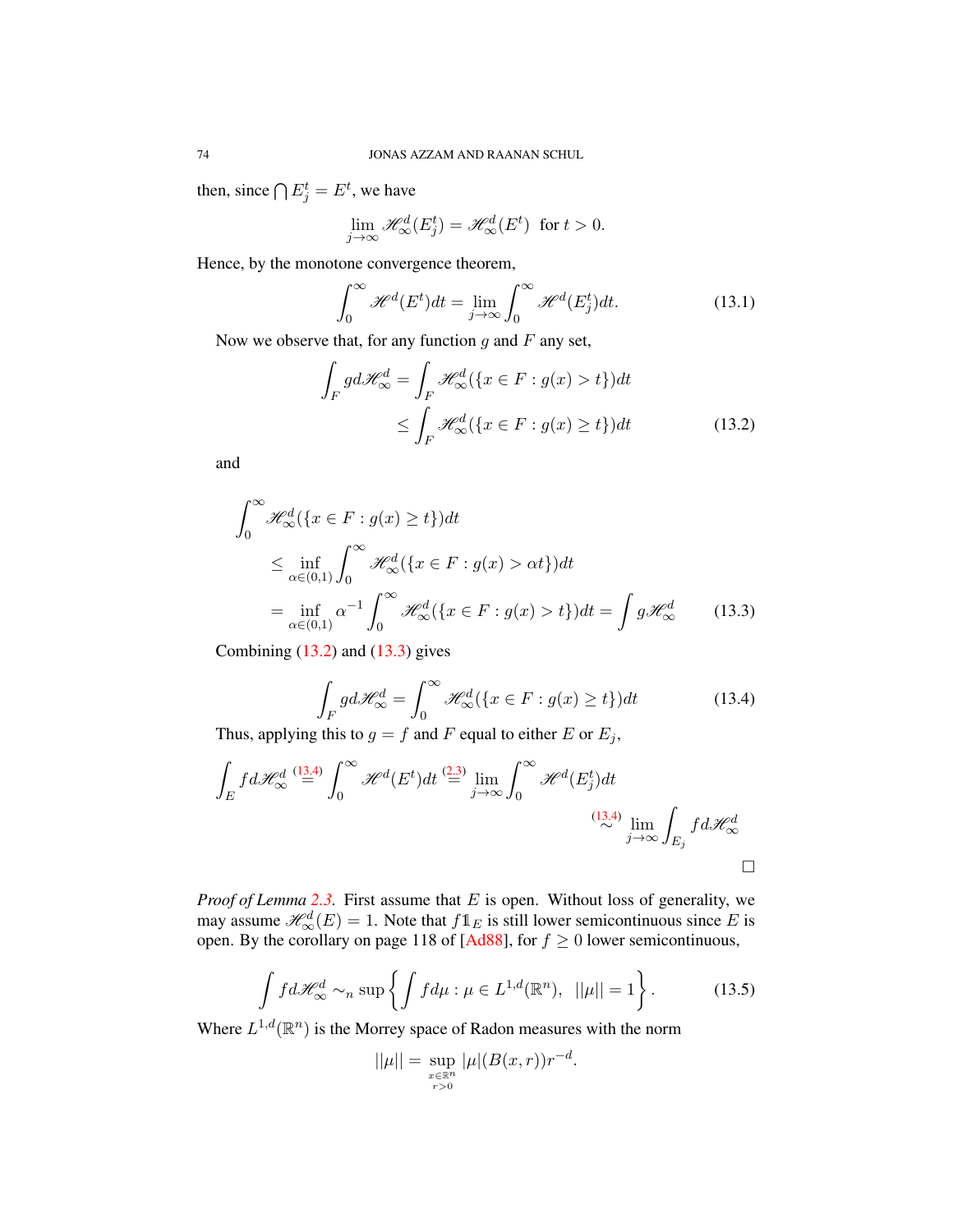Note that if  $A_i$  is a cover of  $E$ , then each  $A_i$  is contained in a ball of radius  $\operatorname{diam} A_i$ , and so

$$
\mu(E) \le \sum \mu(A_i) \le \sum ||\mu||(\text{diam } A_i)^d
$$

and infimizing over all such covers gives

$$
\mu(E) \le ||\mu||\mathcal{H}^d_{\infty}(E) = ||\mu|| = 1.
$$

Thus, if  $\frac{1}{p} + \frac{1}{q}$  $\frac{1}{q}=1,$ 

$$
\int f d\mu \le \left(\int f^p d\mu\right)^{\frac{1}{p}} \left(\int_E d\mu\right)^{\frac{1}{q}} \le \left(||\mu|| \int f^p d\mathcal{H}_{\infty}^d\right)^{\frac{1}{p}} \mu(E)^{\frac{1}{q}}
$$

$$
= \left(\int f^p d\mathcal{H}_{\infty}^d\right)^{\frac{1}{p}}.
$$

Supremizing over all  $\mu$  and using [\(13.5\)](#page-74-3) once more gives [\(2.4\)](#page-14-3).

Now assume  $E$  be a compact set and  $f$  a continuous function on  $E$ . Again, we may assume  $\mathcal{H}^d_{\infty}(E) = 1$ . Extend f to a continuous function on all of  $\mathbb{R}^n$  and let

$$
E_j = \{ x \in \mathbb{R}^n : \text{dist}(x, E) < j^{-1} \}.
$$

Since we know [\(2.4\)](#page-14-3) for open sets, we may apply it to the sets  $E_j$ . Since f and  $f<sup>p</sup>$  are continuous, and since the  $E<sub>j</sub>$  are open, contain E, and converge to E in the Hausdorff metric, we may use Lemma [2.2](#page-14-0) and get

$$
\int_{E} f d\mathcal{H}_{\infty}^{d} \stackrel{(2.3)}{=} \lim_{j \to \infty} \int_{E_{j}} f d\mathcal{H}_{\infty}^{d} \stackrel{(2.4)}{\lesssim} \lim_{j \to \infty} \left( \int_{E_{j}} f^{p} d\mathcal{H}_{\infty}^{d} \right)^{\frac{1}{p}}
$$
\n
$$
\stackrel{(2.3)}{=} \left( \int_{E} f^{p} d\mathcal{H}_{\infty}^{d} \right)^{\frac{1}{p}}.
$$

<span id="page-75-0"></span> $\Box$ 

*Proof of Lemma* [2.22.](#page-25-0) Let  $\alpha' = 1 - \alpha$ . We will first prove that for all  $\lambda > 0$ 

$$
\mathcal{H}_{\infty}^{d}\left(\left\{x \in F_{1}: \sum_{j \in \mathcal{X}} 1_{B'_{j}} f(z_{j}) > \lambda\right\}\right)
$$
\n
$$
\lesssim \mathcal{H}_{\infty}^{d}\left(\left\{x \in F_{1}: \sum_{j \in \mathcal{X}} 1_{\alpha' B'_{j}} f(z_{j}) > \lambda\right\}\right).
$$
\n(13.6)

 $L<sub>6</sub>$ 

$$
A = \left\{ x \in F_2 : \sum_{j \in \mathcal{X}} \mathbb{1}_{\alpha' B'_j} f(z_j) > \lambda \right\}.
$$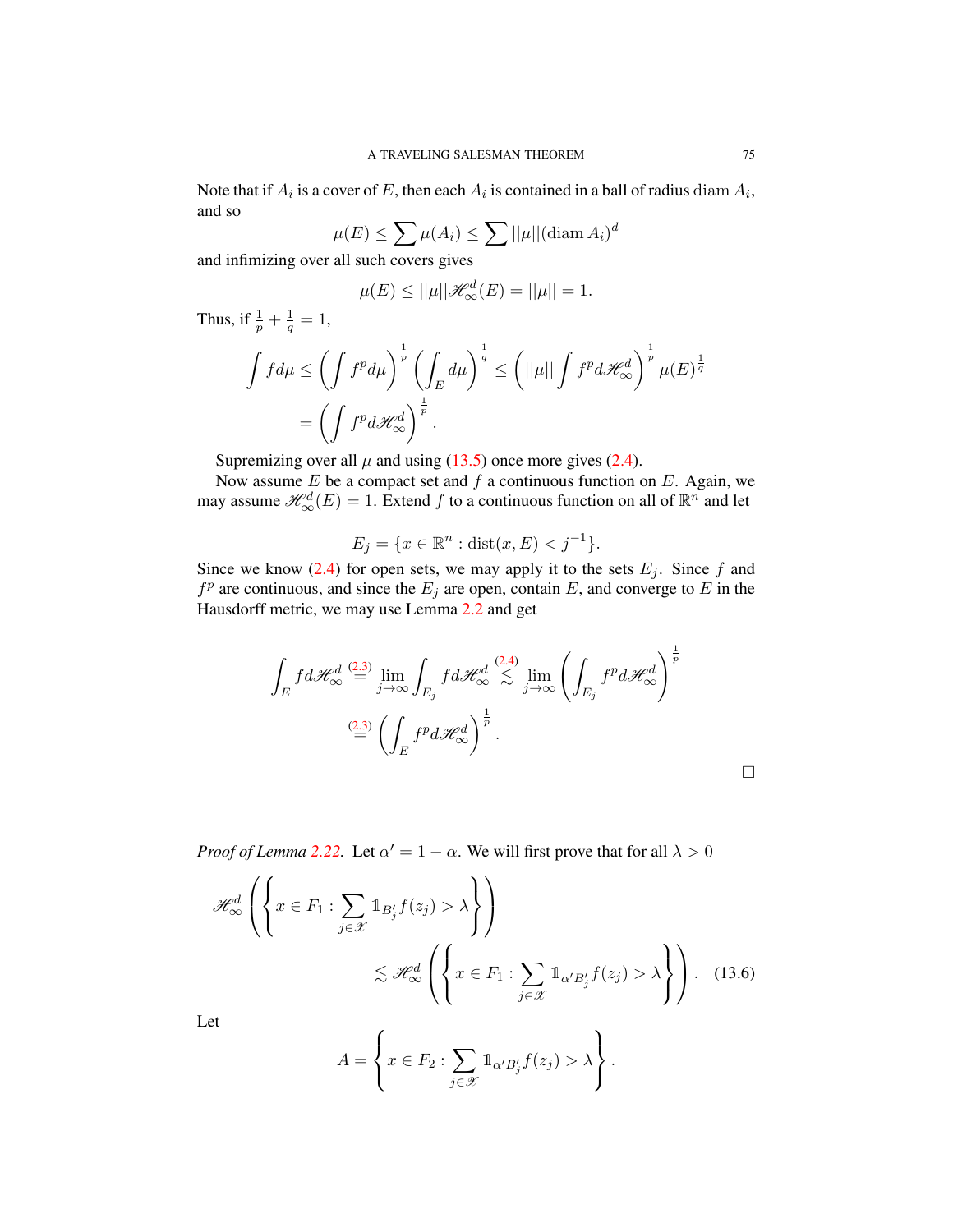Let  $\mathscr I$  be a collection of balls covering A so that

<span id="page-76-0"></span> $\mathscr{H}^d_{\infty}(A) \sim_d \sum$  $B\in\mathscr{I}$  $(2r_B)^d$  $(13.7)$ 

Let

$$
\mathscr{X}^{\lambda} = \{ j \in \mathscr{X} : f(z_j) > \lambda \}.
$$

Note that as  $|z_j - z'_j| < \alpha r_{B_j}$ ,

$$
\alpha'B'_j = B(z'_j, \alpha' r_{B_j}) \subseteq B(z_j, (\alpha' + \alpha)r_{B_j}) = B_j.
$$

Thus, since the balls  $B_j$  are disjoint for  $j \in \mathcal{X}$ , so are the balls  $B'_j$ , and hence we have

$$
A = F_2 \cap \bigcup_{j \in \mathcal{X}^{\lambda}} \alpha' B'_j.
$$

We will define a new collection of balls as the limit of a sequence of collections  $\mathscr{I}(j)$  which we define inductively as follows. Assume  $\mathscr{X}^{\lambda} = \mathbb{N}$  and set  $\mathscr{I}(0) =$  $\emptyset$ . Now assume that for some  $j > 0$ ,  $\mathcal{I}(j-1)$  has already been defined. Let

$$
\mathscr{I}_j = \left\{ B \in \mathscr{I} : B \cap \alpha' B'_j \neq \emptyset \right\}.
$$

(1) If there is  $B \in \mathscr{I}_j$  for which  $r_B \geq \frac{\alpha}{2}$  $\frac{\alpha}{2}r_{B_j}$ , we let

$$
\mathscr{I}(j) = \mathscr{I}(j-1) \cup \left\{\frac{4}{\alpha}B\right\}
$$

and note that  $\frac{4}{\alpha}B \supseteq B_j$  since  $B \cap B_j \supseteq B \cap \alpha' B'_j \neq \emptyset$  and  $r_{B_J} \leq \frac{2}{\alpha}$  $\frac{2}{\alpha}r_B$ by assumption.

(2) If  $r_B < \frac{\alpha}{2}$  $\frac{\alpha}{2}r_{B_j}$  for all  $B\in\mathscr{I}_j,$  we let

$$
\mathscr{I}(j) = \mathscr{I}(j-1) \cup \{B_j\}.
$$

Note that in this case,  $B \subseteq B_j$  for all  $B \in \mathcal{I}_j$ .

We let  $\mathscr{I}' = \bigcup \mathscr{I}(j)$ . In this way, every  $B_j$  is contained in a ball from  $\mathscr{I}'$ , that is,

$$
\bigcup_{j\in\mathscr{X}^\lambda}B_j\subseteq\bigcup_{B\in\mathscr{I}'}B.
$$

For  $i = 1, 2$ , let  $\mathcal{I}'_i$  be those balls in  $\mathcal{I}_i$  added in case i and let  $\mathcal{X}^{\lambda,2}$  be those j for which case 2 happened. Since the  $B_j$  are disjoint, and  $B_j \supseteq \alpha' B'_j \cap F_2$ ,

$$
\sum_{B \in \mathcal{I}} r_B^d \ge \sum_{j \in \mathcal{X}^{\lambda,2}} \sum_{B \in \mathcal{I}(j)} r_B^d \gtrsim \sum_{j \in \mathcal{X}^{\lambda,2}} \mathcal{H}_{\infty}^d \left( \alpha' B'_j \cap F_2 \right) \gtrsim_{\alpha} \sum_{j \in \mathcal{X}^{\lambda,2}} r_{B_j}^d
$$
\n
$$
\gtrsim \sum_{B \in \mathcal{I}_2'} r_B^d. \quad (13.8)
$$

Also,

<span id="page-76-2"></span><span id="page-76-1"></span>
$$
\sum_{B \in \mathcal{I}} r_B^d \ge \left(\frac{\alpha}{4}\right)^d \sum_{B \in \mathcal{I}'_1} r_B^d \tag{13.9}
$$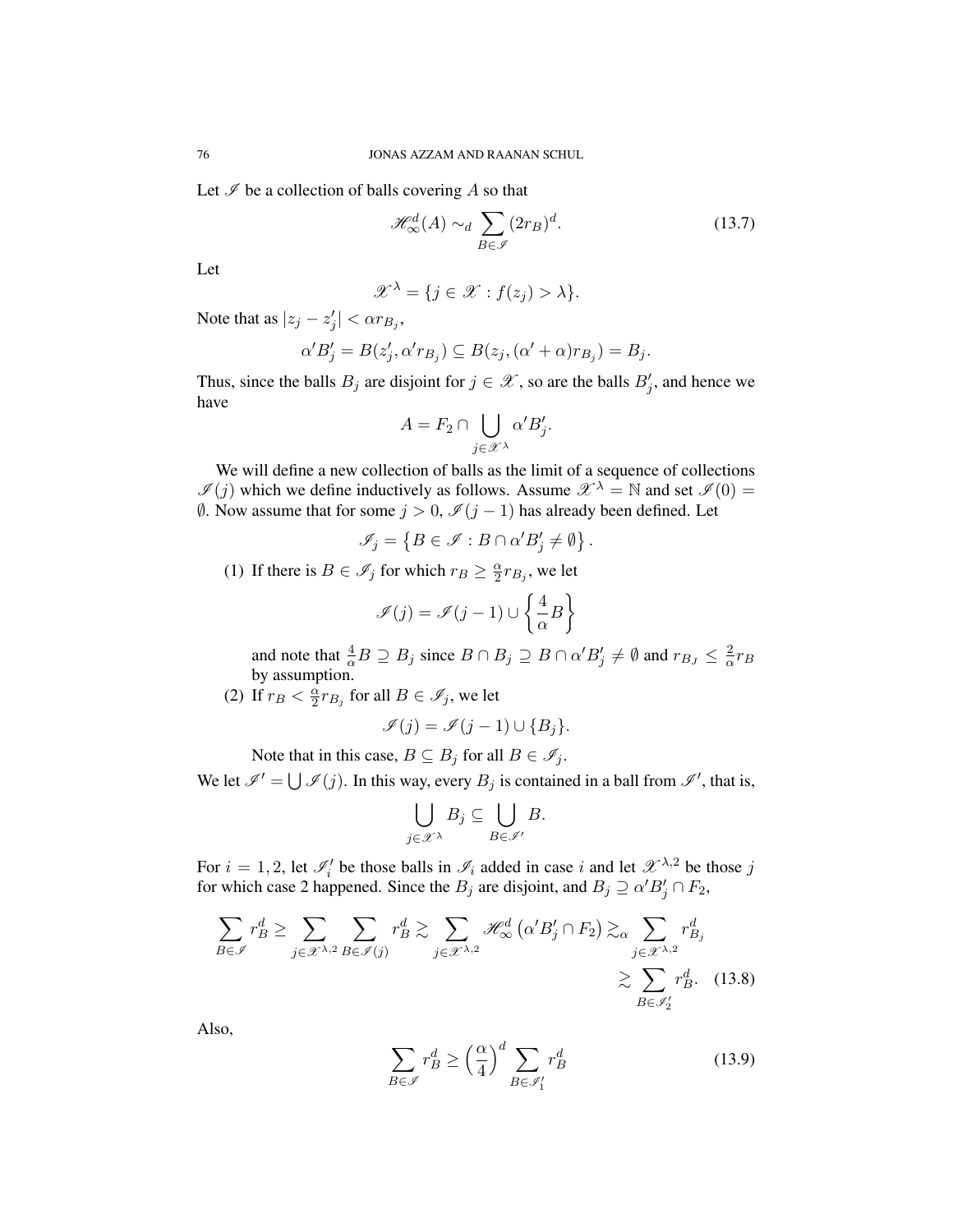and hence

<span id="page-77-1"></span>
$$
\mathcal{H}_{\infty}^{d}(A) \stackrel{(13.7)}{\gtrsim} \sum_{B \in \mathcal{I}} r_B^d \stackrel{(13.8)}{\gtrsim} \sum_{B \in \mathcal{I}'} r_B^d \geq \mathcal{H}_{\infty}^d \left( \bigcup_{j \in \mathcal{X}^{\lambda}} B_j \right). \tag{13.10}
$$

Let

$$
A' = \left\{ x \in F_1 : \sum_{j \in \mathcal{X}} \mathbb{1}_{B_j} f(z_j) > \lambda \right\}.
$$

If  $x \in A'$ , since the  $B_j$  are disjoint for  $j \in \mathscr{X}$ , there is  $x \in B_j$  for some  $j \in \mathscr{X}^{\lambda}$ , and so  $x \in \bigcup_{j \in \mathscr{X}^{\lambda}} B_j$ , hence

$$
\mathcal{H}^d_{\infty}(A') \leq \mathcal{H}^d_{\infty} \left( \bigcup_{j \in \mathcal{X}^{\lambda}} B_j \right) \stackrel{(13.10)}{\lesssim} \mathcal{H}^d_{\infty}(A)
$$

and this finishes the proof of  $(13.6)$ . Hence  $(2.48)$  follows by integrating  $(13.6)$ .  $\Box$ 

## **REFERENCES**

- <span id="page-77-0"></span>[Ad88] David R. Adams. A note on Choquet integrals with respect to Hausdorff capacity. In *Function spaces and applications (Lund, 1986)*, volume 1302 of *Lecture Notes in Math.*, pages 115–124. Springer, Berlin, 1988. [74](#page-74-4)
- [ACM12] Allard, W.; Chen, G.; Maggioni, M. Multi-scale geometric methods for data sets II: Geometric Multi-Resolution Analysis. *Applied and Computational Harmonic Analysis* 32 (2012), no. 3, 435-462. [4](#page-4-0)
- [AT15] Azzam, J.; Tolsa, X. Characterization of n-rectifiability in terms of Jones' square function: Part II. *Geometric and Functional Analysis* 25 (2015), no. 5, 1371–1412. [4,](#page-4-0) [22](#page-22-0)
- [Bad12] Badger, M. Null sets of harmonic measure on NTA domains: Lipschitz approximation revisited. *Math. Z.* 270 (2012), no. 1-2, 241–262. Available at: [http://dx.doi.org/](http://dx.doi.org/10.1007/s00209-010-0795-1) [10.1007/s00209-010-0795-1](http://dx.doi.org/10.1007/s00209-010-0795-1) [11](#page-11-0)
- [BS15] Badger, M.; Schul, R. Multiscale analysis of 1-rectifiable measures: necessary conditions. *Math. Ann.* 361 (2015), no. 3-4, 1055–1072. [5](#page-5-0)
- [BS16a] Badger, M.; Schul, R. Two sufficient conditions for rectifiable measures. *Proc. Amer. Math. Soc.* 144 (2016), no. 6, 2445–2454. [5](#page-5-0)
- [BS16b] Badger, M.; Schul, R. Multiscale analysis of 1-rectifiable measures II: characterizations . *arXiv preprint arXiv:1602.03823* (2016). [5](#page-5-0)
- [BJ90] Bishop, C. J.; Jones, P. W. Harmonic measure and arclength. *Ann. of Math. (2)* 132 (1990), no. 3, 511–547. Available at: <http://dx.doi.org/10.2307/1971428> [3](#page-3-0)
- [BJ97] Bishop, C.; Jones, P. Wiggly sets and limit sets. *Ark. Mat.* 35 (1997), no. 2, 201–224. Available at: [http://dx.doi.org.offcampus.lib.washington.edu/10.](http://dx.doi.org.offcampus.lib.washington.edu/10.1007/BF02559967) [1007/BF02559967](http://dx.doi.org.offcampus.lib.washington.edu/10.1007/BF02559967) [3](#page-3-0)
- [BJPY97] Bishop, C. J.; Jones, P. W.; Pemantle, R.; Peres, Y. The dimension of the Brownian frontier is greater than 1. *J. Funct. Anal*. **143** (1997), no. 2, 309-336. Available at: [http:](http://dx.doi.org/10.1006/jfan.1996.2928) [//dx.doi.org/10.1006/jfan.1996.2928](http://dx.doi.org/10.1006/jfan.1996.2928) [3](#page-3-0)
- [Chr90] Christ, M. A  $T(b)$  theorem with remarks on analytic capacity and the Cauchy integral. *Colloq. Math.* 60/61 (1990), no. 2, 601–628. [18](#page-18-0)
- [Dav88] David, G. Morceaux de graphes lipschitziens et intégrales singulières sur une surface. *Rev. Mat. Iberoamericana* 4 (1988), no. 1, 73–114. Available at: [http://dx.doi.](http://dx.doi.org/10.4171/RMI/64) [org/10.4171/RMI/64](http://dx.doi.org/10.4171/RMI/64) [11,](#page-11-0) [18](#page-18-0)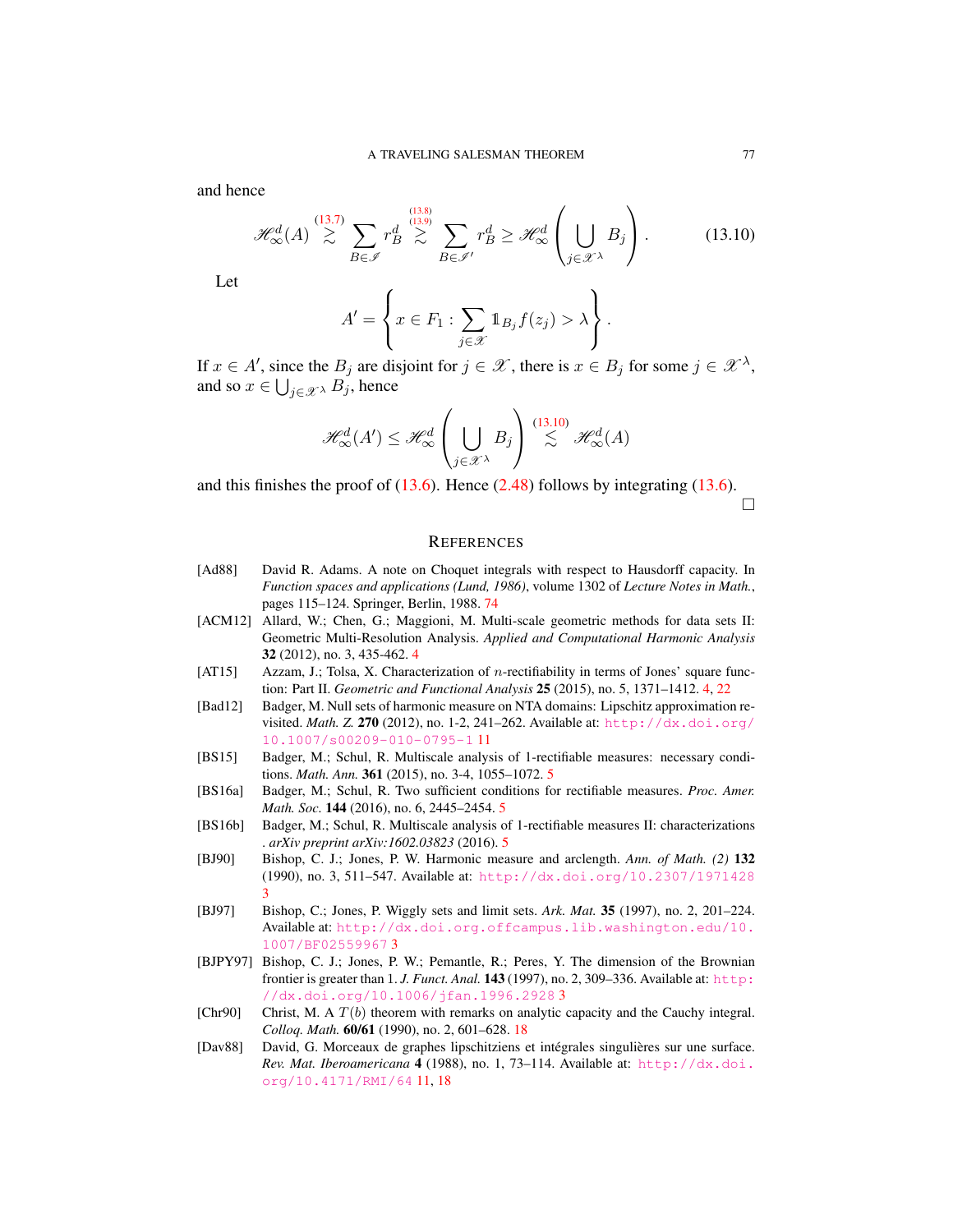- [Dav98] David, G. Unrectifiable 1-sets have vanishing analytic capacity. *Rev. Mat. Iberoamericana* 14 (1998), no. 2, 369–479. [4](#page-4-0)
- [DJ90] David, G.; Jerison, D. Lipschitz approximation to hypersurfaces, harmonic measure, and singular integrals. *Indiana Univ. Math. J.* **39** (1990), no. 3, 831–845. Available at: [http:](http://dx.doi.org/10.1512/iumj.1990.39.39040) [//dx.doi.org/10.1512/iumj.1990.39.39040](http://dx.doi.org/10.1512/iumj.1990.39.39040) [11](#page-11-0)
- [DS91] David, G.; Semmes, S. W. Singular integrals and rectifiable sets in  $\mathbb{R}^n$ : Beyond Lipschitz graphs. *Asterisque ´* (1991), no. 193, 152. [4,](#page-4-0) [8,](#page-8-0) [11,](#page-11-0) [23,](#page-23-1) [55](#page-55-0)
- [DS93a] David, G.; Semmes, S. W. *Analysis of and on uniformly rectifiable sets*, *Mathematical Surveys and Monographs*, vol. 38, American Mathematical Society, Providence, RI, 1993. [11,](#page-11-0) [32](#page-32-0)
- [DS93b] David, G.; Semmes, S. W. Quantitative rectifiability and Lipschitz mappings. *Trans. Amer. Math. Soc.* 337 (1993), no. 2, 855–889. Available at: [http://dx.doi.org/](http://dx.doi.org/10.2307/2154247) [10.2307/2154247](http://dx.doi.org/10.2307/2154247) [11,](#page-11-0) [71](#page-71-5)
- [DT12] David, G.; Toro, T. *Reifenberg parameterizations for sets with holes*, American Mathematical Soc., 2012. [4,](#page-4-0) [12,](#page-12-0) [14,](#page-14-4) [15,](#page-15-0) [16,](#page-16-0) [30,](#page-30-0) [67,](#page-67-0) [68,](#page-68-1) [69](#page-69-0)
- [Dor85] Dorronsoro, J. R. A characterization of potential spaces. *Proc. Amer. Math. Soc.* 95 (1985), no. 1, 21–31. Available at: <http://dx.doi.org/10.2307/2045567> [3](#page-3-0)
- [ENV16] Edelen, N.; Naber, A.; Valtorta, D. Quantitative reifenberg theorem for measures. *arXiv preprint arXiv:1612.08052* (2016). [5](#page-5-0)
- [Fan90] Fang, X., The Cauchy Integral of Calderon and Analytic Capacity . *Ph.D. dissertation* (1990). [3,](#page-3-0) [9](#page-9-0)
- [GT16] Girela-Sarrion, D.; Tolsa, X. The Riesz transform and quantitative rectifiabilty for general Radon measures. *arXiv preprint arXiv:1601.08079* (2016). [4](#page-4-0)
- [HM12] Hytönen, T.; Martikainen, H. Non-homogeneous  $Tb$  theorem and random dyadic cubes on metric measure spaces. *J. Geom. Anal.* 22 (2012), no. 4, 1071–1107. Available at: <http://dx.doi.org/10.1007/s12220-011-9230-z> [18](#page-18-0)
- [Jon90] Jones, P. W. Rectifiable sets and the traveling salesman problem. *Invent. Math.* 102 (1990), no. 1, 1–15. Available at: <http://dx.doi.org/10.1007/BF01233418> [2](#page-2-0)
- [Leg99] Léger, J. C. Menger curvature and rectifiability. Ann. of Math. (2) 149 (1999), no. 3, 831–869. Available at: <http://dx.doi.org/10.2307/121074> [4](#page-4-0)
- [LW12] Lerman, G.; Whitehouse, J. T. Least squares approximations of measures via geometric condition numbers. *Mathematika* 58 (2012), no. 1, 45-70. Available at: [http://dx.](http://dx.doi.org/10.1112/S0025579311001720) [doi.org/10.1112/S0025579311001720](http://dx.doi.org/10.1112/S0025579311001720) [4](#page-4-0)
- [LMR16] Little, A.; Maggioni, M; Rosasco, L. Multi-scale geometric methods for data sets I: Multiscale SVD, noise and curvature. *Applied and Computational Harmonic Analysis* To appear. [4](#page-4-0)
- [Mat95] Mattila, P. *Geometry of sets and measures in Euclidean spaces*, *Cambridge Studies in Advanced Mathematics*, vol. 44, Cambridge University Press, Cambridge, 1995. Fractals and rectifiability. [13,](#page-13-1) [20,](#page-20-0) [63](#page-63-0)
- [MMM96] Mattila, P.; Melnikov, M. S.; Verdera, J. The Cauchy integral, analytic capacity, and uniform rectifiability. *Ann. of Math. (2)* 144 (1996), no. 1, 127–136. Available at: [http:](http://dx.doi.org/10.2307/2118585) [//dx.doi.org/10.2307/2118585](http://dx.doi.org/10.2307/2118585) [4](#page-4-0)
- [NV17] Naber, A.; Valtorta, D. Rectifiable-Reifenberg and the regularity of stationary and minimizing harmonic maps. *Ann. of Math. (2)* 185 (2017), no. 1, 131–227. Available at: <http://dx.doi.org/10.4007/annals.2017.185.1.3> [5](#page-5-0)
- [Oki92] Okikiolu, K. Characterization of subsets of rectifiable curves in  $\mathbb{R}^n$ . J. London Math. *Soc. (2)* 46 (1992), no. 2, 336–348. Available at: [http://dx.doi.org/10.1112/](http://dx.doi.org/10.1112/jlms/s2-46.2.336) [jlms/s2-46.2.336](http://dx.doi.org/10.1112/jlms/s2-46.2.336) [2](#page-2-0)
- [JKV97] Rey, A. V.; Katz, N.; Jones, P. Checkerboards, lipschitz functions and uniform rectifiability. *Revista matematica iberoamericana ´* 13 (1997), no. 1, 189–210. [11](#page-11-0)